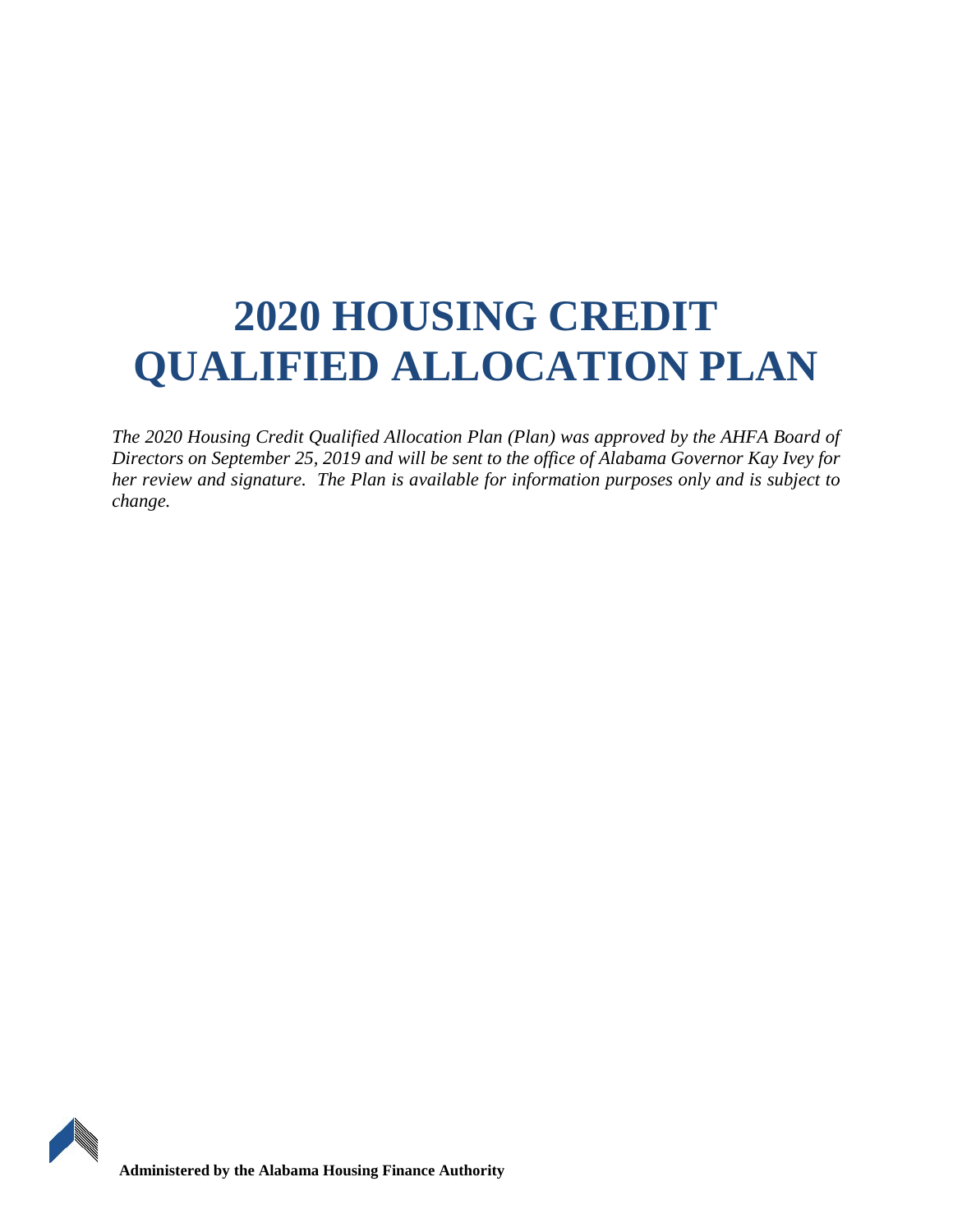## **Alabama Housing Finance Authority 2020 Housing Credit Qualified Allocation Plan TABLE OF CONTENTS**

| I.             |             |                                                                                                             |    |  |  |  |
|----------------|-------------|-------------------------------------------------------------------------------------------------------------|----|--|--|--|
|                | A.          |                                                                                                             |    |  |  |  |
|                | <b>B.</b>   |                                                                                                             |    |  |  |  |
|                | C.          |                                                                                                             |    |  |  |  |
|                | D.          |                                                                                                             |    |  |  |  |
|                | E.          |                                                                                                             |    |  |  |  |
|                | F.          |                                                                                                             |    |  |  |  |
|                | G.          |                                                                                                             |    |  |  |  |
|                | H.          |                                                                                                             |    |  |  |  |
|                | I.          |                                                                                                             |    |  |  |  |
| II.            |             |                                                                                                             |    |  |  |  |
|                | A.          |                                                                                                             |    |  |  |  |
|                | <b>B.</b>   |                                                                                                             |    |  |  |  |
|                | $C_{\cdot}$ |                                                                                                             |    |  |  |  |
|                | D.          |                                                                                                             |    |  |  |  |
|                | E.          |                                                                                                             |    |  |  |  |
|                | F.          |                                                                                                             |    |  |  |  |
|                | G.          |                                                                                                             |    |  |  |  |
|                | H.          |                                                                                                             |    |  |  |  |
|                | I.          |                                                                                                             |    |  |  |  |
|                | J.          | Negative Action after Notification of Approval Until Receipt of IRS Form 8609s  26                          |    |  |  |  |
|                | K.          |                                                                                                             |    |  |  |  |
|                | L.          |                                                                                                             |    |  |  |  |
|                | M.          |                                                                                                             |    |  |  |  |
| III.           |             |                                                                                                             | 28 |  |  |  |
| <b>ADDENDA</b> |             |                                                                                                             |    |  |  |  |
|                | Addendum A  | Alabama Housing Finance Authority's<br>2020 Point Scoring System                                            |    |  |  |  |
|                | Addendum B  | Alabama Housing Finance Authority's<br>$\overline{\phantom{a}}$<br><b>Environmental Policy Requirements</b> |    |  |  |  |
|                | Addendum C  | Alabama Housing Finance Authority's<br>Design Quality Standards and Construction Manual                     |    |  |  |  |
|                | Addendum D  | Alabama Housing Finance Authority's<br>Compliance Monitoring Procedures, Requirements and Penalty Criteria  |    |  |  |  |
|                |             | 2020 Housing Credit OAP                                                                                     |    |  |  |  |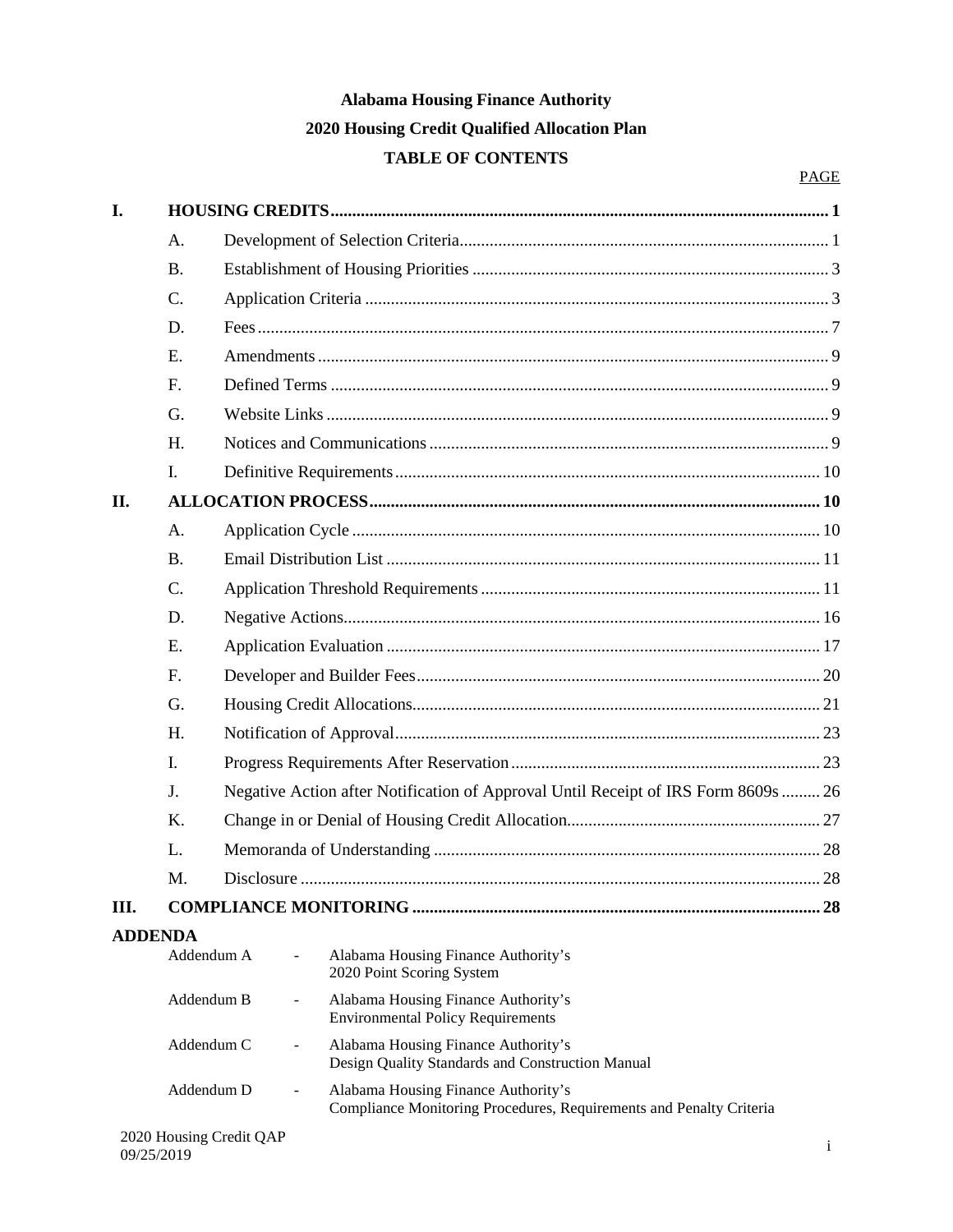## <span id="page-2-0"></span>**I. HOUSING CREDITS**

The Housing Credit program encourages and promotes investment in affordable rental housing for lowincome households. Through these investments, the number of housing units is increased, and the quality of existing housing units is significantly upgraded. The primary benefit to Investor Owners is a dollar-fordollar reduction in federal tax liability.

To receive Housing Credits, a project must qualify under federal rules contained in Section 42 of the Internal Revenue Code of 1986 (Section 42).

The Alabama Housing Finance Authority (AHFA), as the designated administrator of the Housing Credit program since 1987, has developed and implemented this Qualified Allocation Plan (QAP or Plan) for the State of Alabama in compliance with the rules set forth in Section 42. AHFA is required by Section 42 to:

- Develop selection criteria to be used in determining housing priorities for the State. The selection criteria include ranking each Project in accordance with its location, housing needs characteristics, fulfillment of housing needs, project and applicant (or sponsor) characteristics, public housing waiting lists, tenant populations with Special Needs or individuals with children, public housing waiting lists, projects intended for eventual tenant ownership, energy efficiency and historic nature.
- Develop an evaluation process whereby preference is given to projects that serve: (1) the lowest income tenants, (2) qualified tenants for the longest period(s) and (3) projects which are located in Qualified Census Tracts and contribute to a concerted community revitalization plan.
- Develop compliance monitoring procedures to test for compliance with the provisions of Section 42 and for notifying the Internal Revenue Service (IRS) of non-compliance.

#### <span id="page-2-1"></span>**A. Development of Selection Criteria**

AHFA has been responsible for preparing a housing needs assessment and strategy for the State of Alabama since the HOME Investment Partnerships Program (HOME) was created. In 1992, AHFA prepared the first Comprehensive Housing Affordability Strategy (CHAS) as a prerequisite for Alabama to receive federal dollars for affordable housing. Prior to submitting the CHAS to the U. S. Department of Housing and Urban Development (HUD), AHFA prepared an extensive list of interested relevant stakeholders from which to gather information, and mailed letters of inquiry, questionnaires and surveys to various state agencies, service providers, housing directors and individuals. Based on the information gathered, along with data from the relatively new 1990 U.S. Census, AHFA then compiled a blueprint document for creating affordable housing across the State.

Beginning in 1995, HUD abandoned the CHAS and created the Consolidated Plan process in an effort to blend its four Community Planning and Development (CPD) programs - Community Development Block Grant (CDBG), Home Investment Partnerships (HOME), Emergency Shelter Grants (ESG), and Housing Opportunities for Persons with AIDS (HOPWA) - into a single submission process. AHFA, as administrator of the HOME Program, was deemed responsible for writing the housing portion of the new document. The State Consolidated Plan provided a detailed overview of how the State planned to utilize its annual Community Planning and Development funding to meet economic development objectives, provide affordable housing, and address other Special Needs. As a contributor, AHFA offered a detailed analysis of the current status of housing in Alabama with special attention devoted to the condition of housing and housing affordability.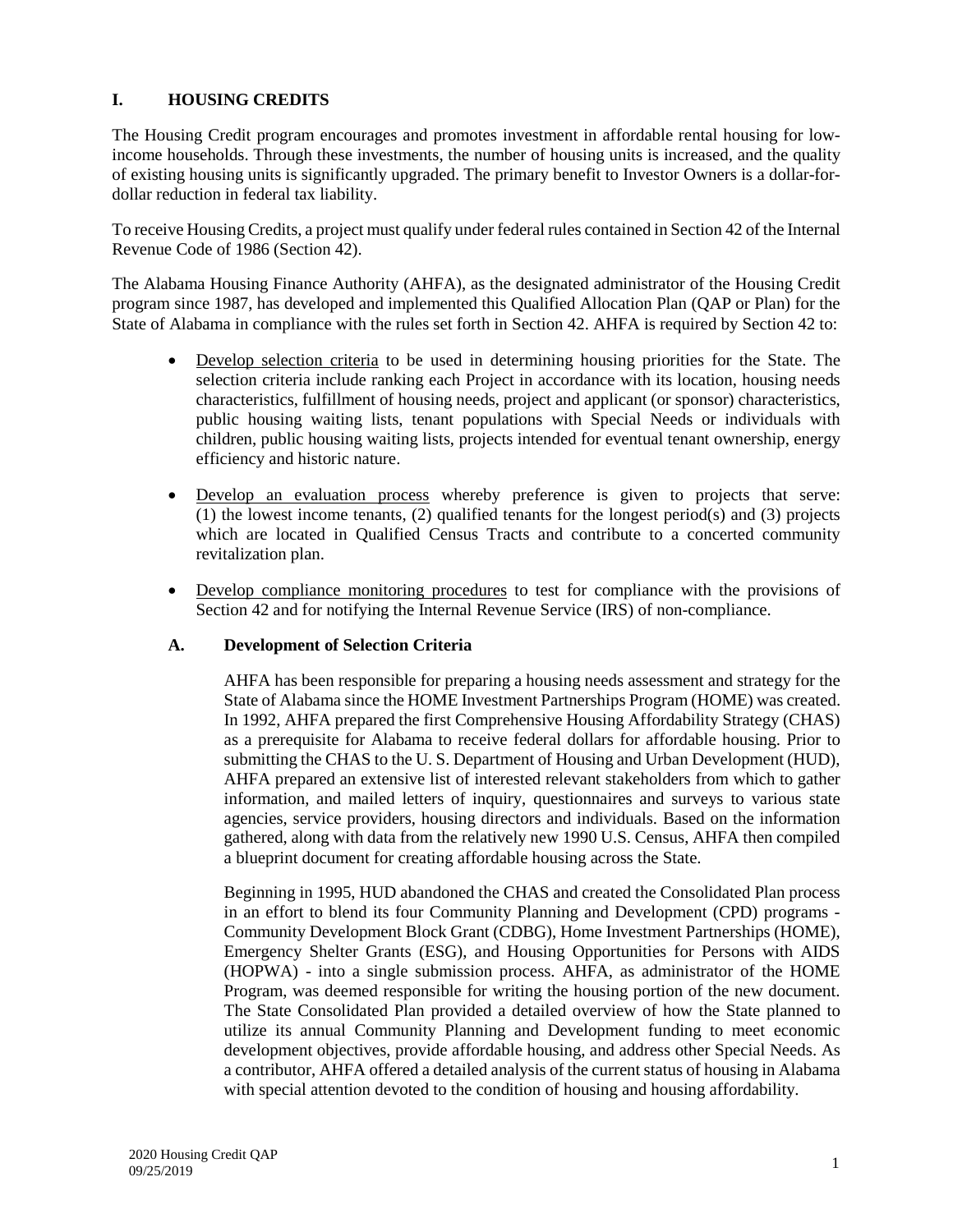The early State Consolidated Plan submissions relied on figures from the 2000 U.S. Census. Once the 2010 U.S. Census became available, the State relied upon the newer figures. While Alabama, like all states, has experienced fluctuations in population, income, and other critical Census-tracked data between 1990 and 2000 and between 2000 and 2010, one realization has not been altered – many in our State are still poor (our state's 17% poverty rate ranks 47th among the 50 states), and thousands of Alabama families and households need a decent, safe and affordable place to live. A great many unmet needs still exist, and AHFA will use the limited resources available to address as many unmet needs as feasible across the State.

The State Consolidated Plan, in addition to providing an overall assessment of housing needs for the State, identifies housing needs for groups with Special Needs.

A demographic analysis performed for the first State Consolidated Plan (and still true today) concluded "that a significant number of individuals in all parts of the state are in need of housing assistance. Those with the greatest needs are, predictably, concentrated at the lowest levels of the income hierarchy, wherein the housing cost burden is also the most severe. The largest numbers relative to housing needs are found in the State's most populous urban and metropolitan counties, but the greatest concentration of need is observed in the rural counties located in the southern portion of the State, the Black Belt in particular."

A component of the State Consolidated Plan, the Analysis of Impediments to Fair Housing Choice, was updated in 2014 and submitted for HUD's review and approval with the Consolidated Plan in 2015. Currently, ADECA is requesting proposals for conducting the State of Alabama's PY2020-2024 Analysis of Impediments to Fair Housing Choice, which will be prepared pursuant to HUD's guidelines and will be included with the PY2020-2024 Five Year Consolidated Plan for CDBG, ESG, HOME, HOPWA, and the HTF programs.

The purpose of developing the Analysis of Impediments to Fair Housing Choice is to identify impediments to fair housing choice existing within Alabama's non-entitlement communities so as to determine courses of action designed to address those impediments. The Analysis of Impediments to Fair Housing Choice identified 10 primary areas of impediment to fair housing. Outreach and education were the recommended courses of corrective action, either in part or in total, for 8 of the identified impediments. To that end, AHFA will encourage and offer Fair Housing training in efforts to measurably overcome the identified impediments. Alabama's Consolidated Plan and the Analysis of Impediments to Fair Housing are available at www.adeca.alabama.gov.

Additionally, the State's Consolidated Plan continues to be updated with historical AHFA data, including a list of HOME and Housing Credit projects Placed in Service and/or committed by AHFA since those programs began. The new Census data did not dramatically alter the State's affordable housing priorities. While State HOME Funds provide hundreds of traditional affordable housing units across Alabama each year, the primary beneficiaries have been families and the elderly. Meeting those needs is consistent with the Consolidated Plan findings, and the need for additional family units and elderly units remains strong.

Annually, subject to the availability of Housing Credits, AHFA will provide a draft of the QAP for public comment. AHFA will begin the annual process by providing public notice that the draft QAP is available for review at www.ahfa.com. This public notice will be published in major statewide newspapers, will be posted online at www.ahfa.com, and will be delivered by email to all who have registered with AHFA to receive its email notifications. AHFA will also provide a public notice, which notice may be included in the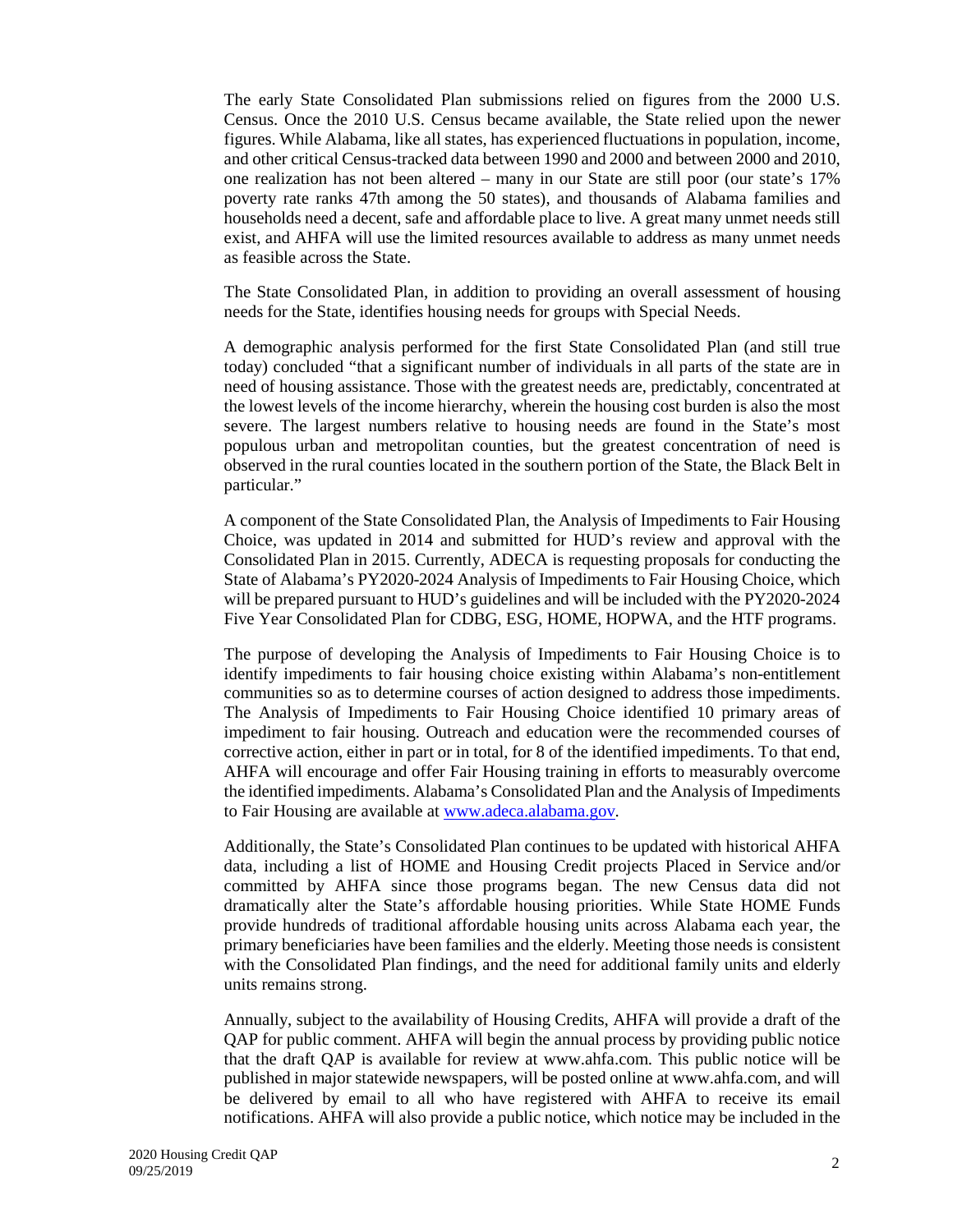initial notice or circulated separately by all the same means, of the date and time of a public hearing at which AHFA will present a brief description of the draft QAP and accept comments from the public, both orally and in writing. AHFA will provide a number of copies of the draft QAP for those in attendance. For a period of 30 days following the public hearing, AHFA will continue to accept written comments from all interested parties regarding the draft QAP. After providing the public notices, conducting the public hearing, completing the 30-day public comment period, and giving due consideration to all comments received, AHFA will publish a final version of the QAP at www.ahfa.com that will be accompanied by a summary of all public comments received and AHFA's responses. To finalize the QAP for each year, AHFA must present the final QAP for approval by the applicable state and federal authorities.

#### <span id="page-4-0"></span>**B. Establishment of Housing Priorities**

This QAP seeks to ensure that, where economically feasible, every county in Alabama, regardless of population size and other factors, will have an opportunity to compete for funding to address its unmet housing needs, with the understanding that respective county stakeholders should proactively engage to a) provide additional funding sources and incentives as available, b) help to remove regulatory and discriminatory barriers, and c) seek experienced Housing Credit and HOME development partners to assist in creating affordable housing solutions for their respective communities. AHFA has established certain housing priorities that affect the distribution of Housing Credits. In the current application cycle, AHFA seeks to promote the following housing priorities (not in order of preference):

- Projects that add to or significantly upgrade the existing affordable housing stock
- Projects that, without Housing Credits, would not likely set aside units for lower income tenants, inclusive of tenants with disabilities and/or those who are homeless
- Projects that use additional assistance through federal, state, or local subsidies
- Projects that promote healthy living and tenant quality of life by providing tenant services such as blood pressure screening, CPR and first aid training, promoting nutrition and healthy eating, budget counseling and various other quality of life services
- Balanced distribution of the Housing Credits throughout the State in terms of geographical regions, counties, urban, and rural areas

## <span id="page-4-1"></span>**C. Application Criteria**

#### **All determinations, calculations, judgments, assessments or other decisions made by AHFA under this QAP, including without limitation its Addenda and related Application Instructions and forms, shall be made in AHFA's sole and absolute discretion.**

In accordance with Section  $42(m)(1)(A)(ii)$  of the Internal Revenue Code, AHFA is required to notify the chief executive officer (or equivalent) of the local jurisdiction within which an applicant has submitted an application request for funding under the Housing Credit program. AHFA is required to provide such officer a reasonable opportunity to comment on the proposed project. Providing notice of the opportunity to comment satisfies AHFA's legal obligations. Comments received are informational only and are subject to AHFA's Open Records Policy.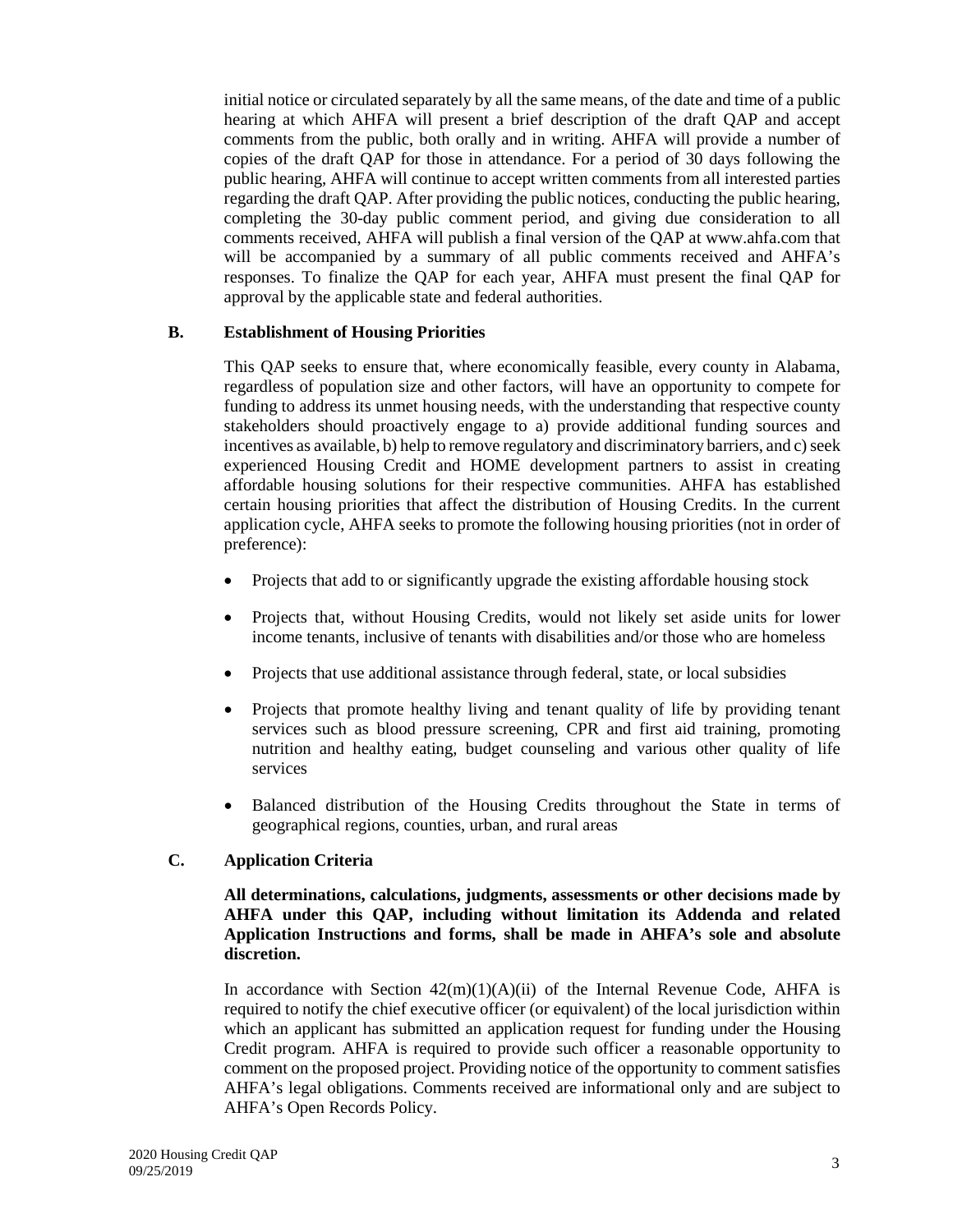While a lack of expressed support does not mean that the project is necessarily opposed by the chief executive officer (or equivalent), AHFA recognizes that obtaining community support may mitigate the negative connotations that sometimes accompany an affordable housing project. Accordingly, applicants should make reasonable efforts to assess and solicit the support from all applicable parties and verify that the proposed project meet's local zoning requirements before submitting an application to AHFA.

AHFA is required to evaluate each application to determine which projects should receive Housing Credits. To facilitate the evaluation process, all applicants must complete the following basic steps:

- 1) Submit a complete application to AHFA during the current Competitive Application Cycle(s), as designated by AHFA, or submit a complete Non-Competitive Application. All or any portion of the application may be required to be submitted online. After application submittal, AHFA will conduct a completeness review. The application will be deemed complete if the Application Package contains, at a minimum, the following:
	- All required AHFA-provided forms for current year application. The application forms will be posted at www.AHFA.com prior to the beginning of the application cycle. AHFA will post these forms as they become available, and applicants should check www.AHFA.com regularly in order to begin work on the required forms as soon as possible. All AHFA-provided forms should be completed pursuant to instructions, legible and with all applicable spaces fully completed.
	- All required third-party documents in form and content acceptable to AHFA. Refer to the application checklist and the current Application Package and Application Instructions for the complete list of required documents as provided at www.AHFA.com.
	- All required AHFA-provided and third-party forms and documentation must be in numerical order behind blue index pages. The Application Package should be provided in a format per AHFA written instructions.

After the completeness review, if an applicant has failed to submit and/or complete the items described in this Section I.C.(1) (inclusive of items requiring clarifications), AHFA will contact the applicant via email regarding any missing and/or incomplete items.

If an applicant during a Competitive Application Cycle receives an email from AHFA identifying missing and/or incomplete items or documents, the applicant must submit all missing and/or incomplete items or documents in form satisfactory to AHFA (along with the required fee for each such item or document as specified in Section I.D.(2)) within 7 business days after receipt of the email from AHFA. If the applicant fails to submit the missing and/or incomplete items when required or fails to pay the required fees or if the applicant's fee payment is rejected for insufficient funds, the application will be terminated and will receive no further consideration.

If an applicant that has submitted a Non-Competitive Application receives an email from AHFA identifying missing and/or incomplete items or documents, the applicant must submit all missing and/or incomplete items or documents in form satisfactory to AHFA (along with the required fee for each such item or document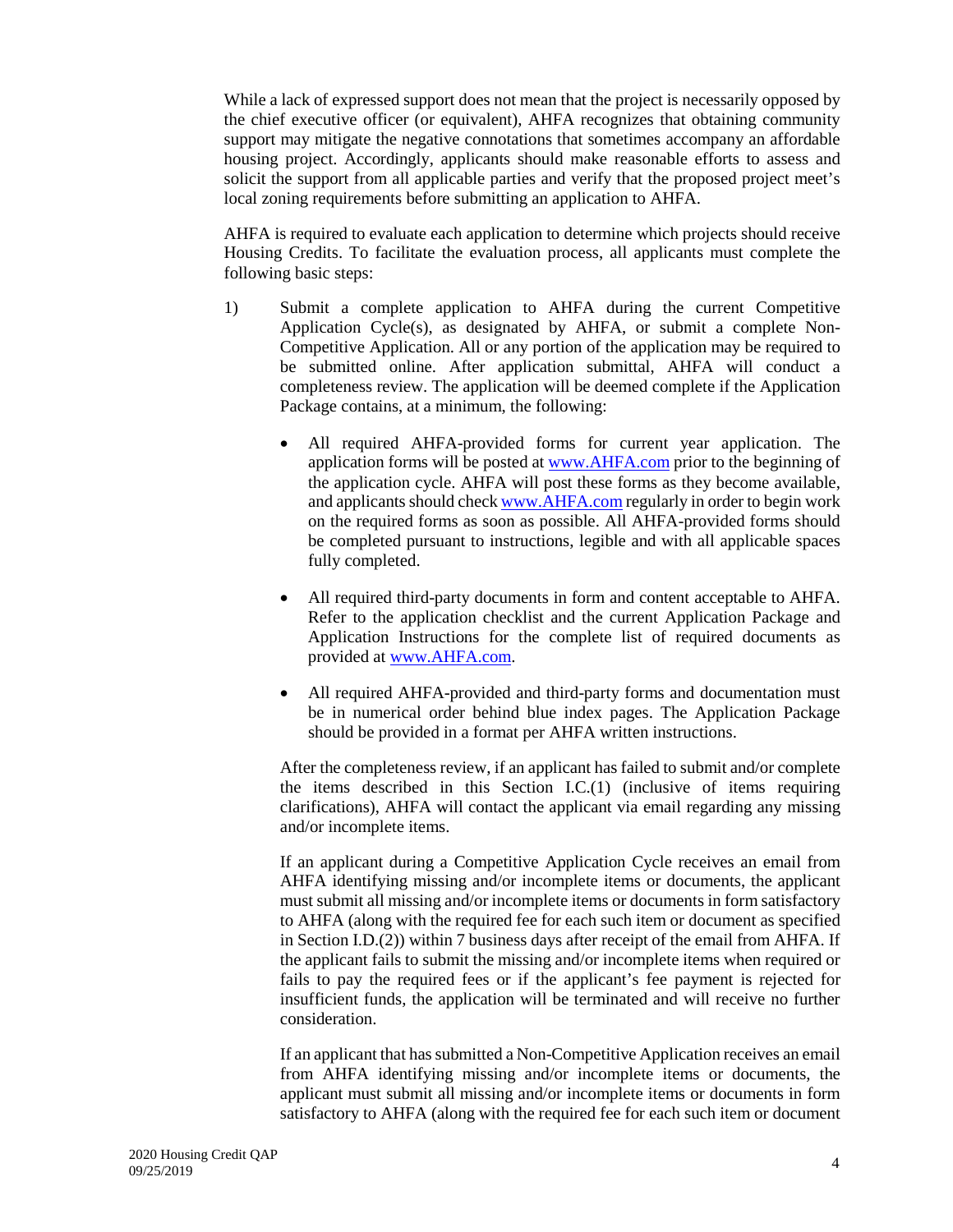as specified in Section I.D.(2)) within 30 business days after receiving the email from AHFA.

If AHFA determines during the completeness check that any application has an aggregate total of 8 or more missing and/or incomplete items, the application will be terminated automatically by AHFA, and AHFA will notify the applicant by email of this termination.

AHFA shall deliver notices of missing and/or incomplete items to each applicant at the primary and secondary email addresses provided by the applicant in its application, and all deadlines for response shall be calculated from the date such email notice is sent. Each applicant is solely responsible for providing correct and valid email addresses (primary and secondary) in its application, for ensuring that both email addresses remain active on an ongoing basis, and for monitoring both email addresses for notices from AHFA.

**AHFA performs the completeness check solely in order to determine whether any materials required under this Section I.C.(1) or under the threshold items described in Section II.C are missing and/or incomplete. The completeness check does not include a review of any point scoring items, any material environmental items (except to the limited extent described in Addendum B) or any other item not specifically described in this paragraph.**

2) Provide evidence that the project is a Qualified Affordable Housing Project for multifamily rental housing that meets the basic occupancy and rent restrictions required by Section 42.

When Housing Credits are combined with HOME Funds, the project must meet the occupancy and rent restrictions required for both in Section 42 and the HOME regulations and adhere to the regulations that are more restrictive.

Multifamily rental housing projects must be on a single site or contiguous sites. Sites may be considered contiguous if separated only by one neighborhood street.

Under this QAP, the following projects do not qualify for Housing Credits:

- Mobile home developments
- Intermediate care facilities
- Group homes
- Congregate care facilities

In addition, any multifamily rental housing unit that is part of a hospital, nursing home, sanitarium, life care facility, or intermediate care facility for the mentally and/or physically handicapped that is not for use by the general public is not eligible for Housing Credits under Section 42.

A prior-funded Housing Credit-only AHFA project must have completed, on or before the date of application submittal, the entire 15-Year Compliance Period in order to be eligible to submit a current year application for Housing Credits.

A prior-funded Housing Credit combined with AHFA HOME funds Project must have completed, by the date of application submittal, the entire 20-Year Affordability Period and closed a 15-year extension of the project's original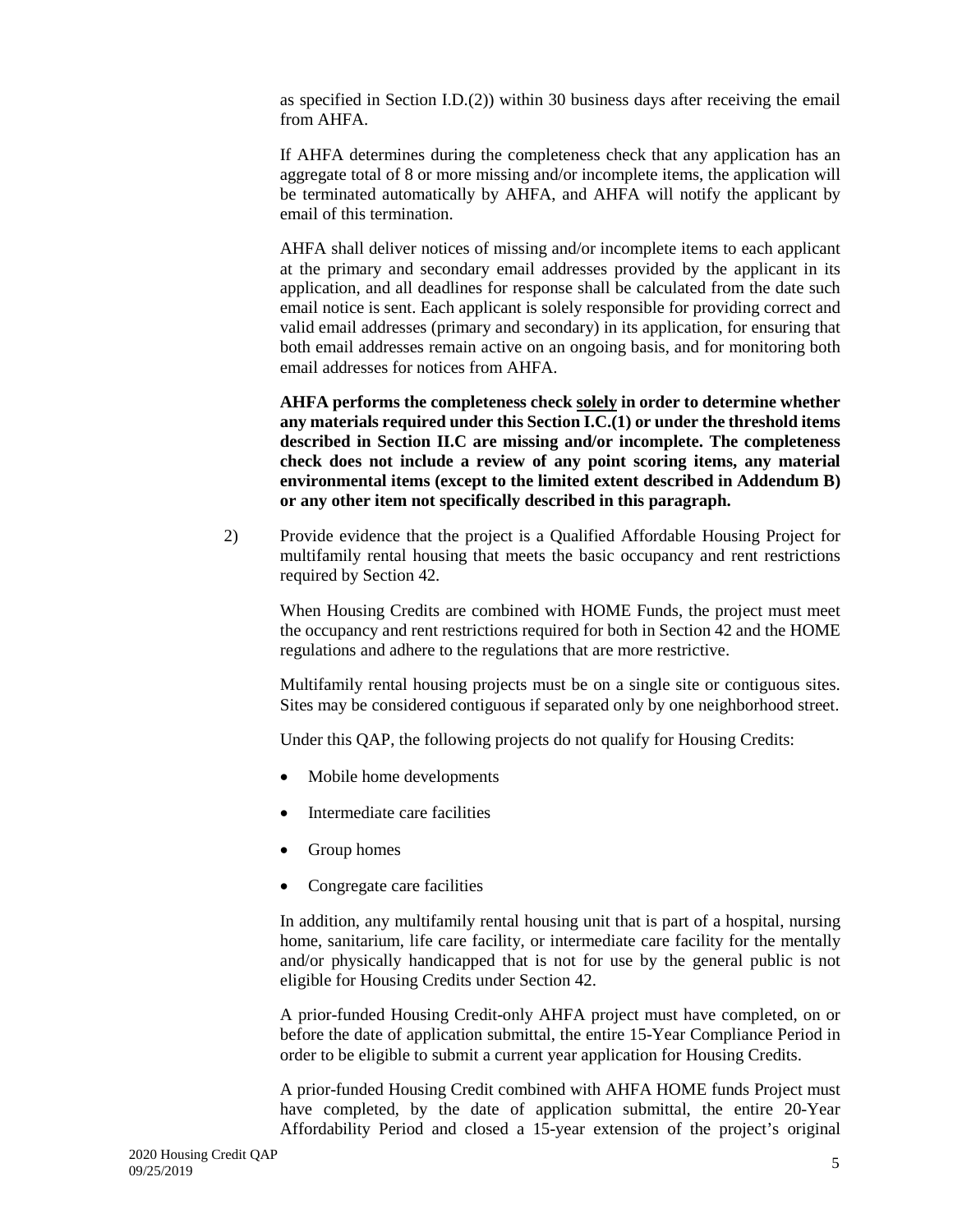HOME Loan (or have re-paid in full the outstanding principal amount of the HOME Loan, including all accrued interest) to be eligible to submit a current year application for Housing Credits.

Applications for proposed projects applying for Housing Credits must contain a minimum of 12 units. Applications for proposed projects applying for Housing Credits combined with HOME Funds must contain a minimum of 12 units up to a maximum of 56 units. Applications for Multifamily Housing Revenue Bonds must contain a minimum of 12 units.

All residential rental units must be under common ownership, deed (or long-term lease), financing and property management.

Applicants cannot submit an application for more than one phase of the same proposed project in the same application cycle.

- 3) Provide evidence acceptable to AHFA that the proposed project meets the current AHFA Market Study Certification requirements and related Application Instructions. The market study must be conducted by an independent third- party market analyst that has conducted a market study for a prior application submitted to AHFA for Housing Credits, HOME Funds, or Multifamily Housing Revenue Bonds or has received prior written approval from AHFA to submit a market study for the current application cycle. A current list of market analysts who have conducted market studies for prior applications is available at www.AHFA.com. The market study must also meet AHFA's market feasibility and analysis requirements, which include, at minimum, the following criteria:
	- (i) The project's market area must be clearly defined and supported;
	- (ii) The supply analysis of comparable subsidized or non-subsidized developments must include, but not be limited to, vacancies, amenities and rental rates;
	- (iii) The demand analysis must convincingly demonstrate a need for the proposed type of housing;
	- (iv) The market feasibility of the proposed rent structure must demonstrate that there is a rent advantage over non-subsidized housing in the defined market area;
	- (v) The analysis of the relationship between supply and demand must demonstrate an acceptable absorption rate; and
	- (vi) The summary of important facts and conclusions as provided in the market study must include a statement from the market analyst clearly stating, in the analyst's professional opinion, whether the project as proposed will be successful

The market study must demonstrate an adequate market for the proposed units and that the proposed project would not adversely impact any existing AHFA projects or create excessive concentration of multifamily units.

AHFA will review the market study submitted, in-house documentation collected by AHFA from onsite compliance audits, market information submitted by Rural Development, audited financial statements, and applicant-submitted project budgets in order to determine if there is an adequate need for the proposed project.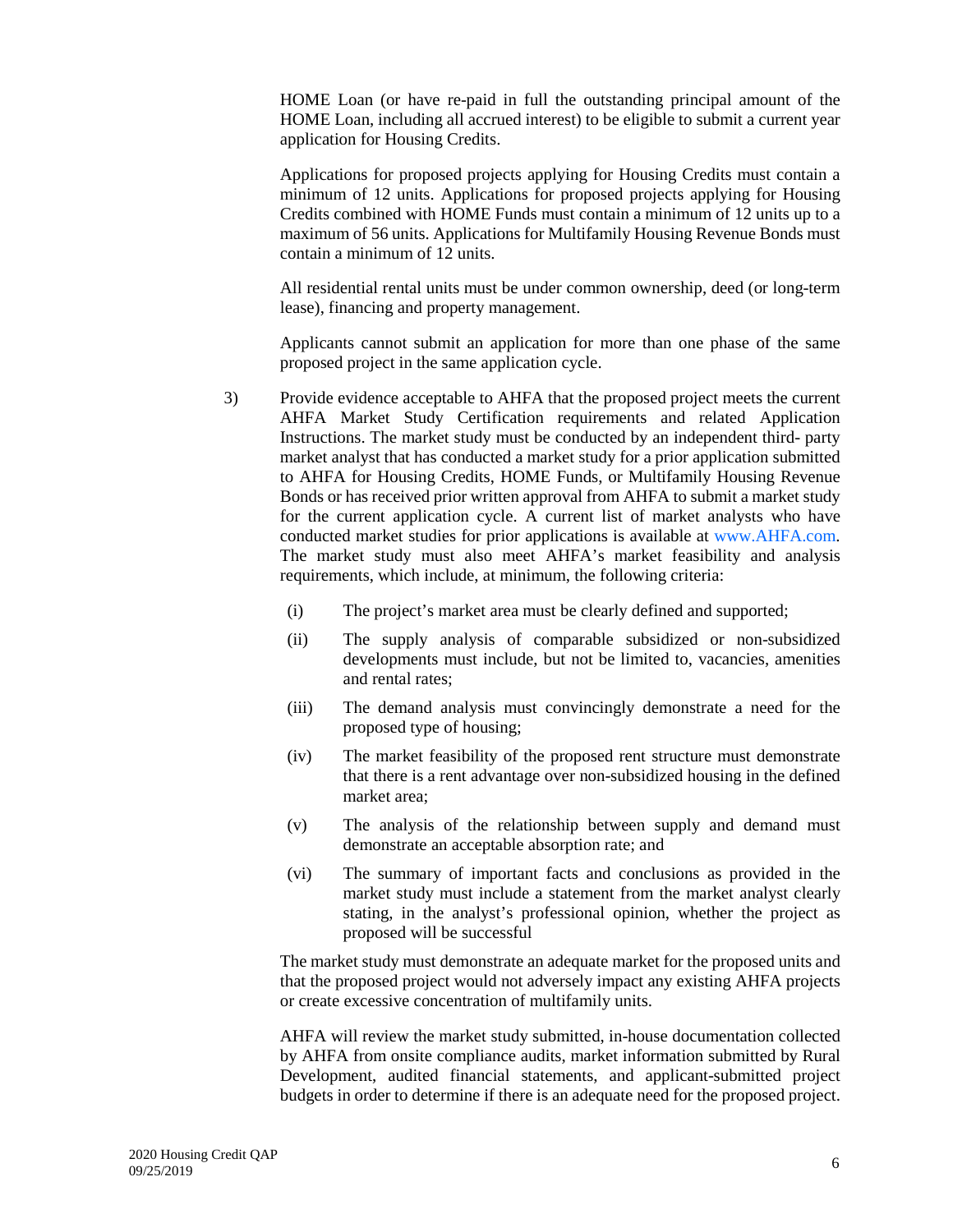AHFA will terminate an application based on any one of the following market criteria:

- (i) The proposed project's capture rate is above 35%
- (ii) All Active AHFA Projects in the defined market area must have an overall average stabilized vacancy rate of 15% or above.
- (iii) A determination by AHFA that the proposed project's market will not support the proposed project and/or the proposed project will have a clear long-term negative impact on an existing AHFA-funded development(s) in the same market.
- (iv) The market study contains Misleading Information.
- 4) Demonstrate that the project is financially feasible. The project must meet certain financial feasibility requirements as defined in Section II.E.(1)(iii) of this QAP.
- 5) Demonstrate adequate infrastructure capacity evidenced by the proposed project's utility documentation provided in the Application.
- 6) Demonstrate the likelihood of sustained 30-year compliance with Section 42 based on the following criteria: (a) the market study demonstrates a need for the project as proposed, (b) the application demonstrates that the project is financially feasible as defined in Section II.E. $(1)(iii)$  at the time of application and (c) the Ownership Entity and Management Company demonstrate their respective financial capacity and experience consistent with Section 42 requirements related to development and compliance guidelines.

#### <span id="page-8-0"></span>**D. Fees**

The following fees, as applicable, must be paid with a business check or certified funds and made payable to Alabama Housing Finance Authority. Cash or personal checks will not be accepted:

- 1) Application Fees:
	- (i) A *non-refundable fee* must accompany the Application Package at the time of application submission.
		- a) \$10,000 for applicants with up to 8 Responsible Owners applying on a single application where each Responsible Owner has **fewer than** 3 Placed in Service projects funded with Housing Credits and/or HOME Funds awarded by AHFA.
		- b) \$7,500 for applicants with up to 8 Responsible Owners applying on a single application where each Responsible Owner has 3 **or more** Placed in Service projects funded with Housing Credits and/or HOME Funds awarded by AHFA.
		- c) \$2,000 for all AHFA-Approved CHDO applicants applying for HOME Funds regardless of the number of Placed in Service projects allocated by AHFA.
	- (ii) Multifamily Housing Revenue Bond Application a \$7,500 *nonrefundable fee* must accompany the Application Package submitted for consideration for a Declaration of Official Intent.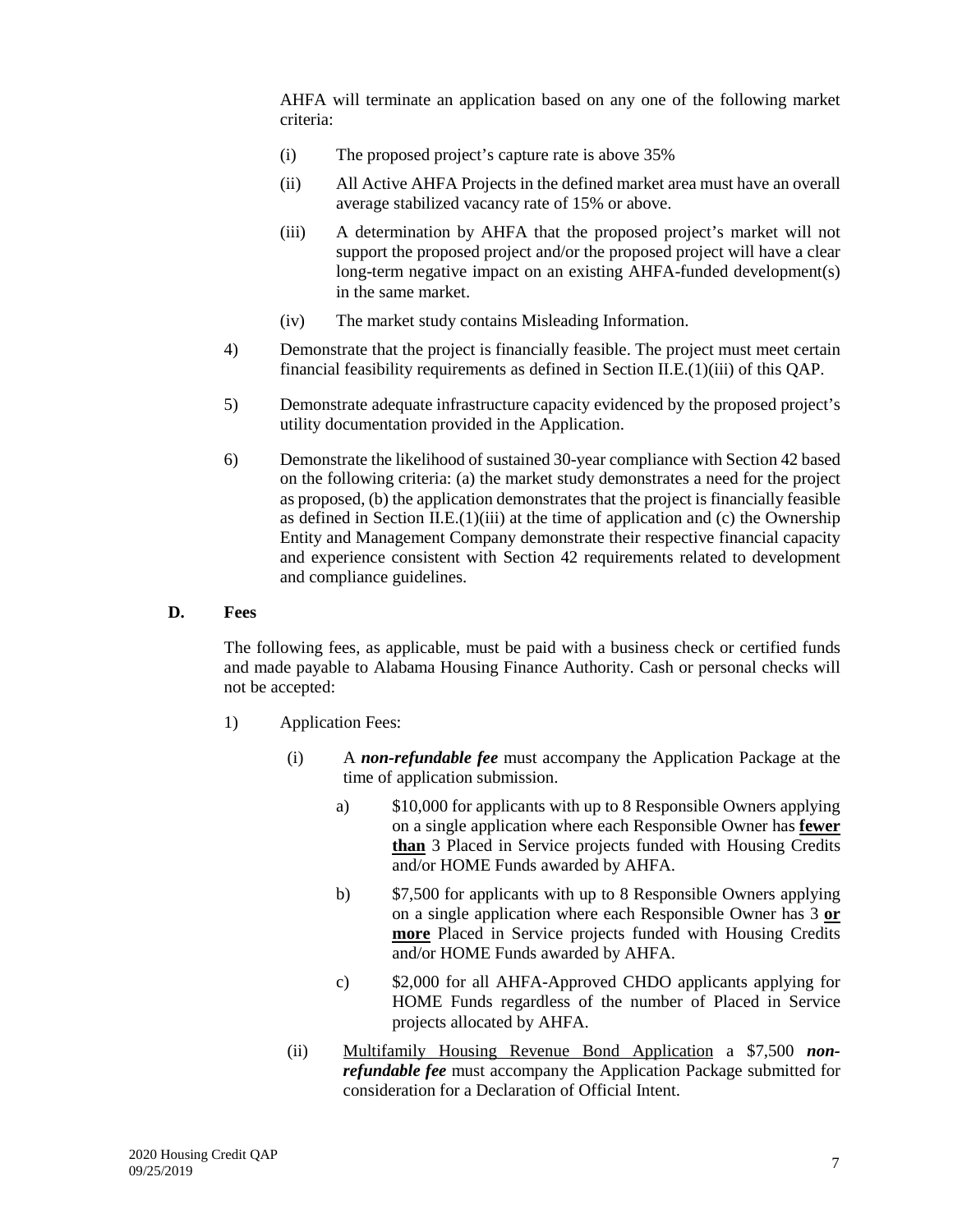(iii) An additional application fee will be due at the time of application submission for application(s) that have Ownership Entities exceeding 8 Responsible Owners. The amount of the fee will be \$1,000 per each Responsible Owner (individual/entity) exceeding 8. This fee does not apply to the Investor Owner.

## **All application fees are non-refundable. If an application fee is returned due to insufficient funds, the application will terminate.**

In addition to the non-refundable application fee(s), AHFA may require the applicant to provide additional funds in amounts sufficient to cover all third- party costs that AHFA reasonably anticipates having to pay or to reimburse AHFA for any third-party costs incurred during the application review and analysis process. Third-party fees include without limitation, legal fees, architect and engineers' fees, consultant (construction, environmental or otherwise) fees, and any other third-party report (construction, environmental or otherwise) fees related to the review of any third-party report(s) submitted by the applicant. These amounts must be paid by applicant within 5 business days of the invoice date.

Any unused portion of the additional funds collected will be returned to applicant without interest once all third-party invoices have been submitted and refund amount is determined.

2) Missing and/or Incomplete Items (Excludes Threshold Requirements and Material Environmental Findings): Applicants are required to submit their final and complete Application Packages by the submission deadline. If an applicant receives an email from AHFA regarding missing and/or incomplete items identified during AHFA's completeness check under Section I(C)(1), and the applicant elects to submit, complete or clarify these items within the time required by Section  $I(C)(1)$ , the applicant's delivery of the missing and/or incomplete items or clarifying information must be accompanied by payment in full of a fee calculated based on the following schedule:

| <b>Missing and/or Incomplete Documents</b>                                                    | <b>Required</b><br>Fee                  | <b>Missing Item</b><br><b>Occurrence</b>                                                            |
|-----------------------------------------------------------------------------------------------|-----------------------------------------|-----------------------------------------------------------------------------------------------------|
| Missing and/ or incomplete<br>application document(s)                                         | \$2,000 per<br>document                 | 1 occurrence per document                                                                           |
| Incomplete third-party report <sup>1</sup>                                                    | \$2,000 per<br>report                   | 1 occurrence per document                                                                           |
| Requests for additional information or<br>clarification of third-party report(s) <sup>1</sup> | $$2,000$ for<br>5 or more<br>per report | 1 occurrence for 5 or more<br>clarifications (or requests for<br>additional information) per report |

If the applicant fails to pay the full amount of the required fee upon delivery of these items or information or if the applicant's fee payment is rejected for insufficient funds, the application will be terminated and will receive no further consideration.

<span id="page-9-0"></span> $\frac{1}{1}$  Applicant can supply missing and/or incomplete items with respect to environmental reports only to the extent permitted by Addendum B, and this table applies only to such items.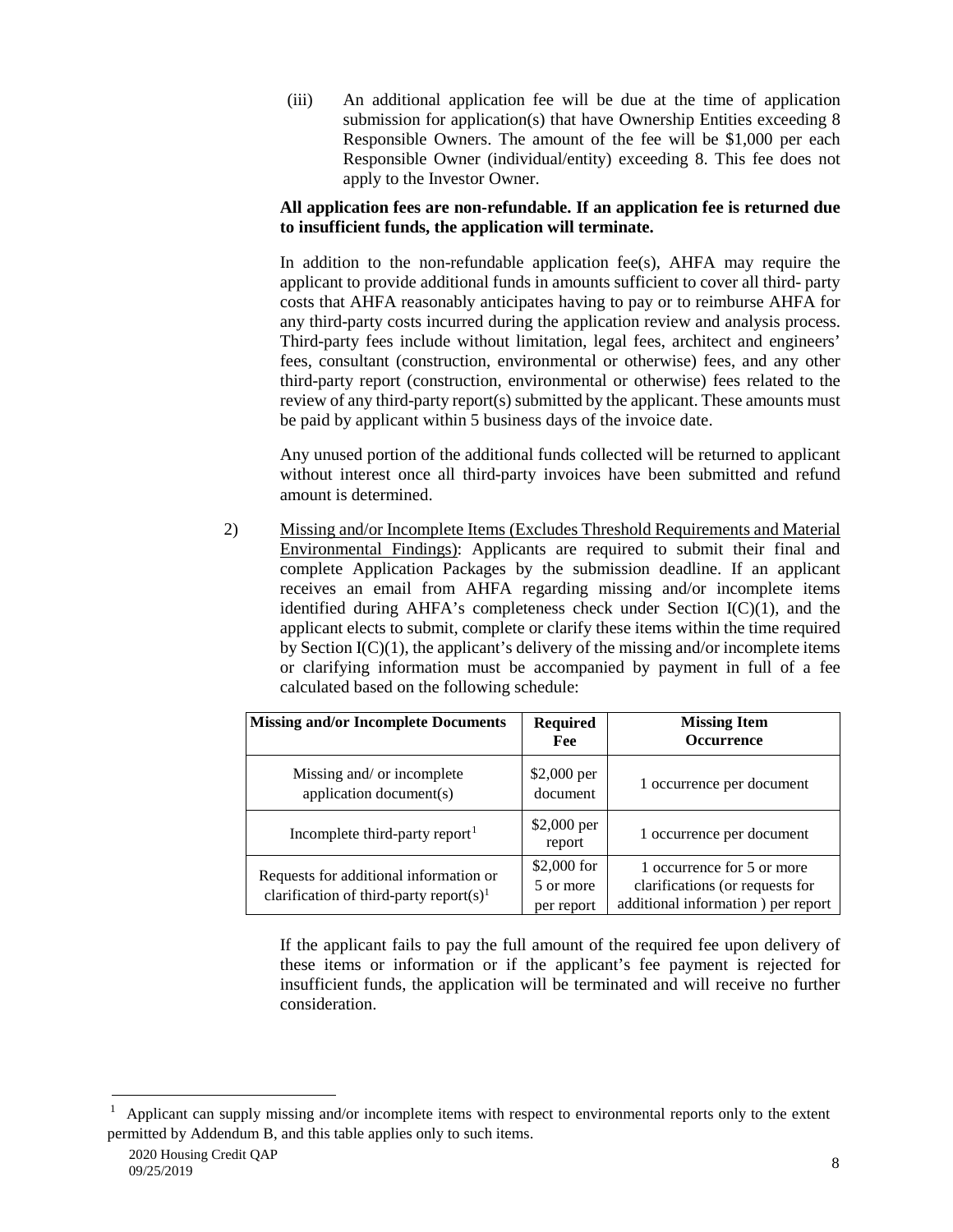Any application with an aggregate total of 8 or more missing item occurrences will result in the automatic termination of the application by AHFA and the applicant will be notified by AHFA via email.

*An applicant may pay the above-referenced fee(s) in order to cure missing and/or incomplete items only to the extent that they are identified by AHFA in connection with the completeness check under Section I.C.(1). If an application has missing and/or incomplete items that are not included in the items reviewed by AHFA during the completeness check, the missing and/or incomplete items cannot be cured after the application is submitted and will have an adverse impact on the application, including without limitation a loss of points under the Point Scoring System or termination of the application without opportunity to cure.*

**A complete list of AHFA's fees (from notification of approval of allocations through the Extended Use Period) is located at www.AHFA.com.**

#### <span id="page-10-0"></span>**E. Amendments**

AHFA is entitled to amend this QAP as required by the promulgation or amendment of Section 42, HOME Rules and Regulations, or both, from time to time or to implement new features or provisions of Section 42, the HOME Rules or their applicable regulations. Such amendment(s) are expressly permitted and the making of such amendment(s) will require a public notice.

#### <span id="page-10-1"></span>**F. Defined Terms**

Capitalized terms used in this QAP and not otherwise defined herein shall have the meanings assigned in the AHFA Defined Terms – Multifamily Funding Programs available at www.AHFA.com or as regulations or other context require. Singular terms include the plural as well as the singular, and vice versa. Certain defined terms used in this QAP are located at www.AHFA.com. Such defined terms may be amended at any time with public notice.

#### <span id="page-10-2"></span>**G. Website Links**

ALL WEBSITE LINKS IN THIS QAP ARE PROVIDED SOLELY FOR CONVENIENCE. IT IS THE RESPONSIBILITY OF THE APPLICANT OR ITS ENVIRONMENTAL PROFESSIONAL (EP) TO VERIFY THAT THE CORRECT WEBSITE HAS BEEN ACCESSED AND THAT THE CURRENT VERSION OF ALL APPLICABLE INFORMATION HAS BEEN IDENTIFIED, REVIEWED AND COMPLIED WITH.

#### <span id="page-10-3"></span>**H. Notices and Communications**

From the date of application submission through the end of the Extended Use Period, AHFA will deliver all notices or other communications under the Housing Credit program to the owner contact or contact email, as applicable, designated in the Application Instructions. All notices or communications sent to the contact information designated in the Applicant Instructions will be considered validly delivered for all purposes of the Housing Credit program, including without limitation the calculation of applicable deadlines. Each applicant or recipient is solely responsible for designating correct contact information in the Application Instructions and for updating that designation as needed. In no event will AHFA be deemed to receive constructive notice of a change in contact information by any means or communication outside of the Application Instructions as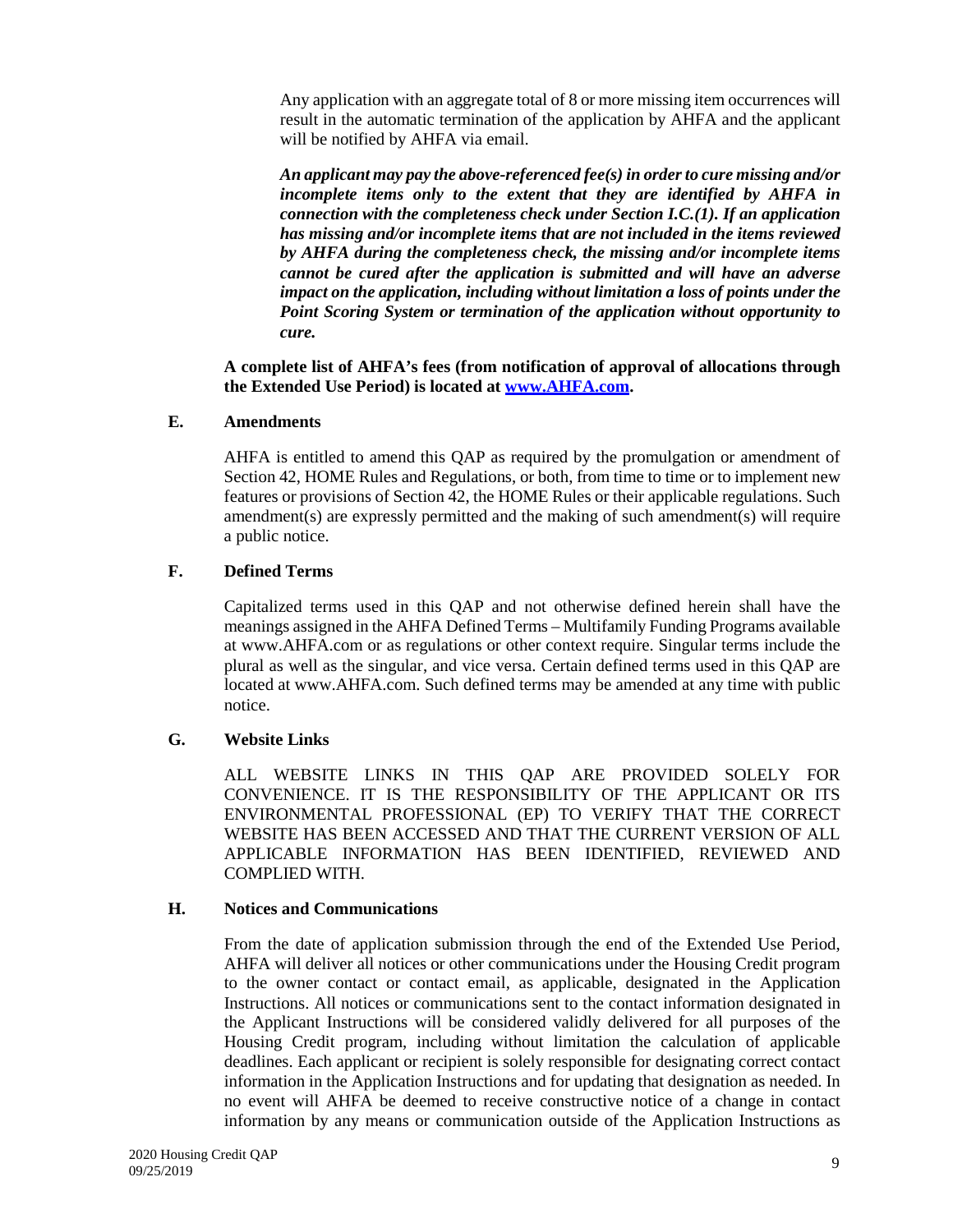updated in accordance with this paragraph. For the avoidance of doubt, this paragraph governs all notices and communications under the Housing Credit program to all applicants or recipients of Housing Credits, regardless of the specific term used to describe them in a particular Housing Credit program document, which may include applicant, owner, project owner, Ownership Entity or any term or phrase of equivalent meaning.

## <span id="page-11-0"></span>**I. Definitive Requirements**

The version of this QAP that is approved by the AHFA Board of Directors, approved by the Governor of the State of Alabama and posted on www.ahfa.com as the qualified allocation plan for particular application cycle, together with all related materials posted on www.ahfa.com, shall contain the final and definitive requirements for the Housing Credit program for that application cycle. Information from prior application cycles, including comments at public hearings and feedback on applications, is not applicable to subsequent application cycles. It is the responsibility of the applicant or its EP to identify and review the final, definitive requirements for each application cycle in order to ensure that they have been reviewed and complied with.

## <span id="page-11-2"></span><span id="page-11-1"></span>**II. ALLOCATION PROCESS**

## **A. Application Cycle**

The dates of the application cycle (or cycles, if more than one) will be determined by AHFA on an annual basis. All individuals who have requested to be on the email distribution list as described in Section II.B. will receive notification of the cycle via Constant Contacts. Notice of the cycle will also appear at www.AHFA.com and in no less than 4 newspapers throughout Alabama. Prospective applicants are encouraged to visit the website regularly for updates in addition to the email notification process.

To apply for Housing Credits, an applicant must complete the applicable AHFA multifamily funding application, which is available online at www.AHFA.com.

All correspondence and inquiries regarding the application are to be directed to the following:

| <b>Alabama Housing Finance Authority</b> |                              |  |
|------------------------------------------|------------------------------|--|
| <b>Attn: Multifamily Division</b>        | Phone Number: (334) 244-9200 |  |
| P. O. Box 242967                         | Fax Number: (334) 279-6957   |  |
| Montgomery, Alabama 36124-2967           |                              |  |
| www.AHFA.com                             |                              |  |
| ahfa.mf. application @ ahfa.com          |                              |  |

Applications received during a Competitive Application Cycle will be evaluated on a competitive basis.

AHFA may allocate Housing Credits without the use of a Competitive Application Cycle or the Point Scoring System to:

- Any project(s) financed using Multifamily Housing Revenue Bonds as a single or pooled transaction.
- Any project Placed in Service that has already received a Housing Credit allocation, has an Actual Cost Certification as described herein that indicates the need for an additional allocation, and has been approved for additional Housing Credits by AHFA.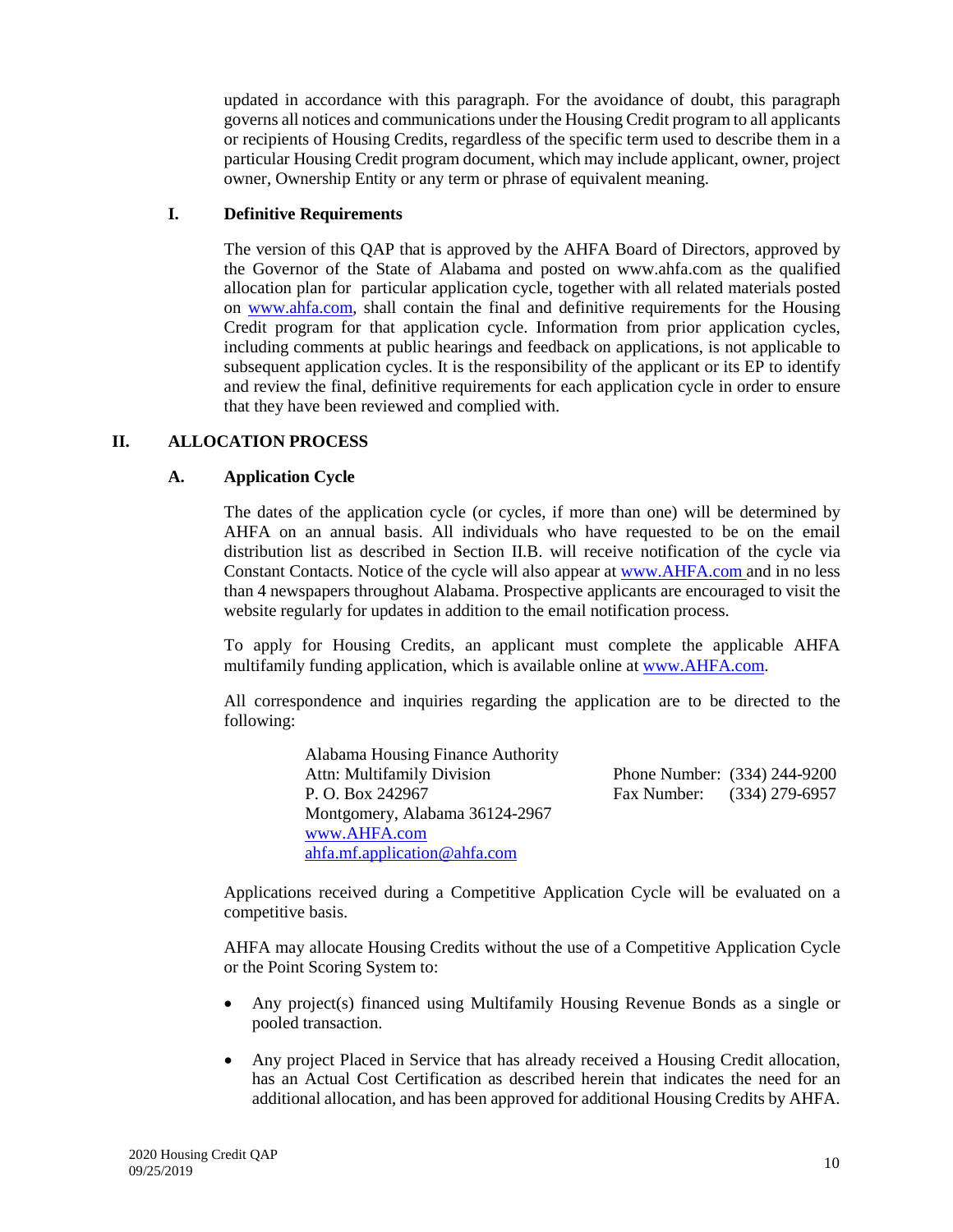- Any project eligible for Housing Credits pursuant to any waiver, exception, program or other special action by the Internal Revenue Service.
- Any project that must be funded to meet the nonprofit set aside requirement as specified in Section 42(h)(5) of Internal Revenue Code or the CHDO set aside as specified in the Final HOME Rule.

However, Ownership Entities for the projects listed above may be required to submit a complete Application Package and be subject to AHFA's threshold items, underwriting and cost requirements, in order to be considered for a Housing Credit allocation or additional allocation.

## <span id="page-12-0"></span>**B. Email Distribution List**

AHFA maintains an email distribution list for those interested in receiving notifications of application cycles and other AHFA Multifamily program activities. Visit www.AHFA.com to be added to the email list or you may submit a written request to the address specified in Section II.A. Changes or updates to contact information are the responsibility of each applicant or interested party who wishes to remain (or be placed) on AHFA's email distribution list.

## <span id="page-12-1"></span>**C. Application Threshold Requirements**

Although it is recognized that each application is different, certain standard requirements must be met by all applicants before the application can be considered for full evaluation. Upon application submittal, if AHFA determines that any threshold requirement is missing or fails to materially adhere to AHFA defined standards during the completeness review, the application will be terminated. A list of all threshold requirements and explanations is provided below:

- 1) Fee(s). If any fee(s) described in Section I.D. is not paid in full when due or is returned due to insufficient funds, the application will terminate.
- 2) Complete Application. The applicant must submit to AHFA a complete application as defined in Section I.C.(1) of this QAP. An application with 8 or more missing and/or incomplete documents will be terminated.
- 3) Existing Project Inspection. Applications with one or more Responsible Owners applying on a single application where each Responsible Owner has **fewer than** 3 Placed in Service projects funded with Housing Credits and/or HOME Funds allocated by AHFA, AHFA will perform an on-site inspection. The applicant must provide, at the time of the application submission, a complete AHFA Schedule of Real Estate Owned for each Responsible Owner.

Each such Responsible Owner must consent to an on-site inspection by AHFA (or by AHFA's designated consultant) of any of such Responsible Owner's existing projects, including physical inspections of buildings and units as deemed necessary by AHFA (or the AHFA designated consultant). AHFA will select 1 Non-AHFA Project for inspection based on the AHFA Schedule of Real Estate Owned submitted by the applicant. For applicants with Non-AHFA Projects in the State and/or out-of-State, the project selected for inspection may be in Alabama or in another state. All applicant Ownership Entities will be subject to the same AHFA requirements defined in attached Addendum D during the current application cycle.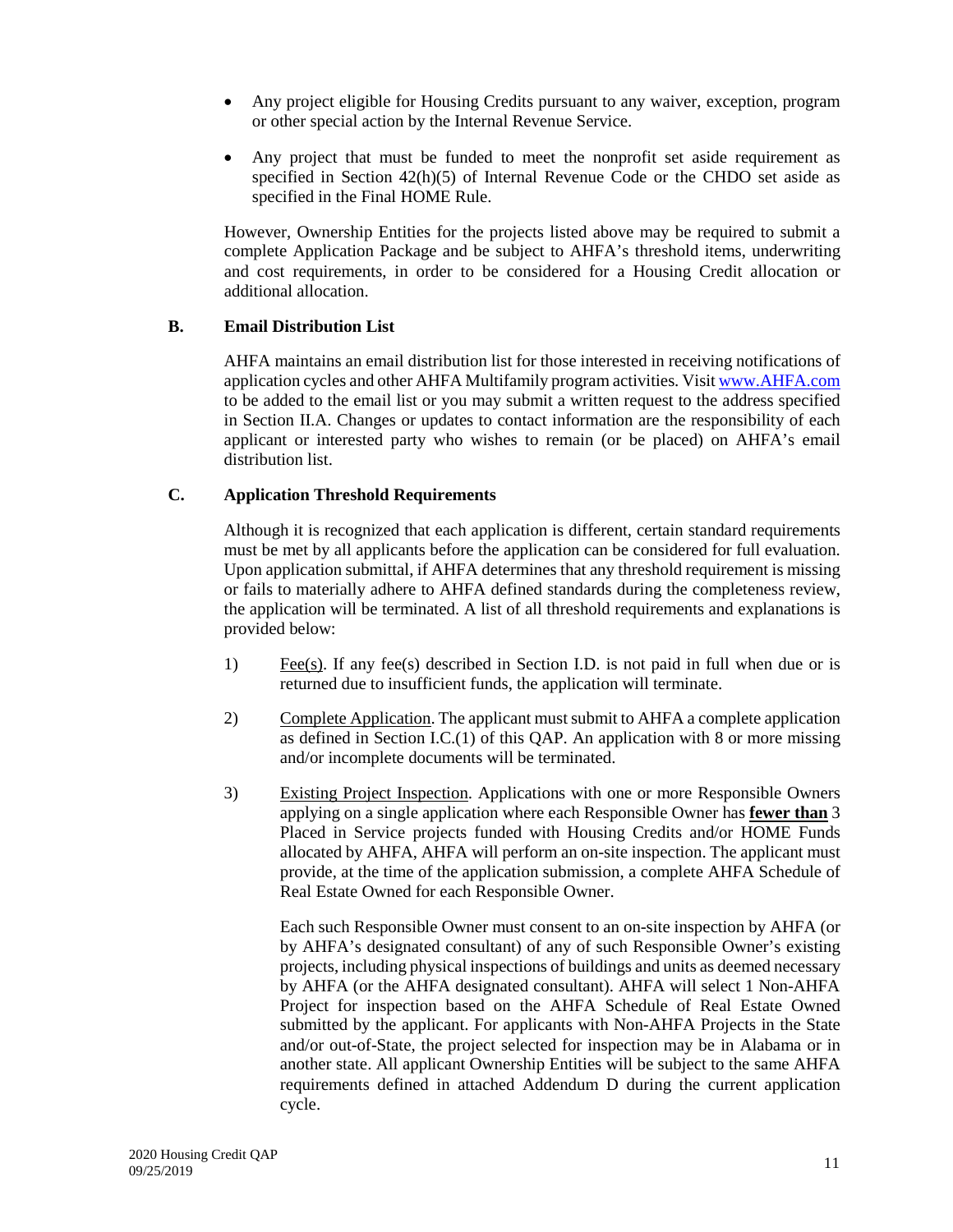For applicants with one or more Responsible Owners applying on a single application where each Responsible Owner has 3 **or more** Placed in Service projects funded with Housing Credits and/or HOME Funds allocated by AHFA, AHFA may schedule an on-site inspection if AHFA has not performed an on-site inspection in the current year. However, if AHFA determines there are sufficient and satisfactory on-site inspections for each Responsible Owner's current projects that were performed within 3 years prior to the date of Responsible Owner's application in the current application cycle and show that such projects were in compliance with AHFA requirements defined in attached Addendum D, AHFA reserves the right to waive the on-site inspection for any Responsible Owner listed in an application.

- 4) Site Control. If the applicant does not already own the property for which funds are requested at the time of application, the applicant must have Site Control as evidenced by a sales contract, purchase option or long-term leasehold. Because of regulations that impact the varying lengths of the approval process for each property and the significant risks to the applicant for failing to do so, AHFA requires: (i) that the applicant secure, at a minimum, a 6 month purchase option with an option to renew for an additional 6 months (ii) if the proposed site is subject to any restrictions that allow any other person or entity, such as a homeowner's association or neighborhood design review board, to approve any aspect of the proposed Project (excluding construction-related approvals from local government that become necessary only if AHFA awards funding to the proposed project, e.g. building permit, traffic engineering approval, storm water drainage permit, architectural endorsement…), that the applicant deliver evidence satisfactory to AHFA that all such approvals have been obtained before application submittal, and (iii) after application submittal and as applicable, obtain seller's written agreement that the seller shall not under any circumstances commence (or allow any other party to commence) any choice-limiting activity or other mitigation work at the project without the written permission of AHFA. Choice-limiting activities include, but are not limited to, acquiring, rehabilitating, converting, leasing, repairing, disturbing the ground or construction activity of any kind.
- 5) Evidence of Zoning based on Intended Use (Proper Zoning). The applicant must provide evidence that the property owned (or to be owned) is properly zoned and consistent with the proposed project's use. AHFA does not consider the property zoned if final Zoning (but not including plans and specifications for issuance of building permits) is contingent upon further city meetings, approvals and/or advertisement. Evidence must be in the form of a signed statement from the local jurisdiction where the property is located.
- 6) Market Study. The applicant must provide a market study at the time of the application submission (except for Multifamily Housing Revenue Bonds, which will require a market study prior to execution of the commitment). All market studies must be less than 6 months old. If the market study does not meet AHFA requirements at the time of application, the application will terminate as described in Section I.C.(3).
- 7) Environmental Site Assessment. The applicant must provide an Environmental Site Assessment at the time of application submission (except for Multifamily Housing Revenue Bonds, which will require an Environmental Site Assessment prior to execution of the commitment). The Environmental Site Assessment must meet at a minimum AHFA's Environmental Policy Requirements (Addendum B) for the Housing Credit and HOME Program requirements. If the Environmental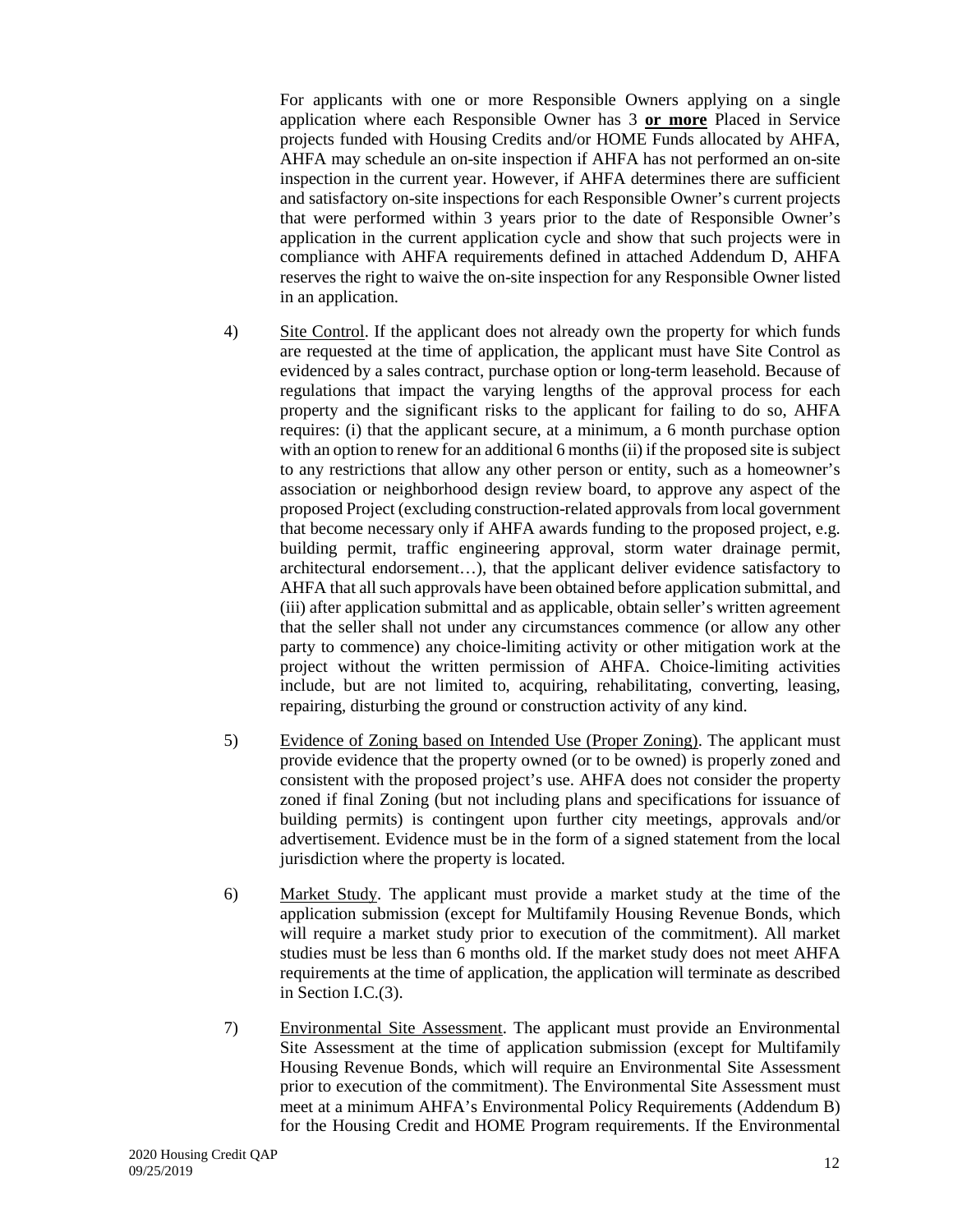Site Assessment does not meet AHFA's requirements with respect to material completeness at the time of application, the application will be terminated.

- 8) The Certification of Consistency with Consolidated Plan (Certification of Consistency). The Certification of Consistency should be submitted for Housing Credit applications that have a commitment for local HOME Funds from a Participating Jurisdiction. The Certification of Consistency should not be submitted for applicants applying for HOME Funds (except for an AHFA-Approved CHDO applying in a Participating Jurisdiction) or Housing Credits only. If the proposed project is in an area that is covered by a local Consolidated Plan, the applicant must have the Certification of Consistency completed by an authorized official of the Participating Jurisdiction. If the area is not covered by a local Consolidated Plan, the project will be governed by the State of Alabama's Consolidated Plan, and this Certification of Consistency is not required. In the event that the Certification of Consistency is signed by someone other than the designated person(s) listed at 2020 Consolidated Plan Coordinators found at www.AHFA.com, it is the responsibility of the Applicant to provide AHFA with evidence at the time of application that the signer is duly authorized to execute this Certification of Consistency.
- 9) Design Quality Standards and Construction Manual. All projects are required to meet AHFA's Design Quality Standards and Construction Manual for construction and rehabilitation of rental units (Addendum C). These are minimum standards and AHFA permits applicants to exceed these project standards. Any deviations from these standards must have the prior written approval of AHFA prior to submitting an Application Package for funding. A request for approval of a deviation, with all supporting documentation, must be submitted to AHFA at least thirty (30) days before the related application is submitted to AHFA.
- 10) Architect's Certification of Project Progress. For each Project (New Construction or Rehabilitation) that received a Reservation Letter or Binding Commitment-Future-Year's Credit Authority for Housing Credits and/or HOME Written Agreement in 2017 (or any prior year) that has not closed an AHFA HOME loan, submitted an Actual Cost Certification to AHFA, or been issued an 8609 by AHFA, the Project architect must certify as follows:
	- (i) New Construction: The Project's architect must certify that all building foundation slabs, or crawl spaces, are in place.
	- (ii) Rehabilitation: The Project's architect must certify that 90% of the units are Habitable or ready for immediate occupancy.
- 11) Minimum Rehabilitation Cost per Unit. The minimum rehabilitation threshold is (a) \$20,000 of hard construction cost per qualified Housing Credit unit for projects not previously funded by AHFA or (b) \$12,500 of hard construction cost per qualified Housing Credit unit for projects allocated previously by AHFA. The hard construction cost must be certified by a Capital Needs Assessment, which must be provided at the time of application submission for all applications for rehabilitation of an existing building(s). AHFA requirements for Capital Needs Assessments are located at www.AHFA.com. AHFA reserves the right to engage a third-party construction consultant at the applicant's expense to verify the proposed scope of work and related cost(s) as outlined by the proposed project's Capital Needs Assessment.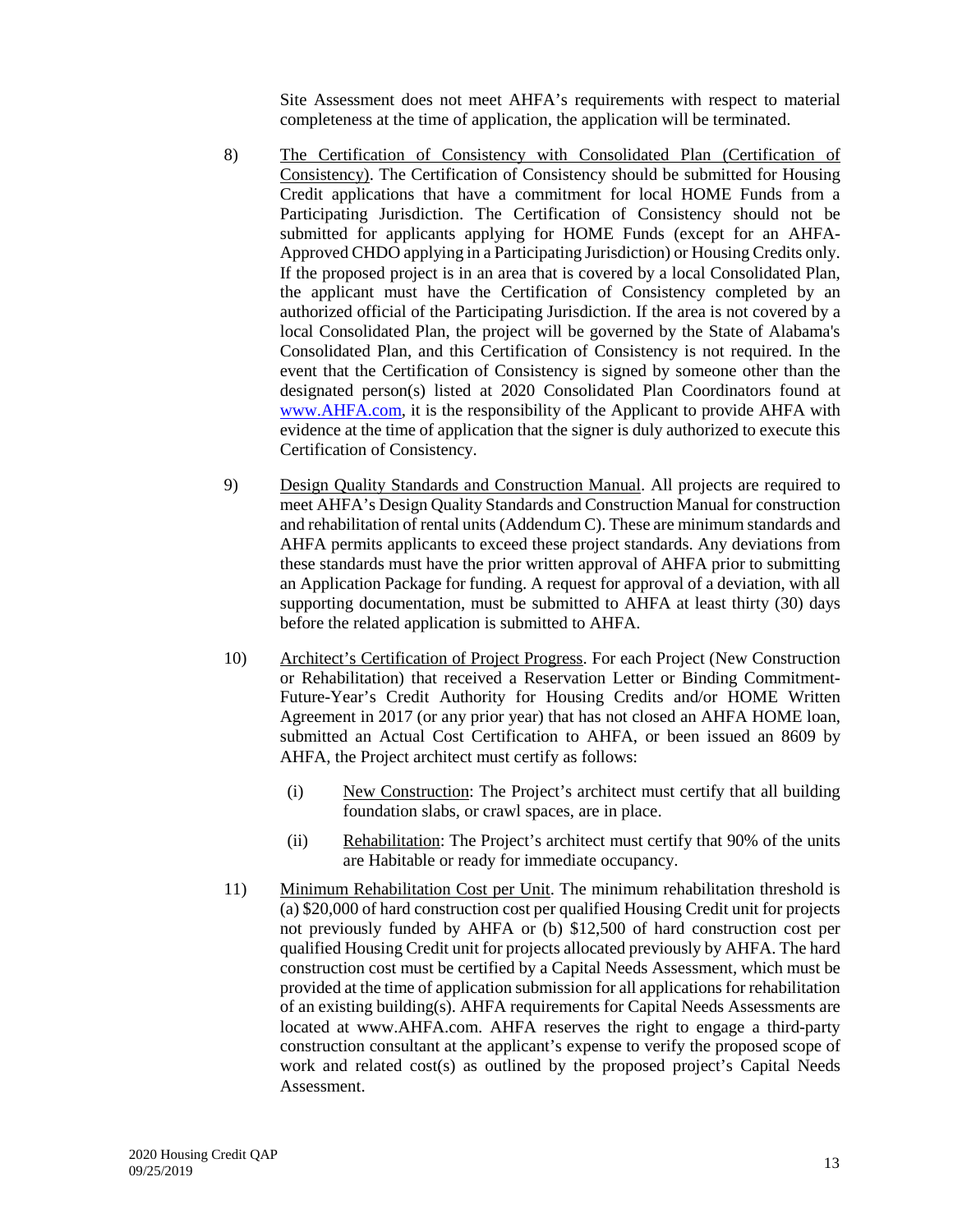12) Flood Certification. The applicant must provide a Certified Boundary Survey including the flood certification indicating the map and panel number of the Flood Insurance Rate Map and the Flood Zone designation in form and in content as specified by AHFA.

Applicants applying only for Housing Credits. The Certified Boundary Survey and flood certification must indicate that no buildings (residential or any other use) on the site are located within the 100-year flood plain. Other portions of the site may be located in a flood plain but not in an area designated as a wetland (or stream, lake, or other water body), including any portions not considered part of the site but necessary for ingress and egress to the site. AHFA will allow the acquisition/rehabilitation of an existing building already located in a flood plain if acceptable evidence of flood insurance is provided at the time of application.

Applicants applying for Housing Credits combined with HOME Funds. The Certified Boundary Survey and Certification must indicate that no portion of the site (including areas necessary for ingress or egress) is located within the 100-year flood plain.

13) Site Location. AHFA will not consider any application (for a new construction Project or rehabilitation Project that is less than 50% Occupied) if the proposed Project is located within a radius of 2 miles (2-Mile Radius Requirement), as hereinafter defined, of any other Project approved by AHFA for funding in a prior year's cycle that has not been Placed in Service and/or is not 90% or more Occupied at the time of application for all Active AHFA Projects, excluding HOME only and/or HTF only funded AHFA Projects.

*The radius must be determined by using a starting point at the centroid (geometric center) of the proposed Project's site and measured using Geographic Information System (GIS) maps. The 2-Mile Radius Requirement for each proposed Project must be clearly defined and depicted in the Market Study.*

The following are exceptions to the 2-Mile Radius Requirement:

- (i) Applications for the rehabilitation of existing multifamily residential rental housing which is at least 50% or more Occupied at the time of application submittal.
- (ii) Applications that contain financing through HUD's Choice Neighborhoods, HUD Replacement Housing Factor Funds, Capital Fund Program funds or Promise Neighborhoods.
- (iii) Applications for the rehabilitation of an existing building(s) listed on the National Register of Historical Places.
- (iv) Applications to issue Multifamily Housing Revenue Bonds to finance the substantial replacement of previously existing multifamily housing that has been or will be demolished and removed within the past 5 years.
- (v) Applications to issue Multifamily Housing Revenue Bonds to acquire and rehabilitate a pool of three or more existing multifamily housing projects.

Upon request, AHFA will provide reasonable assistance in determining the occupancy of applicable Projects solely for purposes of applying the 2-Mile Radius Requirement. All information provided to applicants by AHFA may be based upon third-party information provided to AHFA.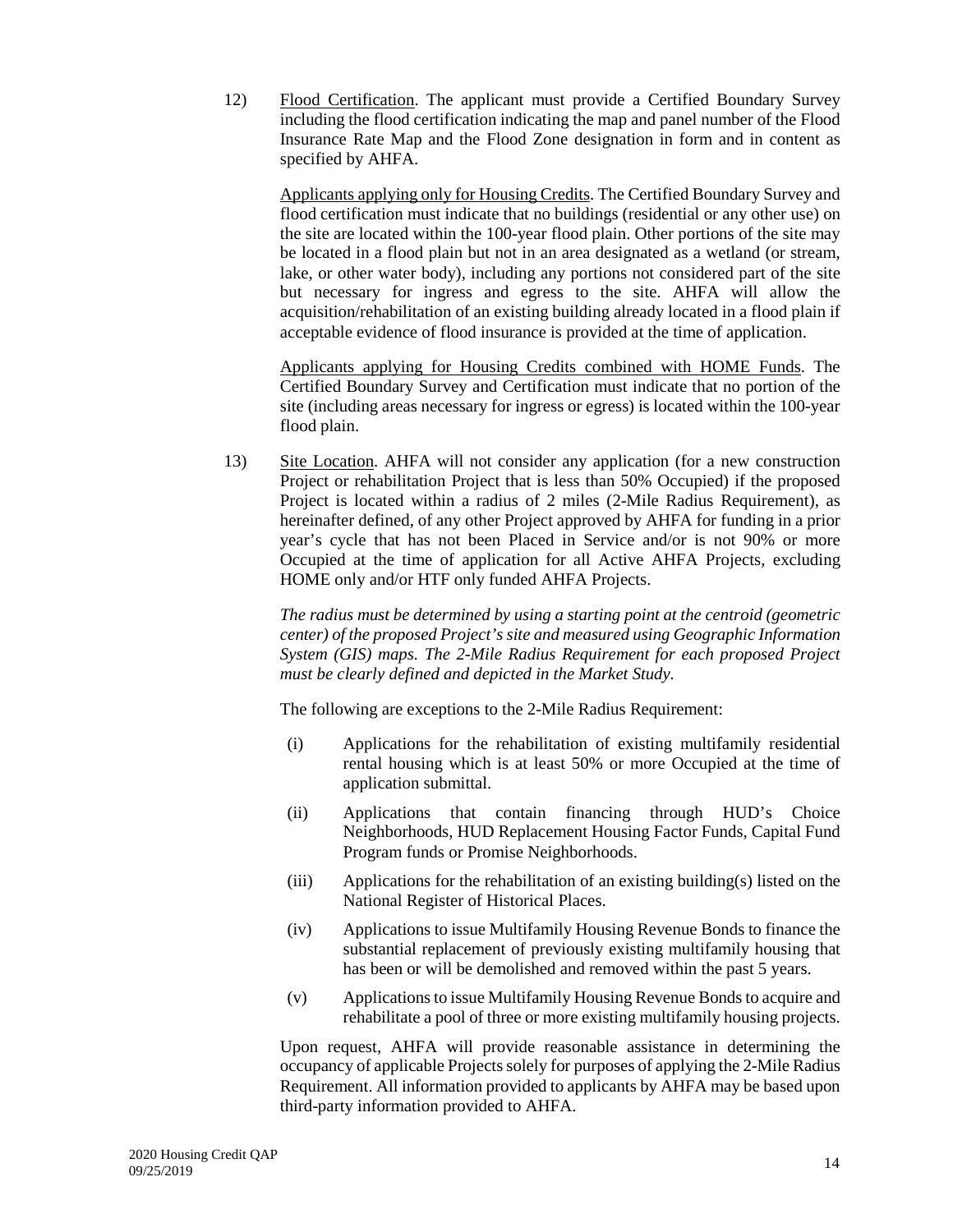AHFA determination of occupancy is final and binding on all applicants. AHFA is not responsible for errors or omissions in occupancy reported.

*Note: If a Project has been allocated AHFA funds but has returned the Housing Credits before the start of the current application cycle, that Project will not be considered in determining the 2-Mile Radius Requirement.*

- 14) Extended Use Period. All Projects must commit in writing to extend the Extended Use Period an additional 5 years for a total Extended Use Period of 35 years. Accordingly, projects will not be allowed to apply for a Qualified Contract until after the  $19<sup>th</sup>$  year of the Extended Use Period, which is 4 years after the 15-year compliance period.
- 15) Multifamily Housing Revenue Bonds. Any applicant applying for Housing Credits for a Project financed through the AHFA Multifamily Housing Revenue Bond program will be exempt from the extended low-income use requirement and the Point Scoring Process. However, the application must meet all of the QAP threshold requirements.

The Market Study and Environmental Assessment reports must be submitted within the time required by the AHFA Multifamily Housing Revenue Bond Policy requirements for application submission.

For rehabilitation of Projects previously funded by AHFA, AHFA will require a minimum rehabilitation expenditure of \$12,500 of hard construction costs per qualified Housing Credit unit. In no event may the minimum rehabilitation expenditure be less than the greater of (a) the amount required by Section 42 of the Internal Revenue Code or other applicable law, and (b) \$12,500 per qualified lowincome unit. AHFA underwriting and cost requirements outlined in Section II.E.(1) of this QAP will also apply.

For rehabilitation of Projects not previously funded by AHFA, AHFA will require a minimum rehabilitation expenditure of \$20,000 of hard construction costs per qualified Housing Credit unit and will require that all such expenditures be supported by a Capital Needs Assessment satisfactory to AHFA. AHFA requirements for Capital Needs Assessment are located at www.AHFA.com.

For any applicant having a single (first time AHFA funded) Project which received a Reservation Letter for Housing Credits and/or a HOME Written Agreement or other AHFA Program Funding in a current or prior application cycle, that Project must be (i) complete (construction/rehabilitation is 100% complete per the Quarterly Status Report effective as of the date of application), and (ii) have reached 90% occupancy at the time of application. Projects funded with HUD Replacement Housing Factor Funds and Capital Fund Program funds are exempt from this requirement.

Once AHFA has executed and delivered a written Declaration of Official Intent as specified in the Multifamily Housing Revenue Bond policy, AHFA will engage a third-party construction consultant to review and assess all rehabilitation applications. Applicants for Multifamily Housing Revenue Bond must pay the third-party fee required by Section I.D.(iii) at the time of the application. The thirdparty construction consultant will perform an on-site inspection of the proposed Project to determine the accuracy of the scope of work and related costs detailed in the Capital Needs Assessment submitted with the application. If any material findings and/or discrepancies documented by AHFA's consultant are not resolved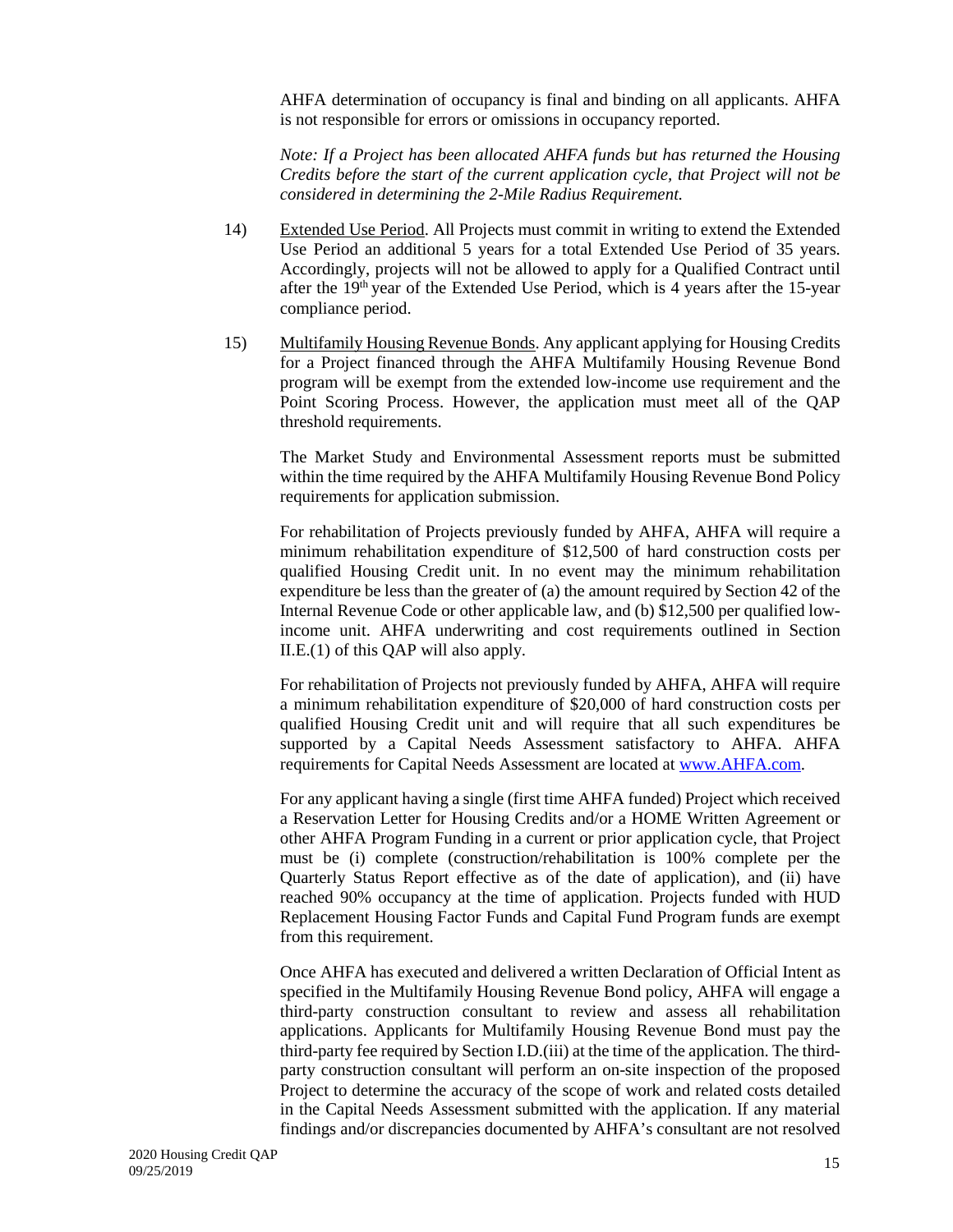to AHFA's satisfaction, the application will be terminated.

#### <span id="page-17-0"></span>**D. Negative Actions**

Should any of the following actions occur after the application has been submitted and prior to approval by AHFA, consideration of the application will terminate unless otherwise provided below:

- 1) Site change or alteration of any kind or change of property ownership
- 2) Change in ownership of the Ownership Entity (e.g., addition of a new general partner**/**member or removal of an existing general partner**/**member)
- 3) Change in syndication structure, including without limitation a change in the role of the syndicator or in the distribution of allocated funds to others through syndication as stated in the application without prior written consent of AHFA
- 4) Change in unit design, square footage, unit mix, number of units, number of buildings, etc. (unless changes are required by a local regulatory authority and/or codes)
- 5) Change in the general contractor
- 6) Change in the Management Company
- 7) Change in the architect
- 8) If AHFA receives a determination from a federal, state or local regulatory authority or agency of significant or uncorrected non-compliance on applicant's Non-AHFA Projects, AHFA may terminate the application
- 9) Any Development Team Member (listed in the application) who has instances of excessive, flagrant or uncorrected non-compliance within the timeframe provided by AHFA, Housing Credit, HOME, TCAP/Exchange, National Housing Trust Fund or Multifamily Housing Revenue Bond regulations on existing projects
- 10) Any Development Team Member listed in the application is presently debarred, suspended, proposed for debarment or suspension, declared ineligible or voluntarily excluded from any transactions or construction projects involving the use of federal funds or Housing Credits
- 11) Applicant has a project that goes into foreclosure or has been foreclosed within the last 10 years
- 12) Any material adverse change relating to the Project or Responsible Owner. AHFA will determine whether the change(s) is material and/or adverse in its sole discretion and further reserves the right to terminate an application
- 13) Applicant (including all Development Team Members listed in the application) has any outstanding fee(s) due to AHFA on other projects; and/or
- 14) If AHFA determines that the applicant failed to materially adhere to AHFA's defined environmental standards as set forth in Addendum B, including without limitation, the failure by the applicant to identify any unsatisfactory environmental condition that the applicant (or any Responsible Owner of applicant) knew or should have known about or failed to investigate fully prior to application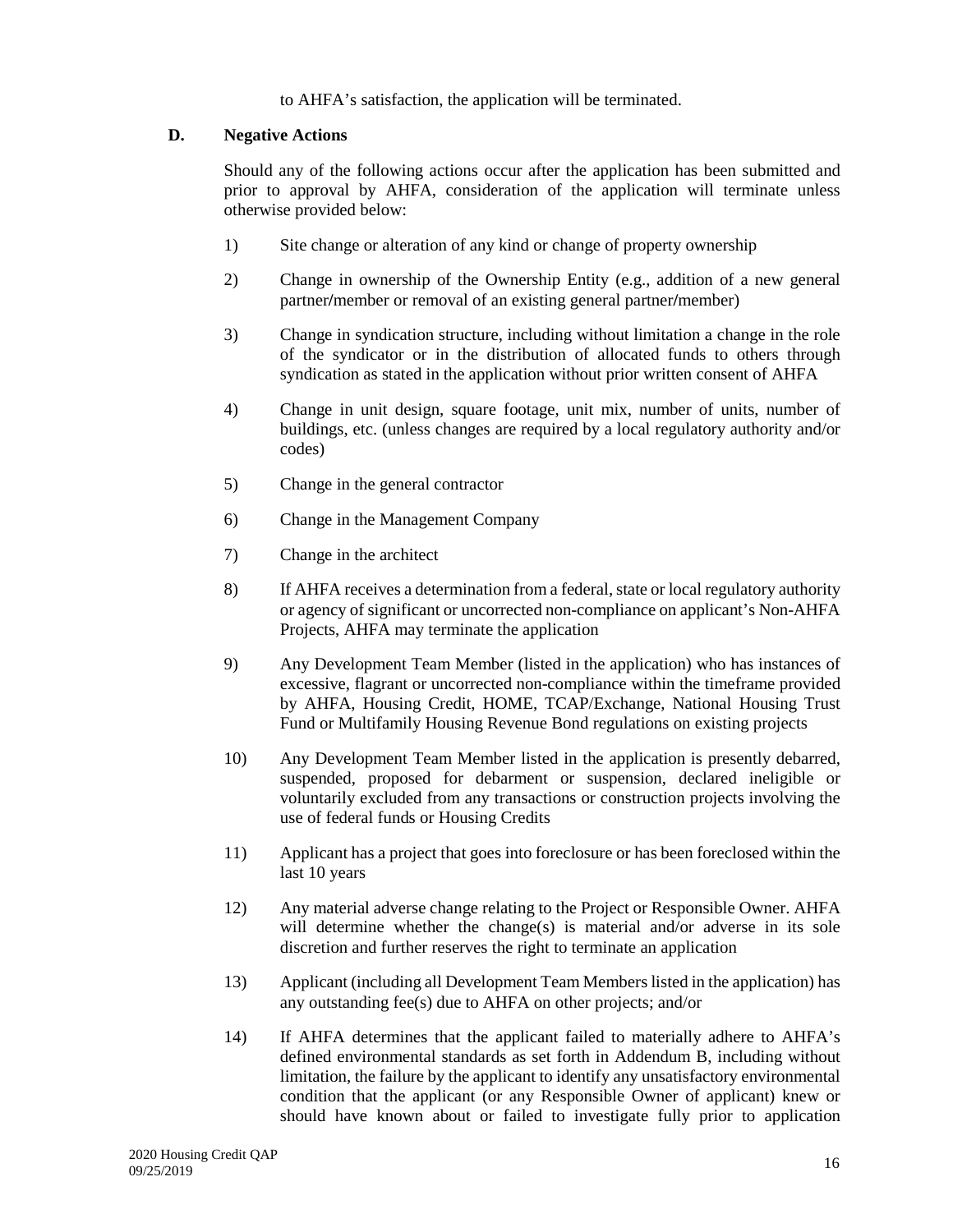submission.

The above list of negative actions is not all-inclusive. The Application Package itself will list other necessary requirements via forms, related instructions and other items. AHFA will terminate consideration of an application if it determines that the application contains Misleading Information.

## <span id="page-18-0"></span>**E. Application Evaluation**

Section 42 requires AHFA to determine that the Housing Credit dollar amount allocated to a Project shall not exceed the amount necessary for the financial feasibility of the Project and its viability as a Qualified Affordable Housing Project throughout the Credit Period.

AHFA will make this determination 3 times: (a) at the time of application (b) upon review of the 10% Test and (c) at Actual Cost Certification.

AHFA follows a competitive process by which all applicants are objectively scored according to criteria specified in the QAP. AHFA strictly adheres to the policy and procedures of the QAP. Efforts to influence the outcome of the application process through lobbying efforts either directly (by the applicant) or indirectly (via the efforts of third parties on the applicant's behalf), will be futile, considered as a violation of the QAP and may result in the termination of the application. In addition, the applicant could be subject to civil or criminal liability. Each application must stand on its own merits.

- 1) Process of Evaluation. Provided each applicant has met the threshold requirements in Section II.C., each application will be subject to the following evaluation process:
	- (i) Completeness. The applicant must submit a complete application (see Section I.C.(1)) to AHFA.
	- (ii) Point Scoring. The application will be evaluated using the Point Scoring System included in Addendum A. The applicant will not receive points if the item(s) or document(s) required to qualify for points are missing and/or incomplete or fail to be submitted in the format as required per AHFA instructions.
	- (iii) Determination of Financial Feasibility. The Project will be evaluated to determine its financial feasibility as hereinafter defined, including its financial viability as a qualified Housing Credit project throughout the Credit Period.

At minimum, AHFA will evaluate a proposed project's financial feasibility based on the following criteria:

- a) the extent to which the project's sources of funds equals the project's uses of funds
- b) the extent to which the proposed developer fee deferral can be paid within the time frame allowed by the Internal Revenue Service
- c) the reasonableness of total project costs, taking into account AHFA's hard and soft cost standards and AHFA's minimum Design Quality Standards and Construction Manual
- d) the proposed repayment terms (including interest rate, total debt and loan term) for all proposed debt (hard and soft) in connection with the proposed project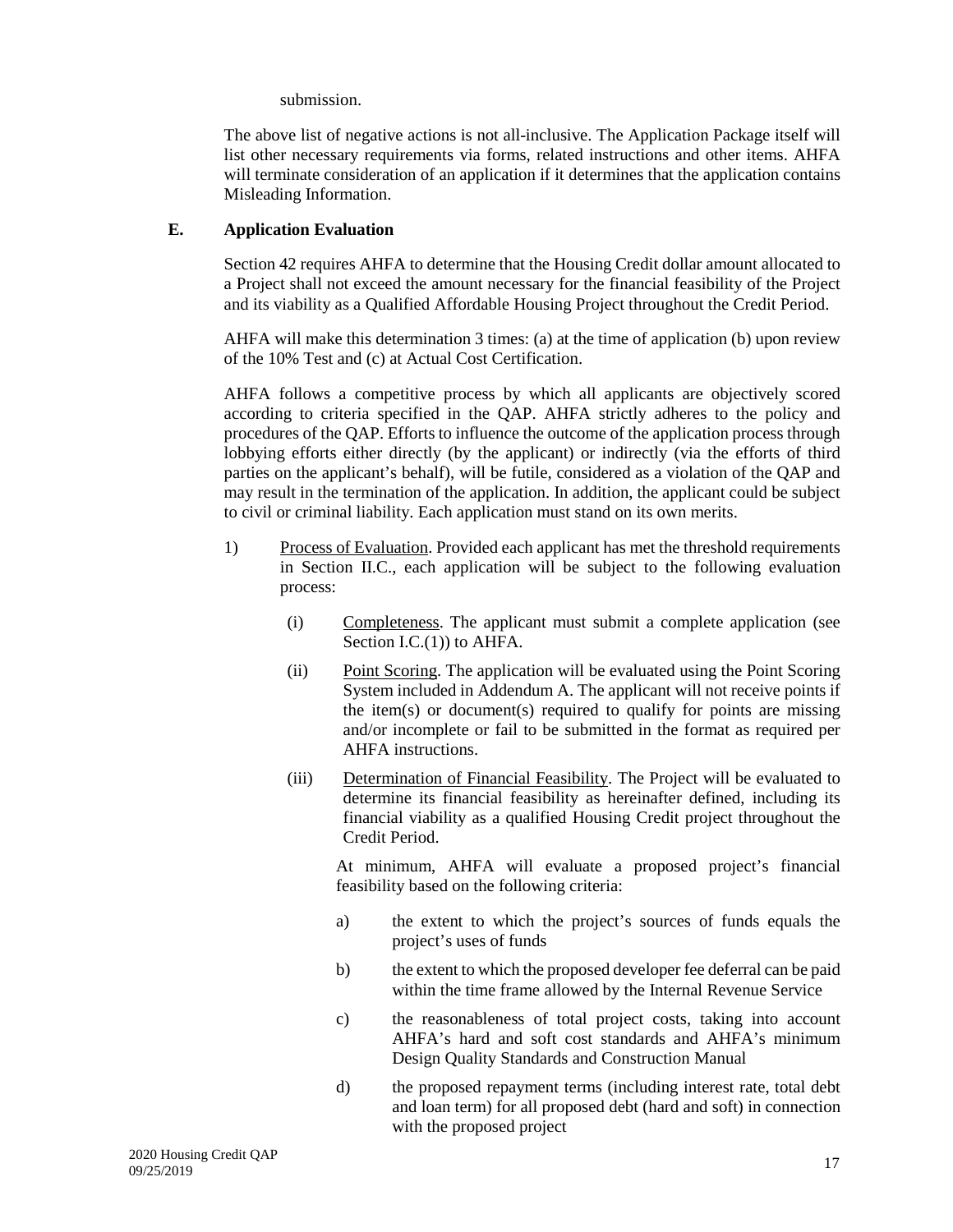AHFA will determine the financial feasibility of the project based on an amount of Housing Credits equal to the lesser of the amount requested by applicant or the amount that is determined by AHFA. Because AHFA is permitted to allocate only the resources necessary to make a project financially feasible, AHFA cannot and should not be expected to fund the full amount requested by an applicant, especially in those cases where an applicant proposes to complete a higher than normal cost development which far exceeds AHFA minimum Design Quality Standards and Construction Manual. Therefore, AHFA will allocate Housing Credits based on the lesser of the amount requested by applicant or the Housing Credit amount that is determined by AHFA to be necessary to make a project financially feasible and will evaluate financial feasibility on this basis.

AHFA's determination of the appropriate amount of Housing Credits is not a representation or warranty as to the financial feasibility of any project and may not be relied upon as such by the applicant, Responsible Owner, developer, Investor Owner, lender or any other person. The amount of Equity contributed by Investor Owners to a project partnership shall not be less than the amount generally contributed by Investor Owners to similar projects based on current market conditions. In the event that the Ownership Entity receives less Equity proceeds than the amount which should be reasonably obtained based on prevailing market rates, AHFA will underwrite each project's projected Equity proceeds based on the prevailing market rate. Any equity deficits will become the responsibility of the Ownership Entity to contribute. In the event of a surplus in Equity, AHFA may reduce the amount of Housing Credits allocated to the Project at the time of Actual Cost Certification as described herein to avoid over subsidizing the Project.

Special purpose or high cost housing applications that exceed construction and soft costs of other applications received must be supported with other subsidy sources, especially in those cases where proposed costs significantly exceed those of other projects that meet AHFA's minimum Design Quality Standards and Construction Manual. AHFA fully expects that any proposed application submitted will include sufficient other subsidy sources needed to leverage AHFA's limited Housing Credit and HOME Funds.

AHFA will require a minimum Debt Service Coverage ratio of 1.20:1 (1.05:1 for projects financed with Rural Development funds or with any non-AHFA HUD funds) for Housing Credit development debt financing that would foreseeably result in foreclosure if not repaid. AHFA will determine the allowable operating expense based on historic and current Housing Credit properties' financial statements.

AHFA will require the Project to establish and maintain throughout the Extended Use Period a minimum operating reserve. The operating reserve will be an amount equal to four months of the projected first year operating expenses (including replacement reserve payments) plus two months of debt service.

AHFA will require the Project to establish and maintain throughout the Extended Use Period a minimum replacement reserve account of (a) \$250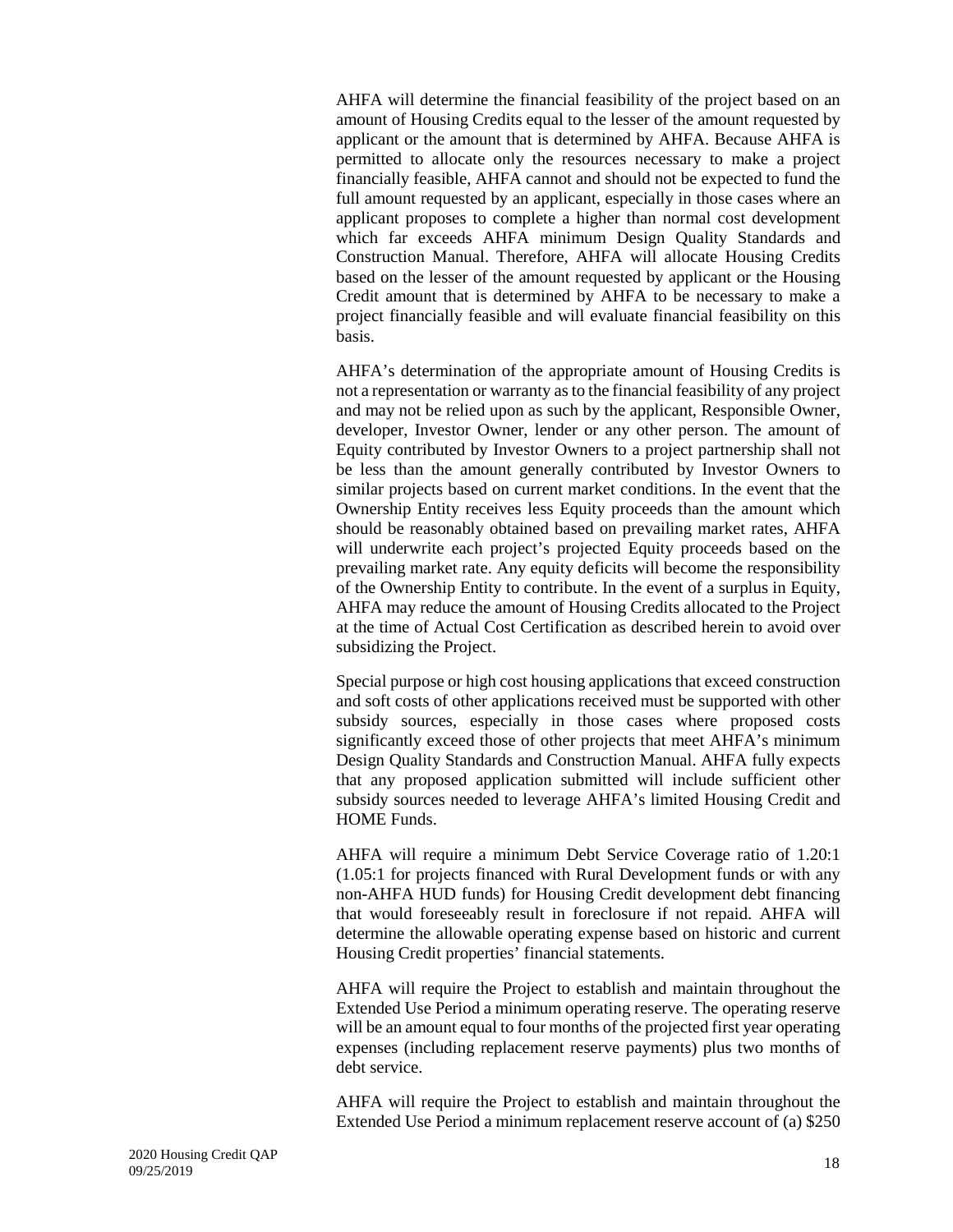per unit annually for new construction projects for the elderly, and (b) \$300 per unit annually for all other projects. AHFA will consider the existing reserve balances for Rural Development projects that will remain in the project and controlled by Rural Development. AHFA will make the final determination of the amount of reserves accepted when the project submits an Actual Cost Certification.

Additional underwriting criteria and assumptions that are market-driven, such as interest rates, Housing Credit pricing, and project operating expenses will be available at www.AHFA.com prior to the application cycle.

Applicants seeking Housing Credits in a Competitive Application Cycle will be underwritten using the same criteria, regardless of project type or location unless project is located in a Qualified Census Tract or Difficult Development Area.

Projects being financed through AHFA's issuance of Multifamily Housing Revenue Bonds combined with Rural Development 515 funds and projects previously funded with HOME Funds or Rural Development 515 funds combined with Housing Credits will be underwritten for financial feasibility on a project-by-project basis.

(iv) Credit Worthiness. AHFA will perform credit examinations of the individual(s) and review trade reports for all businesses comprising the proposed development team involved in the development and operation of the Project. The application must contain sufficient documentation to obtain all applicable credit and trade reports. If these reports prove to be less than satisfactory, including but not limited to the finding of federal tax liens, bankruptcies, judgements, etc., the application will be terminated.

## (v) Reasonableness of Project Costs.

- a) Any line item costs, square footage costs or total unit costs exceeding a range of reasonableness may be disallowed at the determination of AHFA. Additional information and documentation (verified by AHFA and/or an AHFA third-party consultant) may be required to substantiate the reasonableness of the cost, including without limitation information regarding proposed costs which significantly exceed AHFA minimum Design Quality Standards and Construction Manual. Any allocation of Housing Credits, regardless of funding type or project type, will be determined using AHFA's assessment of cost and overall application feasibility.
- b) AHFA determines reasonableness of project costs by comparing aggregate cost data based on all applications received, historical cost certification, cost data of completed projects, and current cost data provided by AHFA third-party construction consultant reports. After evaluating all the data, reasonable standard project hard construction costs and soft costs are established for each application cycle.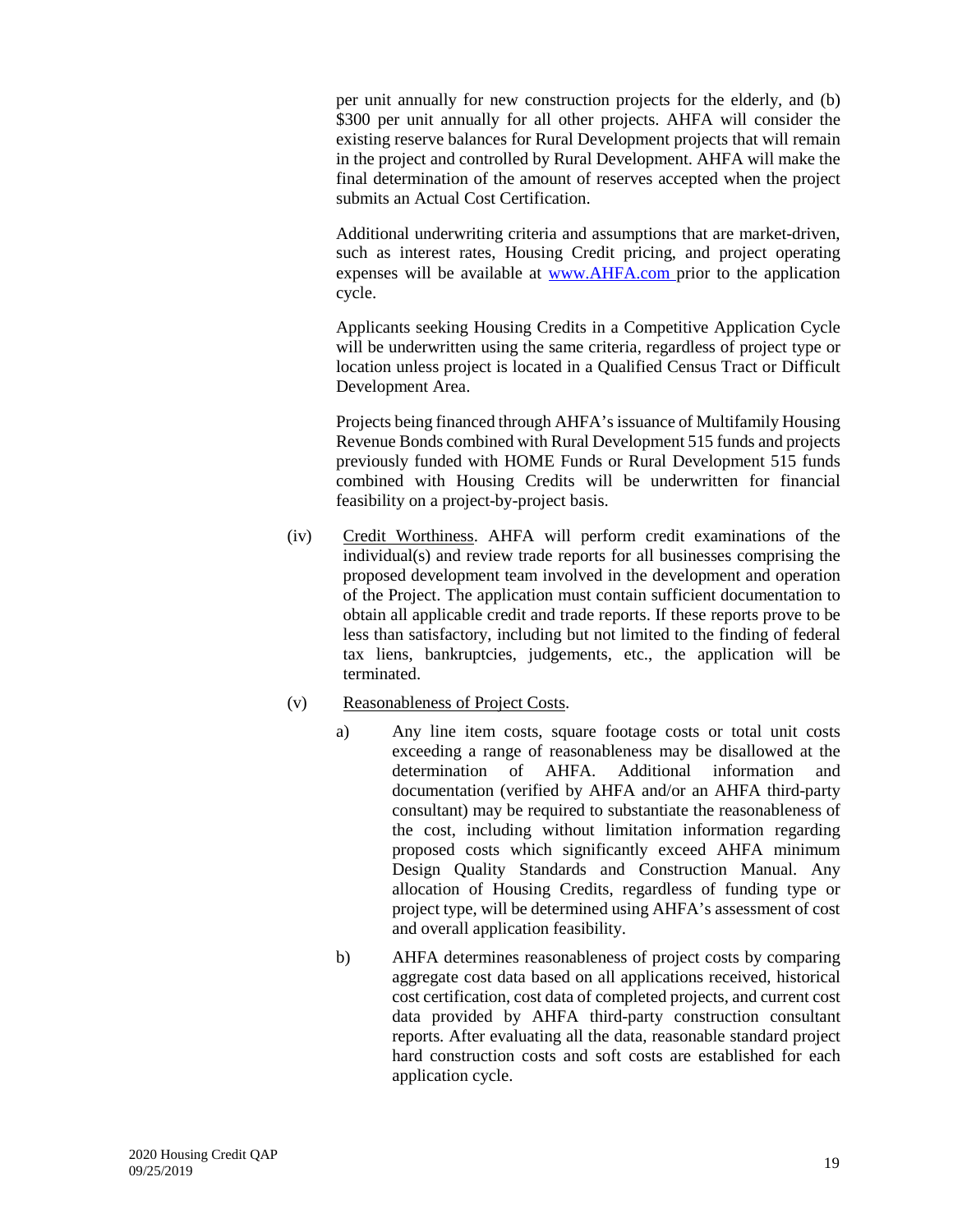- c) AHFA reserves the right to request certification or verification in a form acceptable to AHFA of any line item cost at any time between the application cycle and Actual Cost Certification.
- 2) Carryover Allocation Agreement Test. For purposes of the 10% Test, AHFA requires that a Carryover Certificate be provided to verify that each project has met the requirement that 10% of the reasonably expected basis has been expended in the manner required by the Carryover Allocation Agreement for Housing Credits. AHFA reserves the right to request certification or verification in form and content satisfactory to AHFA of any line item cost included in the expected basis to satisfy the 10% Test.
- 3) Actual Cost Certification. When the Project is Placed in Service, AHFA requires that the Actual Cost Certification be prepared by an independent Certified Public Accountant. AHFA will evaluate the financial feasibility and confirm the completion of construction or rehabilitation of the Project when the Ownership Entity submits the Project's Actual Cost Certification package for issuance of the IRS Form 8609 (available at www.AHFA.com). AHFA will review the Actual Cost Certification package and perform an on-site inspection prior to issuing the IRS Form 8609. AHFA reserves the right to engage a third-party professional for services (accounting, legal, environmental, architectural, construction and/or any other professional deemed necessary) to review the Actual Cost Certification package and/or perform an on-site property inspection prior to issuing the IRS Form 8609. AHFA will not issue the IRS Form 8609 until all issues regarding the Actual Cost Certification package are resolved to AHFA's satisfaction. The Ownership Entity will pay or reimburse AHFA for any third-party costs incurred during the Actual Cost Certification review and analysis process.

In addition, AHFA may require the applicant to provide advance or additional deposits, and to increase or replenish such deposits, in amounts sufficient to cover all third-party costs that AHFA reasonably anticipates incurring under this paragraph. These amounts must be paid by applicant within 10 business days of the invoice date.

## <span id="page-21-0"></span>**F. Developer and Builder Fees**

- 1) Developer Fee (New Construction and Rehabilitation). The developer fee, which includes the developer's overhead and profit plus consultant fees and the Ownership Entity's profit, cannot exceed 15% of the total project costs (excluding the developer fee).
- 2) Developer Fee (Acquisition). The developer fee cannot exceed 15% of the total acquisition cost of the property. The developer fee on Rural Development projects will be capped at 8% of the total acquisition cost of the property.
- 3) Builder Fee. The builder fee, which includes builder profit and overhead, should not exceed 8% of the construction costs, excluding the fee. General requirements must be cost-certified and, as a general rule, should not exceed 6% of the total construction costs. Items included in general requirements will be consistent with HUD and USDA Rural Development regulations.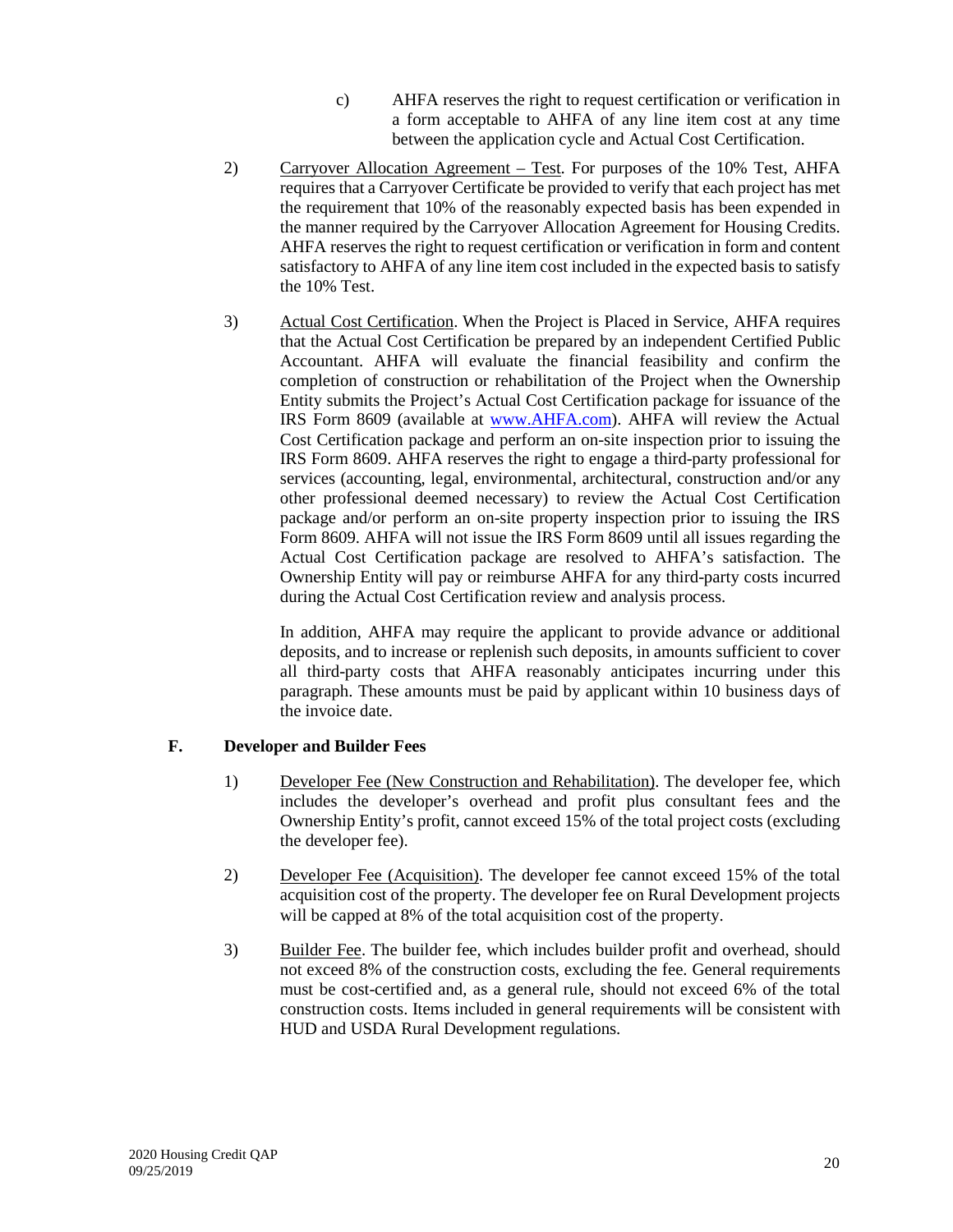## <span id="page-22-0"></span>**G. Housing Credit Allocations**

All AHFA commitment(s) of Housing Credits to approved projects is contingent upon AHFA's receipt of a Housing Credit allocation from the Treasury Department and Internal Revenue Service and is subject to any change in applicable laws or regulations. Each approved commitment may be reduced or terminated if AHFA does not have available the expected amount of Housing Credits or if there is a change in applicable laws or regulations. AHFA shall have no liability whatsoever to any Ownership Entity if AHFA's allocation of Housing Credits to such Ownership Entity is impacted by a change in AHFA's QAP or in applicable laws or regulations.

AHFA reserves the right to issue commitments for future-year Housing Credit allocations on current year projects only. Any election by AHFA to future advance Housing Credits in any given year does not imply or guarantee that AHFA will future allocate Housing Credit in any subsequent year(s).

Any Housing Credit allocation allocated will be calculated first by using AHFA's determined Eligible Basis as defined in Section 42 of the Internal Revenue Code.

1) Four-Percent Credit. AHFA will calculate the Housing Credit allocation at a maximum of 4% of AHFA's determined Eligible Basis if the Project is financed with Multifamily Housing Revenue Bonds or constitutes a qualifying acquisition.

For projects not located in a Qualified Census Tract and/or Difficult Development Area, AHFA will underwrite all applications using a 4% Housing Credit rate. For projects located in a Qualified Census Tract and/or Difficult Development Area, AHFA will underwrite the applications using a 3-month average of the applicable credit percentage. If legislation is enacted that allows the Housing Credit rate(s) to be fixed rate(s), the applicable fixed rate(s) will be used.

2) Nine-Percent Credit. AHFA will calculate the Housing Credit allocation at a maximum of 9% of AHFA's determined Eligible Basis for any new building or substantial rehabilitation of an existing building.

Under Section  $42(d)(5)(B)(v)$ , AHFA may designate one or more buildings in a project to receive an increase in Eligible Basis in order for the building(s) to be financially feasible as part of a Qualified Affordable Housing Project and shall be treated as located in a Difficult Development Area. AHFA will consider designating a building(s) in an application as being located in a Difficult Development Area and the designated buildings(s) may receive an increase in Eligible Basis if AHFA determines that the project requires an additional increase in Eligible Basis to be financially feasible and the project meets 1 of the following criteria:

- (i) The applicant is applying for HOME Funds, and AHFA is providing both the first and second mortgage loans; or
- (ii) The proposed Project has closed a 15-year extension of the project's original AHFA HOME loan.
- 3) Ownership Entity & Project Housing Credit Cap. AHFA will establish a maximum amount of Housing Credits (Housing Credit Cap) an applicant and a project will be allocated. The intent of the Housing Credit Cap is to promote fair and objective administration of the Housing Credit program by ensuring that no Ownership Entity or Responsible Owner (including their Related Parties) and no individual Project can receive an excessive share of the available Housing Credits in any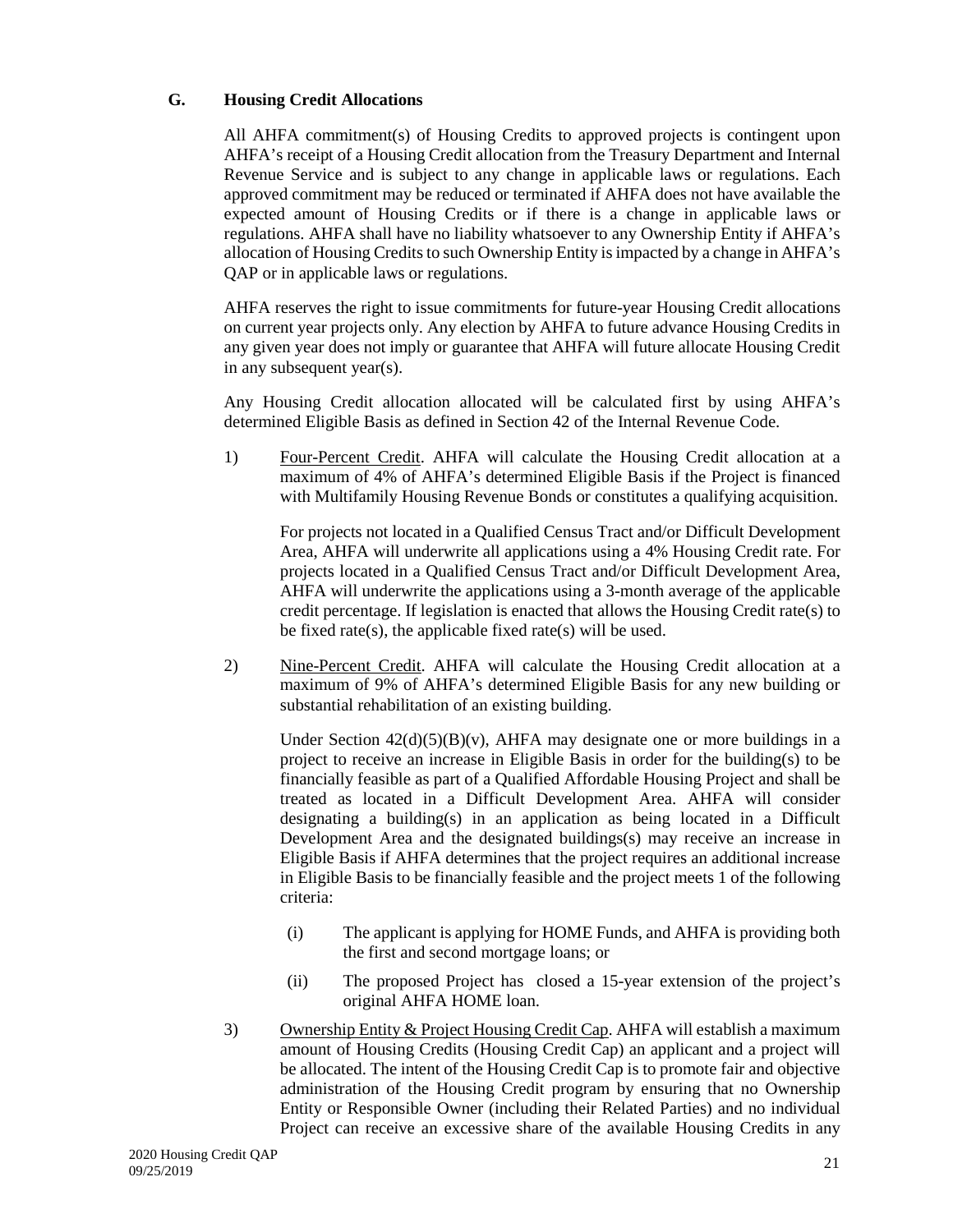application cycle.

No single project will be allocated Housing Credits in excess of 12% of the State's current Housing Credit Ceiling, as defined in Section 42(h)(3)(c) of the Internal Revenue Code and no Ownership Entity, Responsible Owner or any of their Related Parties shall be allocated Housing Credits in excess of 12% of the Housing Credit Ceiling. Regardless of each Responsible Owner's percentage of ownership in a Project, 100% of the Project's Housing Credit allocation will count towards the Housing Credit Cap for all Responsible Owners.

The Housing Credit Cap will be determined by the amount of Housing Credits the Project is eligible to receive using AHFA's determined Eligible Basis, including any permitted increase in Eligible Basis. In all circumstances, all Housing Credits received in the current Competitive Application Cycle will count toward each Responsible Owner's Housing Credit Cap.

When Housing Credits are combined with HOME Funds, no Ownership Entity, Responsible Owner or their Related Parties shall be allocated HOME Funds in excess of 20% of the State's current HOME Fund allocation. Regardless of the percentage of ownership in a project, 100% of the project's HOME Fund allocation will count towards the Housing Credit Cap.

4) Identity of Interest. AHFA requires that the applicant identify the existence of an Identity of Interest with any other party to the project including the sale of real estate.

Parties that have an Identity of Interest are presumed to be sufficiently related for them to be treated as a single applicant for purposes of the Housing Credit Cap. As described below, AHFA may in its discretion, identify other parties whose relationship is sufficiently close to cause them to be treated as a single applicant for purposes of the Housing Credit Cap. A significant factor in the evaluation will be whether, based on the facts and circumstances, a primary purpose of a party's involvement in a project appears to be avoidance of the Housing Credit Cap.

The following relationships constitute an Identity of Interest for purposes of identifying Related Parties in order to apply the Housing Credit Cap:

- (i) Individual persons are considered related to each other (a) if they have any of the following direct relationships: parent, child, spouse, son-inlaw, daughter-in-law, father-in-law, and mother-in-law, including any such direct relationship created by marriage, remarriage, adoption, or any other legally recognized status, or (b) if one individual is an employer, by common law or otherwise, of the other.
- (ii) Entities are considered related to each other (a) if any director, shareholder, partner, member or any other type of Responsible Owner of any Ownership Entity would be considered a related individual (under item (a) above) to any director, shareholder, partner, member or any other type of Responsible Owner of another Ownership Entity, (b) if the Ownership Entity has the ability to control another Ownership Entity, or (c) if the Ownership Entity owns a material interest in another Ownership Entity. An Ownership Entity will be presumed to control another Ownership Entity if it has a percentage of ownership in the other Ownership Entity or the ability to appoint a percentage of the members of the other Ownership Entity's governing body (i.e., board of directors,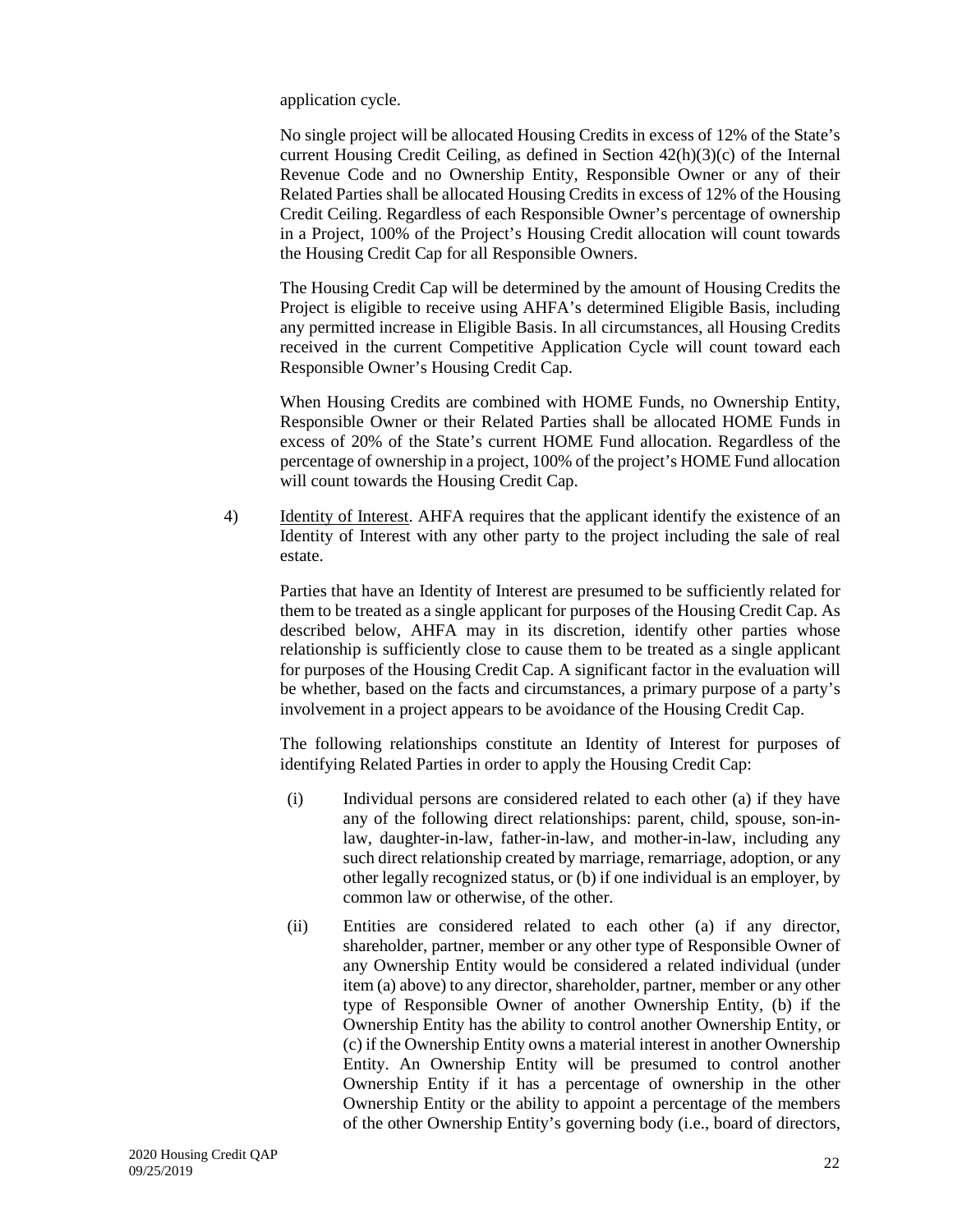board of trustees, partners, managers, etc.) that would permit it to control the other Ownership Entity either by operation of law or by agreement. A material interest means any ownership interest in excess of 20% of the stock, partnership interests, membership interests or other forms of ownership of any Ownership Entity; provided, however, that ownership interests held by Housing Credit investors, Housing Credit syndicators or special administrative partners or members shall be disregarded for purposes of 20% test.

- (iii) Without limiting the above, a trust will be considered related to any individual or Ownership Entity if any trustee, trustor, grantor, settlor, beneficiary, permissible distributee, any person or entity serving a role similar to the foregoing, or any person holding power of appointment (general or limited) over trust property would be considered related to the individual or entity under items (a) or (b) above.
- (iv) Any other relationship which, while not specifically listed above, is determined to constitute an Identity of Interest because it is a relationship at least as close as an Identity of Interest described above or because it would permit an allocation that violates the intent of the Housing Credit Cap. For example, the facts and circumstances relating to relationships involving a former employer and employee or longstanding business partners could be determined to constitute an Identity of Interest.

## <span id="page-24-0"></span>**H. Notification of Approval**

Applicants may be notified of the allocation decisions via email notification, by a letter of non-selection, or an approval letter. In addition, allocation recipients will be listed at www.AHFA.com. Applicants approved for allocations will be issued a Reservation Letter. After notification and prior to the issuance of the Reservation Package, applicants selected for allocations will have 30 days to submit a Certificate of Existence from the Secretary of State and IRS Form #SS-4 Assignment of Employer Identification Number. The Reservation Letter will outline the requirements that must be met in order for an Ownership Entity to receive Housing Credits. Failure to accept the Reservation Letter on a timely basis or to comply with its terms will cause the reservation to be automatically terminated.

Any applicants that are not selected for funding may schedule a conference call or meeting with AHFA staff to discuss the reasons their application was not selected for funding. The call or meeting must be scheduled and held within 4 weeks of the date of the notification letter from AHFA. Once the call or meeting has concluded, AHFA will not have any further discussion regarding the application.

## <span id="page-24-1"></span>**I. Progress Requirements After Reservation**

From the date of the Reservation Letter, the Ownership Entity must deliver each item listed below on or before the deadline specified for that item. The deadlines below and all other deadlines outlined in the Reservation Package will be enforced. Requests for extensions must be submitted on the AHFA-provided forms with the required fees which are both found at www.AHFA.com. Failure to comply with any one of the deadlines (in whole or in part) and/or providing incomplete or unacceptable content of the required document(s) will cause the Reservation Package to be automatically terminated. The progress requirements after reservation are as follows:

1) Within 15 days of the date of the Reservation Letter, the Ownership Entity must provide: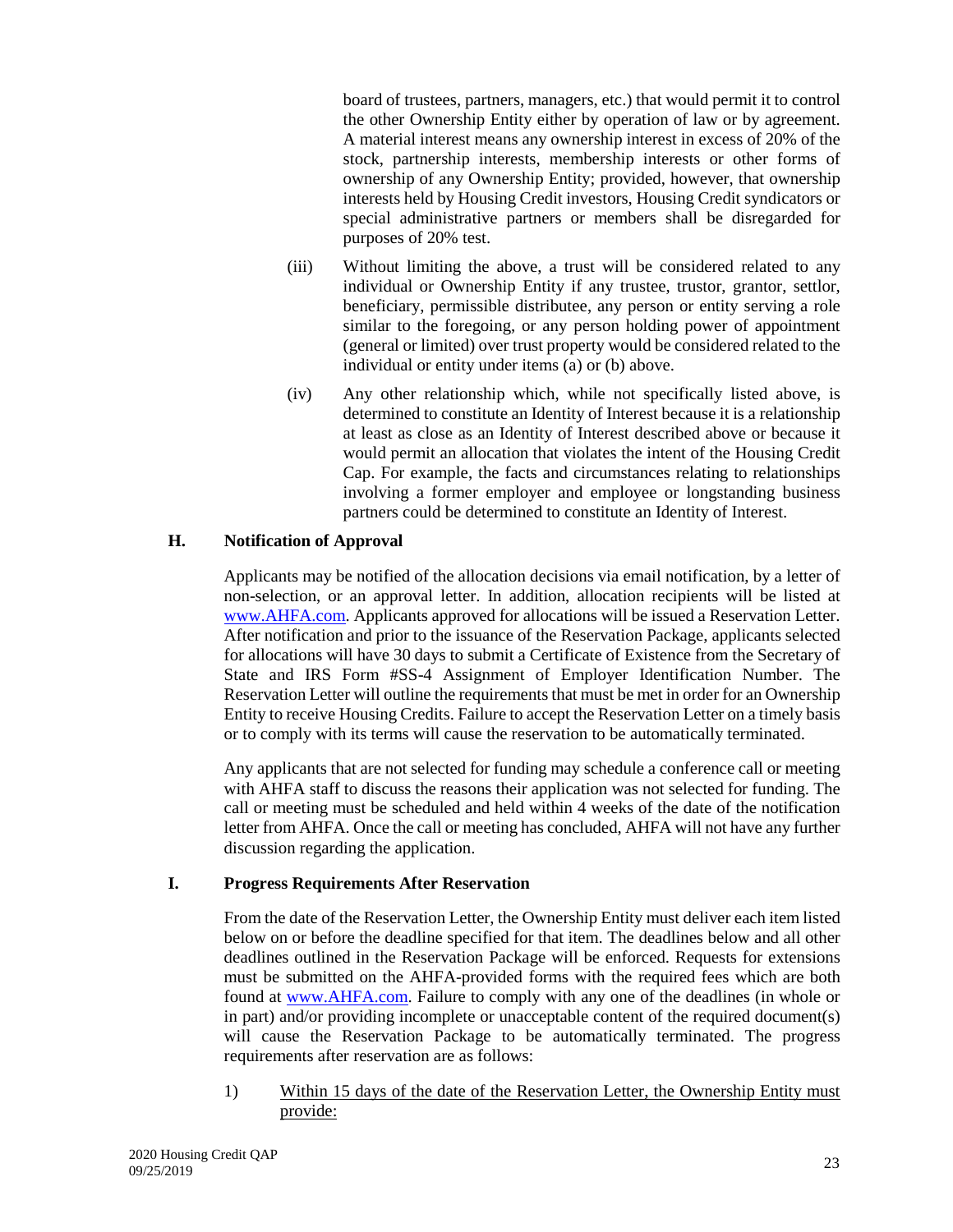- (i) The original executed Reservation Letter acknowledging acceptance of the terms and conditions.
- (ii) The (non-refundable) Reservation Fee equal to 15% of the total Housing Credit allocation).
- (iii) AHFA's Carryover Allocation Agreement.
- (iv) Management Plan (available at www.AHFA.com)
- (v) The Affirmative Fair Housing Marketing Plan (available at www.AHFA.com).
- (vi) The tenant lease agreement and HUD Lease Addendum Violence Against Women and Justice Department Reauthorization Act of 2005.
- 2) Within 60 days of the date of the Reservation Letter, the Ownership Entity must provide as applicable:
	- (i) An asbestos abatement plan by a licensed asbestos contractor for all friable and non-friable Asbestos Containing Materials (ACMs) in deteriorated condition.
	- (ii) A site-specific Operations & Maintenance Plan for all intact non-friable ACMs that are to be left in place.
	- (iii) A lead-based paint abatement plan by a certified lead inspector/risk assessor.
	- (iv) Police/Sheriff Department Letter (instructions available at www.AHFA.com)
	- (v) Fire Department Letter (instructions available at www.AHFA.com)
	- (vi) Relocation Plan (available at www.AHFA.com)
- 3) Within 105 days of the date of the Reservation Letter, the Ownership Entity must provide:
	- (i) An executed binding commitment for syndication, in form and content acceptable to AHFA.
	- (ii) Evidence that an application for a Site Appraisal and Market Analysis (SAMA) or Multifamily Accelerated Process (MAP) has been made if the project is to be financed by HUD.
	- (iii) The Syndicator Relevant Experience Form (available at www.AHFA.com) on the AHFA-provided form.
- 4) Within 135 days of the date of the Reservation Letter, the Ownership Entity must provide:
	- (i) Plans and specification report review fee (refer to the Multifamily Fees available at www.AHFA.com). The plans and specifications report is for the sole use and benefit of AHFA.
	- (ii) 2 sets sealed plans and specifications (refer to Addendum C Design Quality Standards and Construction Manual).
	- (iii) A site-specific soils report bound within the specifications.
	- (iv) An ALTA/ACSM Certified Boundary Survey bound within the plans.
	- (v) Standard AIA form of agreement between Ownership Entity and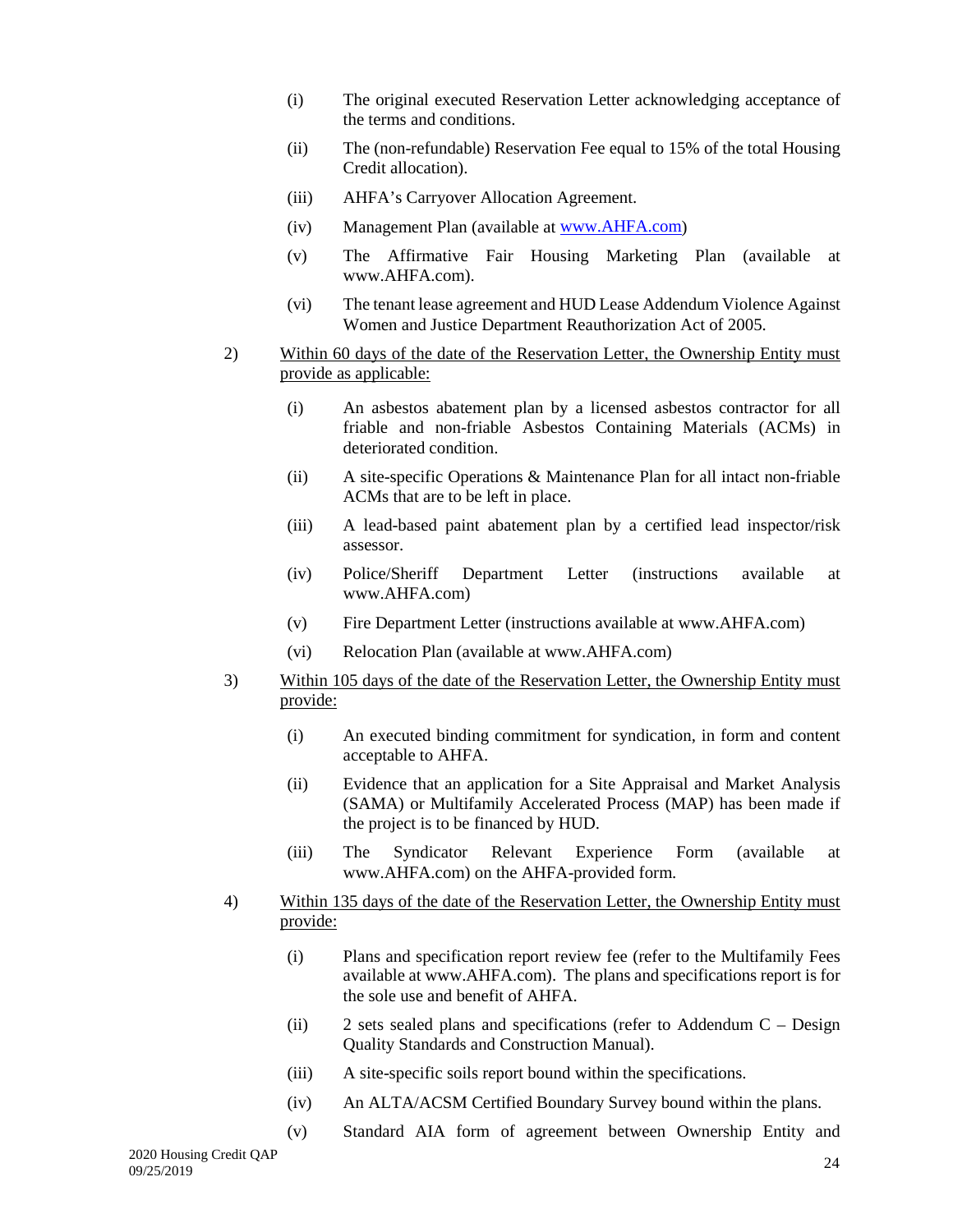architect.

(vi) Paving recommendation letter from geotechnical engineer (available at www.AHFA.com).

## **Construction/Rehabilitation on the project cannot begin until AHFA gives written notice from the plans and specifications review.**

- 5) Within 165 days of the date of the Reservation Letter, the Ownership Entity must provide:
	- (i) Certified organizational documents for the Ownership Entity and all Responsible Owners that are entities.
	- (ii) The to-be-built appraisal completed by a State Certified General Real Property Appraiser.
	- (iii) Construction cost estimate summary (in a paper size no larger than 8½"  $x 14$ ").
	- (iv) Detailed construction schedule (in a paper size no larger than  $8\frac{1}{2}$ " x 14").
	- (v) Standard AIA form of agreement between Ownership Entity and contractor.
	- (vi) Contractor's State License
- 6) Within 195 days of the date of the Reservation Letter, the Ownership Entity must provide:
	- (i) A copy of executed construction note or loan agreement.
	- (ii) Recorded warranty deed or executed lease-hold agreement.
	- (iii) The original recorded Declaration of Land Use Restrictive Covenants.
	- (iv) A copy of the building permit.
	- (v) Proof of construction commencement evidenced by copy of Owner's Notice to Proceed to project's General Contractor.
	- (vi) Owner's Title Insurance Policy.
	- (vii) A written Capital Maintenance Plan for the project (in a paper size no larger than 8½" x 14") available at www.AHFA.com).
- 7) The Ownership Entity must incur more than 10% of the reasonably expected basis in the project by the deadline outlined in the Carryover Allocation Agreement.
- 8) The Ownership Entity must submit AHFA's HOME/Low-Income Housing Tax Credit Status Report as required.
- 9) The Ownership Entity must place the project in service by December 31, 2021, or request an extension of the Placed in Service Date, if eligible, under IRS Revenue Ruling 2007-54, by December 1, 2022.
- 10) Within 180 days after the Placed in Service Date, the applicant must provide:
	- (i) The Actual Cost Certification package (available at www.AHFA.com).
	- (ii) Cost Certification Fee.
	- (iii) Compliance Fee.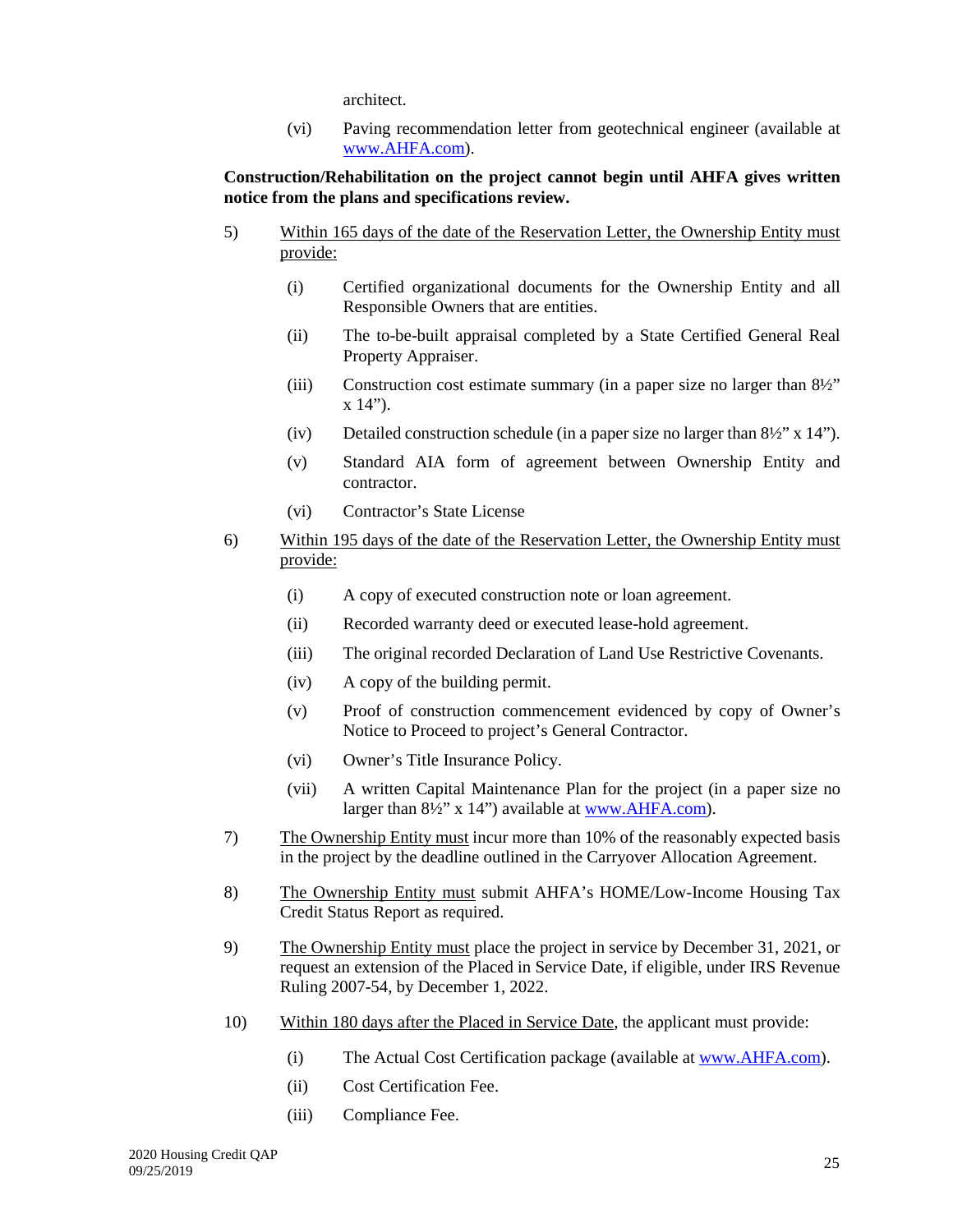- 11) The Ownership Entity must close its permanent financing and receive IRS Form 8609 from AHFA no later than the end of the first year of the Credit Period.
- 12) If any unforeseen or unusual environmental condition(s) not otherwise identified after completing AHFA's environmental requirements is discovered with respect to a project that received an award of HOME Funds, Housing Credits, or for both under this plan or for any prior year, and such unforeseen environmental condition(s) results in the inability of the project to Place-in-Service by the deadline established under Section 42, AHFA may elect to exchange the Housing Credits allocated to the project for a current or future year allocation of Housing Credits, subject to the Ownership Entity's payment of the environmental extension penalty specified at www.AHFA.com and the Ownership Entity's compliance with Addendum B and with all other conditions specified by AHFA based on the specific nature of circumstances of the project.

AHFA is under no obligation to issue 8609s for any year if the Actual Cost Certification package is received after December 1st of such year.

## <span id="page-27-0"></span>**J. Negative Action after Notification of Approval Until Receipt of IRS Form 8609s**

Should any of the following actions occur after the notification of approval of Housing Credits, the allocation will be terminated unless otherwise provided below:

- 1) Site change--a change from the original site location or a change in property ownership will not be allowed under any circumstances. Any change in the site configuration or size from what was originally proposed in the application must have prior written consent from AHFA;
- 2) Change in ownership--a change in the parties involved in the Ownership Entity (e.g., addition of a new general partner**/**member or removal of an existing general partner**/**member) without prior written consent of AHFA. Examples of situations in which consideration may be given for a change in Ownership Entity include, but are not limited to: death or bankruptcy. Even if an exceptional circumstance occurs in which AHFA will consider the removal of a Responsible Owner from an Ownership Entity, including death or bankruptcy, that change in ownership will not be approved if the project would have received a lower score in the application process if the Responsible Owner proposed to be removed had not been included in the application at the time of submission. This test is applied without taking into account any persons or entities nominated to be substituted in place of the Responsible Owner being removed. Any person or entity, including syndicators, that attempts to circumvent this requirement, may be subject to debarment from all AHFA programs;
- 3) Change in syndication structure--a change in the role of the syndicator or in the distribution of funds/allocation to others through syndication as stated in the application without prior written consent of AHFA;
- 4) Change in unit design, square footage, unit mix, number of units, number of buildings, etc. (unless changes are required by a local regulatory authority and/or regulatory codes);
- 5) Change in the general contractor without prior written consent of AHFA;
- 6) Change in the Management Company without prior written consent of AHFA;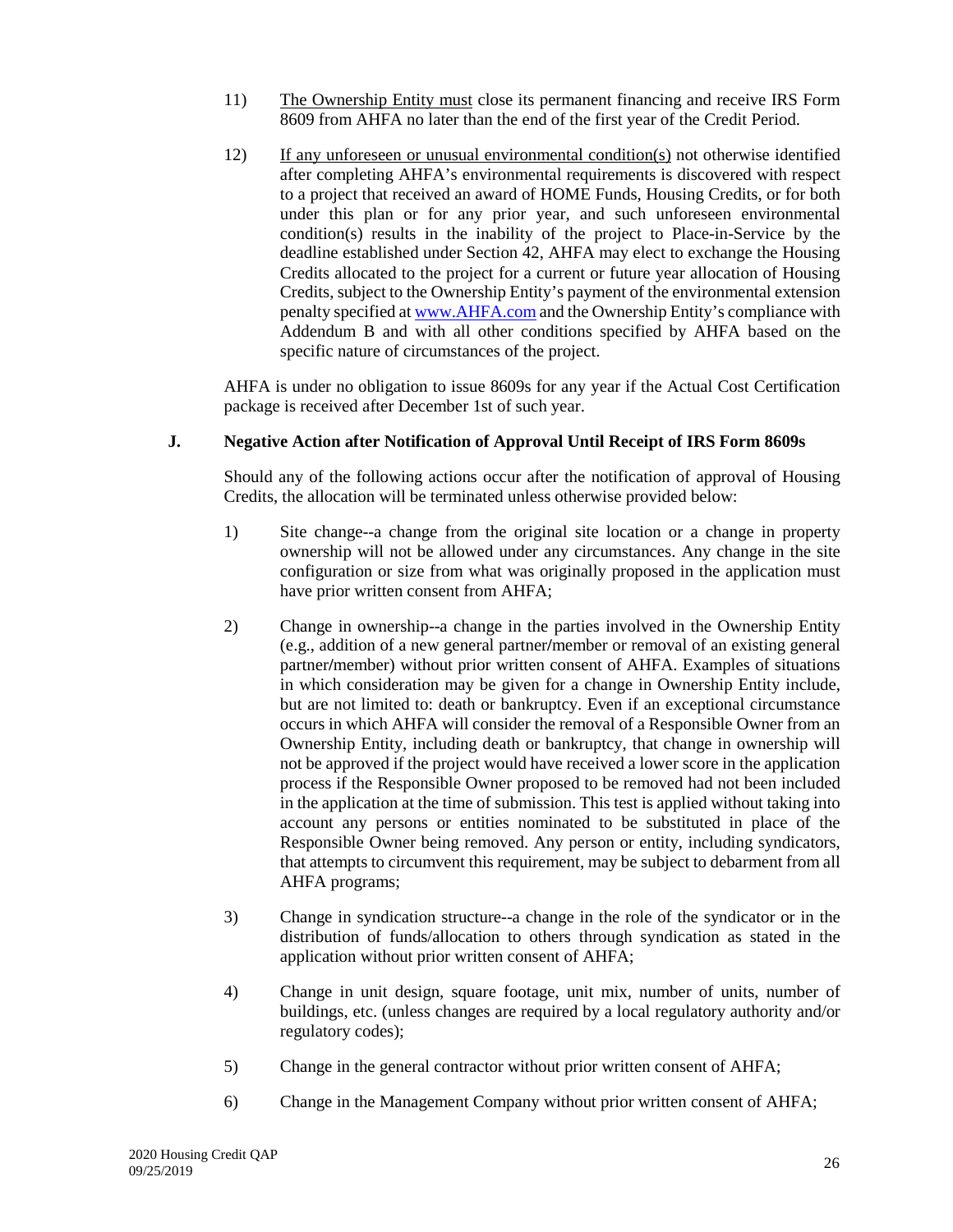- 7) Change in the architect without prior written consent of AHFA;
- 8) If AHFA receives a determination from a federal, state or local regulatory authority or agency of significant or uncorrected non-compliance on applicant's existing Non-AHFA Projects, AHFA may terminate the application;
- 9) Any Development Team Member listed in the application who has instances of excessive, willful neglect or uncorrected (within the time required by AHFA) noncompliance with AHFA, Housing Credit, HOME, TCAP/Exchange or Multifamily Housing Revenue Bond regulations on existing projects;
- 10) Any Development Team Member listed in the application who is presently debarred, suspended, proposed for debarment or suspension, declared ineligible or voluntarily excluded from any transactions or construction projects involving the use of federal funds or Housing Credits;
- 11) Applicant has a project that is in foreclosure or has been foreclosed in the past 10 years;
- 12) Any material adverse change relating to the Project or Ownership Entity. AHFA will determine whether the change(s) is material and/or adverse and further reserves the right to terminate the allocation based on the effect of said change(s) in comparison to original application approved by AHFA;
- 13) Applicant (including all Development Team Members listed in the approved application) has outstanding fees due to AHFA; and/or
- 14) If Housing Credits are combined with HOME Funds and the Environmental Site Assessment review by AHFA (or AHFA's consultant) identifies any unsatisfactory environmental condition that the applicant (or any Responsible Owner of applicant) knew or should have known about or failed to investigate fully prior to application submission.

The above list of negative actions prior to or after reservation is not all-inclusive. The Reservation Letter itself will list other necessary requirements. AHFA will terminate a reservation if it determines that any Misleading Information was supplied to AHFA in connection with the project.

If an applicant requests or receives a reservation of Housing Credits combined with a commitment of HOME Funds, the more restrictive requirements (Housing Credit or HOME, as applicable) will apply to the applicant, the application and the project. For example, if a project has requested or received a reservation of Housing Credits combined with a commitment of HOME Funds and the project fails to satisfy requirements for either the Housing Credits or the HOME Funds, then both the reservation of Housing Credits and the commitment of HOME Funds may be terminated. Under no circumstance can an application or reservation for combined Housing Credits and HOME Funds be decoupled in order to circumvent the more restrictive requirement(s) as determined by AHFA.

#### <span id="page-28-0"></span>**K. Change in or Denial of Housing Credit Allocation**

The application evaluation described in Section II.E. of the QAP may result in a possible change in the amount of Housing Credits allocated to a project or denial of the total allocation altogether due to, but not limited to, one of the following reasons:

1) AHFA determines that the application contains Misleading Information.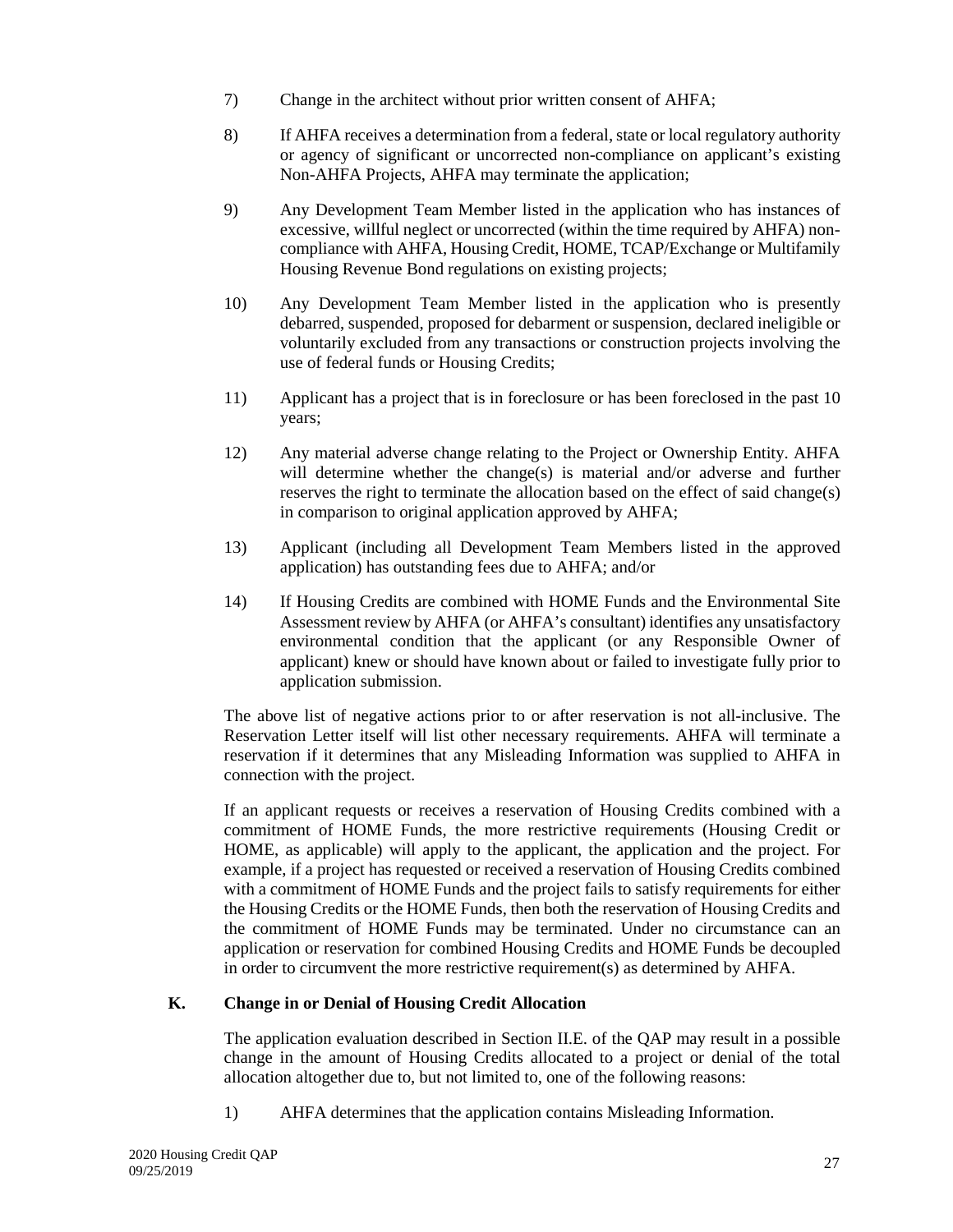- 2) Conditions in the Reservation Letter are not met
- 3) Changes in the actual cost of the project
- 4) Obtains additional subsidies or financing other than those disclosed in the application
- 5) Additional syndication proceeds other than those disclosed in the application
- 6) Appraised value of the Project is not equal to or higher than the purchase price based on the sales contract provided at the time of application
- 7) Subsequent regulations issued by Treasury Department or the IRS pertaining to Section 42
- 8) Applicant's failure to notify AHFA promptly of any material or adverse changes in the original application. Material or adverse changes include, but are not limited to, applicant's loss of Site Control, rights of way, ingress and egress, environmental issues, adverse change in the financial condition of the applicant, and applicant's inability to perform tasks proposed in the application by the deadline set by the applicant and further set or agreed to by AHFA

## <span id="page-29-0"></span>**L. Memoranda of Understanding**

The United States Department of Agriculture Memorandum of Understanding (USDA MOU), executed August 14, 1997, between AHFA and USDA Rural Development, will apply to applicants seeking both Housing Credits and Rural Development loan assistance. USDA Rural Development will provide a copy of the USDA MOU to applicants for their guidance when combining assistance provided by both agencies.

The HUD Memorandum of Understanding (HUD MOU), executed August 30, 2000, between AHFA and HUD, will apply to applicants seeking both Housing Credits and HUD loan assistance. The HUD MOU gives AHFA the authority to conduct the subsidy layering review to determine if excess federal funds are being used in the project.

#### <span id="page-29-1"></span>**M. Disclosure**

AHFA will attempt to request all information necessary to make informed decisions regarding Housing Credit allocations. Therefore, it is in the best interest of all parties involved with the process to disclose completely and accurately all information regarding each proposed project. AHFA acknowledges that errors and misjudgment sometimes occur and simply requests that the applicant notify AHFA of any errors that may occur upon discovery.

## <span id="page-29-2"></span>**III. COMPLIANCE MONITORING**

Section 11407 (b)(10) of the Omnibus Budget Reconciliation Act of 1990 provides an effective date of January 1, 1992, for qualified allocation plans to contain compliance monitoring procedures required by Section 42 (m)(1)(B)(iii). These compliance monitoring procedures apply to all buildings Placed in Service in Alabama that have received allocations of Housing Credits as determined by Section 42 and related Treasury Regulations. An outline of AHFA's Compliance Requirements is located in the AHFA Compliance Manual available at www.AHFA.com. A description of AHFA's basic compliance monitoring procedures and requirements are described per the attached Addendum D.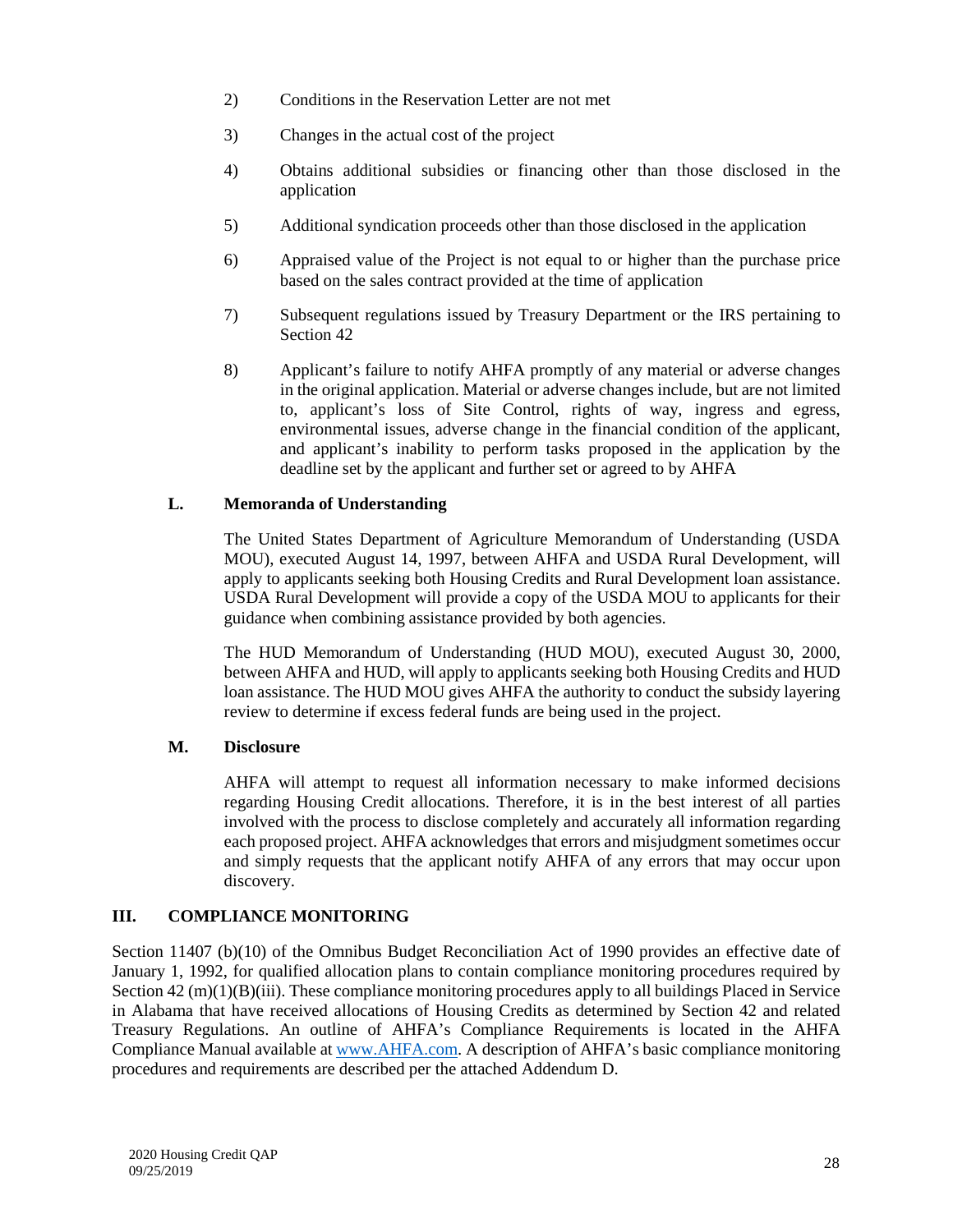#### **Addendum A**

#### **Alabama Housing Finance Authority's**

#### **2020 QAP Point Scoring System**

WITHOUT LIMITING ANY OTHER PROVISION OF THIS QAP, ALL DETERMINATIONS, CALCULATIONS, JUDGMENTS, ASSESSMENTS OR OTHER DECISIONS MADE BY AHFA UNDER THIS ADDENDUM, INCLUDING WITHOUT LIMITATION RELATED APPLICATION INSTRUCTIONS, AHFA FORMS AND THE QAP ITSELF, SHALL BE MADE IN AHFA'S SOLE AND ABSOLUTE DISCRETION.

The point scoring system described in this Addendum A and related provisions of the QAP (Point Scoring System) will allow AHFA to award points to projects that best meet the identified housing priorities for the State of Alabama. The Point Scoring System will rank each project in two sections (Points Gained and Points Lost). The ranking of each project will be determined by taking the Points Gained section and deducting the Points Lost section to get an overall project score. The Point Scoring System will largely determine which projects should be allocated. Applicants will be required to score their applications using the current year HOME/Housing Credit Point Scoring form provided by AHFA. This point scoring form must be submitted to AHFA as part of the Application Package.

Any points gained category referenced herein or in other sections of the current QAP or the current HOME Action Plan are specific to the current program year and may not be carried (or brought) forward to (or from) any future (or past) program year by any entity, individual or application.

AHFA has established a housing priority in order to achieve a balanced distribution of Housing Credits and HOME Funds throughout the State in terms of geographical regions, counties, urban, and rural areas. AHFA will achieve this priority by allocating Housing Credits and HOME Funds generally to only one project per county. This allocation methodology, used over time, has helped to ensure that counties and cities across the State have received a share of AHFA allocation of funds proportionate to their respective populations.

Please note that applicants may apply for Housing Credits combined with HOME Funds only for new construction projects, which are not eligible for the rehabilitation points described in this Point Scoring System.

Project Selection Procedures:

Allocation Selection:

- 1. The highest scoring project per county with ownership by an AHFA-Approved CHDO will be funded until the regulatory 15% CHDO set-aside has been met.
- 2. The highest scoring Housing Credit project and/or HOME project combined with Housing Credits will be allocated per county until all available 2020 Housing Credits and HOME Funds have been allocated, subject to the following exception. **AHFA will allocate Housing Credits to 2 projects in the same county or city only if both projects score high enough to be funded, are otherwise eligible to be funded under this QAP, and one of the projects being considered has all of the following attributes at the time of application: (i) has received a HOME Loan from AHFA, (ii) has at least 85% occupancy, and (iii) has either (a) repaid the HOME Loan in full, or (b) has closed a 15-year extension of the debt evidenced by the outstanding HOME loan.**
- 3. If all available 2020 Housing Credits have been allocated and there still remains available HOME Funds, the highest scoring HOME project combined with Housing Credits may be allocated per county, subject to a future-year Housing Credit allocation.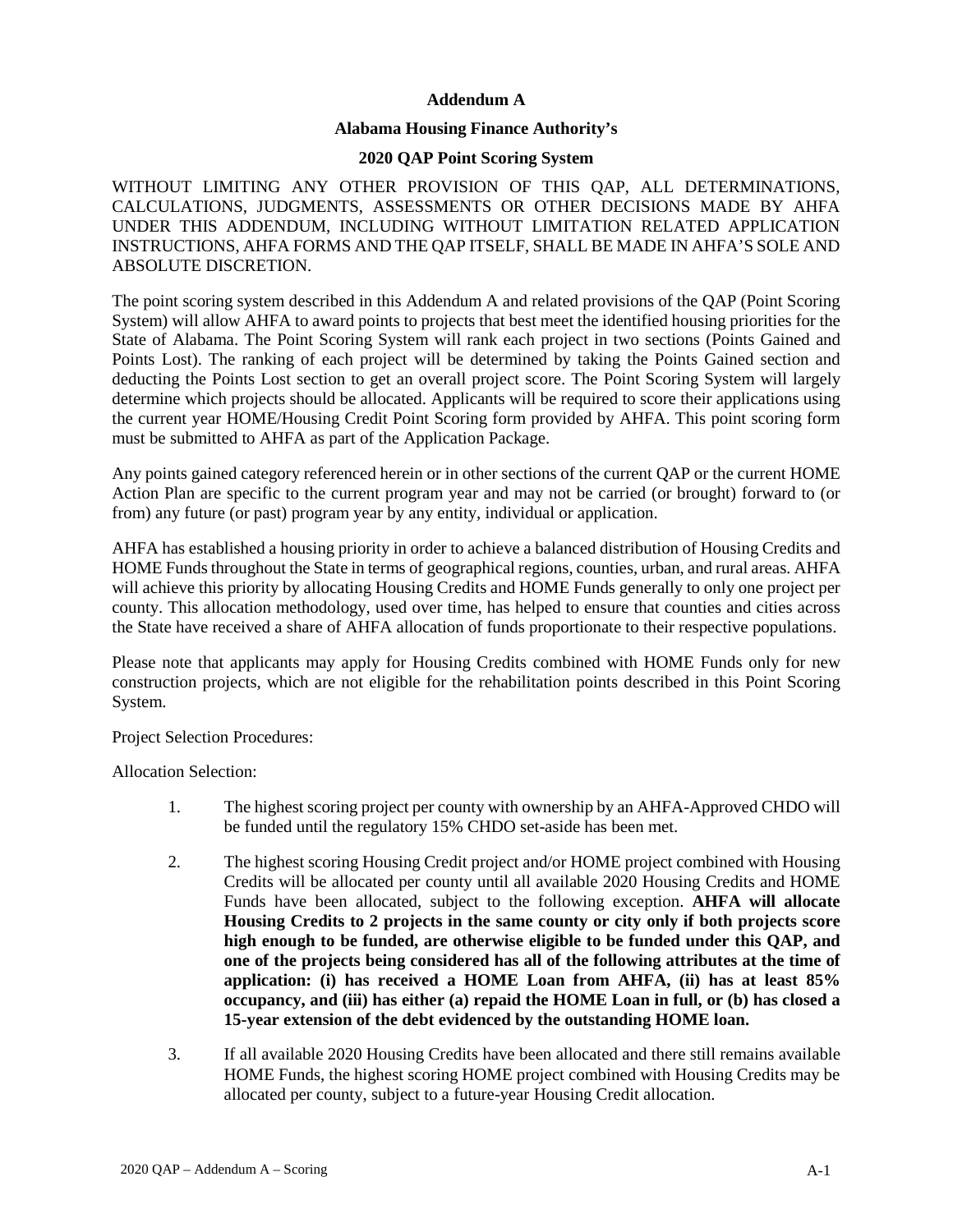Projects with a net score of less than 70 points (Points Gained less Points Lost) will not be considered for allocation.

In the event of a tie between two or more applications, the projects will be ranked in the following order to determine which application will receive priority:

- 1. In the event there is a tie in scoring among two or more applications, then a recommendation will be made for the application that has the least amount of aggregate participation by any one Responsible Owner. Aggregate participation is defined as the total of all Housing Credit and HOME/Housing Credit applications recommended for allocation in the current application cycle.
- 2. If a tie(s) still remains, priority will be given to the application that has applied for HOME Funds.
- 3. If a tie(s) still remains, priority will be given to the application located in a county with the least total number of units in (a) Active AHFA Projects, and (b) projects that have received Housing Credit allocations from AHFA but have not Placed in Service.
- 4. If a tie(s) still remains, priority will be given to the Responsible Owner who has not been required to schedule an additional on-site compliance inspection at a project, at any time prior to the project's standard inspection cycle, as the result of a material finding of noncompliance, a failure to maintain or provide complete records, a failure to provide on-site access to compliance staff, or unresponsiveness to AHFA's compliance program.
- 5. If a tie(s) still remains, priority will be given to the project that is located in a Qualified Census Tract and is supported by a revitalization plan approved by the governing body of the local jurisdiction within 5 years before application submittal. To be eligible for this priority, the application must include copies of the relevant excerpted pages from the revitalization plan, including referenced defined terms, with specific references highlighted (no more than 10 pages).
- 6. If a tie(s) still remains, priority will be given to the application for a project that is intended for eventual tenant ownership. The project must consist of single-family homes, duplexes, townhomes or a combination thereof to be eligible. To be eligible for this priority, the applicant must complete the AHFA-provided Homeownership Conversion Proposal and provide a plot plan and counseling agreement in form and content acceptable to AHFA.
- 7. In the event there is a tie in scoring among two or more non-profit Responsible Owner applications, then a recommendation will be made for the application that has the least amount of aggregate participation by any one Developer. Aggregate participation is defined as the total of all Housing Credit and HOME/Housing Credit applications recommended for allocation in the current application cycle.
- 8. If a tie(s) still remains, priority will be given in accordance with a drawing that will be held the next business day after the applications are submitted. The drawing will be held in AHFA's boardroom to determine the order of awards in the event of a tie. An impartial person will be selected to draw. The drawing will be open to the public and the results will be posted on AHFA's website at the conclusion of the drawing.

AHFA reserves the right to deny a Housing Credit allocation to any applicant or project, regardless of that applicant's point ranking if, in AHFA's determination, the applicant's proposed project is not financially feasible or viable. Additionally, AHFA may recommend that a Housing Credit allocation be made irrespective of the ranking order established by the Point Scoring System, based on the amount of Housing Credit allocation needed relative to the amount of allocation available for the project to be financially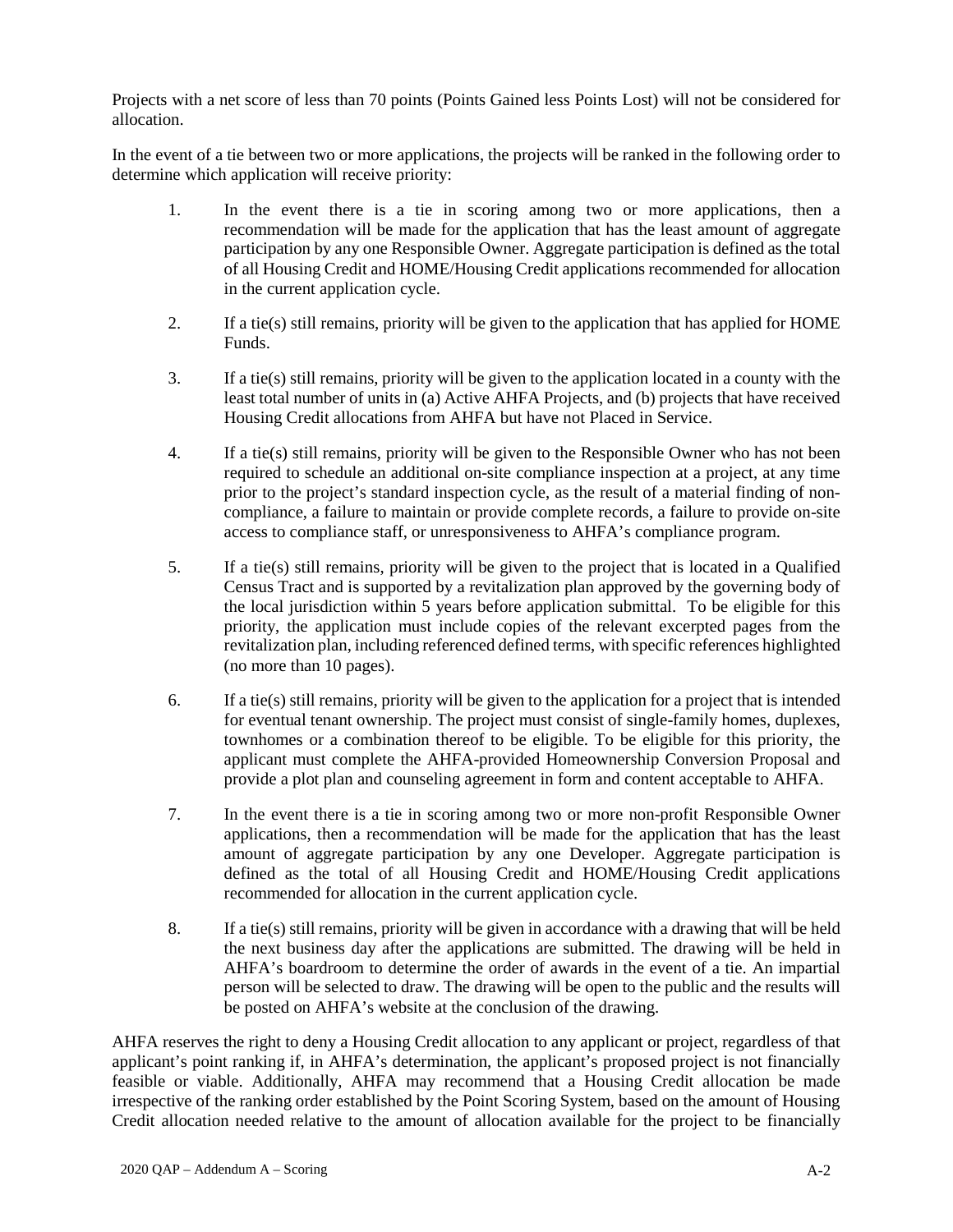feasible.

Regardless of strict numerical ranking, the Point Scoring System does not operate to vest in an applicant or project any right to a reservation or allocation of Housing Credits in any amount. AHFA will in all instances reserve and allocate Housing Credits consistent with sound and reasonable judgment, prudent business practices and the exercise of its inherent discretion.

## **A. POINTS GAINED**

## **1.) Project Characteristics (Maximum 78 Points)**

- (i.) Type of Construction (Maximum 33 Points)
	- (a.) A maximum of 25 points in aggregate will be given to projects that provide extra unit/project amenities. Refer to the application and its instructions for the distinction between an extra amenity and a required amenity. Only the extra amenities listed below will be eligible for points. If a project receives an allocation of Housing Credits and fails to provide any extra amenity in the manner represented in the Application Package, the project and its Responsible Owners will be subject to point penalties and other sanctions in accordance with this QAP.

## 4 Points will be given for each of the following extra amenities:

- Clubhouse/Community Building/Community Room *(Must have at a minimum a kitchen (with refrigerator/freezer, cabinets and a sink with counter space), community meeting room (with seating and activity areas commensurate to total number of units), restrooms, community TV with cable, satellite or streaming services with a minimum of 42 inch screen TV, and wireless internet service. A community laundry must be included if not providing a washer/dryer in each unit and the community laundry must contain at least 1 washer and 1 dryer for every 25 units proposed in the project.)*
- Washer/Dryer provided in each unit *(3-7 cu. ft. capacity. Washer must be Energy Star rated.)*
- Exterior Security Package *The Exterior Security Package for the Project must include, at a minimum, the following:*
	- Alarm (sound and/or third-party monitored) system at the clubhouse/ community building, resident manager's office and laundry.
	- Camera/Video monitoring system to provide visibility of all pedestrian and vehicular traffic of all main Project entry and exit points, parking lot and Project amenities.
	- Lighting of all project amenities, parking lot(s), and all Project entry and exit points.
- Unit Security Package *(Each unit must have an alarm on all entry doors and windows)*
- Storm Shelter *(Must meet the International Code Council National Storm Shelter Association Standard for the Design and Construction of Storm Shelters (ICC-500 August 2008) Standards)*
- Playground *(Must provide commercial grade playground equipment with a minimum of 3 play activities)*
- Outdoor Fitness Activity Area *(Must provide 3 separate types of commercial grade outdoor fitness equipment with a minimum of 3 exercise activities. An instructional sign on the usage of fitness equipment must be placed by each type of fitness equipment)*
- Covered Picnic Pavilion *(Minimum of 2 tables with attached bench seating and*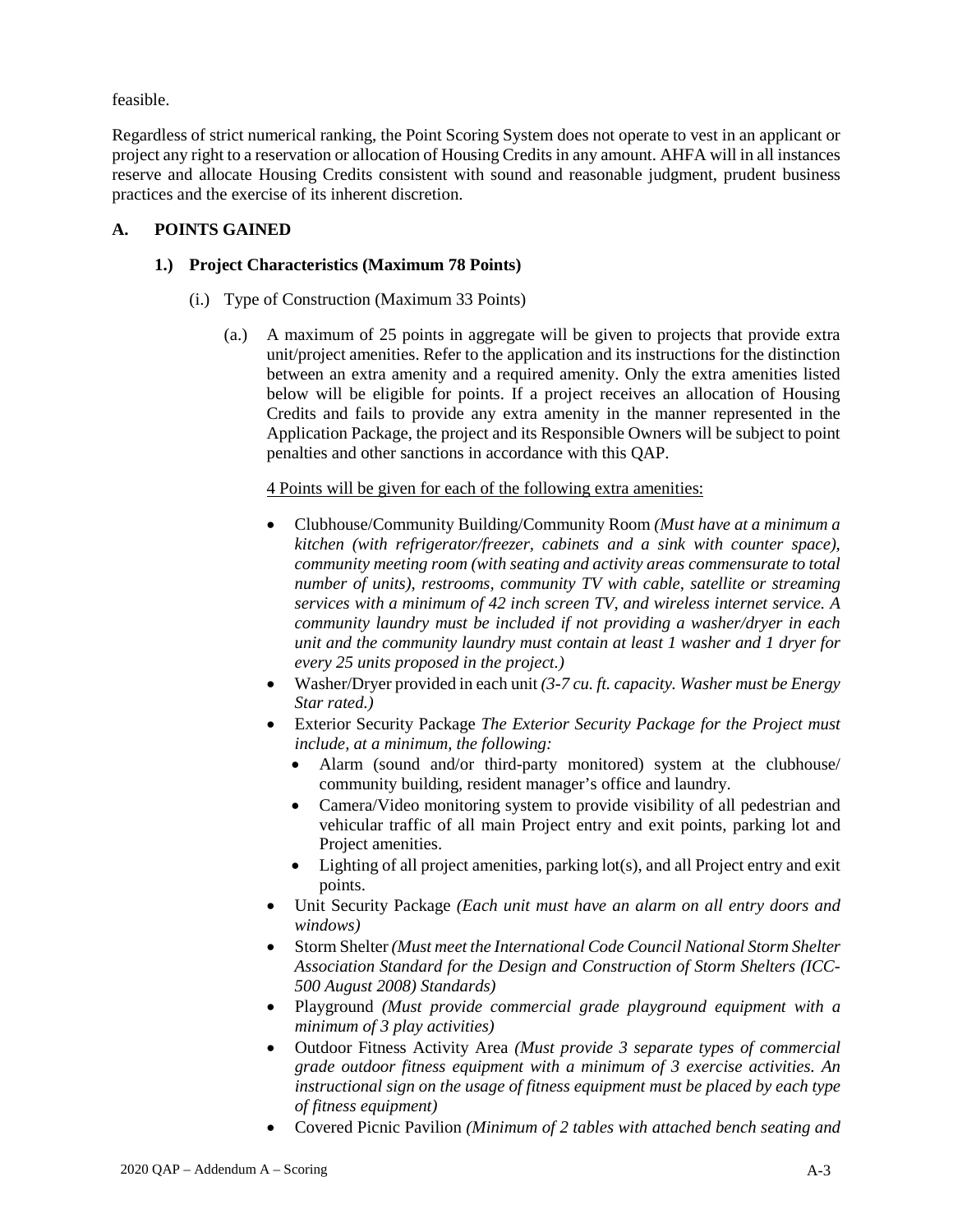*2 grills with a permanent cover)*

#### 3 Points will be given for each of the following extra amenities:

- Computer center *(two or more computers with printer and internet access)*
- Splash Center *(at least 500 square feet) which includes at a minimum a spray zone and pad and 3 above ground water features.*
- Exercise/Fitness room with equipment *(Room must be no less than 144 square feet and provide a minimum of 3 separate types of commercial grade exercise/fitness equipment)*
- Covered bus stop shelter (minimum 6' wide by 12' long) with 2 fixed bench seating underneath same cover *(Must be separate/independent of the mail kiosk unless location allows for proper access of bus to pick-up and drop off)*
- Access Gate *(Must be on all entry points of project if more than one)*
- Walking Trail with Benches *(5 feet wide concrete and minimum of ¼ of mile long) (Must be separate from required sidewalks)*

#### 2 Points will be given for each of the following extra amenities:

- Basketball court *(Must have break-away rim and shatter-proof backboard)*
- Picnic area (minimum of 168 square feet of concrete slab for each picnic table) with grills *(1 grill (permanently fixed) 1 picnic table with attached bench seating for every 14 units proposed in the project). Rooftop area with 1 picnic table with attached bench seating for every 14 units proposed in the project.*
- Storm doors (Must be aluminum construction)
- Emergency Pull Cord/Call Button *(Minimum of 1 in each unit)*
- Attached bike rack *(1 per building including the community building) (Rack must be permanently installed on concrete in such a way that sidewalk traffic is not impeded)*
- Gazebo (Minimum 16' x 16') *(Minimum of 1 picnic table with attached bench seating)*

New Construction Projects Only (Maximum of 8 Points)

- (b.) 4 points will be given for storm windows; thermal break insulated windows or extruded vinyl windows and insulated exterior doors. Windows must be Energy Star Rated.
- (c.) 4 points for full brick/cementitious siding, stucco, cultured stone or concrete masonry unit (CMU) products (No Exterior Insulation Finishing System is acceptable).

#### **Multifamily units** *(two or more units in a building)*

A minimum of 40% of each building, defined as the exterior façade from finished grade elevation to eave line, shall be brick. The remaining 60% can be cementitious siding, stucco, or CMU products. The CMU products must be decorative, textured, patterned, color core, or painted.

All entry areas into the apartment (including covered breezeways, porches, balconies, and patios) must have brick, cementitious siding, stucco, cultured stone or CMU to be considered full brick.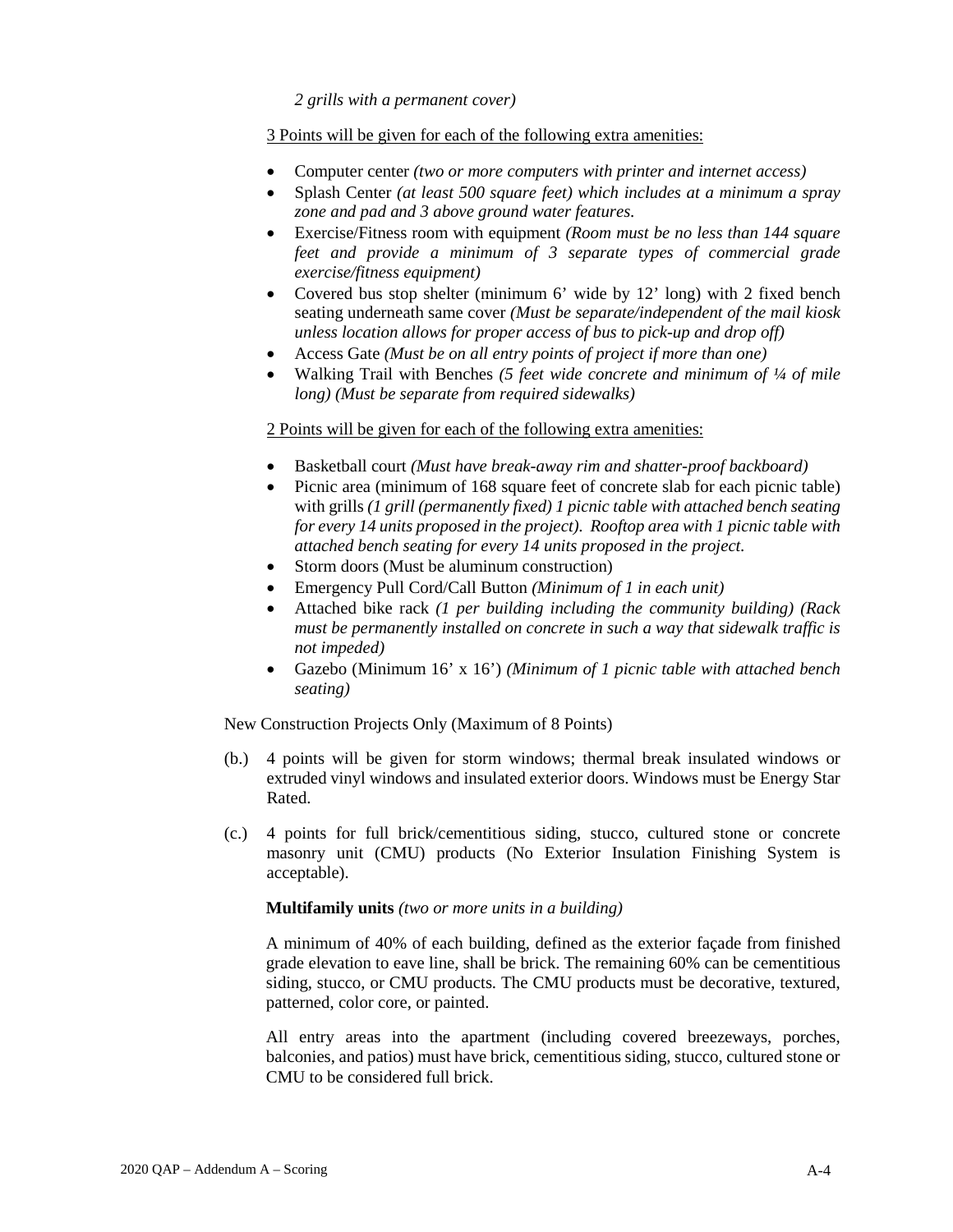#### **Single-family units** *(single unit/detached building)*

A minimum of 50% of the building, defined as the exterior façade from finished grade elevation to eave line, shall be brick. Each exterior wall must contain brick up to the bottom of the first floor windows on a two-story unit or the window sill of a one-story unit. The remaining 50% can be cementitious siding, stucco, cultured stone or CMU products. The CMU products must be decorative, textured, patterned, color core, or painted.

Rehabilitation Projects Only (Maximum of 8 Points)

- (a.) 2 points will be given for replacing all entry doors with insulated exterior doors and replacing all windows with thermal break insulated windows or extruded vinyl windows. Windows must be Energy Star rated.
- (b.) 2 points will be given for replacing all kitchen cabinets and countertops.
- (c.) 2 points will be given for replacing all plumbing fixtures.
- (d.) 2 points will be given for replacing all HVAC equipment

All points for rehabilitation construction items will be verified by the Capital Needs Assessment and Architect's Certification submitted. Both documents must be certified by the project Architect.

#### (ii.) **Energy/Water Conservation and Healthy Living Environment**

(Maximum of 8 Points in Aggregate)

3 points will be given for each of the following:

- HVAC of 15 SEER (HSPF 9.0) or above.
- Energy Star rated "cool roof" shingles or metal roof with a fifty (50) year warranty.

2 points will be given for each of the following:

- Kitchen range hood ventilation to be vented to the exterior and equipped with a damper.
- EPA's Partnership Program "WaterSense" labeled water closet, bathroom faucets and showerheads.

1 point will be given for each of the following:

- Low Volatile Organic Compounds (VOC) wall finishes (maximum VOC levels of 50 grams/liter).
- Low VOC flooring finishes (maximum VOC levels of 100 grams/liter).
- Energy Star rated LED lighting in the kitchen.

#### (iii.) **Rent Affordability** (Maximum 10 Points)

(a.) **New Funds**. A maximum of 5 points in aggregate will be given to projects which have a commitment for the AHFA approved sources of new funds listed below. Regardless if the funds are loaned (required repayment) or granted to the project, 100% of the total amount of funds committed for points must be a permanent source of funds. Existing funds that are assumed and/or term(s) extended do not qualify for points under these criteria. To qualify for these points, the application must include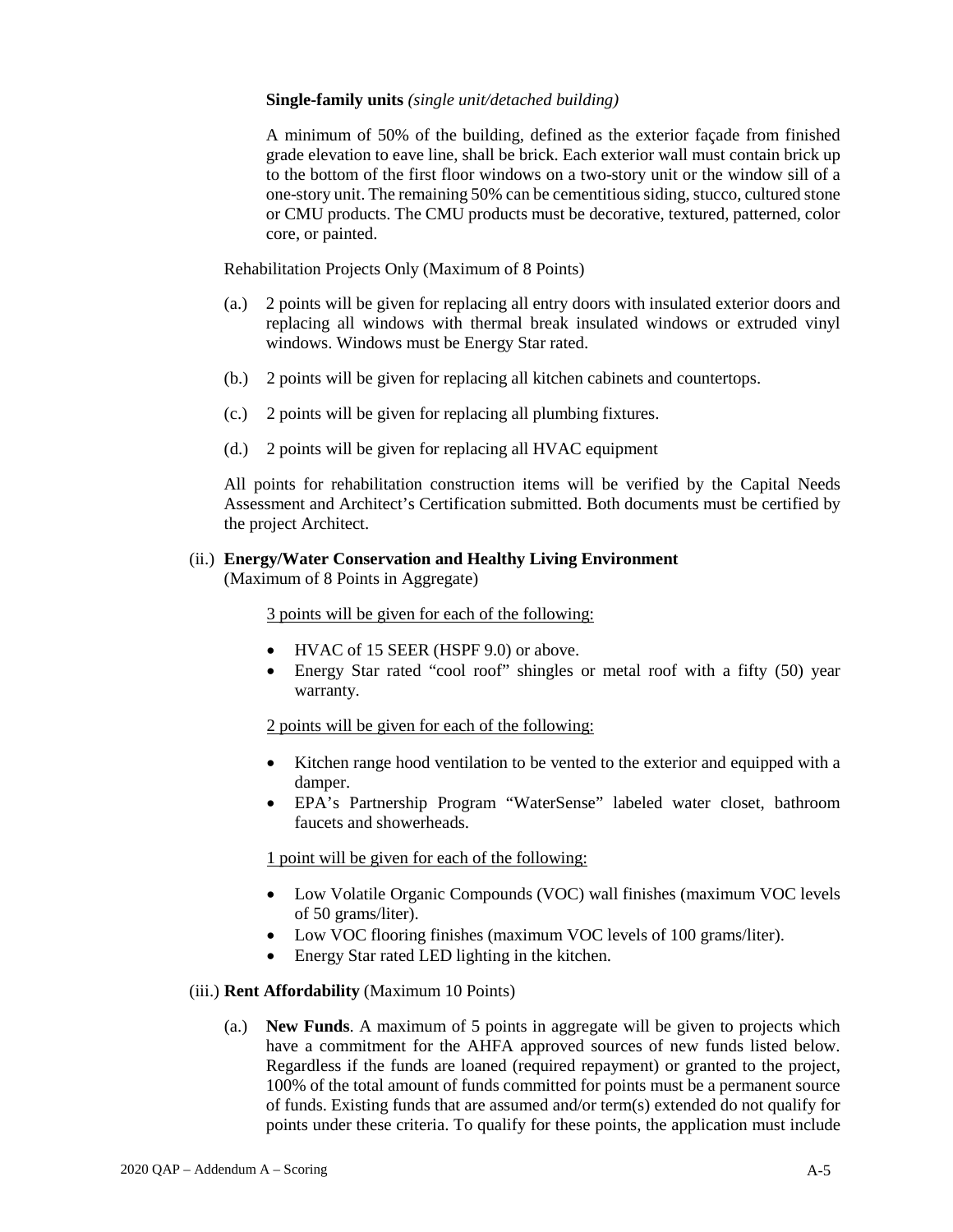a fully executed firm commitment from the entity that will be loaning or granting the funds to project.

(1.) A maximum of 5 points will be given to projects that have a commitment for AHFA-approved sources of new funds from the following list: Federal Home Loan Bank for Affordable Housing Program (AHP) funds (AHP funds must be in the form of a grant), HOME Funds (not awarded by AHFA), USDA Rural Development 515 funds, CDBG (Entitlement, State, Mitigation and Disaster Recovery Programs), CHOICE Neighborhood funds and/or NeighborhoodWorks Capital Grant.

 $5$  points  $-$  \$16,001+ per unit

4 points – \$12,001 - 16,000 per unit

3 points – \$8,001 - 12,000 per unit

2 points – \$4,000 - 8,000 per unit

(2.) A maximum of 3 points will be given to projects that have a commitment for AHFA-approved sources of new funds from the following list: Capital Fund Program, Public Housing Sales Proceeds and HUD Replacement Housing Factor Funds.

3 points – \$30,001+ per unit

2 points – \$16,000 - 30,000 per unit

(b.) **Existing Funds**. A maximum of 3 points will be given to projects that have a letter from USDA stating that the applicant appears to meet the eligibility requirements for the transfer/assumption of an existing USDA Rural Development 515 loan. Letter may further state that further processing and final underwriting must be completed in accordance with USDA Rural Development requirements.

 $3$  points  $-$  \$30,001 + per unit

2 points – \$10,000 - 30,000 per unit

- (c.) **Rental/Operating Subsidies**. A maximum of 2 points will be given to projects that have a commitment for rental/operating subsidies from USDA Rural Development, HUD or a Public Housing Authority (PHA) based on a written agreement providing additional rental/operating subsidies.
	- USDA Rural Development commitment must be for at least 25% of the total proposed units to receive the points.
	- HUD (HUD through PHA) commitment must be for at least 25% of the total proposed units to receive the points.
- (iv.) **Tenant Needs** (Maximum 5 Points)
	- (a.) 1 point will be given to projects with 100% of the units in the project designed, equipped and set-aside for the elderly. (For elderly definition, see the AHFA Compliance Manual available at www.AHFA.com)
	- (b.) 1 point will be given to projects targeting low-income families (individuals with children) with a minimum of 15% of the low-income units having three or more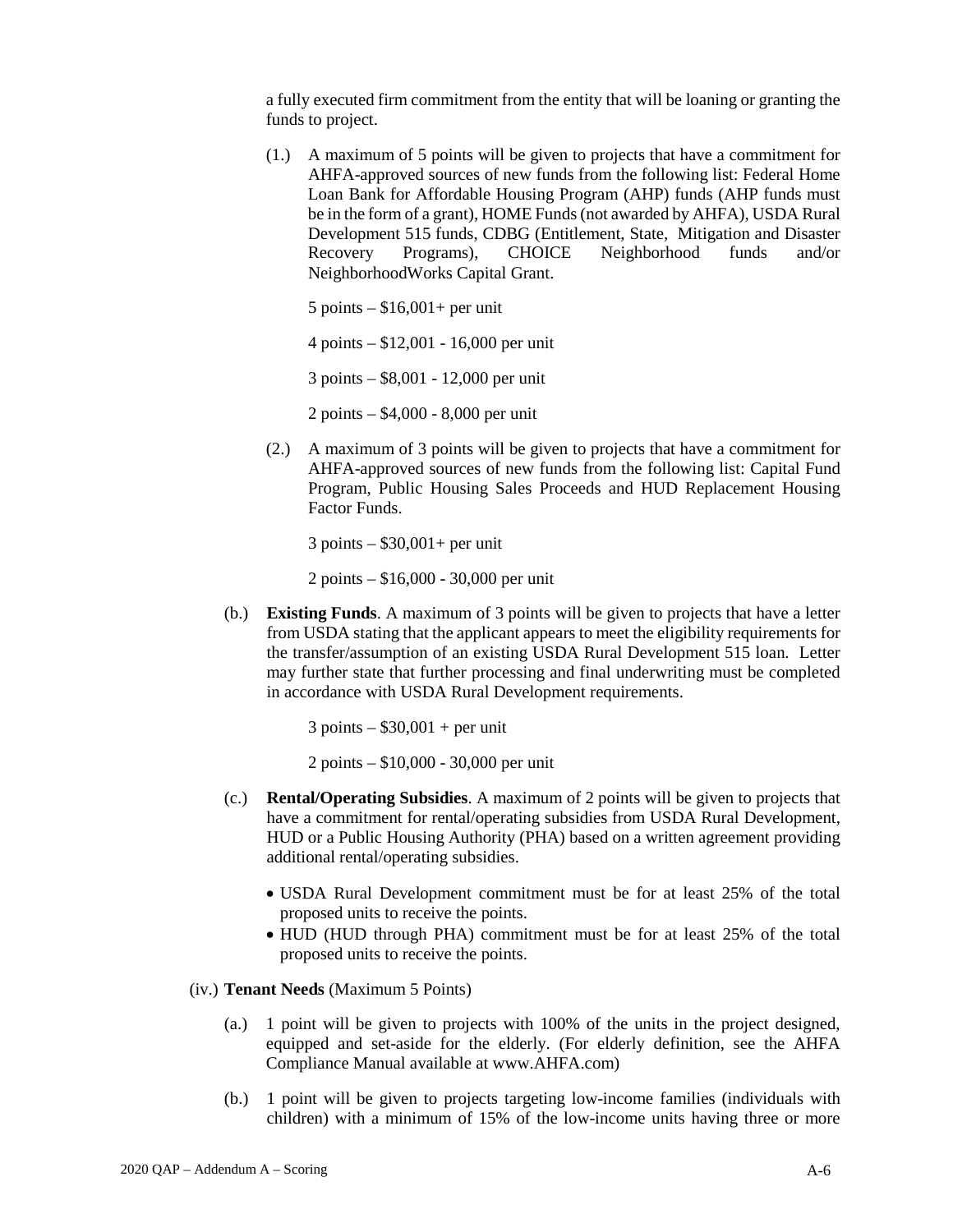bedrooms. If an applicant chooses 100% elderly, the applicant will not receive additional points for three or more bedrooms. Rehabilitation of existing multifamily rental units must already have the required three or more bedrooms to receive the points.

- (c.) 2 points will be given to projects that set-aside a minimum of 5% of the total proposed units for tenants with disabilities or homeless populations. The units must be actively marketed and rented to households with at least one tenant with a disability or a tenant transitioning from being homeless. A marketing and preference plan will be required at the time of the application, along with an executed Memorandum of Understanding.
- (d.) 1 point will be given to projects that have committed in writing to target households on the public housing waiting list.
- (e.) 1 point will be given to projects that provide at a minimum 5% of the dwelling units be designed and constructed to be readily accessible to individuals with mobility impairments. An additional 2% of the dwelling units must be accessible to individuals with sensory impairments (i.e. hearing or vision impairments).
- (v.) **Project Type** (Maximum 9 Points)
	- (a.) A maximum of 8 points will be given for the rehabilitation of a project with an existing AHFA HOME loan that matures prior to or within the year covered by the applicable QAP. In order to be eligible for these points, the project must meet one of the following criteria:

8 points – If the proposed project has re-paid 100% of the AHFA HOME loan (principal and interest).

6 points – If the proposed project has closed with AHFA a 15-year extension of the project's original AHFA HOME loan.

- (b.) 4 points will be given for rehabilitation of existing buildings if application provides sufficient evidence that the project qualifies for the Alabama Historic Rehabilitation Tax Credit or Federal Historic Tax Credit.
- (c.) 1 point will be given for rehabilitation of existing multifamily residential rental housing, replacement of multifamily housing or replacement of previously existing multifamily housing. Previously existing multifamily housing is defined as multifamily housing that has been demolished and cleared within the last 5 years or will be demolished and cleared for the construction of new replacement housing on the same site, except for replacement of existing multifamily housing owned by public housing authorities, which may be constructed on the same site or a new site.
- (vi.) **Location** (Maximum 13 Points)
	- (a.) Points Gained for Site Selection
		- (1.) Neighborhood Services (Maximum 10 Points)

2 points will be given for each of the following neighborhood services located within 3 miles of the site. Distance will be measured by odometer from the automobile entrance of the proposed project site to the closest automobile entrance to the parking lot of the applicable neighborhood service. Projects located in a federally declared disaster county may receive points for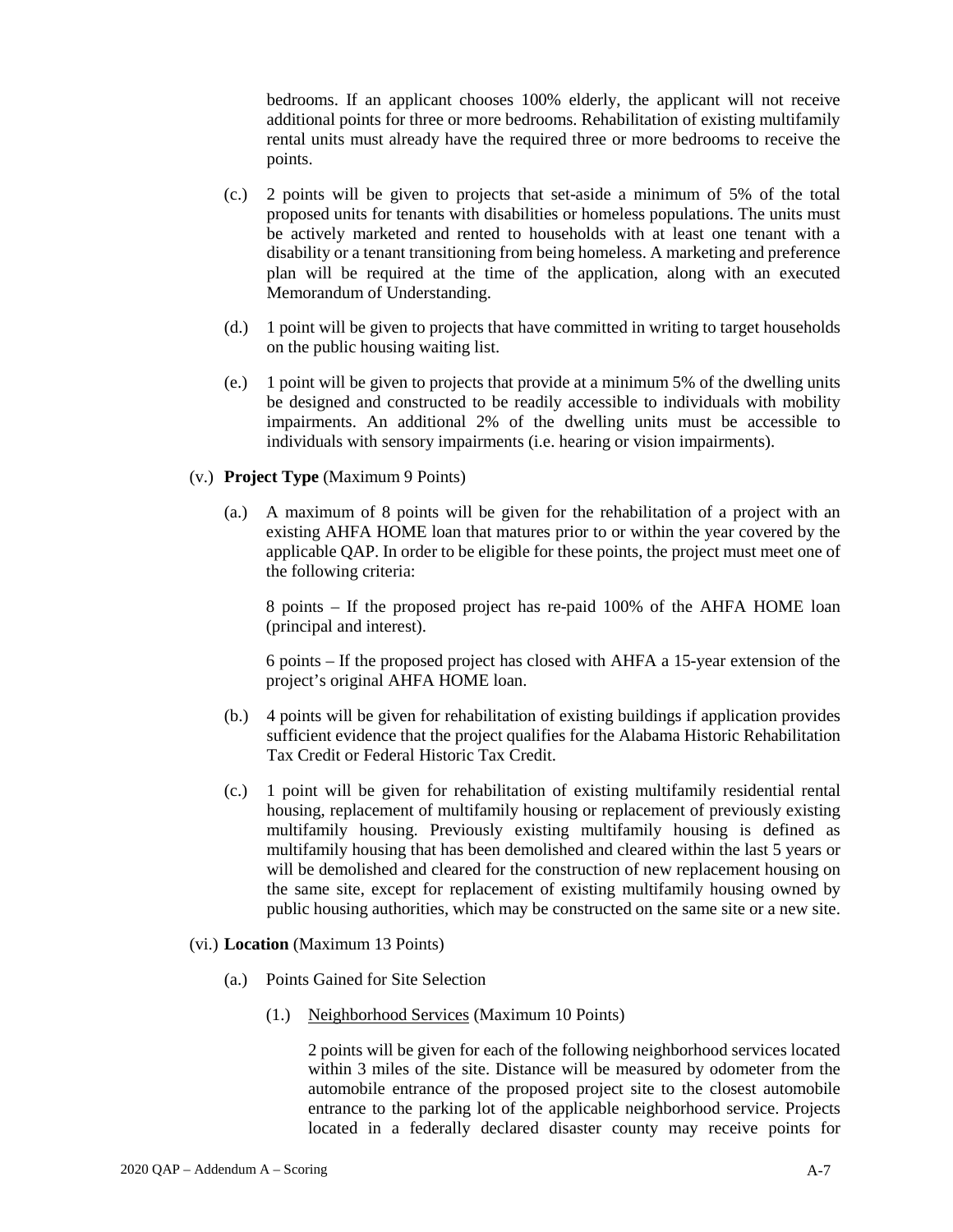neighborhood services, if the neighborhood service is currently under construction and funded in whole or part by Federal or State disaster funds. The applicant must provide sufficient evidence of both requirements. Duplicate neighborhood services will not be eligible for additional points. Points will only be given for the neighborhood services listed below. If AHFA cannot locate a service due to incorrect directions, 1 point will be deducted for each service where incorrect directions are provided. (Refer to the Application Site/Project Information Form for instructions on providing directions from site, and a general definition of services eligible for points).

| Grocery Store | <b>Pharmacy or Drug Store</b> |
|---------------|-------------------------------|
|               |                               |

Convenience Store Bank or Credit Union

Hospital or Doctor Office

(2.) Census Tract Location (Maximum 3 points)

A maximum of 3 points will be given to a project located in a Census tract where the Median Family Income from the 2010 Census data (2010 ACS 5 Year) is equal to or higher than the following percentages (rounded down) of the county's 2018 Annual Median Family Income published by HUD:

1 point  $-80\%$  to less than 90%

2 points – 90% to less than 100%

3 points – 100% or more

- (b.) Points Deducted for Site Selection
	- (3.) Negative Neighborhood Services (No Maximum)

There is not a limit on the amount of points that can be deducted for negative neighborhood services.

5 points each will be deducted if any of the following incompatible uses are adjacent to the site. Adjacent is defined as nearby, but not necessarily touching. The following list is not all inclusive. (Refer to Negative Neighborhood Services as defined in the Application Instructions)

| Junk yard or dump                     | Pig or chicken farm  |
|---------------------------------------|----------------------|
| Salvage yard                          | Processing plants    |
| Wastewater treatment facility         | Industrial           |
| Distribution facilities               | Airports             |
| <b>Electrical utility Substations</b> | Prison or Jail       |
| Railroads                             | Solid waste disposal |

Adult video/theater/live entertainment

\*Please note: Points will not be deducted for properties located adjacent to a railroad, if the noise levels are acceptable (outside noise level < 65 dB; interior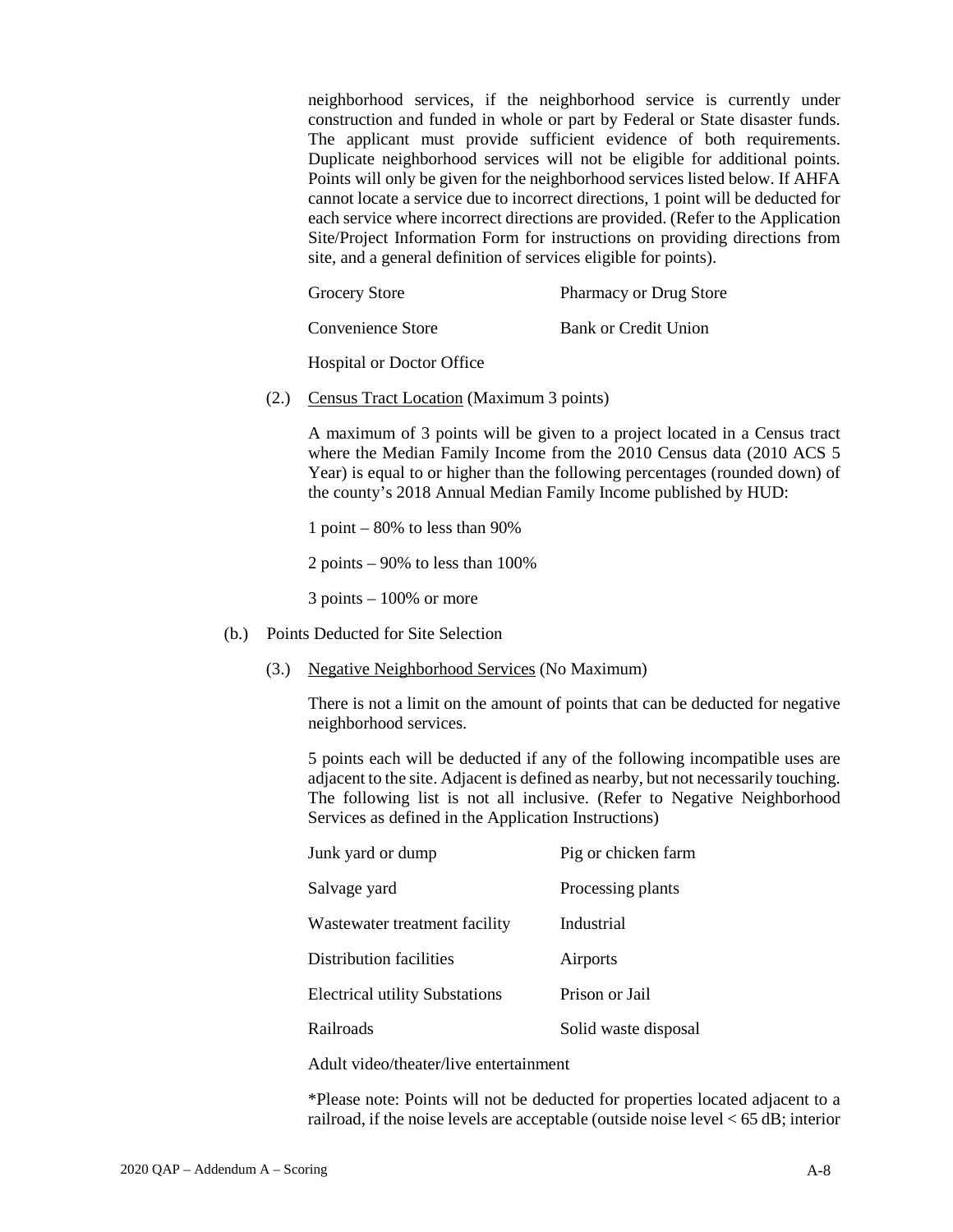noise level < 45 dB). AHFA will rely on the noise level assessment required in the environmental report submitted with the application.

2 points each will be deducted if any of the following incompatible uses listed are within .3 mile of the site. The list is not all inclusive.

| Junk yard or dump             | Pig or chicken farm  |
|-------------------------------|----------------------|
| Salvage yard                  | Processing plants    |
| Wastewater treatment facility | Airports             |
| Prison or Jail                | Solid waste disposal |

Points will not be deducted for a prison, jail, or detainment facility if it is colocated with a police station or similar law enforcement office.

(4.) Accessibility (Maximum 2 points Deducted**)**

2 points will be deducted if the condition of the streets and sidewalks are unsatisfactory. The width of the streets and the difficulty of access to the proposed site will be taken into consideration.

### **2.) Applicant Characteristics (Maximum 20 Points)**

- (i.) 5 points will be given to applicants with participation of minorities or women. To qualify for the points for participation of minorities or women, the application must meet one of the following requirements:
	- Minorities or women have ownership in the Ownership Entity or any Responsible Owner;
	- Applicant guarantees at least 10% of the total building cost is awarded to minority- or women-owned businesses.

In all cases, the minority or female individual(s) must serve as the general partner, manager or managing member of the Ownership Entity or Responsible Owner, must have at least a 50% ownership interest in the Ownership Entity or Responsible Owner, or must have at least 50% ownership interest in the participating business to qualify for the points. These businesses include, but are not limited to, real estate firms, construction firms, appraisal firms, management firms, financial institutions, investment banking firms, underwriters, accountants, and providers of legal services. The name and address of the company and the anticipated contract amount must be listed at the time of application on the form provided by AHFA in the Application Package in order to receive the points.

(ii.) 5 points will be given to Ownership Entities with a Responsible Owner that currently owns and has previous successful experience in the development of Active AHFA Projects that received a Housing Credit Reservation Letter or HOME Written Agreement in 2000 or later.

These 5 points will also be given (without duplication) to Ownership Entities with one or more Responsible Owners that have listed Non-AHFA Projects that were Placed in Service in 2006 or later. The Ownership Entity must list each Non-AHFA Project on the Responsible Owner's AHFA Schedule of Real Estate Owned included in the application.

**Special limited partners do not qualify for these points**. Mobile home developments, hospitals, sanitariums, life care facilities, or intermediate care facilities are not considered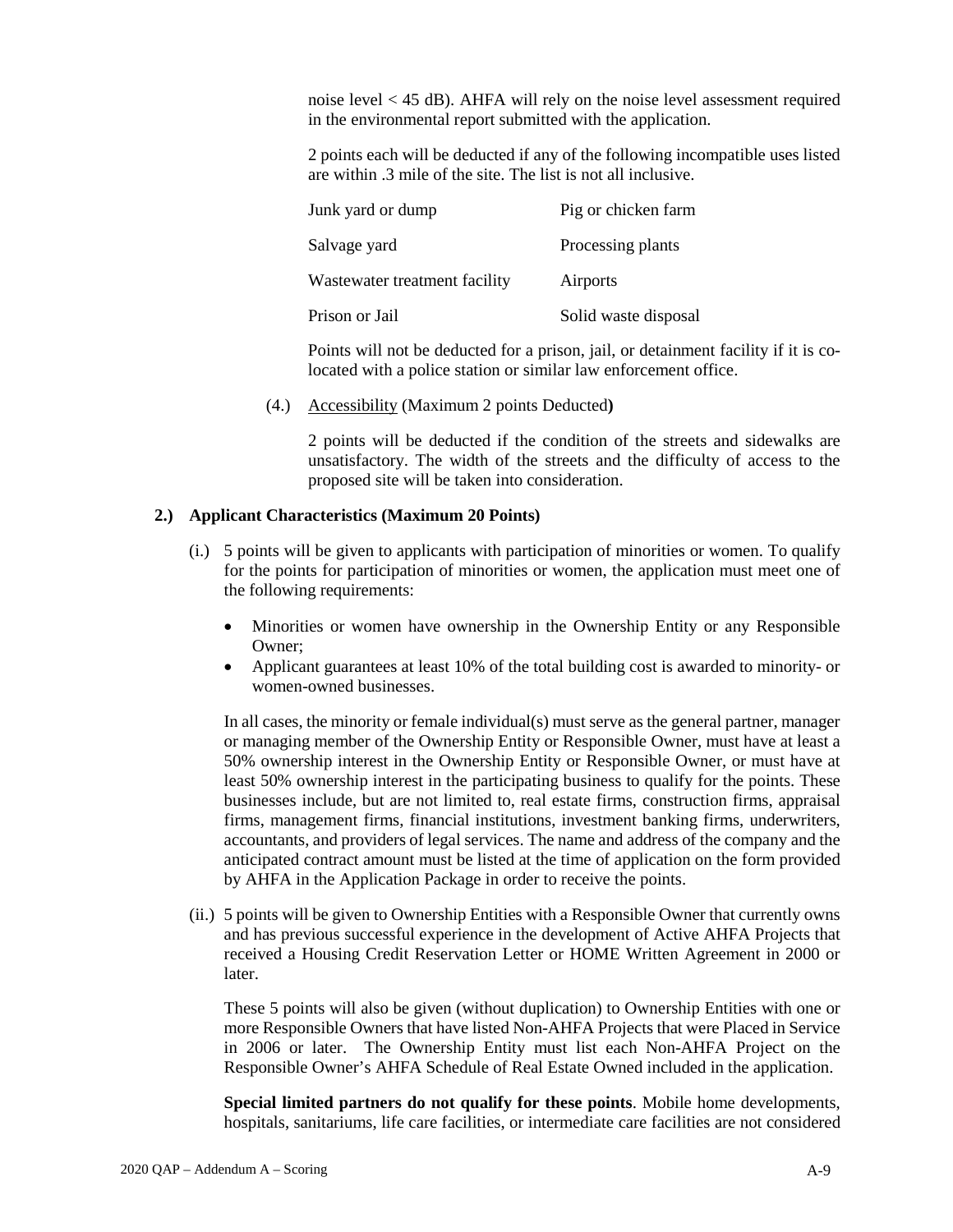multifamily housing for purposes of qualifying for points. The Responsible Owner may include experience gained as a Responsible Owner in another firm, but not as an employee of another firm. Applicants must currently own the properties listed for development points.

5 points  $= (500+$  units or 5+ projects)

(iii.) 10 points will be given to applicants with sound, experienced managing agents of lowincome multifamily housing. This experience is defined by the highest number of units or projects (with at least 20% of the units being considered low- income) currently managed. Only those units in projects that are considered low- income units will be counted in this total.

10 points  $= (1000+$  units or 10+ projects)

All points relating to Applicant Characteristics will be awarded to the Ownership Entity identified in the application based on the characteristics of (a) for a for-profit Ownership Entity, its Responsible Owners who are individuals, and (b) for non-profit Ownership Entities, the Ownership Entity itself.

### **B. POINTS LOST**

In addition to the points gained, each application submitted by an Ownership Entity may be subject to point deductions. Point deductions resulting from each existing AHFA-Project (approved and/or Placed in Service) will be based on AHFA's QAP and HOME Action Plan for the applicable year and will cover all non-compliance with AHFA documents, executed agreements, audits and inspections that is identified during the period from January  $1<sup>st</sup>$  through December 31<sup>st</sup> of the year immediately preceding the current QAP or HOME Action Plan Year. Point deductions for non-compliance identified between January 1<sup>st</sup> and December 31<sup>st</sup> of each year will take into account whether or not the Ownership Entity or other Responsible Owner completes corrective actions, follow up inspections or other verification of compliance within the deadline required by AHFA, even if the deadline falls after December 31<sup>st</sup> of such year. Points lost will be assessed based on the following criteria:

### **1.) Existing AHFA- Project(s) Approved and/or Placed-In-Service (No Maximum)**

- (i.) 5 points (for each occurrence) will be deducted from an application if any Responsible Owner of the Ownership Entity altered an approved project in any manner different from the approved project's original application without prior written consent from AHFA.
- (ii.) 5 points (for each occurrence) will be deducted from an application if any Responsible Owner of the Ownership Entity or the Management Company identified in the application is not in compliance with and/or has any uncured failure to meet a requirement specifically listed in any AHFA document(s), the AHFA HOME Loan Restructuring Policy or any applicable agreement(s) without prior written consent from AHFA.
- (iii.) 2 points (for each occurrence) will be deducted from an application if any Responsible Owner of the Ownership Entity or the Management Company identified in the application for any of the following with respect to Davis Bacon requirements on any AHFA-Project (approved and/or Placed in Service):
	- No response on outstanding issues for over 6 months
	- The general contractor is unable to submit payrolls, causing an escrow account to be established
	- Outstanding issues remain over 2 years from the date of the notice to proceed
	- Failure to provide AHFA the Section 3 report on the required date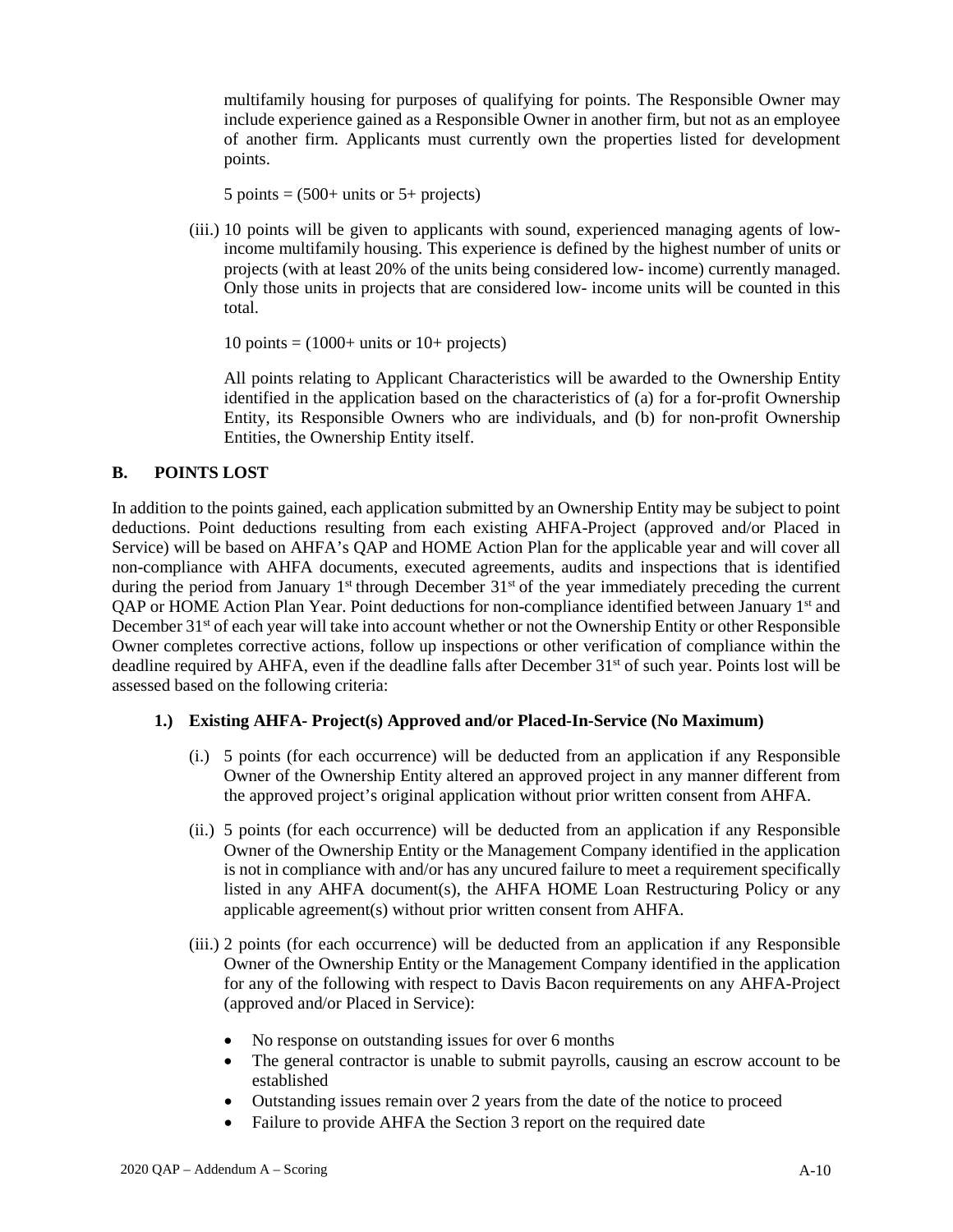• Failure to provide AHFA the HUD 2516 report on the required date

## **2.) Non-Compliance after the Initial On-Site Inspection (No Maximum)**

Applications are subject to point deductions for failure to comply with the Compliance Requirements as outlined in (Addendum D) Compliance Monitoring Procedures, Requirements and Penalty Criteria.

Applications with Responsible Owners that have Non-AHFA Projects, whether in the State and/or out-of-State, will be subject to the same AHFA requirements defined in attached Addendum D (Health and Safety, Unit, Site, Exterior and Common Area Deficiencies). The 4 point threshold in Addendum D does not apply to Non-AHFA Project(s).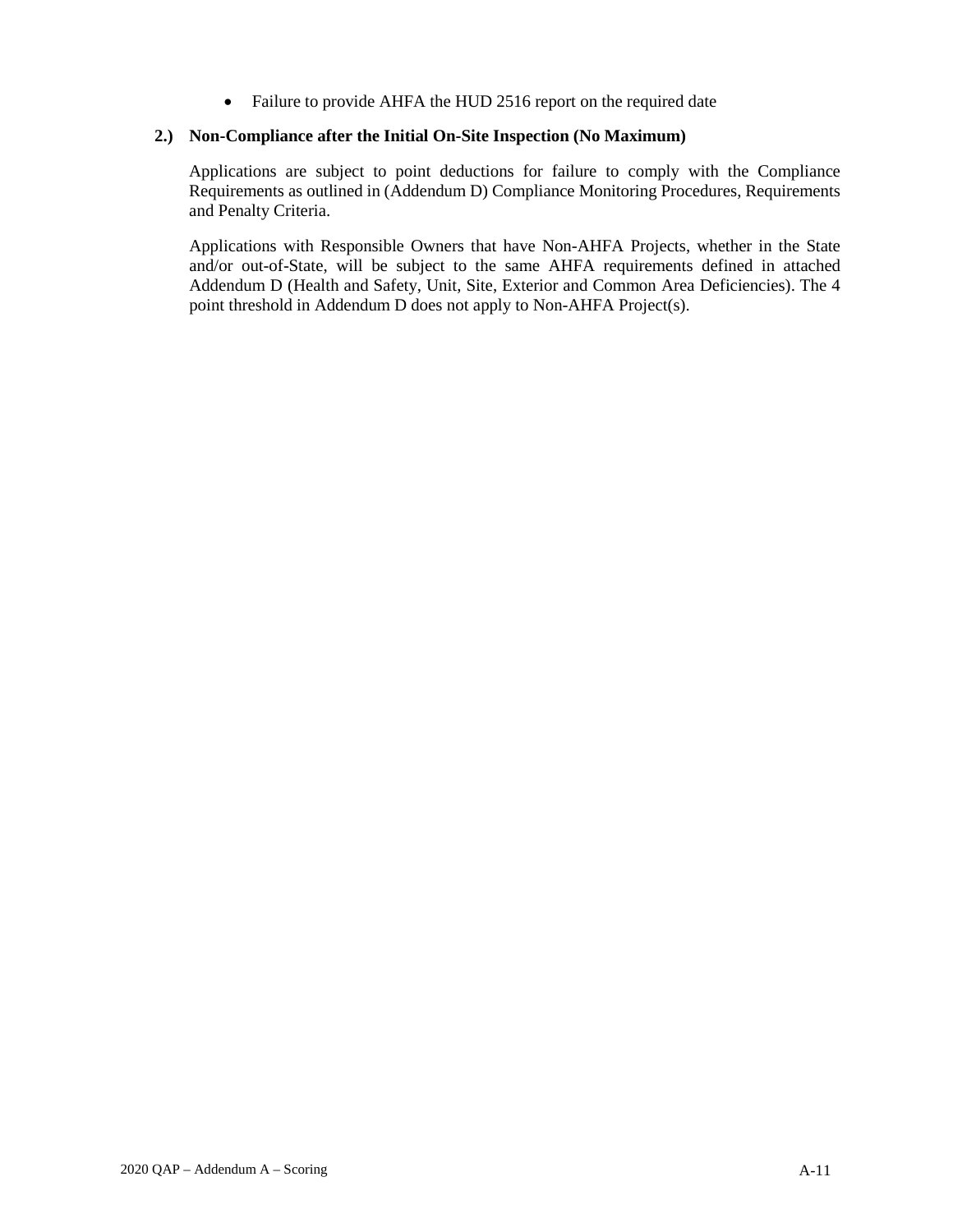### **Addendum B**

### **Alabama Housing Finance Authority's Environmental Policy Requirements**

## **WITHOUT LIMITING ANY OTHER PROVISION OF THIS QUALIFIED ACTION PLAN (QAP), ALL DETERMINATIONS, CALCULATIONS, JUDGMENTS, ASSESSMENTS OR OTHER DECISIONS MADE BY AHFA UNDER THIS ADDENDUM, INCLUDING WITHOUT LIMITATION RELATED APPLICATION INSTRUCTIONS, AHFA FORMS AND THE QAP ITSELF, SHALL BE MADE IN AHFA'S SOLE AND ABSOLUTE DISCRETION.**

Alabama Housing Finance Authority ("AHFA") requires that a project-specific Phase I Environmental Site Assessment ("ESA") Report be submitted for each application. The Phase I ESA Report must be prepared by a qualified third-party Environmental Professional ("EP") as defined by 40 C.F.R. § 312.10(b) and adhere to the guidelines, requirements and format described herein.

### **For All Applications made to AHFA:**

A Phase I ESA must be completed by an EP and include all of the components described in Addendum B1, including without limitation, many components that are in addition to what is required by the ASTM E1527-13 Standard for Phase I ESAs. Failure to fully comply with and include in the Phase I ESA all of the AHFA-required elements will result in delays in processing or termination of the Application Package. AHFA requires that the applicant engage the EP in accordance with the terms set forth in the engagement letter in Addendum B-2, a copy of which must be included as Appendix I of the Phase I ESA. Because many of the required elements of the Phase I ESA take time to complete, AHFA strongly recommends that applicants engage an EP and begin preparing the Phase I ESA as early as possible in the process of preparing an application.

If a Phase I ESA for a project either (a) identifies a Recognized Environmental Condition (which includes, but is not limited to, controlled recognized environmental conditions and historical recognized environmental conditions (hereinafter collectively referred to as ("RECs")), and/or (b) recommends additional testing, investigation or a Phase II ESA Report be conducted, any and all Phase II ESA Reports and Addenda or additional testing reports that are prepared by the EP to address the RECs identified must be included at the time the Phase I ESA is submitted to AHFA. All Phase II ESA Reports must fully address all RECs identified in the Phase I ESA; must be completed in accordance with the most current versions of ASTM E1903-11, Alabama Environmental Investigation and Remediation Guidance (AEIRG), and the Alabama Risk Based Corrective Action Guidance Manual (ARBCA); and must sufficiently demonstrate that all environmental conditions associated with the project are appropriate for **unrestricted** residential use as defined by the Alabama Department of Environmental Management ("ADEM") under Alabama Administrative Code regulation 335-15-1.02(ccc) (with the sole exception that AHFA will permit the use of an institutional control prohibiting the use of groundwater for potable or irrigation purposes in instances where the water is supplied by a utility). If a Phase I ESA identifies an environmental condition that is ruled out as a REC, the Phase I ESA must provide sufficient explanation and all supporting data to demonstrate that the environmental condition is not a REC. AHFA reserves the right to terminate any application if it determines that the EP failed to identify environmental conditions as RECs and addressed, where appropriate, in a Phase II ESA. AHFA further reserves the right to terminate any application if it determines that the EP failed to sufficiently demonstrate that a project is appropriate for **unrestricted** residential use in compliance with the most current versions of ASTM E1903-11, AEIRG, or ARBCA. AHFA will not consider any sites for funding that are listed on or proposed to the National Priority List ("NPL") or State equivalent State Hazardous Waste Site ("SHWS") (Superfund sites).

Two versions of all reports must be submitted as follows: a complete bound (3 ring binder) color hard copy (with each appendix separately tabbed) and an **exact, complete, color copy** in digital form, the text of which shall be in a searchable format. At the time of application submittal, the applicant must pay a non-refundable application fee as specified in the QAP and HOME Action Plan. Pursuant to those plans, AHFA may select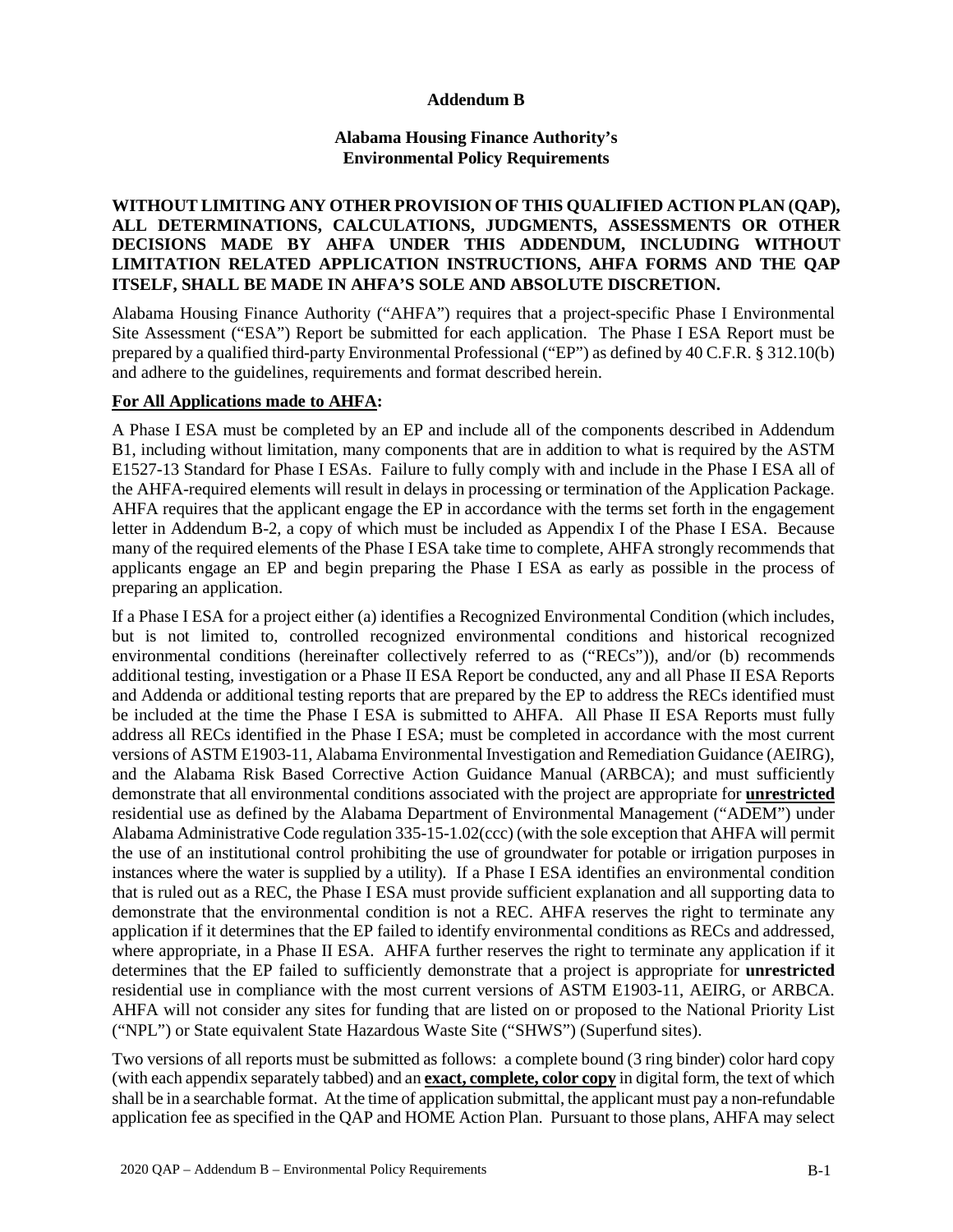and engage third-parties (e.g., an EP, legal counsel, and/or designated consultant) to review and comment on the Phase I ESA or the Phase II ESA Report submitted by the applicant. In addition to the non-refundable application fee(s), AHFA may require the applicant to provide additional funds in amounts sufficient to cover all third-party costs that AHFA reasonably anticipates to pay or reimburse AHFA for any third-party costs incurred during the application review and analysis process. AHFA will submit an invoice to the applicant which shall be paid by the applicant within 5 business days of the invoice date. Any unused portion of any additional payments made by applicant related to third-party review, shall be returned to applicant without interest once all third-party invoices have been submitted and a refund amount is determined. During the course of the AHFA environmental review process, AHFA will notify the applicant if the Phase I ESA Report must be updated in order to satisfy the All Appropriate Inquiry ("AAI") 40 CFR 312 and ASTM Section 4.6 requirements (requiring certain components of the Phase I ESA to be conducted or updated within 180 days). To the extent that an updated Phase I ESA Report is required, the applicant will be solely responsible for these costs, fees, and related expenses. During the AHFA review process, any report(s) submitted for which AHFA (or AHFA's designated consultant) determines materially fails to comply with AHFA Environmental Policy Requirements, current ASTM standards, or applicable environmental regulatory requirements will result in the termination of the related application.

### **Application Completeness Requirements:**

Upon submittal of the Phase I ESA Report, AHFA will conduct a completeness review to determine whether or not the report is complete and complies with the Environmental Policy Requirements.

If during its completeness review AHFA determines that an application in a Competitive Application Cycle for HOME Funds and/or Housing Credits is missing any materials required by the Environmental Policy Requirements or that the materials included in the report fail to materially adhere to AHFA's defined standards, the application will terminate and will not be considered for funding during that scoring cycle. If during the completeness review AHFA determines that all documentation required by the Environmental Policy Requirements has been provided and that the application materially adheres to AHFA's defined standards but that additional information or clarification is required in order for AHFA to complete its full evaluation of the Environmental Policy Requirements, AHFA will contact the applicant via email. When contacted, the applicant must submit requested items within 5 business days or the application will terminate and will not be considered for funding during that scoring cycle.

If in response to a request from AHFA for additional information or clarification, the applicant provides materially different or new information or documentation that was required by this Environmental Policy to have been submitted at the time of application submission, AHFA reserves the right to terminate the application. For clarity, the following are considered Material Environmental Items that must be submitted at the time of application and will not be accepted after the application submission deadline: (1) all environmental testing data collected for a proposed project, including without limitation, testing of soil, groundwater, soil gas, ambient air, asbestos, and lead-based paint; (2) any required wetland delineation studies or assessment reports; (3) any required Jurisdictional Determination from the U.S. Army Corps of Engineers; and (4) all remediation or mitigation plans to address any environmental issues identified (or that should have been identified) in the Phase I ESA and Phase II ESA reports. Furthermore, if an applicant wishes to provide information from any local, state, or federal agency pursuant to any item submitted to AHFA by the applicant pursuant to these Environmental Policy Requirements, all such information must be provided at the time of application and be in the form of a formal written communication from the agency to the applicant or its counsel or EP, If the agency information references or expresses approval of any methods, processes or other information, all information that is referenced or purportedly approved, including exhibits or addenda and related correspondence, must be provided at the time of application. After the date of initial application, AHFA will not consider or review any communications to the applicant related to these Environmental Policy Requirements from any local, state, or federal agency regardless of when or in what form it was received.

If during its completeness review AHFA determines that an application for tax-exempt volume cap (whether or not the applicant requests Housing Credits awarded without a Competitive Application Cycle) is missing any materials required by the Environmental Policy Requirements or that the materials included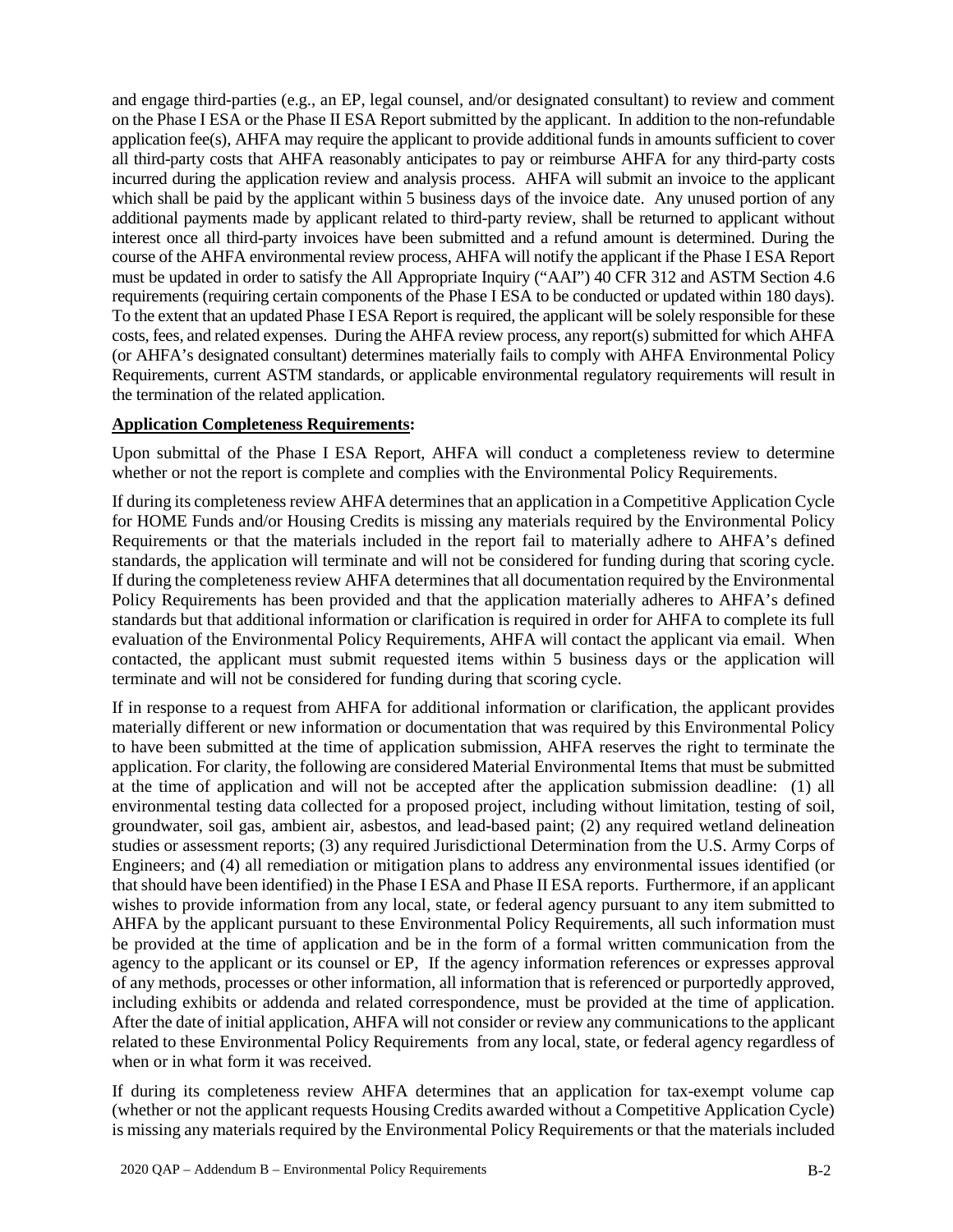in the application fail to materially adhere to AHFA's defined standards, the applicant will have up to 30 days after notification from AHFA to resolve any outstanding issues. A Commitment Agreement for Multifamily Housing Revenue Bonds will not be issued until all defined environmental requirements are met to AHFA's complete satisfaction.

All environmental issues identified (or that AHFA determines should have been identified) in the Phase I ESA and Phase II ESA reports must have been fully abated or mitigated (or include with the application a written remediation plan approved in writing by ADEM) in a manner that is compatible with **unrestricted** residential use (as defined by ADEM under Alabama Administrative Code regulation 335-15-1.02(ccc), with the following sole exceptions (a) AHFA will permit the use of an institutional control prohibiting the use of groundwater for potable or irrigation purposes in instances where the water is supplied by a utility) and is acceptable to AHFA in all respects before submittal of the application; and (b) for Housing Credit projects only, AHFA will permit the use of a permanent passive vapor mitigation system as part of a Voluntary Cleanup Plan approved in writing by ADEM under Alabama Administrative Code regulation 335-15-4-.04 prior to submission of the application where the source or sources of potential vapor intrusion is or are located entirely off-site and the ADEM approval of the Voluntary Cleanup Plan states that no future compliance monitoring will be required.

All remediation or mitigation plans to resolve **any** environmental issues identified in a Phase I ESA or Phase II ESA must be submitted to AHFA in writing upon submittal of the application and include: (a) details regarding the specific remediation plan; (b) all applicable final regulatory authority approvals required for the implementation of the remediation plan; (c) a detailed line item summary of estimated costs with supporting quotes; (d) information regarding the expected source of funding for conducting the remediation activities; (e) a projected schedule for approved remediation activities; and (f) a copy of any proposed environmental covenants documenting any planned institutional or engineering controls.. To the extent there are conflicting or inconsistent guidelines or methods between regulatory agencies concerning the environmental matter at issue, the EP shall follow the most stringent standard and certify that this standard has been satisfied.

All information provided by the applicant must be satisfactory to AHFA and may be subject to the fees as outlined in the applicable QAP or HOME Action Plan and/or at www.AHFA.com.

### **After the Reservation, HOME Written Agreement, and/or Declaration of Official Intent:**

If any unforeseen environmental condition(s) is discovered with respect to a project that has already received an award of HOME Funds, Housing Credits, and/or Multifamily Housing Revenue Bonds, and such environmental condition(s) would have caused the project to fail to meet the Environmental Policy Requirements if discovered prior to award, then (a) if AHFA determines that the environmental condition(s) should have been discovered by the applicant or its Responsible Owners during the application process, AHFA will terminate the award and require all HOME Funds or Housing Credits to be returned to AHFA, or (b) if AHFA determines that the environmental condition(s) arose through no fault of the applicant and could not reasonably have been discovered during the application process, AHFA may allow the Ownership Entity for the project to remediate the environmental condition(s) at the Ownership Entity's sole cost and expense, including without limitation the fees and expenses of any EP and/or attorney engaged by AHFA in connection with the project, as necessary in order for the applicant to comply with the Environmental Policy Requirements and all other conditions specified by AHFA based on the specific nature of circumstances of the project. If AHFA determines under the foregoing standards that an applicant is eligible to take remedial actions with respect to any unforeseen environmental condition(s), the applicant will be permitted to do so only if the applicant provides the following items to AHFA within 30 days, in compliance with the following requirements (the "Remedial Action Requirements"):

- 1. Estimate of total remediation costs (including itemized quotes from any third party contractors) and schedule for completion of remediation from a qualified environmental professional;
- 2. Evidence that the project will remain financially feasible and capable of being completed within the time required by the type of funding received; provided, however, that if AHFA permits the Ownership Entity to remediate an unforeseen environmental condition(s) and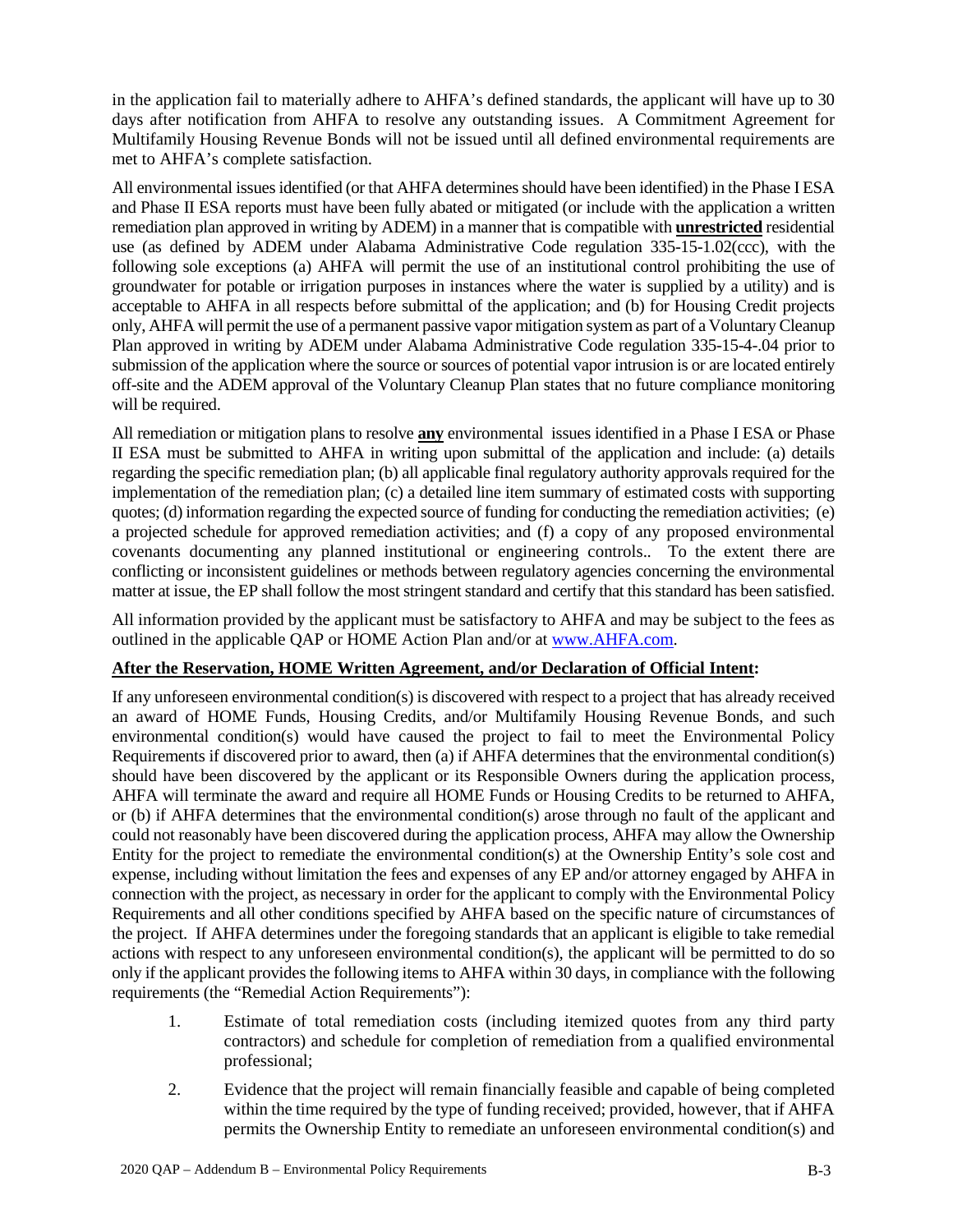the time required for such remediation results in the inability of the project to Place-in-Service by the deadline established under Section 42 and AHFA, AHFA may elect to exchange the Housing Credits awarded to the project for a current or future year allocation of Housing Credits, subject to the applicant's payment of the environmental extension penalty specified at www.AHFA.com; and

3. Evidence that the applicant has sufficient financial resources to complete the remediation and the project by the required deadline. AHFA will require an applicant to provide a deposit in order to ensure that AHFA's expenses in connection with any remediation will be paid on a timely basis.

For a project that receives an award of HOME Funds, AHFA will notify the applicant if the Phase I ESA Report must be updated in order to satisfy the AAI and ASTM Section 4.6 requirements (requiring certain components of the Phase I ESA to be conducted or updated within 180 days). If an updated Phase I ESA Report is required, the applicant will be solely responsible for all costs, fees and related expenses. If any environmental condition(s) is discovered with respect to the updated Phase I ESA Report that was not present, discovered or disclosed at the time of the initial Phase I ESA Report and such environmental condition(s) causes the project to fail to meet the Environmental Policy Requirements, the applicant must comply with AHFA's Remedial Action Requirements as specified above.

During the AHFA review process, if AHFA (or AHFA's designated consultant) determines that the ESA Report(s) fails to comply with AHFA's requirements, the ASTM standards or applicable environmental regulatory requirements, this determination will result in termination of the award and the return of HOME Funds and/or Housing Credits if not corrected promptly after written notice.

## **NEPA Environmental Assessment (Projects Selected for HOME Funding):**

Each project that receives HOME Funds must undergo an environmental assessment in accordance with the requirements of the National Environmental Policy Act ("NEPA environmental assessment") in accordance with 24 C.F.R Part 58. The Ownership Entity of a project that receives an award of HOME Funds will be required to provide certain additional studies, reports and documentation necessary for AHFA to complete the NEPA environmental assessment. AHFA will notify the Ownership Entity of the NEPA environmental assessment requirements at the time of award of HOME Funds. For more information about an Ownership Entity's submission requirements for the NEPA environmental assessment process, please review the AHFA Environmental Assessment Checklist and Guidance (Projects Selected for HOME Funding) at www.AHFA.com. Although these items are not required to be provided until after an award of HOME Funds, AHFA strongly encourages applicants and their EPs to review the items prior to submitting an application to insure that there are no environmental or other conditions at the project site that would lead to the termination of the award pursuant to 24 C.F.R. Part 58.

### **"Choice-Limiting Activities" and Other Activities Prohibited:**

# *Applicants for HOME Funding*

NEPA requires that no "choice-limiting activities" occur relating to the proposed project or at the project site **from the time the applicant submits a HOME Program application to AHFA until the NEPA environmental assessment process is complete** (see 24 C.F.R. § 58.22). The applicant must take all actions necessary to ensure that no participant in the development process (including the applicant, Ownership Entity, all Development Team Members, contractors, subcontractors, current property owner(s) or any other person) commits non-HUD funds or undertakes an activity that would have an adverse environmental impact or limit the choice of reasonable alternatives relating to the proposed project or project site.

For projects applying for HOME Funds (regardless of whether any other form of funding is received), prohibited "choice-limiting activities" include, but are not limited to, acquiring, purchasing, rehabilitating, demolishing, converting, leasing or repairing all or any portion of the project as well as disturbing the ground or commencing any form of construction at the project site. All such choice-limiting activities are prohibited during the NEPA environmental assessment period that (a) begins with delivery of the application to AHFA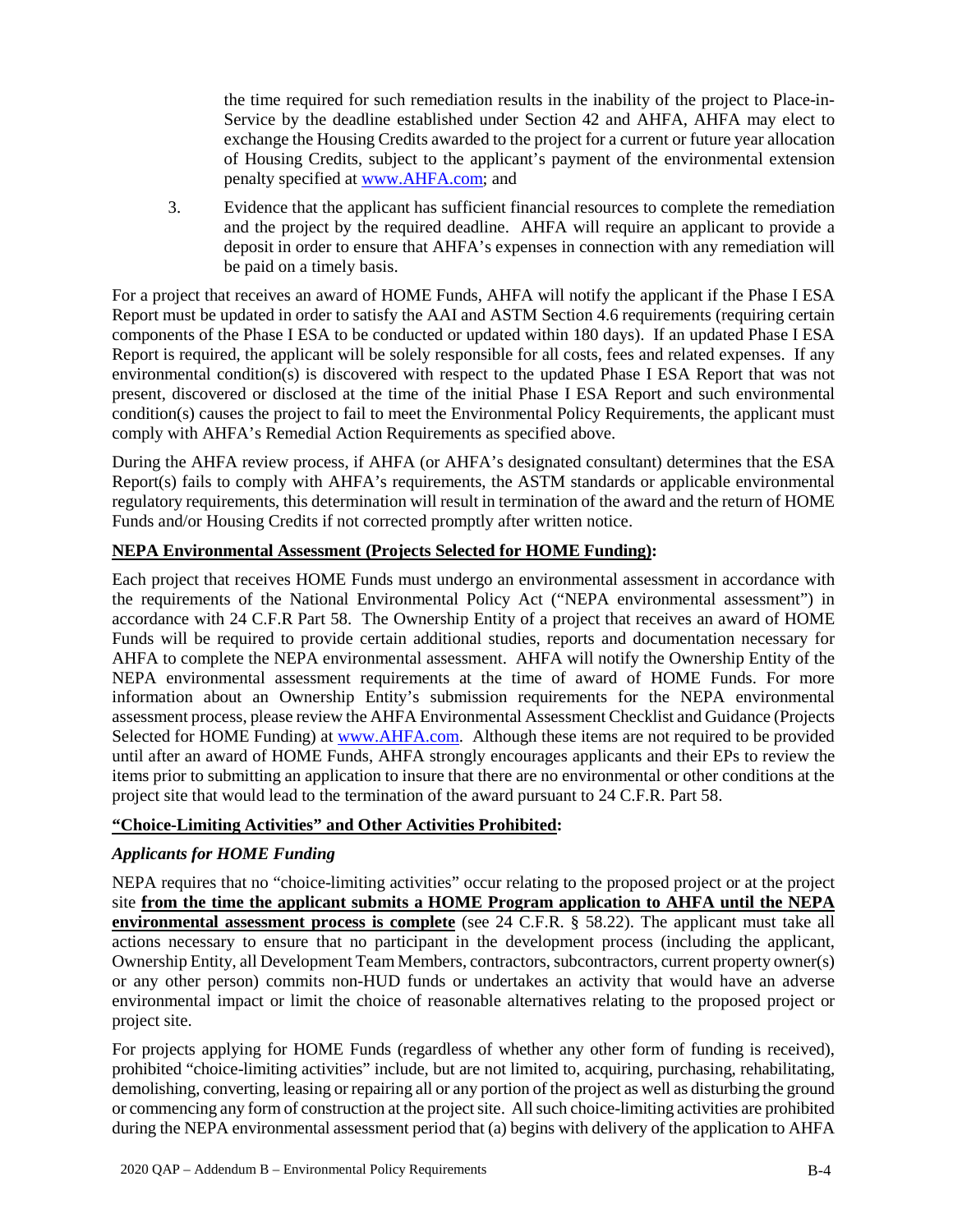and (b) ends with AHFA's issuance of the Notice to Proceed, which typically occurs at the pre-construction meeting conducted at AHFA's offices in Montgomery.

If choice-limiting activities occur at a proposed site or project seeking HOME Funds during the prohibited period, regardless of whether the applicant consented to the activity or had knowledge of it, the application will terminate and will not be considered for funding. AHFA reserves the right to inspect a site at any time after submittal of an application to confirm that no choice-limiting activities are taking place.

## *Applicants for Housing Credits*

AHFA also prohibits certain post-application activities on projects applying for low-income housing tax credits ("Housing Credits"). For projects applying for Housing Credits or a tax-exempt volume cap allocation (but do not receive HOME Funds), prohibited post-application activities include, but are not limited to, acquiring, changes in property ownership, rehabilitating or converting all or any portion of the proposed site or project as well as disturbing the ground (other than geotechnical soil borings upon advance notice to AHFA) or commencing any form of construction at the proposed site or project. All such postapplication activities are prohibited during the review period that (a) begins with delivery of the application to AHFA and (b) ends with a written notification from AHFA that the environmental review process has been completed.

If the aforementioned prohibited activities occur at a proposed site or project seeking Housing Credits during the prohibited period, regardless of whether the applicant consented to the activity or had knowledge of it, the application will terminate and will not be considered for funding. AHFA reserves the right to inspect a site at any time after submittal of an application to confirm that no prohibited activities are taking place.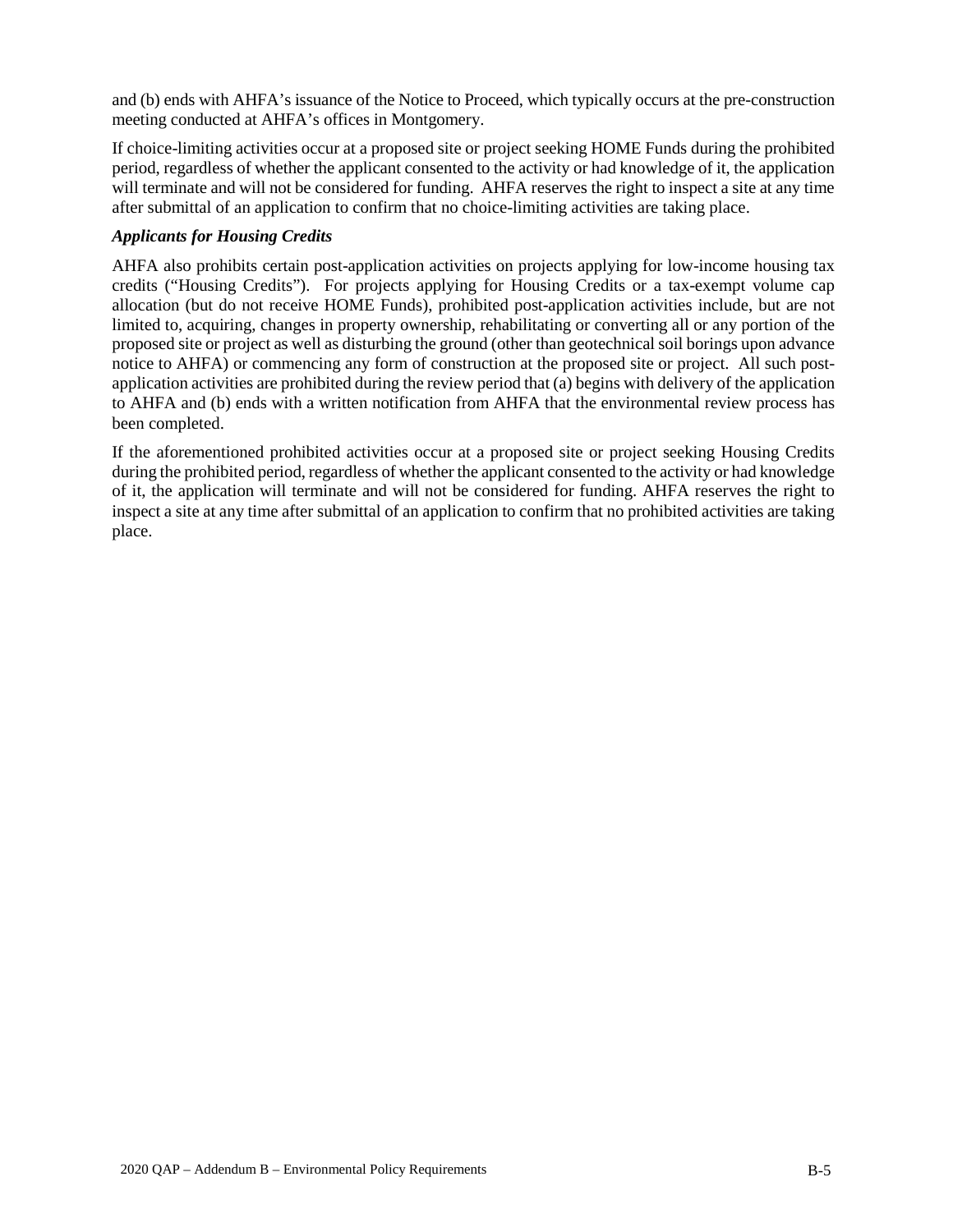### **Addendum B-1**

### **AHFA Requirements**

## **NOTE: ALL REQUIREMENTS BELOW MUST BE PRESENTED IN THE DESIGNATED SECTIONS AND APPENDICES OF THE PHASE I ESA REPORT.**

## **NOTE: THE LINKS TO GOVERNMENT AGENCY WEBSITES IN ADDENDUM B ARE PROVIDED SOLELY FOR CONVENIENCE. IT IS THE RESPONSIBILITY OF THE APPLICANT OR ITS EP TO VERIFY THAT THE WEBSITE CONTAINS THE CURRENT VERSION OF THE APPLICABLE STANDARDS CITED HEREIN.**

## UNLESS OTHERWISE SPECIFIED BELOW, EVERY PHASE I ESA REPORT SUBMITTED TO AHFA MUST AT TIME OF APPLICATION:

- 1. Comply in all respects with ASTM E1527-13 (the ASTM Standards) as to content and adhere to AHFA's Environmental Policy Requirements.
- 2. Include a complete legal description (e.g., metes and bounds) of the entire site and the exact site acreage. A tax map identifying the parcel that is the subject of the application must also be included in Appendix A of the Phase I ESA. If applicable, the Phase I ESA should state that the proposed project area does not include the entire tax parcel, and in such instances, the outlines of the proposed project area must be accurately illustrated on the tax map. The site boundaries must be clearly marked and consistent on all figures.
- 3. Be completed and certified as to its accuracy, completeness and in conformance with the ASTM Standards and AHFA Policy Requirements by an "Environmental Professional" as defined in X2 of the ASTM Standard.
- 4. Include a statement that the report can be relied upon by AHFA.
- 5. Pursuant to Section 4.6 of the ASTM Standard and 40 CFR 312.20, the following components of every Phase I ESA must be updated if they are greater than 180 days old:
	- a. interviews with owners, operators, and occupants;
	- b. searches for recorded environmental cleanup liens;
	- c. reviews of federal, tribal, state, and local government records;
	- d. visual inspections of the property and of adjoining properties (include photographs taken during the visual inspection); and
	- e. declaration by the Environmental Professional (EP) responsible for the assessment or update.
- 6. Be in the AHFA Required Environmental Report Format (Addendum B-3).
- 7. Include a database search. IMPORTANT: The facilities required to be searched and the search distances for ASTs, USTs, and delisted NPLs (as specified in Addendum B-3) required by AHFA are more stringent than the default search distances based on ASTM E1527-13. The results and EP's analysis of the database search must be described in the text of the Phase I ESA report and include a sufficiently detailed rationale for why each facility listed in the database search should or should not be identified as a REC.
- 8. If the proposed project involves rehabilitation, removal, or demolition of any structures the following items must be addressed (with associated cost estimates for each and documentation within project budget to account for these costs):
	- a. Asbestos Testing: If suspect asbestos-containing materials ("ACM") are present in any structures, asbestos testing must be performed to document the presence or absence of ACMs in every structure. Testing is to be conducted by accredited inspectors meeting the requirements presented in 40 CFR 763 Subpart E, Appendix C and TSCA Title II in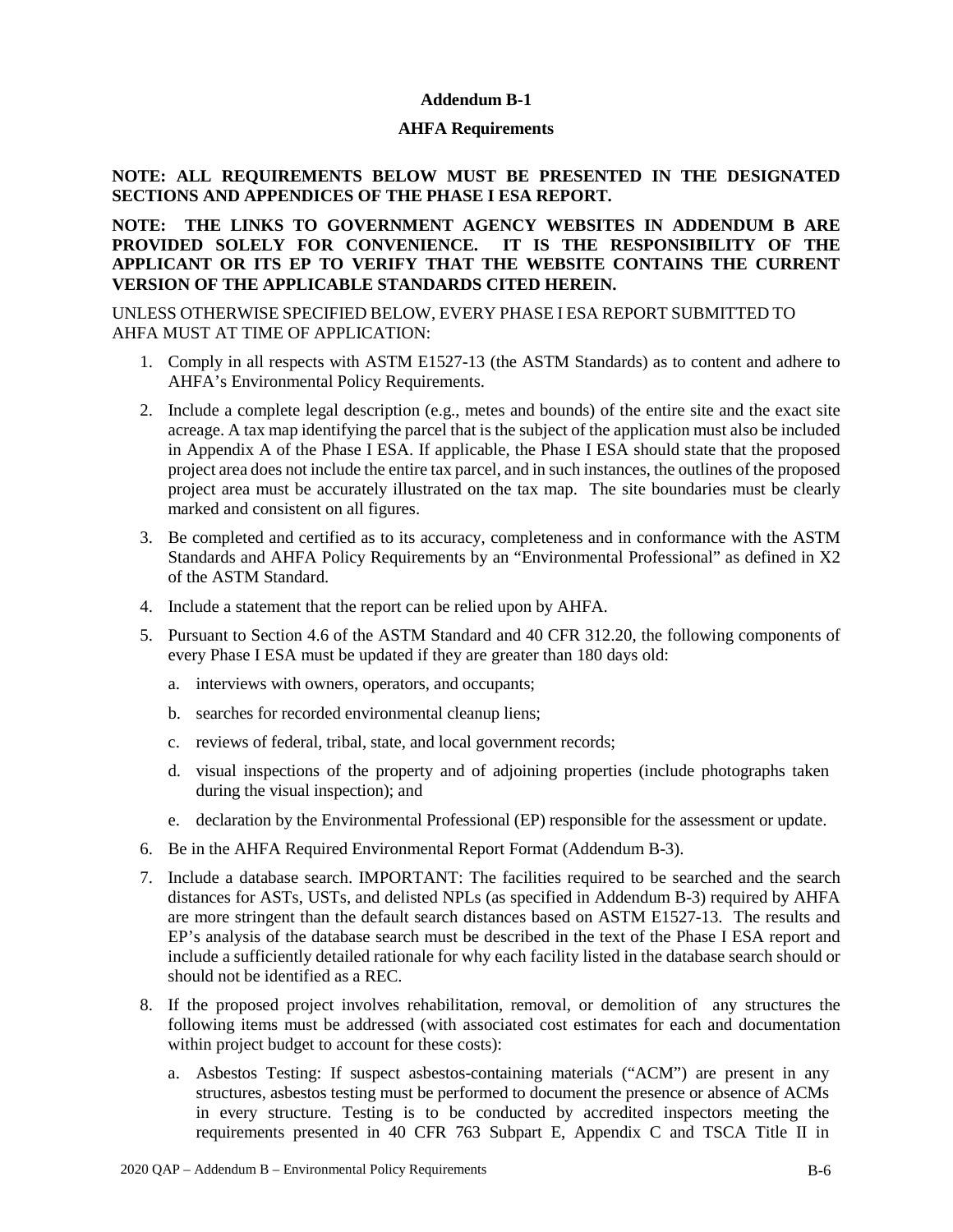accordance with the Asbestos Hazardous Emissions Response Act (AHERA) requirements and also EPA's National Emission Standards for Hazardous Air Pollutants (NESHAP) regulations. All asbestos testing results must be included in the Phase I ESA at the time of application submittal. AHFA requires the Phase I ESA to include a statement that all friable and non-friable ACM in deteriorated condition will be completely abated. If funded, a plan for complete abatement by a qualified asbestos contractor of all friable and non-friable ACM in deteriorated condition in all structures will be required. An asbestos contractor's listing may be obtained from the Alabama Department of Environmental Management ("ADEM") at 334- 271-7700 or at http://www.adem.state.al.us. Non-friable ACMs may be managed in place if in an intact condition, and if any proposed rehabilitation activities will not disturb the non-friable ACMs. If funded, a site-specific Operations & Maintenance Plan will be required if non-friable intact ACMs are to be left in place. Asbestos standards are located at ASTM E-2356, EPA: Clean Air Act, CERCLA, & OSHA 29 CFR Part 1926.1101.

- b. Lead-Based Paint ("LBP") Testing: For all buildings built prior to 1978, a LBP testing report must be included in the Phase I ESA. AHFA requires the Phase I ESA include a statement that all LBP will be completely abated (eliminated) by a licensed LBP contractor. If funded, the plan for LBP abatement will be required. If any structures are planned to be demolished, in lieu of a LBP testing report, it is acceptable to provide a plan for abatement via demolition that includes the appropriate management and disposal of waste in accordance with applicable solid waste regulations and the preparation of any required post-demolition clearance report compliant with applicable state, federal, and local regulations. A list of licensed LBP contractors can be obtained from the Alabama Department of Public Health ("ADPH") at www.adph.org. Lead-Based Paint standards: US Department of HUD "Guidelines for the Evaluation and Control of Lead Paint Hazards in Housing": Chapter 7 of https://portal.hud.gov/hudportal/HUD?src=/program\_offices/healthy\_homes/lbp/hudguidelin es.
- c. Mold: Visually check for the presence of mold and notate your findings. If mold is present or suspected to be present, the Phase I ESA shall provide recommendations for abatement and confirmation air sampling following removal.
- 9. All reports must include information on the following:
	- a. Radon: Report the Alabama Department of Public Health radon zone for the county in which the project is located.<sup>[2](#page-47-0)</sup> New Construction projects in all zones will require radon resistant new construction practices in all buildings pursuant to the radon requirements in the most recent version of HUD's Multifamily Accelerated Processing (MAP) Guide.<sup>3</sup> Radon testing results must be provided for all rehabilitation projects in zones 1 and 2 in accordance with the most recent version of HUD's Multifamily Accelerated Processing (MAP) Guide.
	- b. Wetlands: No portion of the site may contain wetlands, streams, lakes, or other water bodies (which also includes waters of the United States) including any integral offsite development areas (e.g., offsite areas required for ingress, egress, or parking). For purposes of the Phase I ESA Report, wetlands, streams, lakes, and other water bodies are defined according to the U.S. Army Corps of Engineers Wetlands Delineation Manual (1987) and related guidance documents. The Phase I report must include a United States Fish & Wildlife Service ("USFWS") National Wetlands Inventory (NWI) Map with site boundaries clearly marked and consistent with the boundaries on all other figures. The EP must also field verify to confirm whether or not the site contains wetlands, streams, lakes or other water bodies, including both jurisdictional "waters of the United States" and non-jurisdictional waters and wetlands. If on any portion of the site (including integral offsite development areas) any evidence of wetlands, streams, lakes or other water bodies are suspected to be present (based on the EP's field

<span id="page-47-0"></span> <sup>2</sup> http://www.adph.org/radon/Default.asp?id=6413

<span id="page-47-1"></span><sup>3</sup> https://www.hud.gov/sites/documents/4430GHSGG-BM.PDF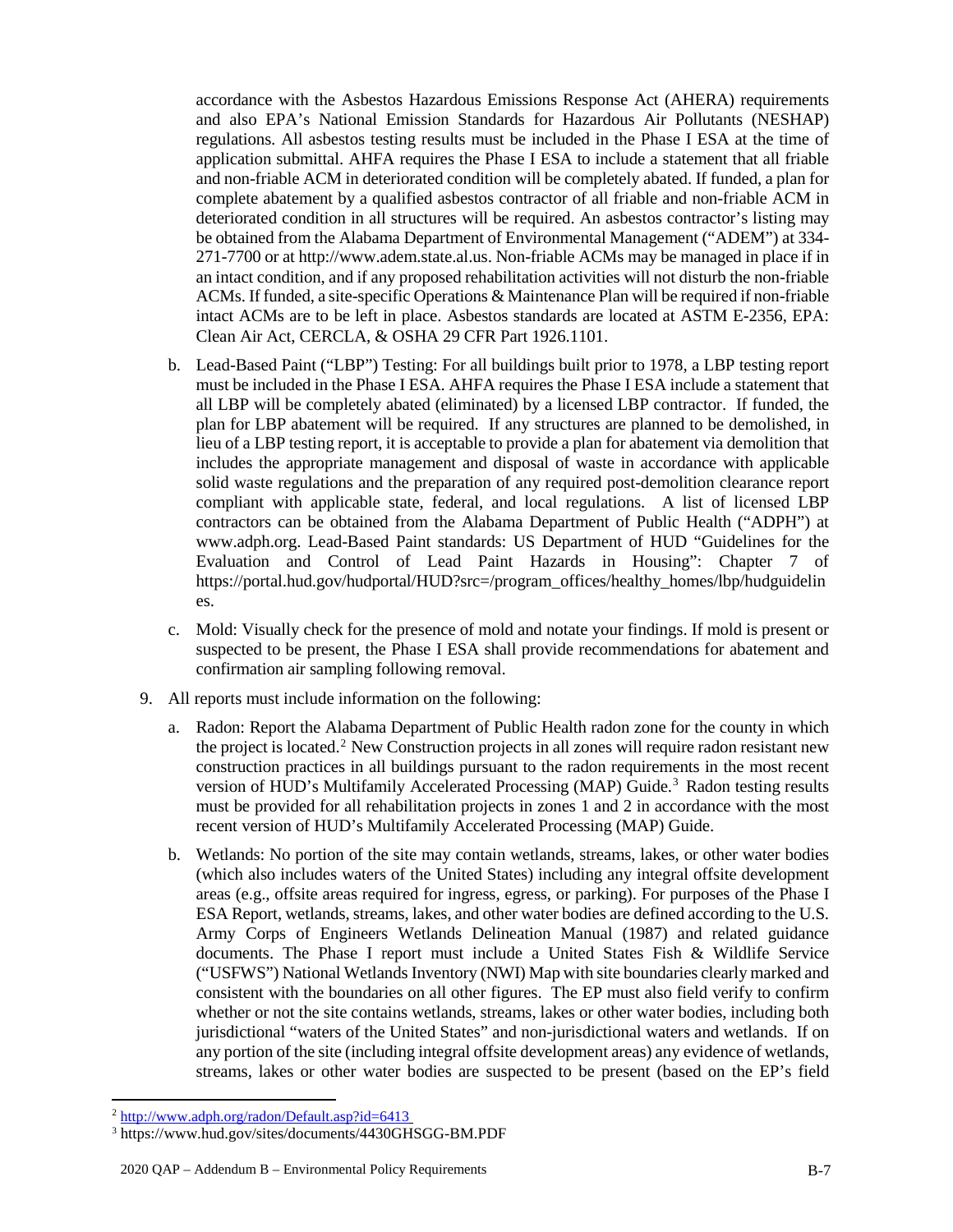observations, aerial photographs, water bodies shown on the USGS topographic map, wetlands or other aquatic resources on the NWI map, or hydric soils or soils with hydric components on the soils map for the site), and a wetlands delineation report for the site is prepared by a qualified professional to demonstrate the absence of wetlands, streams, lakes, or other water bodies on the site, a Jurisdictional Determination (JD) from the U.S. Army Corps of Engineers will also be required to confirm the absence of wetlands, streams, lakes, or other water bodies. If the applicant intends to subdivide an existing parcel so as to remove all wetlands, streams, lakes, or other water bodies from the project site, a JD from the U.S. Army Corps of Engineers will also be required. Any wetland delineation studies or assessment reports prepared for the project site or adjoining properties by the EP must be submitted with the application and the field work completed within 180 days prior to application submittal; or, in the alternative, a previously obtained, valid JD for the entire project site or adjoining properties (along with all supporting documentation reviewed by the U.S. Army Corps of Engineers in connection with the JD) may be submitted with the application. To the extent a JD must be obtained for the project site, the JD must be included with the Phase I ESA Report at the time of submission. If AHFA's review of the EP's field observations, aerial photographs, topographic map, NWI map, or soils map indicate the potential presence of wetlands, streams, lakes, or other water bodies at the site, and the presence of all such water bodies is not sufficiently ruled out in the Phase I ESA Report, AHFA reserves the right to terminate the application.

- c. Floodplains (100 year (zones A or V), 500 year (zone B)): The Phase I ESA must include a FEMA Flood Insurance Rate Map (Firmette) with site boundaries clearly marked and consistent with the boundaries on all other figures. For Housing Credit Only projects, no buildings (residential or any other use) on the site can be located within the 100 year floodplain. AHFA will allow an existing acquisition/rehabilitation rental property to be located in a floodplain as long as acceptable evidence of flood insurance is provided at time of application. For any projects receiving HOME Funds, no portion of the site (including integral offsite development areas) can be located within the 100 year flood plain.
- d. Noise Abatement & Control: The Phase I ESA must include (1) a completed HUD "Noise (EA) - Partner Worksheet" found at:

https://www.hudexchange.info/programs/environmental-review/noise-abatement-andcontrol/; and (2) a completed HUD "Day/Night Noise Level Calculator" assessment found at: https://www.hudexchange.info/resource/2830/day-night-noise-level-assessment-tool/**.** The noise level assessment must answer the following questions:

- Is there a civil airport within five miles of the site?
- Is there a military airport within 15 miles?
- Is there a major road within 1,000 feet of the site?
- Is there a railroad track within 3,000 feet?
- Are anticipated noise levels at the project site acceptable (outside noise level  $\lt$ 65 dB; interior noise level < 45 dB)("Acceptable Noise Levels")?

For all projects involving HOME Funds that exceed Acceptable Noise Levels, mitigating measures must be incorporated into the project to reduce anticipated noise levels below Acceptable Noise Levels utilizing HUD approved mitigation measures. See generally, https://www.hudexchange.info/programs/environmental-review/noise-abatement-andcontrol/.

For all projects involving Housing Credits (but not HOME Funds) that exceed Acceptable Noise Levels, mitigating measures should be incorporated into the project to the fullest extent practicable and in accordance with HUD environmental criteria and standards contained in Subpart B (Noise Abatement and Control) of 24 CFR Part 51 and related guidance.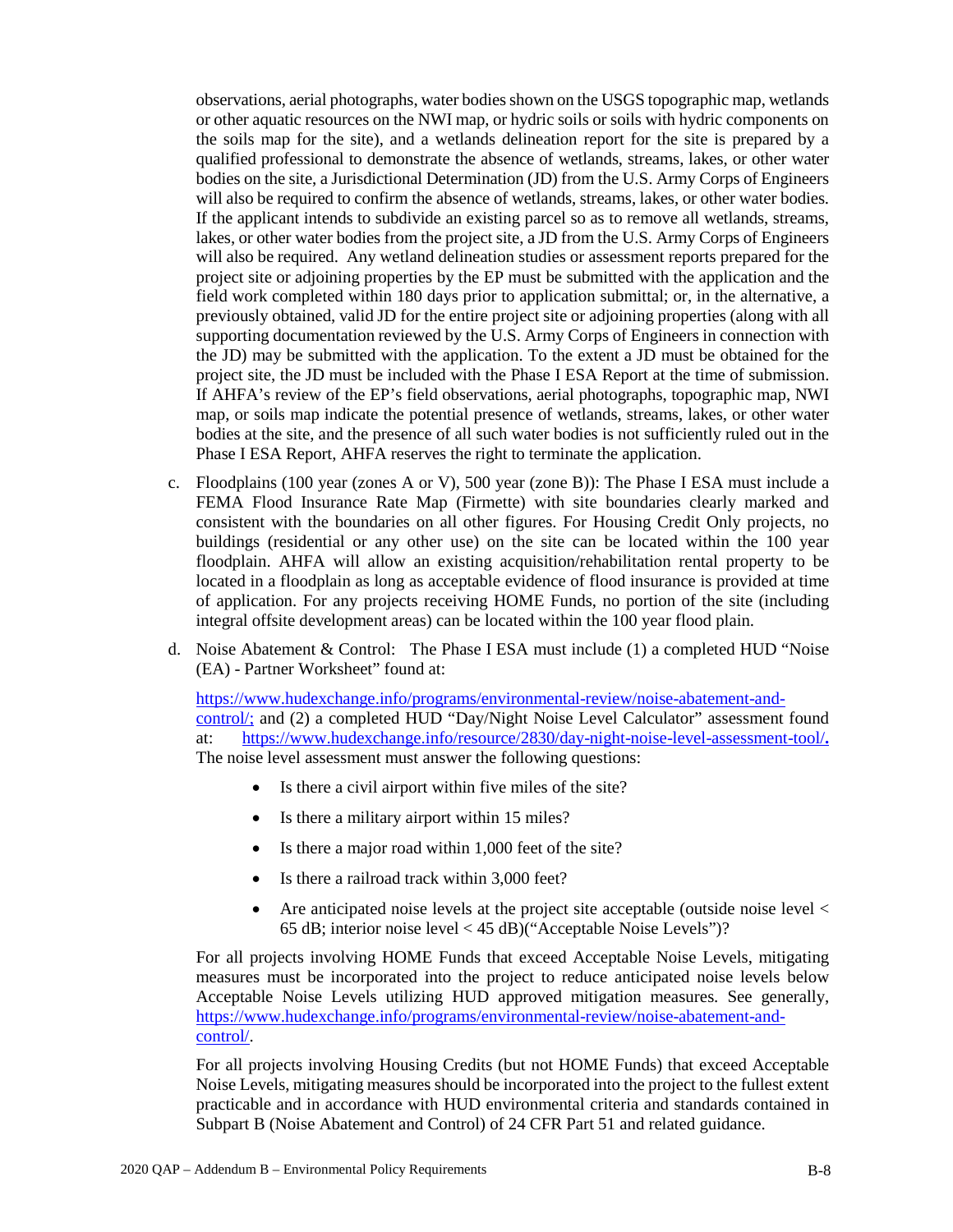If in accordance with the above, mitigation measures are required to reduce noise levels at the project site below Acceptable Noise Levels, a noise mitigation plan must be submitted with the Phase I ESA. The noise mitigation plan must include: (a) details regarding the specific plan and its compliance with all applicable HUD noise mitigation guidelines (b) estimated mitigation costs and (c) sound transmission classification tool (STraCAT) and/or barrier performance module; found at:

https://www.hudexchange.info/programs/environmental-review/noise-abatement-andcontrol/.

- e. Airport Clear Zones & Accident Potential Zones: The Phase I ESA must (1) include both a completed HUD "Airport Hazards - Partner Worksheet" and a completed HUD "Airport Runway Clear Zones – Partner Worksheet" found at: https://www.hudexchange.info/programs/environmental-review/airport-hazards, and (2) attach a map (e.g., Google Earth or Google Street map) indicating the location of the project site and any airport(s) in the vicinity of the project site. AHFA will not approve an application for HOME Funds if any part of the project site is located within the runway protection zone/clear zone of a civilian airport (RPZ/CZ) or accident potential zone of a military airport (APZ). Note: Civil clear zone is 2,500 feet (0.47 miles) from the end of the runway (RPZ/CZ); military clear zone is 15,000 feet (2.8 miles) from the end of the runway (APZ). The Phase I ESA must answer the following questions:
	- Is the project site located within an RPZ/CZ or APZ?
	- Is the site located within a flight path?
	- What is name of and distance to the airport nearest to the project site?
- 10. Aboveground Storage Tanks: **All** aboveground storage tanks (ASTs) containing 100 or more gallons of explosive or flammable liquid or gas within 1 mile of the project site must be identified in the Phase I ESA Report via database search AND field verification. The Phase I ESA Report must describe the contents, size, and distance of each AST to the nearest perimeter point of the project site. The EP must certify that the EP field-verified the distance of the ASTs to the nearest perimeter point of the project site. The Phase I ESA Report must also demonstrate that an acceptable separation distance ("ASD") between any ASTs and the perimeter of the project site will be met for people as well as buildings using the HUD-approved ASD calculations. If any ASTs are determined to be less than the HUD-approved ASD, the Phase I ESA must describe HUD-approved mitigation measures proposed to be installed and a cost estimate for any such measures.<sup>[4](#page-49-0)</sup>
- 11. The EP must obtain from the Applicant a completed X3 User Questionnaire to include with the Phase I ESA Report.

The EP must complete Addendum B-4 (The Letter of Reliance) on the EP's letterhead and submit as Appendix H.REQUIREMENTS FOR EVERY PHASE II ESA SUBMITTED TO AHFA:

1. All Phase II ESA Reports must fully address all RECs identified in the Phase I ESA Report (including any RECs that AHFA determines should have been identified in the Phase I ESA but were not); must be completed in accordance with the most current versions of ASTM E1903-11, AEIRG, and the ARBCA Guidance Manual; and must demonstrate that all environmental

<span id="page-49-0"></span> $\overline{a}$ 

<sup>&</sup>lt;sup>4</sup> Attach the results of the HUD ASD Calculator tool found at:

https://www.hudexchange.info/programs/environmental-review/asd-calculator. Acceptable mitigation measures can be found at https://www.hudexchange.info/resource/2762/acceptable-separationdistance-guidebook/.

Complete and submit the HUD "Explosives - Partner Worksheet" found at: https://www.hudexchange.info/environmental-review/explosive-and-flammablefacilities/.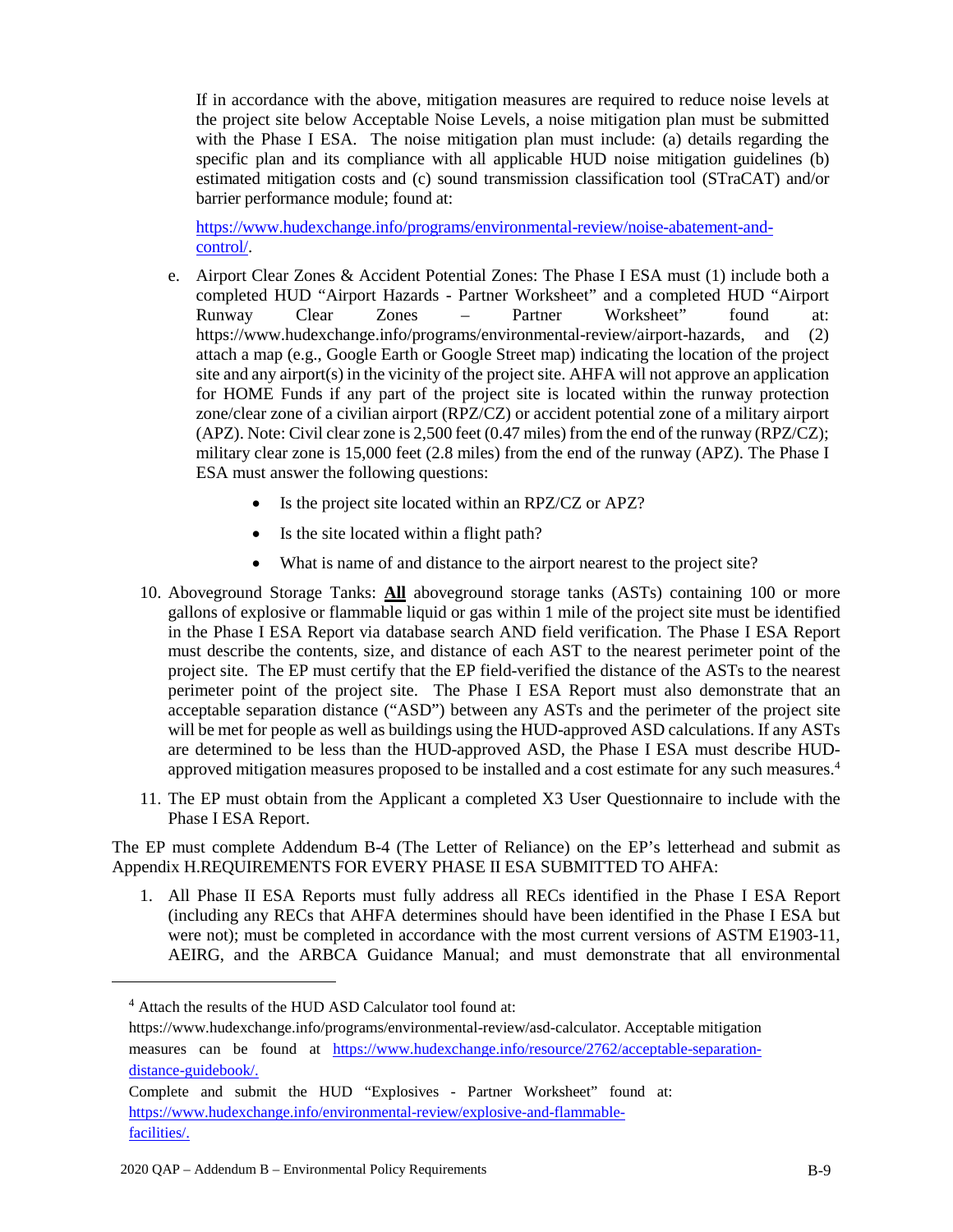conditions associated with the project are appropriate for unrestricted residential use (as defined by ADEM under Alabama Administrative Code regulation 335-15-1.02(ccc), with the sole exception that AHFA will permit the use of an institutional control prohibiting the use of groundwater for potable or irrigation purposes in instances where the water is supplied by a utility). For clarity, AHFA will not accept any proposed future institutional or engineering controls on the proposed site other than a prohibition on the use of groundwater for potable or irrigation purposes in instances where the water is supplied by a utility.

2. If the EP believes or contends that any Chemicals of Concern ("COC") detected are consistent with or in line with "background conditions," the EP shall provide a basis for such an opinion. Methods for doing so include, but are not limited to, the U.S.G.S. studies for COCs in the same geographic region and sufficient background samples to be analyzed and evaluated under the current version of AEIRG.

### REQUIREMENTS FOR EVERY REMEDIATION OR MITIGATION PLAN SUBMITTED TO AHFA:

- 1. For all remediation or mitigation measures that have been or are recommended to be performed to resolve any environmental issue identified in a Phase I ESA or Phase II ESA, the following must be submitted at the time of application: (a) details regarding the specific remediation plan; (b) all applicable final regulatory authority approvals required for the implementation of the remediation plan; (c) a detailed line item summary of estimated costs with supporting quotes; (d) information regarding the expected source of funding for conducting the remediation activities; (e) a projected schedule for approved remediation activities; and (f) a copy of any proposed environmental covenants documenting any planned institutional or engineering controls.
- 2. To the extent there are conflicting or inconsistent guidelines or methods between regulatory agencies concerning the environmental matter at issue, the EP shall follow the most stringent standard and certify that this standard has been satisfied.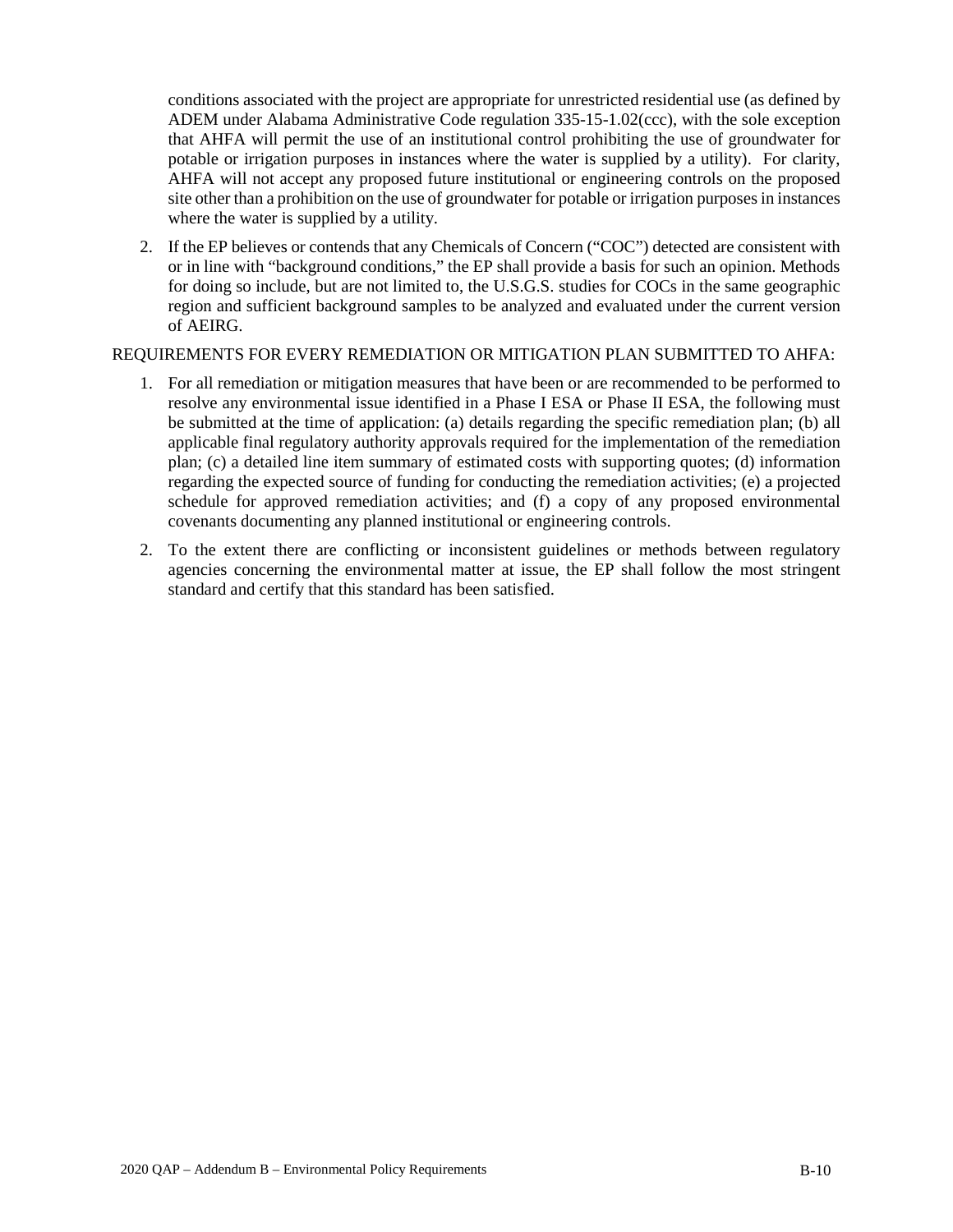### **(MUST BE ON ENVIRONMENTAL PROFESSIONAL'S LETTERHEAD)**

### **Addendum B-2**

#### **Engagement Letter**

Click here to enter a date. [Applicant]

### RE: Phase I ESA Report [or subsequent Environmental Reports] for:

### Applicant

Development Name

Development Address

Dear [Applicant]:

Please accept this letter setting forth the terms of engagement ("Engagement Letter") under which our Firm will provide environmental consulting services to you and your company for purposes of conducting a Phase I ESA Report [or subsequent Environmental Reports] for the Development Project at the designated address set forth above.

It is our Firm's understanding that the nature and scope of the environmental professional services to be provided to you are as follows:

- 1. Our Firm has been engaged by [APPLICANT] to conduct a Phase I ESA at the Development location specified above in conformance with the scope and limitations of both the ASTM E1527-13 ("ASTM Standards") and AHFA's Environmental Policy Requirements.
- 2. Our Firm certifies that the Phase I ESA Report will be conducted and completed by an Environmental Professional (as defined by 40 C.F.R. § 312.10(b)) and the Phase I ESA, once completed, will also be certified in this same manner.
- 3. Our Firm understands that the information contained in the Phase I ESA Report will be used by Alabama Housing Finance Authority ("AHFA") in considering proposed financing of residential development/rehabilitation of the property and, therefore, AHFA may rely upon the Phase I ESA Report in its entirety as if it were originally issued to AHFA. While AHFA will be entitled to rely upon the Phase I ESA Report in its entirety, the Applicant will be solely responsible for any and all fees and expenses associated with completing this scope of engagement.
- 4. Our Firm understands the AHFA Insurance Requirements that are required for this scope of work and these insurance requirements have been satisfied and addressed as follows:
	- a. The Firm has Professional Liability and/or Errors and Omissions insurance coverage in the minimum amounts of One Million Dollars (\$1,000,000.00) per event or occurrence;
	- b. The Firm has Worker's Compensation Insurance and Public Liability Insurance for bodily injury and property damage which may be suffered by third parties and members of the public in the minimum amounts of One Million Dollars (\$1,000,000.00) per event or occurrence; and<sup>5</sup>
	- c. The Firm has Comprehensive General Liability and Property Damage Insurance for bodily injury and property damage in the minimum amounts of One Million Dollars (\$1,000,000.00).

Our Firm understands that it shall provide a copy of its Insurance Certificate or Accord demonstrating that it satisfies the AHFA Insurance Requirements and listing or scheduling AHFA as an additional insured for the Comprehensive General Liability and Property Damage insurance policies.

 $\overline{a}$ 

<span id="page-51-0"></span><sup>&</sup>lt;sup>5</sup> Where applicable, it is acceptable for the following to be used instead: Per the attached documentation, the Firm has only  $[#]$  employees and is exempt from Alabama Workers' Compensation Laws.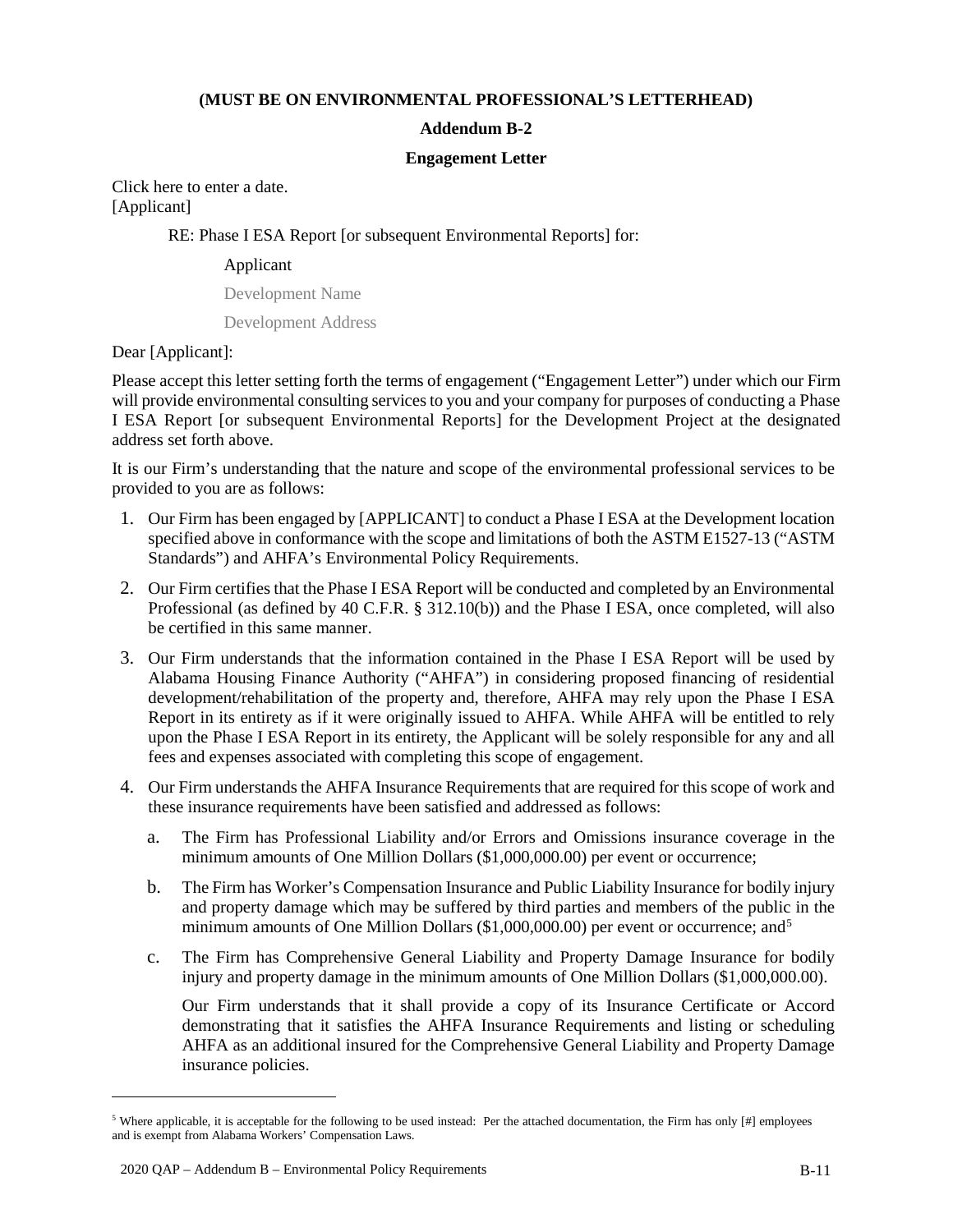- 5. Our Firm understands that to the extent recommendations are being provided by the EP to the Applicant concerning Phase I ESA work to be performed, mitigation or abatement measures, or additional assessment ("Additional Work"), those recommendations for Additional Work shall be provided to AHFA at the time of Application. Further, our Firm understands that the Applicant shall not have the authority to authorize or instruct the EP or our Firm to implement such recommendations without AHFA's express written concurrence.
- 6. Our Firm also understands that once the Applicant submits its Application to AHFA, none of the Applicant, the EP (or our firm), the current property owner or any agent of said parties may undertake or conduct any Choice Limiting Activity at the Development project site. For avoidance of doubt, our Firm will seek written authorization for any Additional Work from AHFA before proceeding. In addition, our Firm understands that once the Applicant submits its Application to AHFA, our Firm shall not engage in communications with the Applicant and or any governmental or regulatory agencies concerning Additional Work and any related activities concerning the Development project site without first obtaining written authorization from AHFA (except when responding to any written request by AHFA to the Applicant for additional information regarding or clarification of the Phase I ESA). Our Firm appreciates the opportunity to work with the Applicant and AHFA in undertaking the Phase I ESA engagement and looks forward to working with you.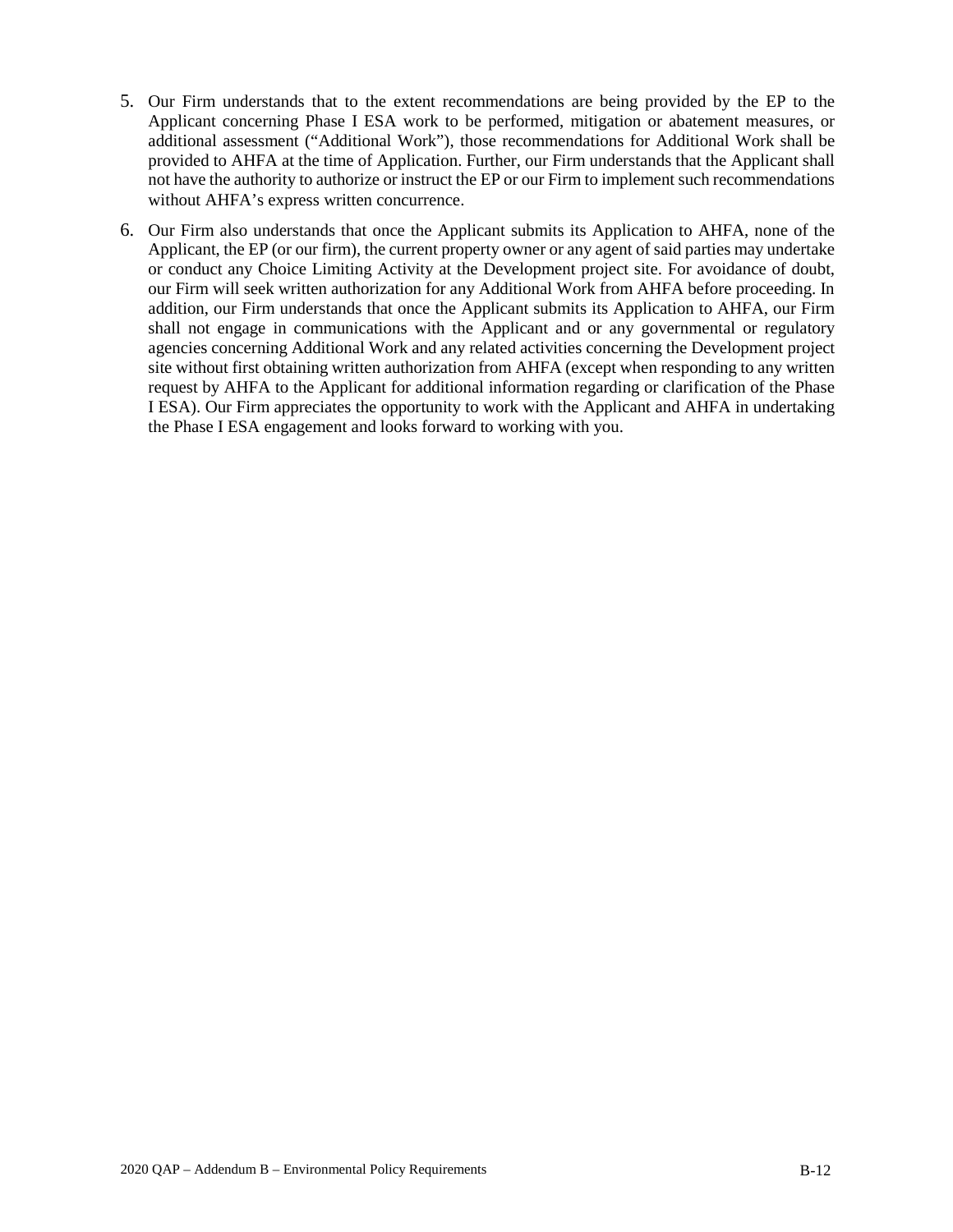### **Addendum B-3**

# **AHFA Required Environmental Report Format**

# **TABLE OF CONTENTS**

| 1.2 TIER 1 VAPOR ENCROACHMENT SCREENING (must include discussion)                                                                                                                                    |
|------------------------------------------------------------------------------------------------------------------------------------------------------------------------------------------------------|
|                                                                                                                                                                                                      |
| 1.4 RECOMMENDATIONS (If there is a potential for contamination to be present on the site,<br>regardless of on-site or off-site sources of the contamination, recommendations for additional testing  |
|                                                                                                                                                                                                      |
| 2.1 PURPOSE OF SERVICES (MUST state EP understands that the purpose of the Phase I ESA is to<br>ascertain whether the property is environmentally suitable for construction/rehabilitation of multi- |
|                                                                                                                                                                                                      |
|                                                                                                                                                                                                      |
|                                                                                                                                                                                                      |
| 3.1 SITE LOCATION (latitude and longitude) AND LEGAL DESCRIPTION (metes and bounds)                                                                                                                  |
| 3.4 DESCRIPTIONS OF ROADS, STRUCTURES, AND OTHER IMPROVEMENTS ON THE                                                                                                                                 |
|                                                                                                                                                                                                      |
|                                                                                                                                                                                                      |
| 4.2 ENVIRONMENTAL LIENS OR ACTIVITY AND USE LIMITATIONS (EP accepts                                                                                                                                  |
| responsibility for and obtains search results as explained in Section 6.2 of ASTM Standard)<br>4.4 COMMONLY KNOWN OR REASONABLY ASCERTAINABLE INFORMATION                                            |
|                                                                                                                                                                                                      |
|                                                                                                                                                                                                      |
|                                                                                                                                                                                                      |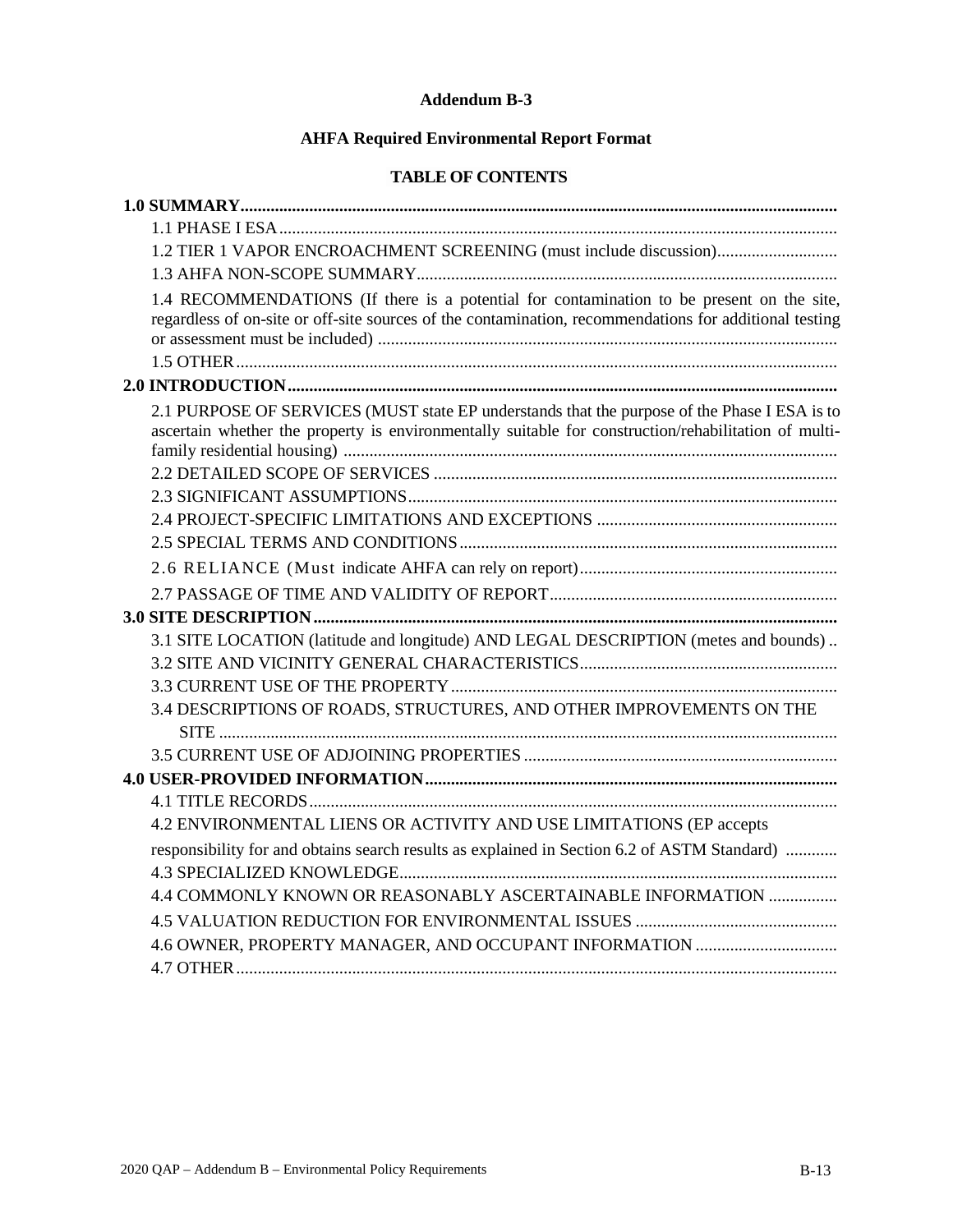| 5.1 DATABASE REPORT (Discuss all listed regulated facilities, other notable facilities, and orphan                                                                                                 |
|----------------------------------------------------------------------------------------------------------------------------------------------------------------------------------------------------|
| 5.1.1 Search Distances - from latitude and longitude (ASTM distances plus Delisted NPL one<br>mile, AST one mile, UST 0.5 mile, LUST 0.5 mile, Historic Auto Facilities 0.5 mile, and Historic     |
| 5.1.2 Mappable Sites (EP must field-verify the distance to any facilities identified)                                                                                                              |
| 5.2 STANDARD ENVIRONMENTAL RECORD SOURCES (Check with local government, library,                                                                                                                   |
|                                                                                                                                                                                                    |
|                                                                                                                                                                                                    |
| 5.5 HISTORICAL USE INFORMATION ON THE PROPERTY (include all documents in Appendix                                                                                                                  |
|                                                                                                                                                                                                    |
|                                                                                                                                                                                                    |
|                                                                                                                                                                                                    |
|                                                                                                                                                                                                    |
|                                                                                                                                                                                                    |
|                                                                                                                                                                                                    |
| 5.6 HISTORICAL INFORMATION REGARDING ADJOINING PROPERTIES                                                                                                                                          |
|                                                                                                                                                                                                    |
|                                                                                                                                                                                                    |
|                                                                                                                                                                                                    |
|                                                                                                                                                                                                    |
|                                                                                                                                                                                                    |
|                                                                                                                                                                                                    |
|                                                                                                                                                                                                    |
|                                                                                                                                                                                                    |
| 6.6 RECOGNIZED ENVIRONMENTAL CONDITIONS IDENTIFIED DURING SITE                                                                                                                                     |
|                                                                                                                                                                                                    |
|                                                                                                                                                                                                    |
| 7.1 STATE AND LOCAL GOVERNMENT OFFICIALS (MAYOR, FIRE DEPARTMENT,                                                                                                                                  |
| LOCAL HISTORICAL SOCIETY, ETC.) (Interviews will be conducted first in person, if unavailable<br>then by phone, then via written communication. Verify which method used and include name, contact |
|                                                                                                                                                                                                    |
|                                                                                                                                                                                                    |
|                                                                                                                                                                                                    |
|                                                                                                                                                                                                    |
|                                                                                                                                                                                                    |
|                                                                                                                                                                                                    |
|                                                                                                                                                                                                    |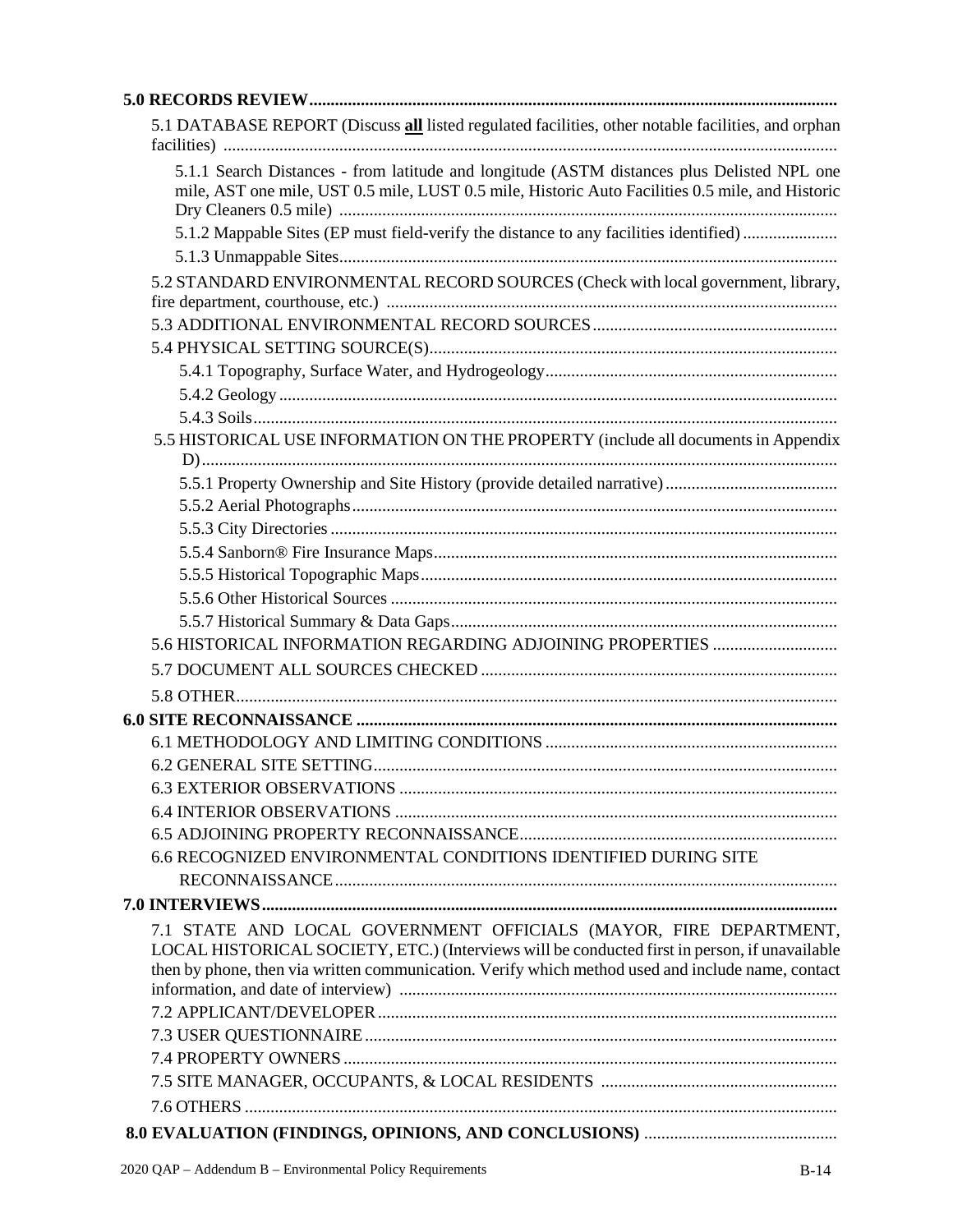| 8.2 ADDITIONAL INVESTIGATIONS, LIMITATIONS, EXCEPTIONS, DEVIATIONS, AND                                                                                                                                                                                                              |
|--------------------------------------------------------------------------------------------------------------------------------------------------------------------------------------------------------------------------------------------------------------------------------------|
|                                                                                                                                                                                                                                                                                      |
|                                                                                                                                                                                                                                                                                      |
| 8.4 CONCLUSIONS AND ASTM STATEMENT (Must certify EP conducted the Phase I ESA in<br>accordance with ASTM Standard and AHFA's Environmental Policy Requirements) (Must state<br>whether the property is suitable for or may satisfy the residential use standard based upon EP's best |
|                                                                                                                                                                                                                                                                                      |
|                                                                                                                                                                                                                                                                                      |
|                                                                                                                                                                                                                                                                                      |
|                                                                                                                                                                                                                                                                                      |
|                                                                                                                                                                                                                                                                                      |
|                                                                                                                                                                                                                                                                                      |
|                                                                                                                                                                                                                                                                                      |
|                                                                                                                                                                                                                                                                                      |
|                                                                                                                                                                                                                                                                                      |
|                                                                                                                                                                                                                                                                                      |
|                                                                                                                                                                                                                                                                                      |
| 9.9 AIRPORT CLEAR ZONES & ACCIDENT POTENTIAL ZONES (Must provide detailed                                                                                                                                                                                                            |
|                                                                                                                                                                                                                                                                                      |
|                                                                                                                                                                                                                                                                                      |
|                                                                                                                                                                                                                                                                                      |

## **APPENDICES**

## APPENDIX A FIGURES (SITE BOUNDARIES MUST BE CLEARLY MARKED AND CONSISTENT ON ALL FIGURES)

- i. GOOGLE EARTH MAP
- ii. TAX MAP
- iii. SITE LOCATION MAP
- iv. SCHEMATIC SITE PLAN
- v. TOPOGRAPHIC MAP
- vi. NATIONAL WETLANDS INVENTORY MAP
- vii. FLOOD INSURANCE RATE MAP

NOTE: Items i. ii., and iii. must include:

- a). An area large enough to display the location of the site and adjoining properties including existing streets.
- b). Identification of environmental concerns, where applicable, including off-site sources or locations that have the potential to adversely impact the property.
- c). Boundaries of floodplains, wetlands, drainage features, jurisdictional waters, and/or potential waters of the State on or potentially impacted by proposed activities at the site.)
- d). A North arrow.

# APPENDIX B PROPERTY RECORDS AND USER QUESTIONNAIRE APPENDIX C ENVIRONMENTAL LIEN/ACTIVITY USE LIMITATIONS RESEARCH APPENDIX D ENVIRONMENTAL DATABASE REPORT APPENDIX E HISTORICAL RECORDS DOCUMENTATION APPENDIX F SITE AND VICINITY PHOTOGRAPHS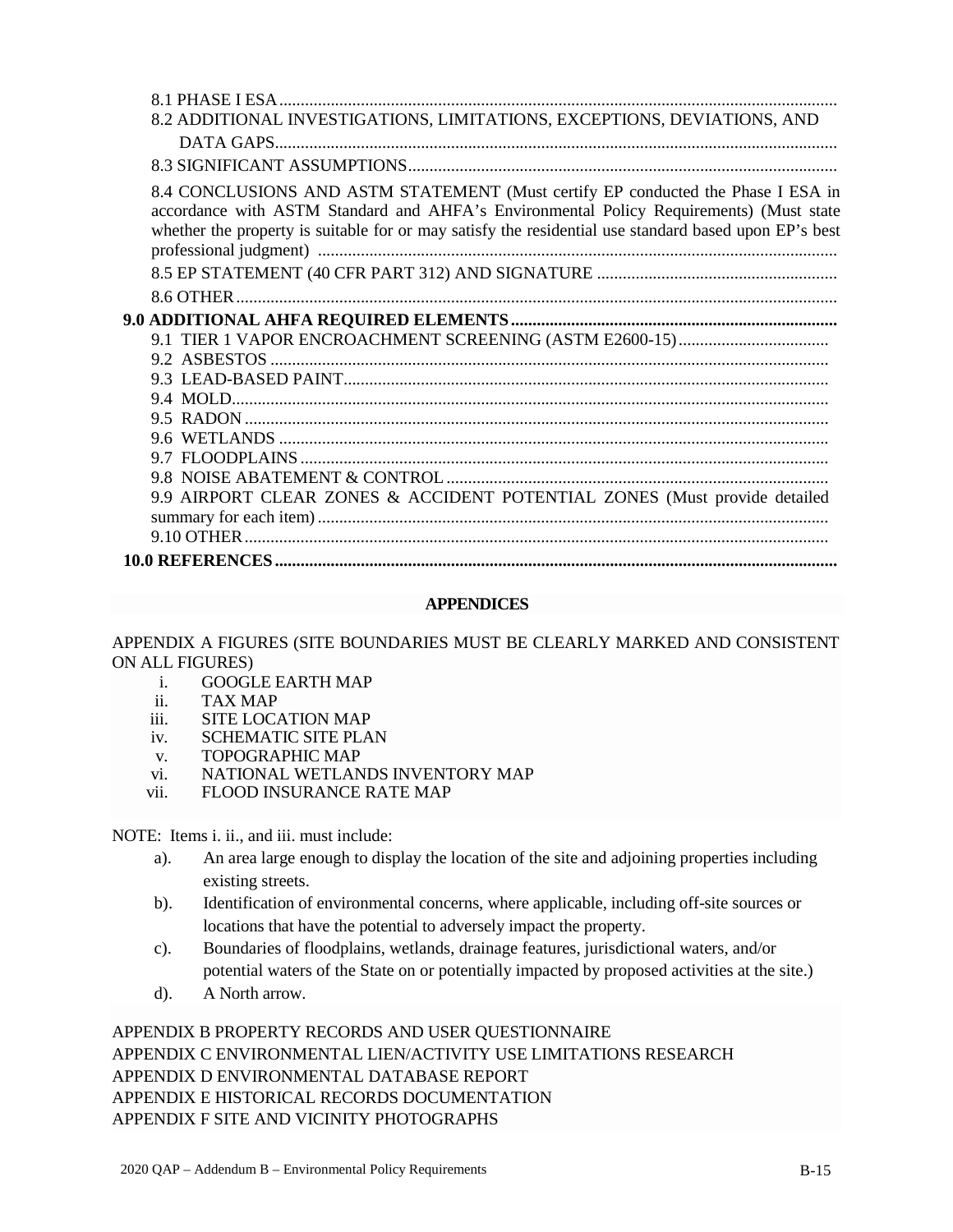APPENDIX G INTERVIEW DOCUMENTATION (Document the interviewee's contact information and date of interview)

APPENDIX H AHFA RELIANCE LETTER (Addendum B-4 on EP letterhead)

APPENDIX I ENGAGEMENT LETTER/CONTRACT (Addendum B-2 on EP letterhead)

APPENDIX J PROFESSIONAL RESUMES/PERSONNEL QUALIFICATIONS

APPENDIX K AHFA-REQUIRED ELEMENTS:

K.1 VAPOR ENCROACHMENT SCREENING DOCUMENTATION IN COMPLIANCE WITH ASTM E2600-15

K.2 PROOF OF INSURANCE – AHFA MINIMUMS OR ABOVE (AHFA must be listed as Insured)

K.3 SUPPLEMENTAL DOCUMENTATION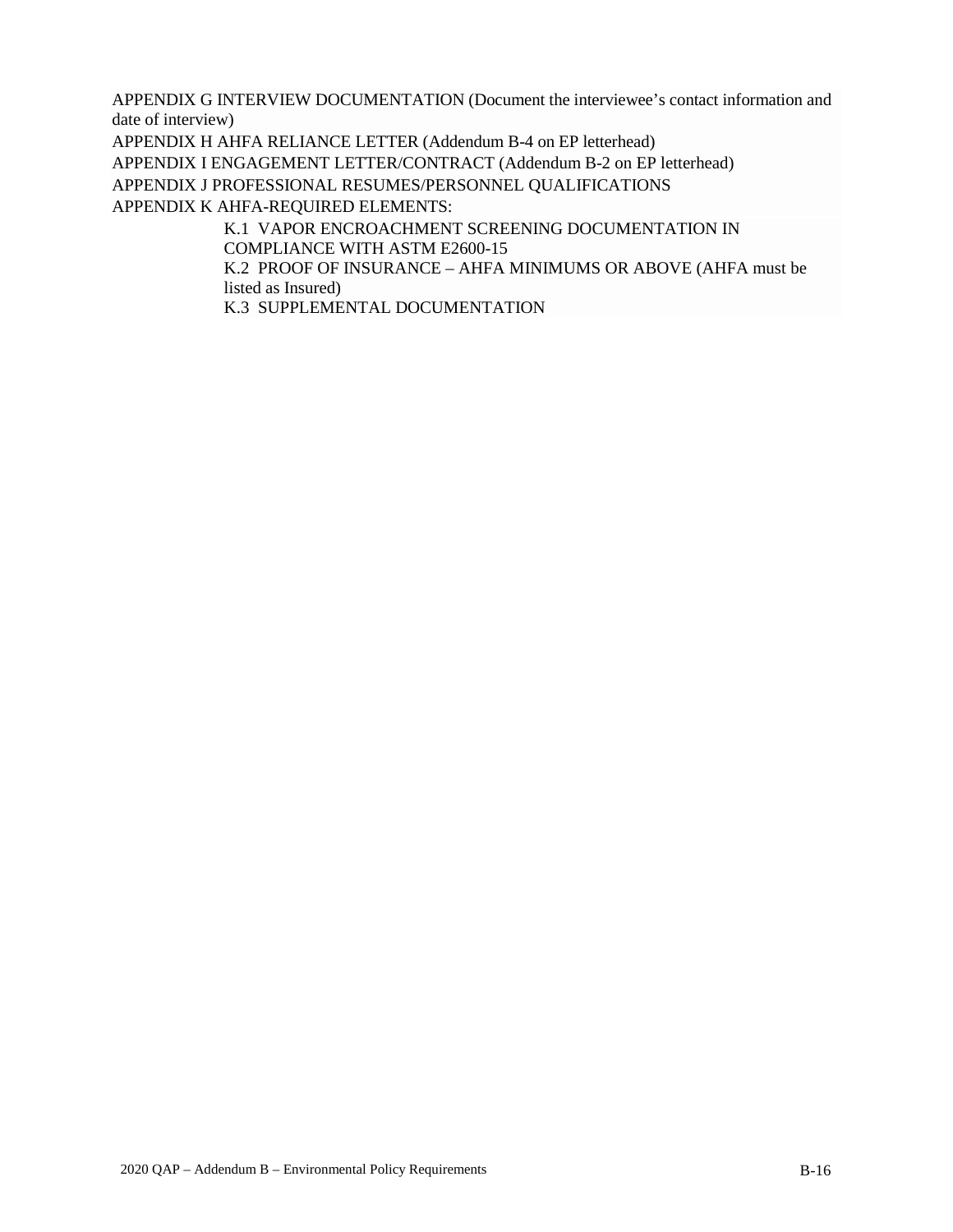#### **MUST BE ON ENVIRONMENTAL PROFESSIONAL'S LETTERHEAD**

### **Addendum B-4**

#### **Letter of Reliance**

Click here to enter a date.

Alabama Housing Finance Authority 7460 Halcyon Pointe Drive, Suite 200 Montgomery, AL 36117

RE: Phase I ESA Report [or subsequent Environmental Reports] for:

#### Development Name

Development Address

#### Development City, State Zip

Please find enclosed the Phase I Environmental Site Assessment (ESA) Report [or subsequent Environmental Reports] for the subject property dated [Click here to enter a date] to the Alabama Housing Finance Authority (AHFA).

It is my understanding that the information contained in the ESA Report(s) will be used by AHFA in considering proposed financing of residential development/rehabilitation of the property and, therefore, AHFA may rely upon the ESA Report in its entirety as if it were originally issued to AHFA.

I certify that the attached is a true, correct and complete copy of the ESA Report and that the report represents my professional opinion of the site as of this date. I also confirm the evaluation, recommendations, and conclusions contained in the ESA Report have been performed in conformance with the scope and limitations of both the ASTM E1527-13 (the ASTM Standards) and AHFA's Environmental Policy Requirements.

Last, I also certify by my signature below that (name) meets the definition of an Environmental Professional as defined by 40 C.F.R. § 312.10(b) and has performed the environmental investigations described above.

Sincerely,

Environmental Professional Name

Environmental Professional Company Name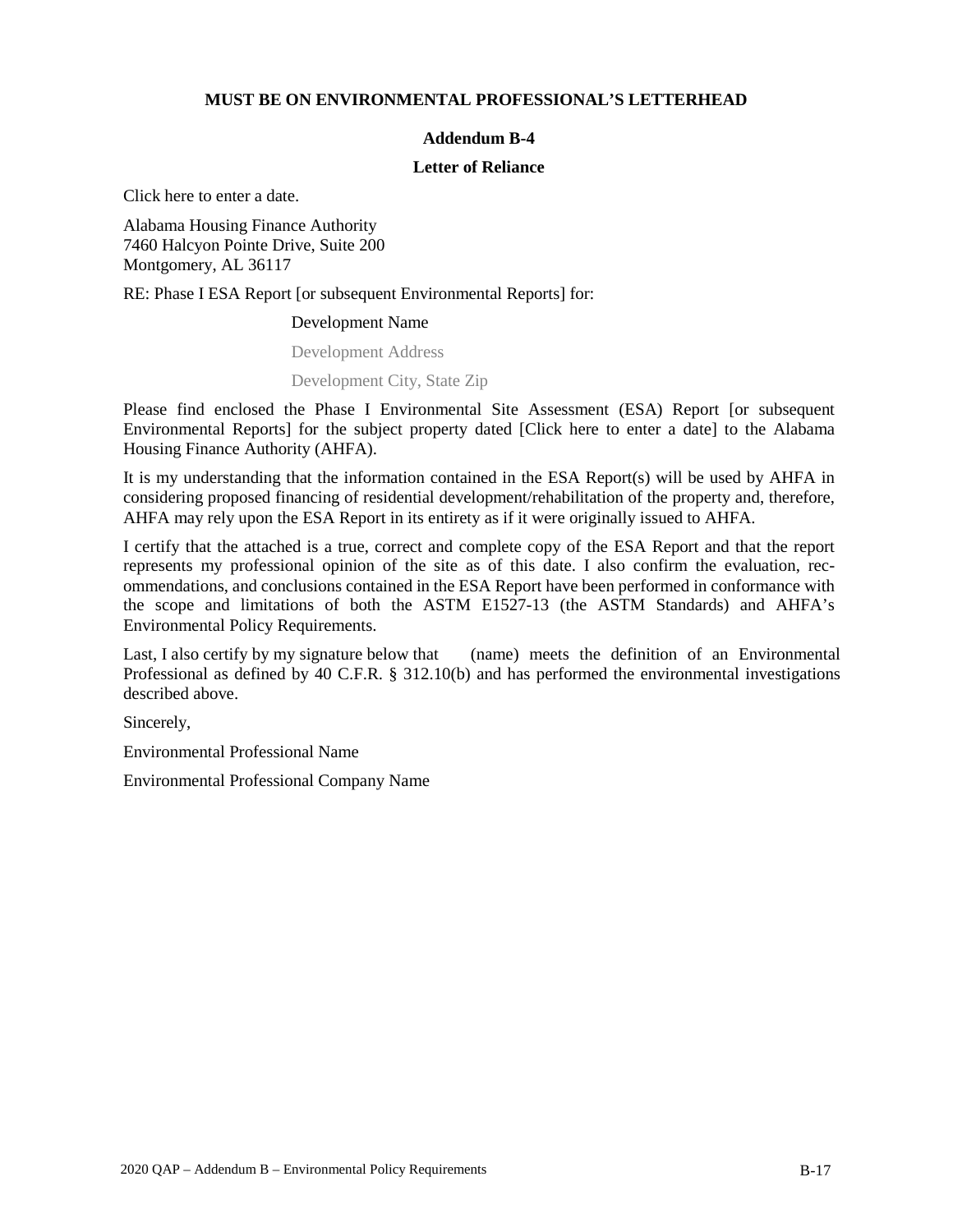**Addendum C**

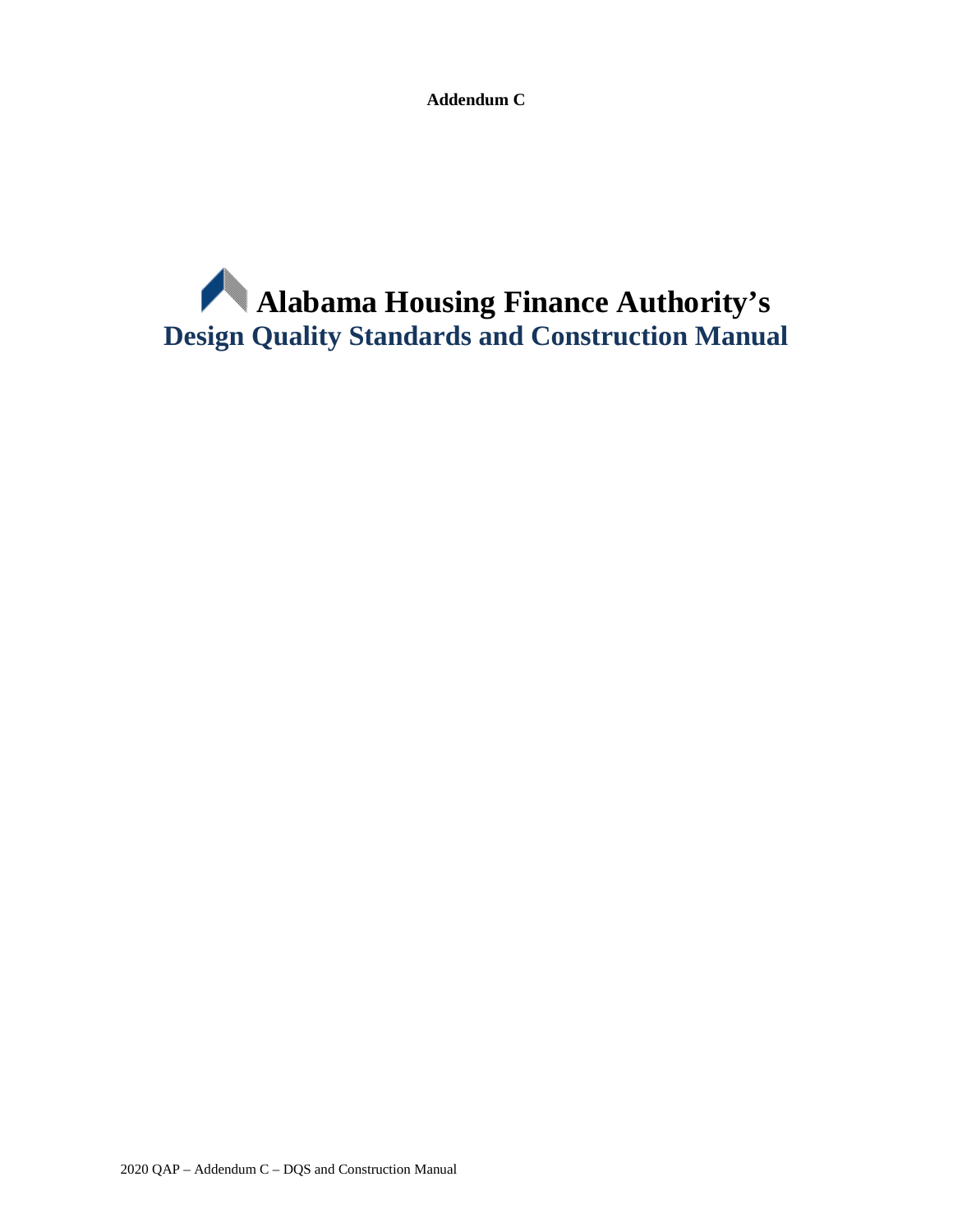## TABLE OF CONTENTS

- I. Introduction
- II. Requirements for All Approved Projects
- III. Attached New Construction Rental Units
- IV. New Construction Single-Family Rental Units
- V. Attached Rehabilitation of an Existing Building
- VI. Inspections and Reports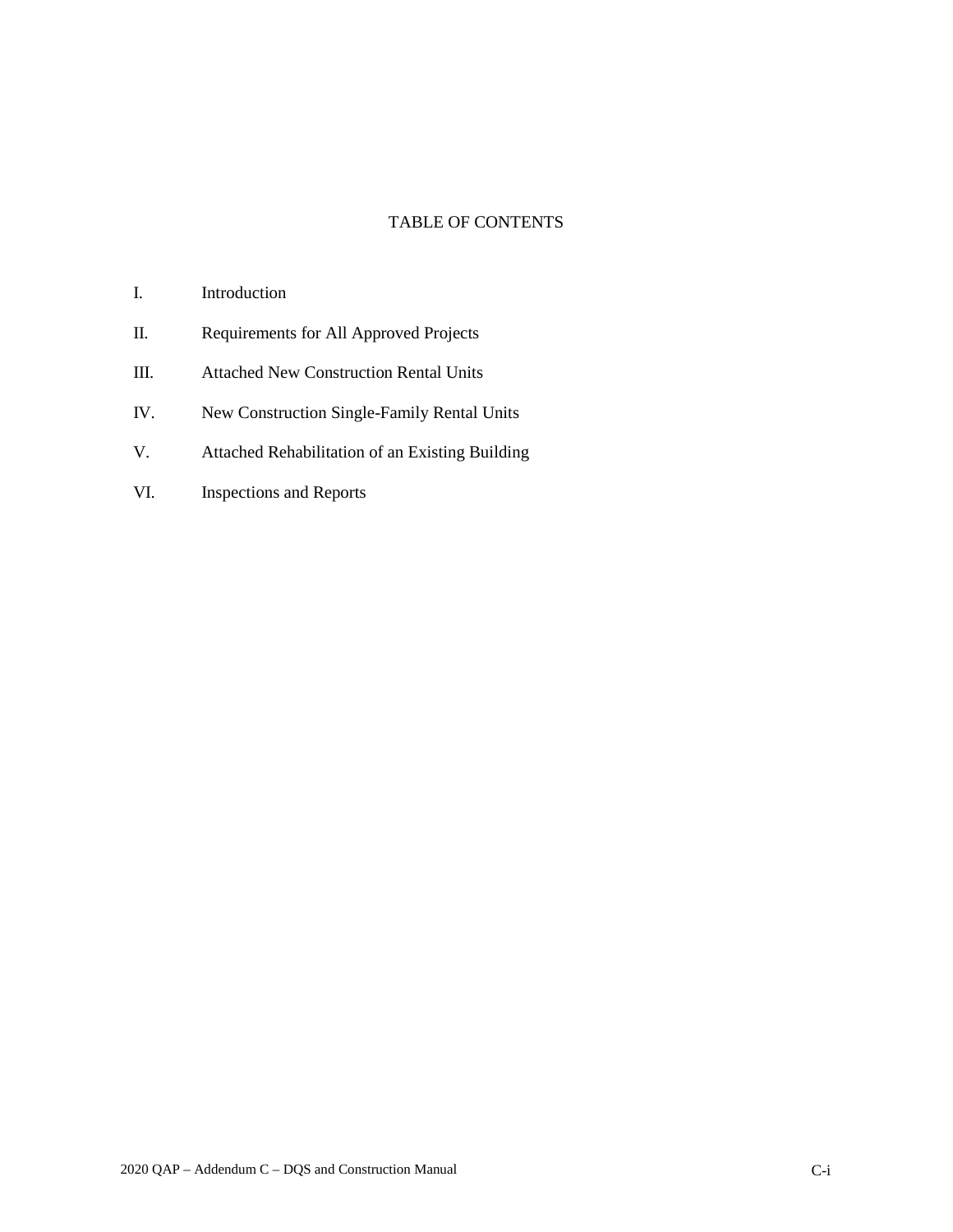**WITHOUT LIMITING ANY OTHER PROVISION OF THIS QAP, ALL DETERMINATIONS, CALCULATIONS, JUDGMENTS, ASSESSMENTS OR OTHER DECISIONS MADE BY AHFA UNDER THIS ADDENDUM, INCLUDING WITHOUT LIMITATION RELATED APPLICATION INSTRUCTIONS, AHFA FORMS AND THE QAP ITSELF, SHALL BE MADE IN AHFA'S SOLE AND ABSOLUTE DISCRETION.**

## **I. Introduction**

*All projects must be designed and constructed in accordance with the applicable requirements of the 2010 Americans with Disabilities Act Accessibility Guidelines, Section 504 of the Rehabilitation Act, Fair Housing Act, state and local disaster mitigation standards, 2009 or 2012 International Building Code- International Residential Code, 2009 International Energy Conservation Code for single-family homes, 2007American Society of Heating, Refrigerating and Air-conditioning Engineers 90.2 for multifamily buildings and any more restrictive local building code requirements.*

Any deviations from these standards must have the written approval of AHFA prior to submitting an application for funding. The request for approval, with all supporting documentation, must be submitted to AHFA at least 30 days prior to submitting a final application for funding. Once the project begins construction and through the end of construction of project, any deviation must have written approval before any work commences or any deviation is made on the construction site. Any deviation requested and approved will be charged the appropriate fee. A complete list of fees is located at www.AHFA.com.

## **II. Requirements for All Approved Projects**

# **A. Site Specific Criteria:**

- 1.) HOME proposed sites containing property within a 100-year flood plain are not permitted. Housing Credit and HOME Funds proposed sites and existing projects are not allowed to contain wetlands.
- 2.) New Construction projects in all zones will require radon resistant new construction practices in all buildings pursuant to the radon requirements in the most recent version of HUD's Multifamily Accelerated Processing (MAP) Guide.<sup>[6](#page-60-0)</sup> Radon testing results must be provided for all rehabilitation projects in zones 1 and 2 in accordance with the most recent version of HUD's Multifamily Accelerated Processing (MAP) Guide. For the most current radon information see: *www.adph.org/radon.*
- 3.) New Construction Rental Units: All new construction developments must submit a complete site specific soils report, not more than one year old at the time of submission of final plans and specifications, bound within the project specifications. The soils report must reflect the results of laboratory tests conducted on a minimum of 1 soil boring per planned building location and a minimum total of 2 soil borings at the planned paved areas of the development. A registered professional engineer or a certified testing agency with a current license to practice in the State of Alabama must prepare the report.
- 4.) New Construction Single-Family Rental Homes: All developments must submit a complete site specific soils report, not more than one year old at the time of submission of final plans and specifications, bound within the project specifications. The soils report must reflect the results of laboratory tests conducted on a minimum of 1 soil boring for every 2 single family buildings and a minimum total of 2 soil borings at the planned paved areas of the development.

<span id="page-60-0"></span> <sup>6</sup> https://www.hud.gov/sites/documents/4430GHSGG-BM.PDF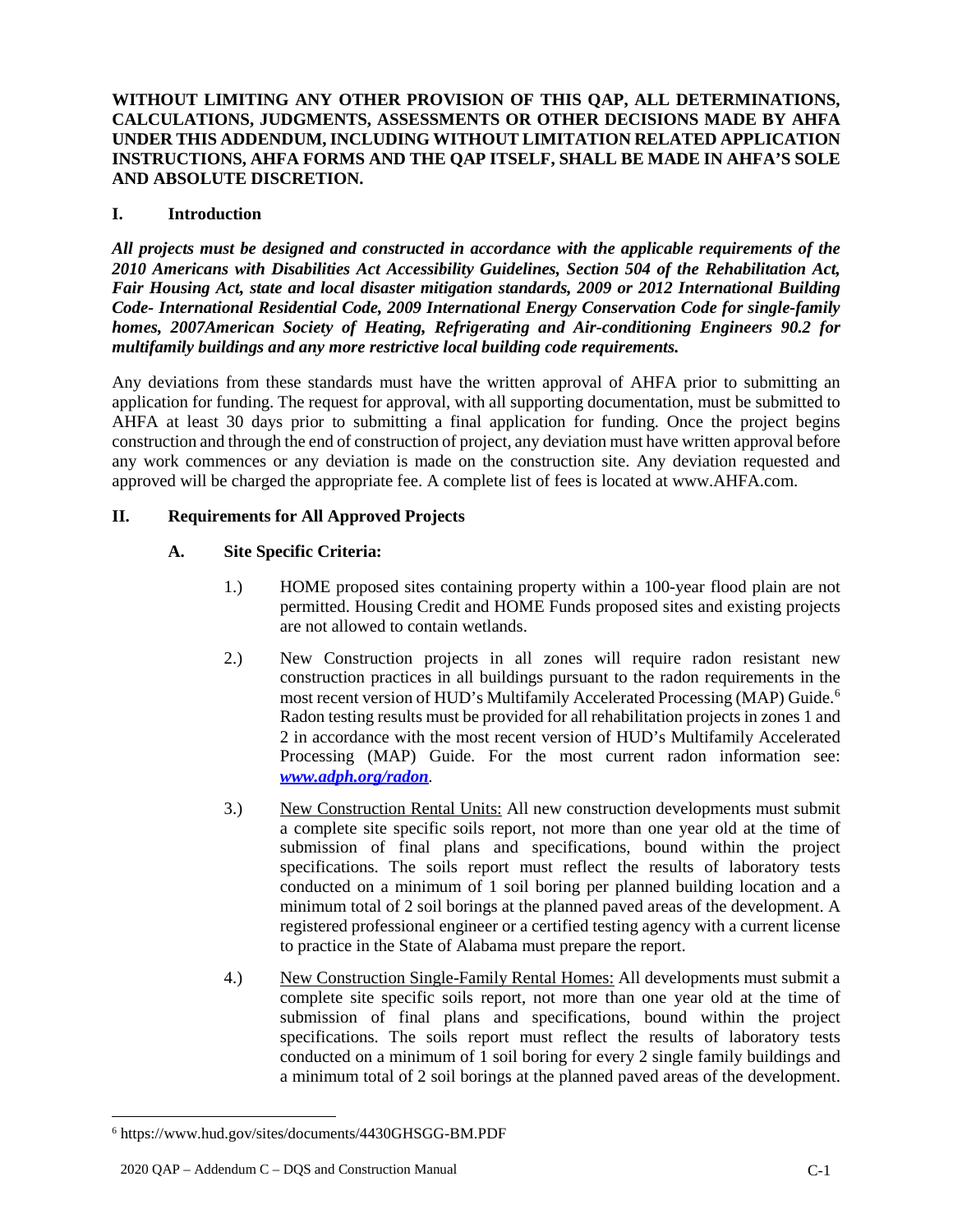A registered professional engineer or a certified testing agency with a current license to practice in the State of Alabama must prepare the report.

5.) Rehabilitation of an Existing Building: Projects adding any new building foundations must submit a foundation specific soils report. The soils report must reflect the results of laboratory tests conducted on a minimum of one soil boring per planned building location and a minimum total of 2 soil borings at the planned paved areas of the development. A registered professional engineer or a certified testing agency with a current license to practice in the State of Alabama must prepare the report.

## **B. Site Located Outside Municipal City Limits:**

- 1.) A proposed new construction site or existing project may be located outside a municipality's city limit but must be within the local police or sheriff jurisdiction.
- 2.) A proposed site or existing project that is located in the police jurisdiction of a local municipality must comply with applicable Zoning restrictions as if located within that municipality's city limit.
- 3.) Domestic water and fire water service must be provided to the development by the local utility service provider.

## **C. Project Standards:**

1.) Clubhouse/Community Building Standards:

The eligible square footage of the project's clubhouse/community building or space(s) is 3,000 square feet heated and cooled (inclusive of the office area, community laundry, community meeting room, restrooms, kitchens, etc.). The clubhouse/community building or space(s) may exceed 3,000 square feet heated and cooled but any square footage exceeding this amount will not be included in the Eligible Basis used to calculate the Housing Credit. The clubhouse/community building or space(s) is required to meet all applicable accessibility standards.

2.) Elderly Project Standards:

All 100% Elderly projects must be one-story structures. Exception: Projects may have more than one story, provided elevators are to be installed to service all upper level apartments. Design exceptions, or deviations, must be reviewed by AHFA on an individual basis.

3.) Required Unit Amenities:

All projects are required to have the following unit amenities for all units:

- Range
- Refrigerator with Ice Maker
- Dishwasher
- **Microwave**
- Washer and Dryer Connections
- Heater
- Air Conditioner
- Ceiling Fans

All units must include an exterior storage closet with a minimum area of sixteen (16) square feet and either a single coated wire shelf that spans the length of the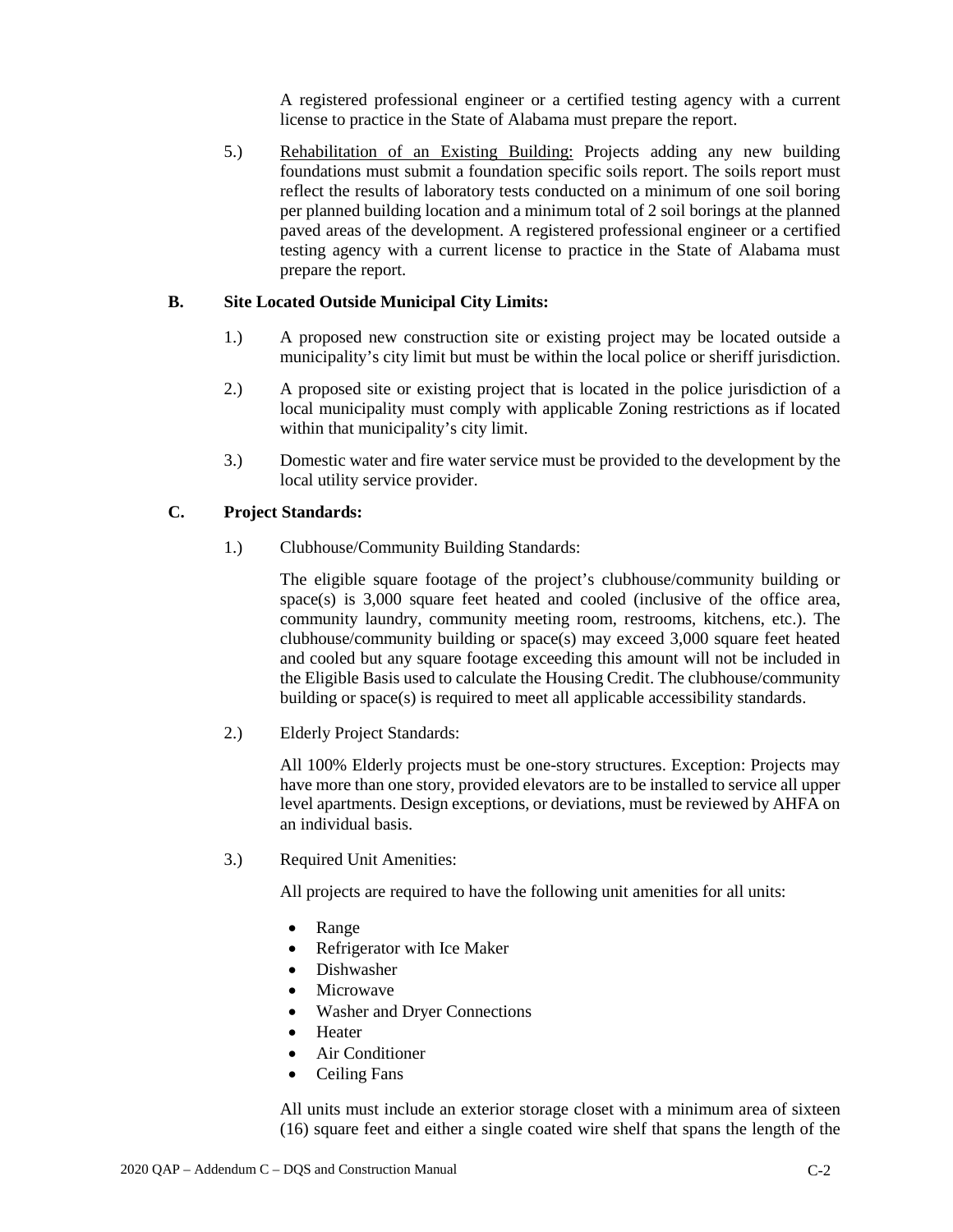closet or a grouping of smaller coated wire shelves. Developments designed with all interior unit access must provide the additional required exterior storage for each unit in the interior of the building(s). It may be located inside the unit, on the tenants' floor, or in a common area. All exterior and interior storage must be lockable.

4.) Modular Construction:

Modular units are to be constructed in component sections and assembled by a manufacturer in a controlled environment. The component sections are to be assembled on a conventional permanent foundation at the project site. Finish work is to be completed on site. Modular units must be constructed to meet applicable building codes, AHFA's specifications and Design Quality Standards stated herein. A modular home manufacturer's warranty must be provided.

5.) Drawing Submission Criteria:

The following documents must be prepared by a registered architect, surveyor, or engineer licensed to practice in the State of Alabama.

- a. Site Plan: The following items must be shown.
	- i. Scale: 1 inch = 40 feet or larger for typical units.
	- ii. North arrow.
	- iii. Locations of existing buildings, utilities, roadways, parking areas if applicable.
	- iv. Existing site/Zoning restrictions including setbacks, rights of ways, boundary lines, wetlands, and flood plain.
	- v. All proposed changes and proposed buildings, parking, utilities, and landscaping.
	- vi. Existing and proposed topography of site.
	- vii. Finished floor height elevations and all new paving dimensions and elevations.
	- viii. Identification of all specialty apartment units, including, but not limited to, designated handicapped accessible and sensory impaired apartment units.
	- ix. Provide an accessible route site plan with applicable details.
- b. Floor Plans:
	- i. Scale:  $1/4$  inch = 1 foot or larger for typical units.
	- ii. Show room/space layout, identifying each room/space with name and indicate finished space size of all rooms on unit plans.
	- iii. Indicate the total gross square foot size, and the net square foot size for each typical unit.

For projects involving removal of asbestos and/or lead paint, identify location and procedures for removal.

- c. Elevations and sections:
	- i. Scale:  $1/8$  inch = 1 foot or larger.
	- ii. Identify all materials to be used on building exteriors and foundations.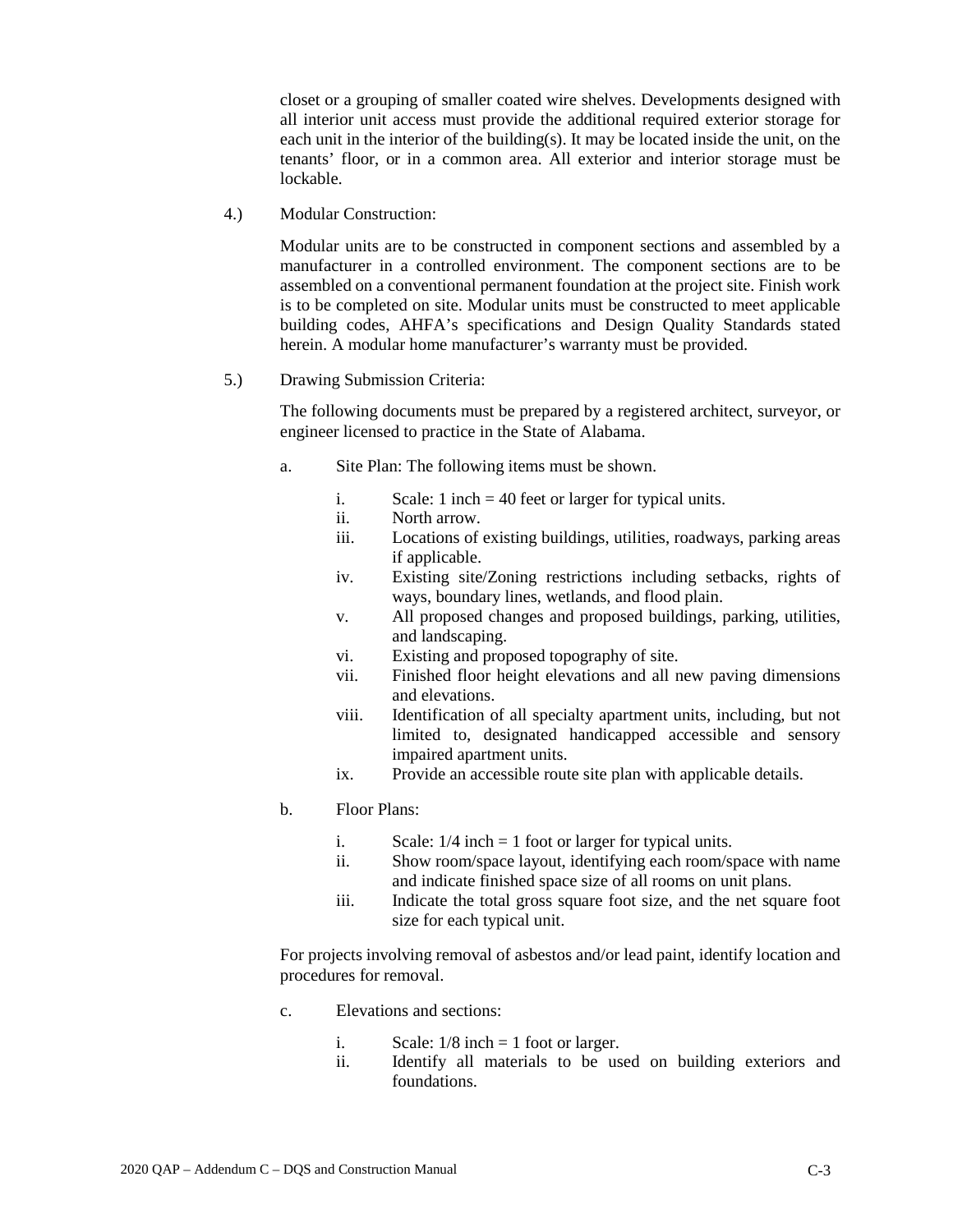d. Title Sheet:

Indicate Building Codes and Accessibility Standards that are applicable for the project.

### **III. Attached New Construction Rental Units**

The following outline of minimum standards must be used in designing Housing Credit and HOME Funds projects of twelve or more attached units.

### **A. Minimum Building Standards:**

1.) Minimum Apartment Unit Net Area Requirements:

Net area is measured from the **interior finished face** of the exterior wall to the **interior finished face** of the common or tenant separation wall.

Minimum Bedroom Net Area is measured from the interior faces of all walls surrounding each bedroom, excluding closets, mechanical rooms, and storage rooms.

|                  | Number of        | <b>Minimum Unit Net</b> | <b>Min. Bedroom Net</b> |
|------------------|------------------|-------------------------|-------------------------|
| <b>Unit Type</b> | <b>Bathrooms</b> | Area*                   | Area                    |
| 1 Bedroom        |                  | $725$ s.f.              | 120 s.f.                |
| 2 Bedroom        |                  | $900$ s.f.              | 120 s.f.                |
| 2 Bedroom        | 1.5              | $925$ s.f.              | $120$ s.f.              |
| 2 Bedroom        | 2                | 975 s.f.                | 120 s.f.                |
| 3 Bedroom        | 2                | $1,200$ s.f.            | 120 s.f.                |
| 4 Bedroom        | 2                | $1,455$ s.f.            | 120 s.f.                |

*\*Note 1: Net unit areas do not include outside storage, covered porches, patios, balconies, etc.*

2.) Exceptions to the minimum area requirements:

Single-Room Occupancy ("SRO") projects

- 3.) Exterior Building Standards:
	- a. Exterior Finishing Materials:
		- i. Exterior building coverings: For new construction, very low maintenance materials are required. Acceptable materials include:
			- a) Brick;
			- b) High quality vinyl siding with a minimum thickness of .044 and a lifetime non-prorated limited warranty (50 year) transferable;
			- c) Cementitious siding and trim material; or
			- d) Engineered composite siding and trim material.

All siding materials listed above are required to be 12 inches above the finished floor elevation of the building ground floor, with the exception of concrete patio and covered breezeway areas. Brick, decorative block or cultured stone must be used as an apron material.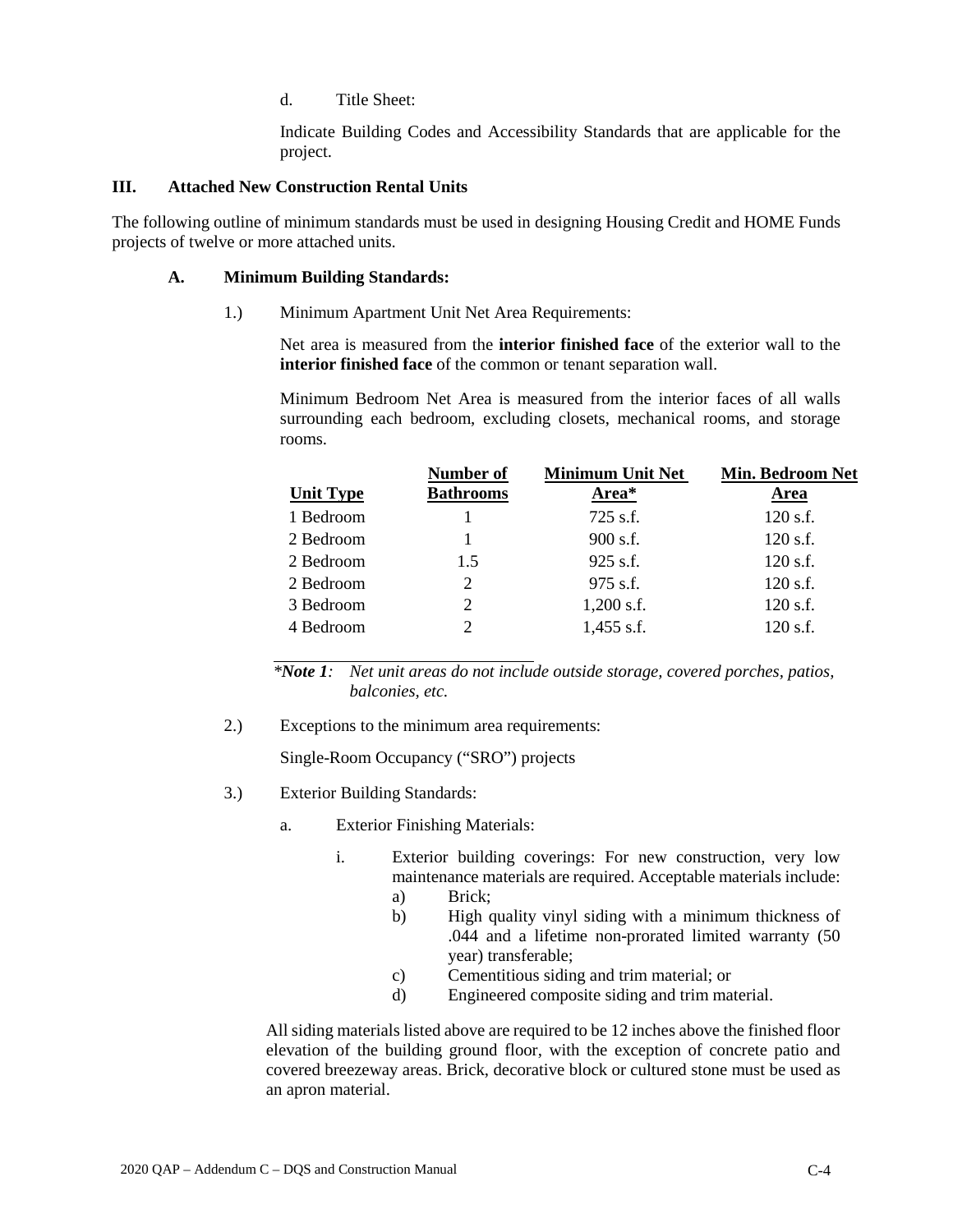- ii. Fascia and soffit: Must be prefinished vinyl, prefinished aluminum, cementitious trim or engineered composite trim. Material used for soffits must be perforated or vented.
- iii. Windows frames and sashes are to be constructed of vinyl-clad wood, solid extruded vinyl, fiberglass, or aluminum and all windows are required to have screens.
- iv. Materials for entry doors are to be metal-clad wood, fiberglass, or metal insulated construction. "Peepholes" and deadbolt locks are required in entry doors. Dead bolt locks on entry doors must have "thumb latch" on interior side. Double keyed dead bolt locks are prohibited. Minimum clear width of all exterior doors must be 34 inches.
- v. Roofing materials: Anti-fungal shingles or metal roof with 30 year warranty or better must be used.
- vi. Roof gable vents must be made of aluminum or vinyl materials.
- vii. All attics shall be vented.
- viii. All primary entries must be within a breezeway or have a minimum roof covering of 3-feet deep by 5-feet wide, and must be designed to divert water away from the entry door. Entry pads measuring 4 feet by 4 feet and made of impervious material with a slope that meets Fair Housing and ADA standards are required at each exterior entry.
- ix. All breezeways must be constructed of concrete floor/decking material.
- x. Exterior shutters are required on all 100% Brick or vinyl siding buildings.
- xi. Stairway components, such as stringers, treads, and risers must be constructed from steel or concrete. All project steps must include a kick plate in between each step beginning at the first step nearest to the ground and ending at the nearest step at the balcony or landing. Handrails and pickets must be constructed from steel or aluminum.
- xii. Patio and porch/balcony components used as part of the building must have concrete slabs or decks and must be constructed so that no wood is exposed. Concealment must be with materials such as aluminum, vinyl, cementitious materials trim or engineered composite trim. Structural wood columns must be at a minimum 6" x 6" pressure treated columns concealed as noted above or properly sized columns of steel, fiberglass, high density urethane or aluminum. Decorative rails and/or guard rail systems used at porches and patios must be code compliant systems of vinyl, fiberglass, steel or aluminum. Wooden support posts must be installed to prevent degradation (rotting) to ends of posts and to provide for structural and anchoring of post to slab. Wood railings are not allowed.

# b. Other Exterior Standards:

i. Adequate exterior lighting is required in all covered exterior breezeways/walkways. Exterior lighting fixtures are required at all entry doors. The fixtures must be controlled from the interior of the unit. Exterior light fixtures at apartment unit entry doors in apartment buildings with enclosed, heated and cooled corridors are not required when the corridor lighting remains on all the time.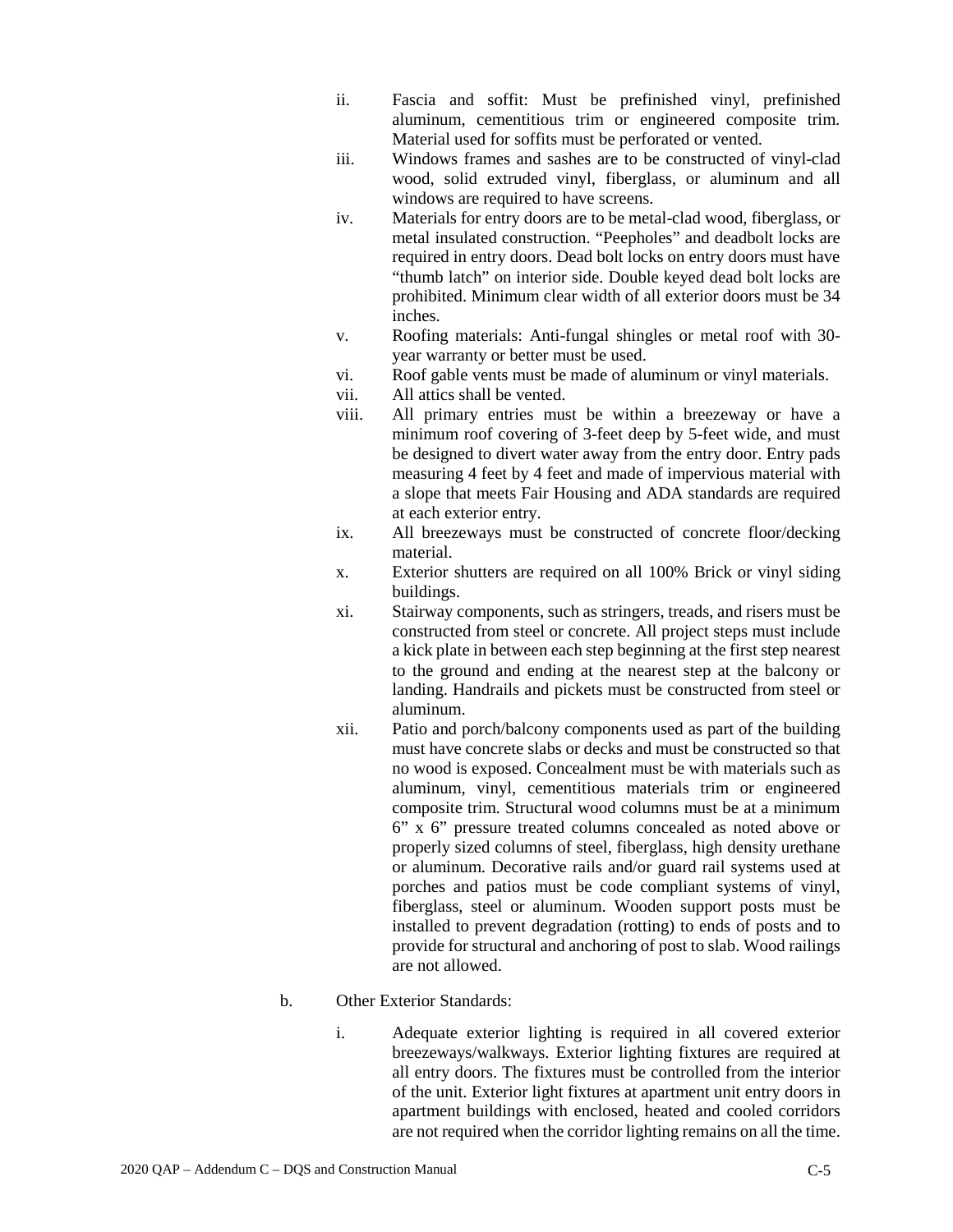- ii. Address numbers are to be clearly visible.
- iii. One and one-half parking spaces per living unit required for family units, one space per unit for elderly units, two parking spaces for single family homes, and two parking spaces for each duplex, unless local code dictates otherwise, and no designated street parking allowed.
- iv. Metal flashing or 20 mil polyethylene when used in conjunction with a self-adhering polyethylene laminate flashing, must be installed above all exterior door and window units.
- v. A landscaping plan must be submitted indicating areas to be sodded and landscaped. Landscaping plan(s) must follow any applicable municipal landscape ordinance. At a minimum, 20 feet of solid sod must be provided (if ground space allows) from all sides of every building and between all buildings and paved areas. All disturbed areas must be seeded. Landscaping around and between the buildings is allowed. At a minimum, provide one 2" caliper tree per unit and 6 1-gallon shrubs per unit.
- vi. Concrete curbing is required along all paved areas throughout the development site, including parking areas. (Valley curbs are not allowed)
- vii. Sidewalk access to all parking spaces must be provided. Where the accessible route on the site crosses a vehicular roadway, crosswalk lines are required. They shall not be less than 6 inches or greater than 24 inches in width.
- viii. A lighted project sign including the Fair Housing logo is required. Depending on the placement as it relates to the access of the property from the public road, the project's sign may require the project's name and Fair Housing logo on both sides of the sign.
- ix. A minimum of one trash dumpster or compactor enclosed on a minimum of 3 sides is required. The trash dumpster/compactor enclosure must be ADA accessible and have a concrete apron. If the dumpster itself is not accessible, trashcans must be placed within the enclosure for use by handicap tenants.
- x. Continuous asphalt or concrete paved access road must be provided to the entrance of the development.
- xi. All parking must be asphalt or concrete. An asphalt or concrete paving recommendation letter must be provided with the reservation items by a geotechnical engineer.
- xii. All sidewalks and walkways must be concrete and at least 36 inches wide. All public buildings, clubhouse/community building and amenities must be connected to the dwelling units by a sidewalk or walkway.
- xiii. Mailboxes, playground and all exterior project amenities must be on an accessible route as defined by the Fair Housing Guidelines. All exterior project amenities that have exposed components used as part of the structure must be constructed so that no wood is exposed. Concealment shall be with materials such as aluminum or vinyl siding or cementitious materials. Decorative rails and/or guard rail systems used shall be code compliant systems of vinyl, fiberglass or metal. Wood railings are not allowed. Gazebos and picnic shelters shall have table(s) with attached bench seating.
- xiv. No above ground propane tanks allowed on the site.
- xv. All utilities located on site must be underground.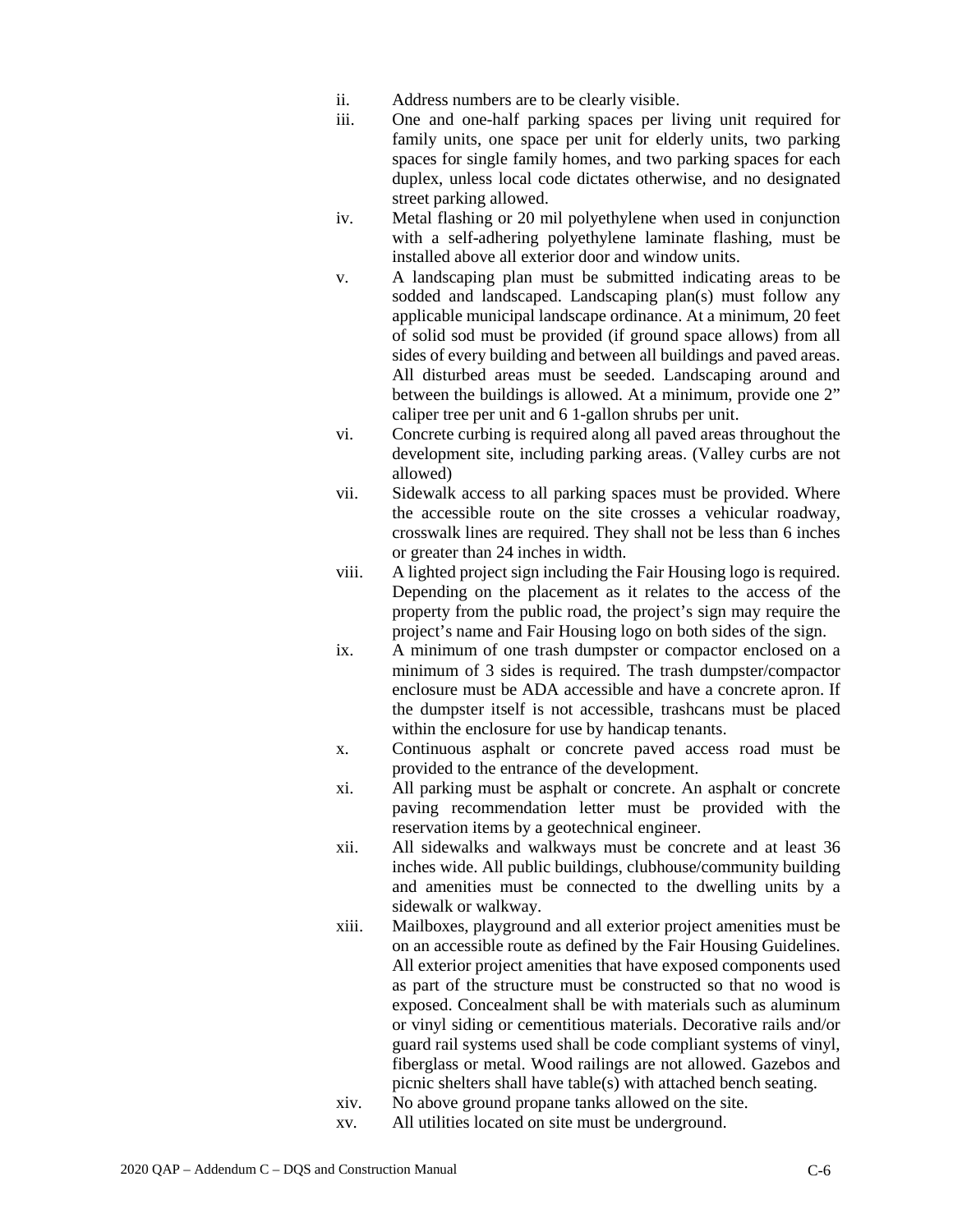- xvi. Storm Water retention basins (existing, shared and/or newly constructed) must be located within the property and include fencing around the entire perimeter with a lockable maintenance gate. The retention area will be maintained and managed in a manner to provide safety to the tenants. Including preventing vermin, insect and reptile infestation, vegetation overgrowth, and must be kept free of all trash and debris.
- 4.) Interior Building and Space Standards:
	- a. Wall Framing:
		- i. Walls may be framed using metal studs in lieu of wood.
		- ii. Sound proofing or sound batt insulation is required between the stud framing in tenant separation walls. A sound rating of Sound Transmission Class (STC) 54 is required.
		- iii. Sound proofing between floors is required to achieve a rating of (STC) of not less than 50 and an Impact Insulation Class (IIC) of not less than 50.
	- b. Insulation Requirements:
		- i. Exterior wall insulation must have an overall R-13 minimum for the entire wall assembly.
		- ii. Roof or attic insulation must have an R-38 minimum.
		- iii. Vapor retarders must be installed if recommended by project architect.
	- c. Kitchen spaces:
		- i. A minimum 6 1/2-inch deep double bowl stainless steel sink is required in each unit.
		- ii. Each unit must be equipped with a 2.5 lb. ABC rated dry chemical fire extinguisher readily accessible in the kitchen and mounted to accommodate handicapped accessible height in accessible units. Each unit must also contain either fire protection canisters above the cooktop surface or temperature limiting plates on the cooktop surface.
		- iii. New cabinets must have dual sidetrack drawers and no laminate or particleboard fronts for doors or drawer fronts. Cabinets must meet the ANSI/KCMA A161.1 performance and construction standard for kitchen and vanity cabinets. Cabinets must bear the certification seal of KCMA (Kitchen Cabinet Manufacturers Association).
		- iv. A pantry closet or pantry cabinet is required in each unit. The pantry must be 1'6" x 1'6" deep and/or pre-manufactured millwork pantry cabinets that are 1'x 2'-6" deep with a minimum five shelves, located in or adjacent to the kitchen.
		- v. A 4 foot long fluorescent light fixture is required.
		- vi. All appliances must be Energy Star rated.
		- vii. A grease shield is required behind ranges on the wall.
	- d. Bathroom Spaces:
		- i. Tub/shower units must have minimum dimensions of 30-inch width by 60- inch length and be equipped with anti-scald valves.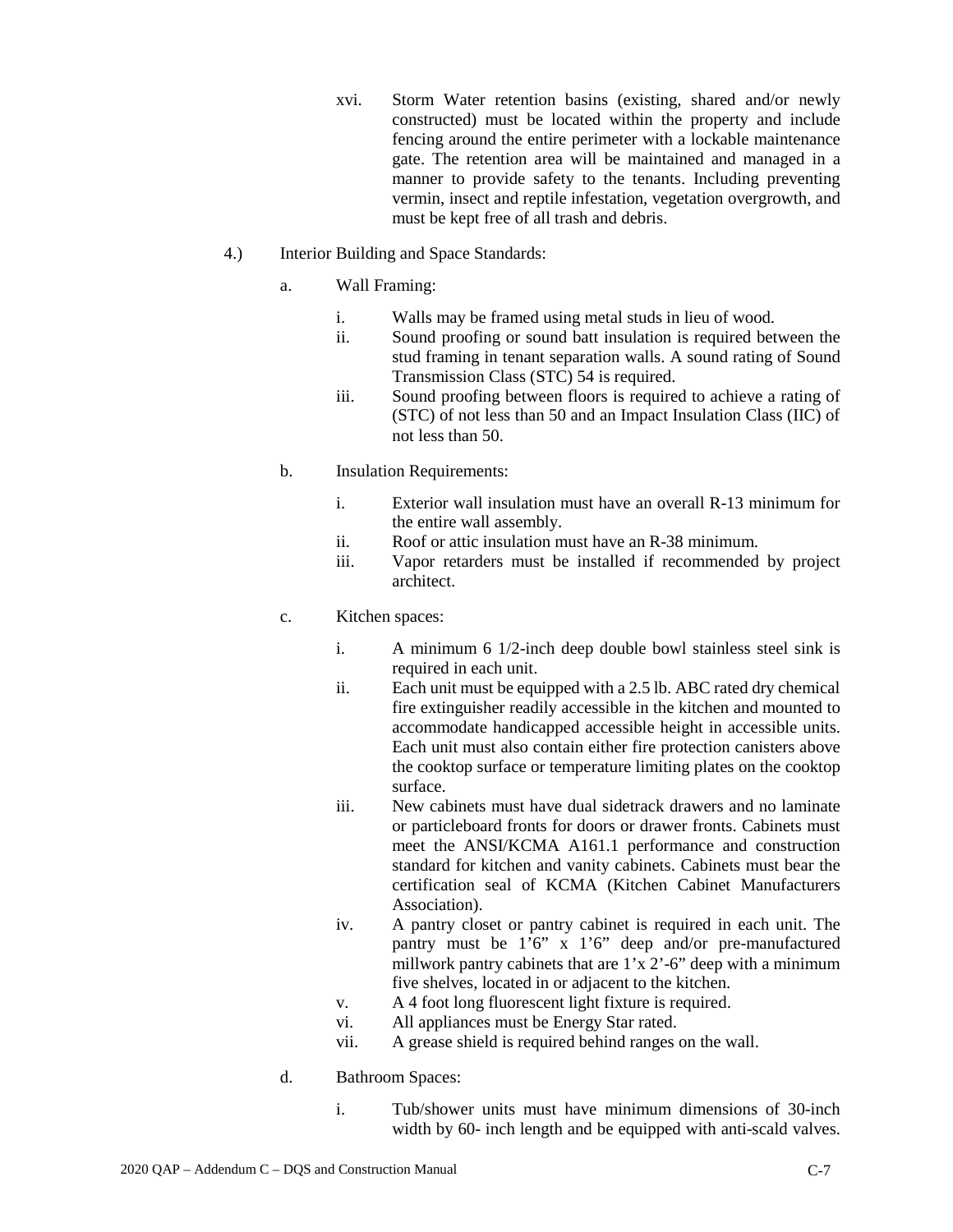Integral wood blocking in walls as per Fair Housing guidelines is required. All tubs in designated handicap accessible units must come complete with "factory- installed grab bars" where the tub surrounds are reinforced. Wood blocking in walls is still required with factory reinforced fiberglass surrounds. If the tub surrounds are not reinforced fiberglass, hard tile or cultured marble or composite materials; solid wood blocking must be installed to meet Fair Housing guidelines.

- ii. Water closets must be installed to comply with applicable ANSI, UFAS and Fair Housing accessibility guidelines.
- iii. Mirror length must extend to top of vanity backsplash with top of mirror a minimum of 6'-0" above finish floor. Framed decorative mirrors or medicine cabinets with mirrors are allowed with a minimum size of 14" x 24".
- iv. Vanity cabinets with drawers or a vanity cabinet without drawers and a linen cabinet with drawers must be installed in all units. All cabinets in designated handicap accessible units must be installed in compliance with applicable ANSI or UFAS guidelines.
- e. Hallways must have a minimum clear width of 36 inches or greater as per applicable accessibility standards.
- f. All interior doors to habitable spaces in unit(s) subject to Fair Housing Guidelines must have a minimum clear width in compliance with the applicable Fair Housing design standards. All interior doors to habitable spaces in designated handicap accessible units must have a minimum width of 36 inches. All interior doors to habitable spaces in all other units must have a minimum clear width of 30 inches.
- g. Separately switched overhead lighting is required in each room. Energy Star ceiling fans with light kits are required in the living room and each bedroom.
- h. Window treatments are required for all windows.
- i. Sliding glass doors are prohibited.
- j. Floor Finishes:
	- i. Carpet materials must meet FHA minimum standards.
	- ii. Resilient flooring materials must meet FHA minimum standards.
- k. A minimum of two hard-wired with battery back-up smoke detectors are required per unit. Townhomes must have a minimum of 1 smoke detector upstairs.
- l. A carbon monoxide detector must be installed in each unit with gas mechanical systems or appliances. Units with an attached garage must also have a carbon monoxide detector installed.
- m. All units pre-wired for cable television hook-ups in the living room and 1 per bedroom.
- 5.) Plumbing and Mechanical Equipment:
	- a. Water heaters must be placed in drain pans with drain piping plumbed to the outside or to an indirect drain connected to the sanitary sewer system.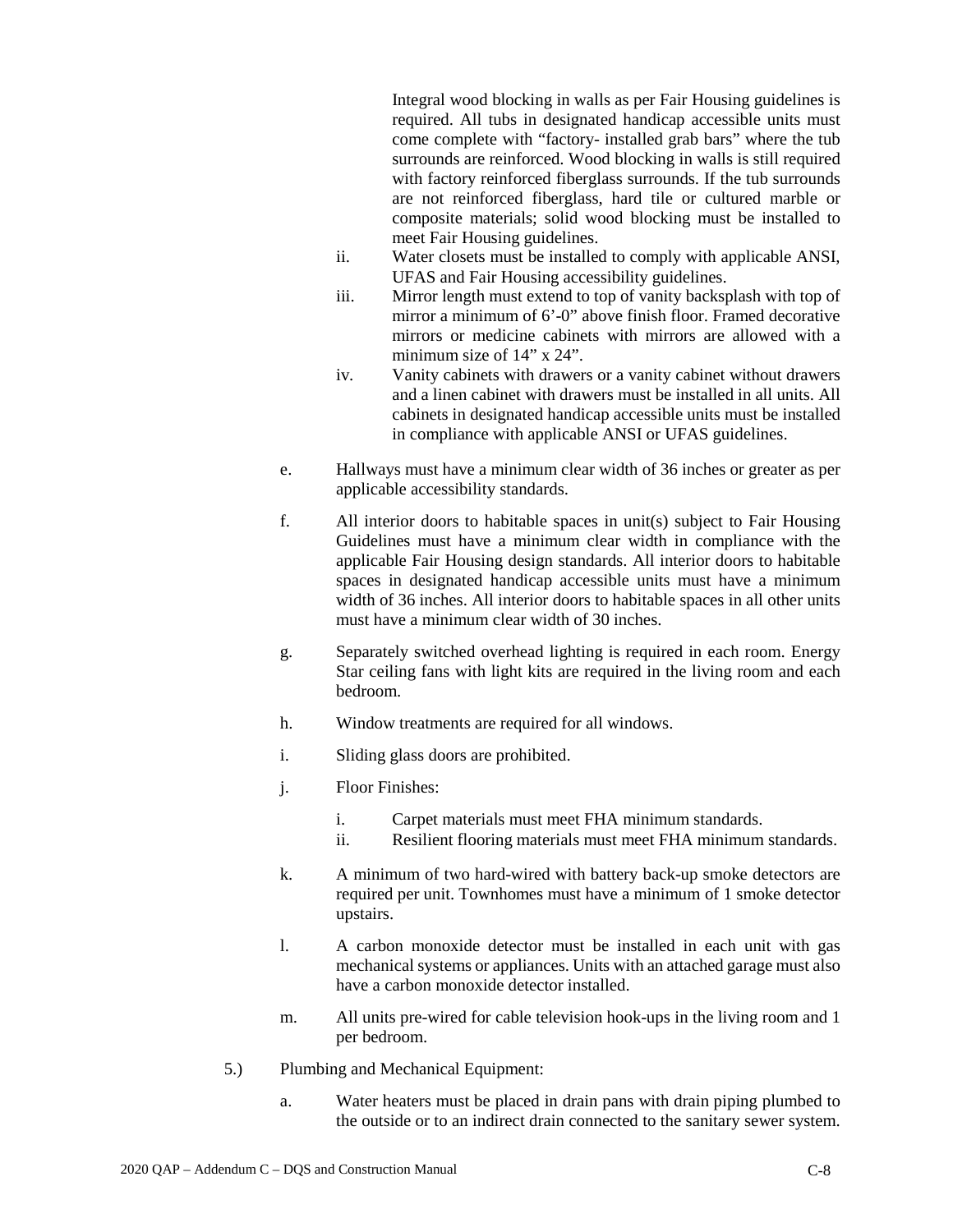Water heater T&P relief valve discharge must meet applicable building code requirements. Additionally:

- i. Electric water heaters must be high efficiency with a minimum 0.93 Uniform Energy Factor (UEF) for a 30-gallon tank or minimum .92 UEF for a 40-gallon tank.
- ii. Gas water heaters must be high efficiency with a minimum 0.60 Uniform Energy Factor (UEF) for a 30-gallon tank or minimum .58 UEF for a 40-gallon tank.
- b. Through-wall HVAC units are not permitted in residential units except in efficiency units.
- c. CPVC supply piping is not allowed for interior space in-wall or overhead services.
- d. HVAC units and water heaters are not permitted in attic spaces. HVAC units must be installed in Mechanical Closets with insulated walls located within the living unit. Water heaters are to be located within the living unit.
- e. HVAC refrigeration lines must be insulated.
- f. HVAC 14 SEER or greater must be used.

## **IV. New Construction Single Family Rental Homes**

The following outline of minimum standards must be used in designing Housing Credit and HOME Program projects of twelve or more units and consist of single-family. All single-family homes must be new construction.

## **A. Minimum Building Standards:**

1.) Minimum Unit Net Area Requirements:

Minimum Bedroom Net Area is measured from the interior faces of all walls surrounding each bedroom, excluding closets, mechanical rooms, and storage rooms.

|                  | Number of        | Minimum Unit          | <b>Minimum Bedroom</b> |
|------------------|------------------|-----------------------|------------------------|
| <b>Unit Type</b> | <b>Bathrooms</b> | Net Area <sup>*</sup> | Net Area*              |
| 3 Bedroom        |                  | $1.200$ s. f.         | $120$ s. f.            |
| 4 Bedroom        |                  | $1.455$ s.f.          | $120$ s. f.            |

*\*Note 1:Unit areas do not include outside storage, covered porches, patios, balconies, etc.*

- 2.) All single-family rental homes must have a minimum of 30 feet of building facing the front street. These 30 feet must be the sum of all front-facing dimensions adjacent to conditioned space and can include the "common" wall which is part of a front- facing garage as long as this wall is front-facing and conditioned on one side.
- 3.) All single-family rental homes must have a minimum of 30 feet front yard building set-back from the curb. Each home must have a minimum of 10 foot side yards. (Minimum width of lot shall be fifty (50) feet.) Both lot width and side yard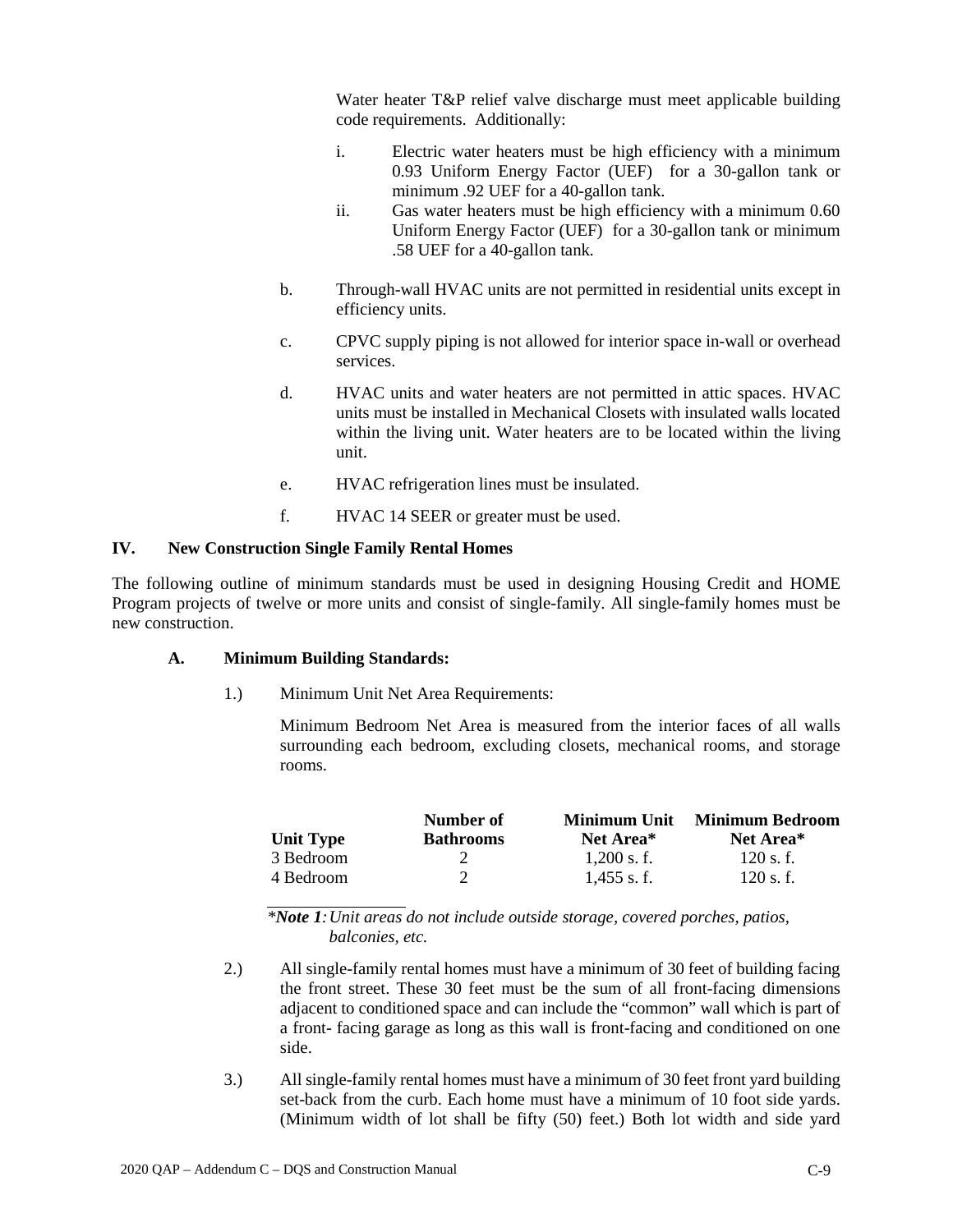setbacks can be modified with the following exception: A 10 foot side yard setback on one lot side and a "zero lot line" setback on the other (thus, a forty (40) foot minimum lot width) will be allowed with a front-facing garage.

- 4.) All single-family rental homes must have a minimum of 3 different front and rear elevation designs. No identical front elevations may be built next to each other.
- 5.) All single-family rental homes must have a minimum of 3 different color schemes.

## **B. Exterior Building Standards:**

- 1.) Exterior Finishing Materials:
	- a. Exterior building coverings: Very low maintenance materials are required. Acceptable materials include:
		- i. Brick;
		- ii. High quality vinyl siding with a minimum thickness of .044 and a lifetime non-prorated limited warranty (50 year) transferable;
		- iii. Cementitious siding and trim material; or
		- iv. Engineered composite siding and trim material.

All siding materials listed above are required to be 12 inches above the finished floor elevation of the building ground floor, with the exception of concrete patio and covered breezeway areas. Brick decorative block or cultured stone must be used as an apron material.

- b. Fascia and soffit: Must be prefinished vinyl, prefinished aluminum, cementitious trim or engineered composite trim. Material used for soffits must be perforated or vented.
- c. Windows frames and sashes are to be constructed of vinyl-clad wood, solid extruded vinyl, fiberglass, or aluminum and all windows are required to have screens.
- d. Materials for entry doors are to be metal-clad wood, fiberglass, or metal insulated construction. "Peepholes" and deadbolt locks are required in entry doors. Dead bolt locks on entry doors must have "thumb latch" on interior side. Double keyed dead bolt locks are prohibited. Minimum clear width of all exterior doors must be 34 inches.
- e. Roofing materials: Anti-fungal shingles or metal roof with 30-year warranty or better must be used.
- f. Roof gable vents must be made of aluminum or vinyl materials. All roof penetrations must be located on the rear most section of the roofline.
- g. All attics must be vented.
- h. Exterior shutters are required on all single-family homes.
- i. Units where a conventional wood frame foundation system is used, a nonwood "maintenance-free" composite decking material may be used at porches above a pressure treated wood framing system.
- 2.) Other Exterior Standards:
	- a. Exterior lighting is required at entry doors.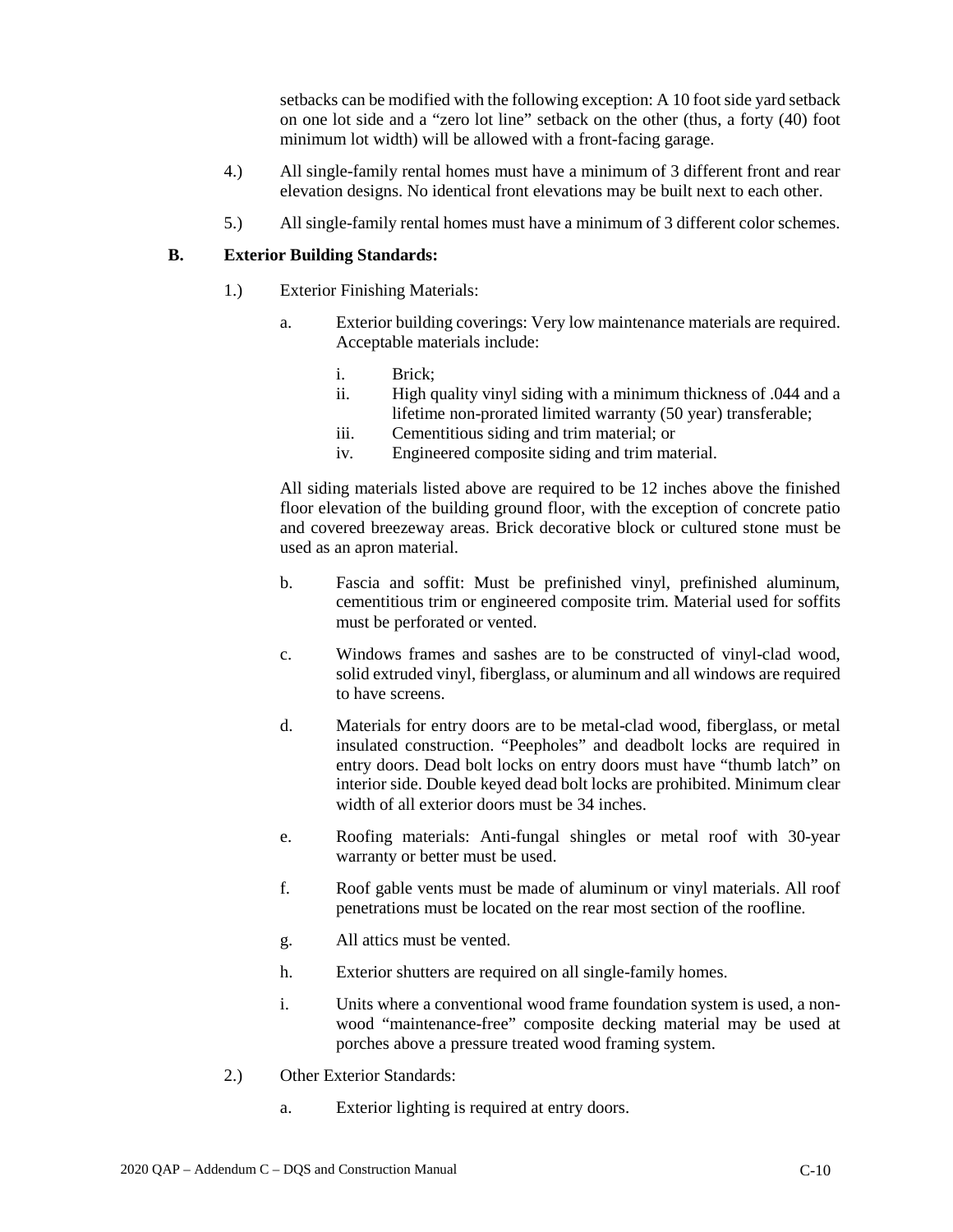- b. Address numbers are to be clearly visible.
- c. 2 parking spaces for each home.
- d. Metal flashing or 20 mil polyethylene when used in conjunction with selfadhering polyethylene laminate flashing, must be installed above all exterior door and window units.
- e. A landscaping plan must be submitted indicating areas to be sodded and landscaped. Landscaping plan(s) must follow any applicable landscape municipal ordinance. At a minimum, 20 feet of solid sod must be provided (if ground space allows) from all sides of every building and between all buildings and paved areas. All disturbed areas must be seeded. All rental units must have minimum of 2 trees per unit and 12 1-gallon shrubs per unit.
- f. Concrete curbing is required along all paved areas throughout the development site, including parking areas. 6 inch raised curbs and gutter design is required. No valley curbs allowed.
- g. Sidewalk access to the front door and the driveway must be provided.
- h. A lighted project sign including the Fair Housing logo is required. Depending on the placement as it relates to the access of the property from the public road, the project's sign may require the project's name and Fair Housing logo on both sides of the sign.
- i. A minimum of 1 trash dumpster or compactor enclosed on a minimum of 3 sides is required. The trash dumpster/compactor enclosure must be ADA accessible and have a concrete apron. If the dumpster itself is not accessible, trashcans must be placed within the enclosure for use by handicap tenants. Individual trash receptacle at each home may be provided instead of a single trash dumpster.
- j. Continuous asphalt or concrete paved access road must be provided to the entrance of the development.
- k. All community parking must be asphalt or concrete. An asphalt or concrete paving recommendation letter must be provided with the reservation items by a geotechnical engineer.
- l. All sidewalks and walkways must be concrete and at least 36 inches wide. All public buildings, community building and amenities must be connected to the dwelling units by a sidewalk or walkway on one side of the street throughout the development.
- m. All driveways must be concrete.
- n. Mailboxes, playground and all exterior project amenities must be ADA accessible. All exterior project amenities that have exposed components used as part of the structure must be constructed so that no wood is exposed. Concealment shall be with materials such as aluminum or vinyl siding or cementitious materials. Decorative rails and/or guard rail systems used shall be code compliant systems of vinyl, fiberglass or metal. Wood railings are not allowed. Gazebos and picnic shelters shall have table(s) with attached bench seating.
- o. No above ground propane tanks allowed on the site.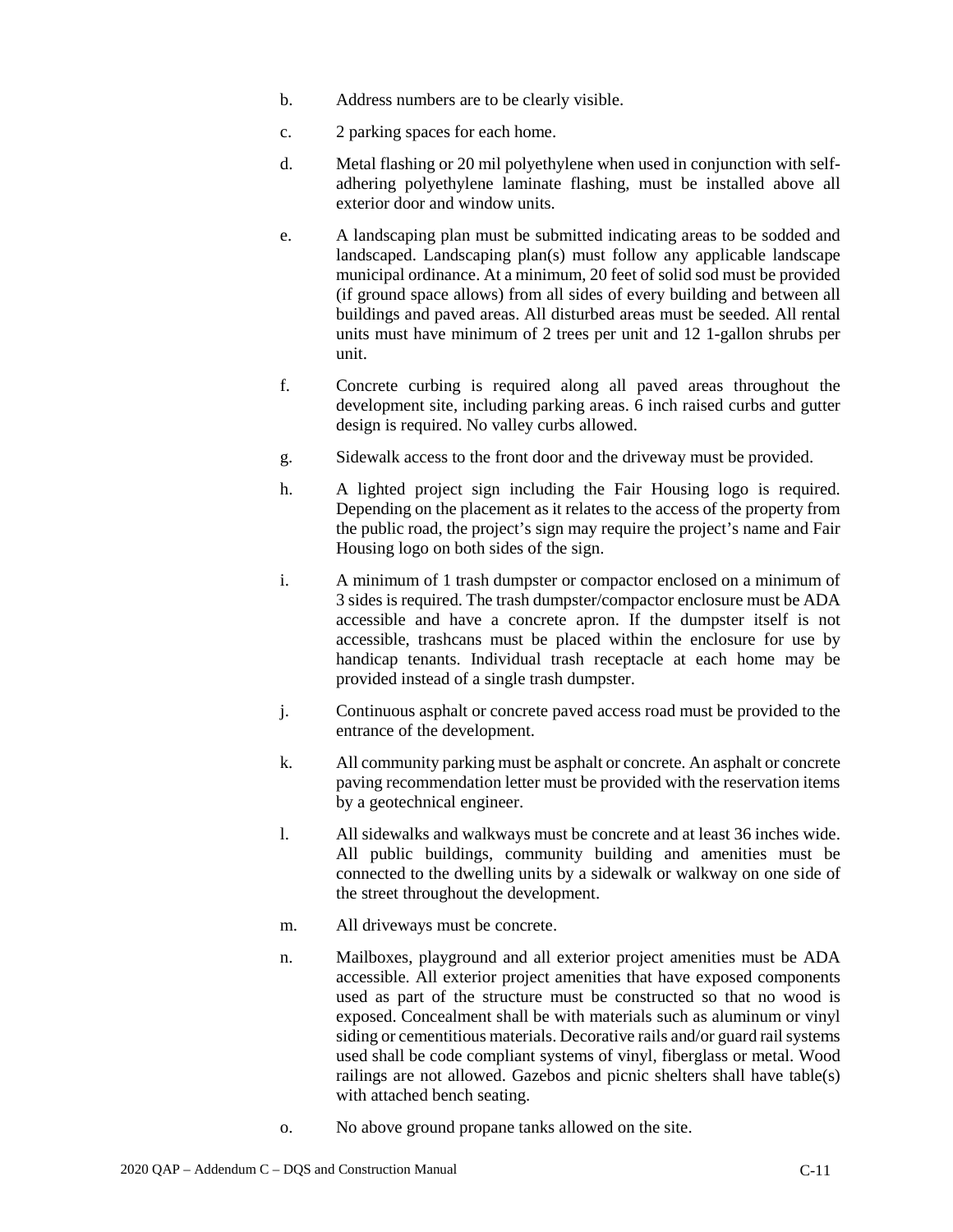- p. All onsite utilities must be underground.
- q. Storm Water retention basins (existing, shared and/or newly constructed) must be located within the property and include fencing around the perimeter with a lockable maintenance gate. The retention area will be maintained and managed in a manner to provide safety to the tenants. Including preventing vermin, insect and reptile infestation, vegetation overgrowth, and must be kept free of all trash and debris.

### **C. Interior Building and Space Standards:**

1.) Wall Framing:

Walls may be framed using metal studs in lieu of wood.

- 2.) Insulation Requirements:
	- a. Exterior wall insulation must have an overall R-13 minimum for the entire wall assembly.
	- b. Roof or attic insulation must have an R-38 minimum.
	- c. Vapor retarders must be installed if recommended by project architect.
- 3.) Kitchen spaces:
	- a. 6 1/2-inch deep double bowl stainless steel sink is required in each unit.
	- b. Each unit must be equipped with a 2.5 lb. ABC rated dry chemical fire extinguisher readily accessible in the kitchen and mounted to accommodate handicapped accessible height in accessible units. Each unit must also contain either fire protection canisters above the cooktop surface or temperature limiting plates on the cooktop surface.
	- c. New cabinets must have dual sidetrack drawers and no laminate or particleboard fronts for doors or drawer fronts. Cabinets shall meet the ANSI/KCMA A161.1 performance and construction standard for kitchen and vanity cabinets. Cabinets shall bear the certification seal of KCMA (Kitchen Cabinet Manufacturers Association).
	- d. A pantry closet or pantry cabinet is required in each unit. The pantry must be 1'6" x 1'6" deep with a minimum five shelves, located in or adjacent to the kitchen.
	- e. A 4 foot fluorescent light fixture is required.
	- f. All appliances must be Energy Star rated.
	- g. A grease shield is required behind ranges on the wall.
- 4.) Bathroom Spaces:
	- a. Tub/shower units must have minimum dimensions of 30-inch width by 60 inch length and be equipped with anti-scald valves. Integral wood blocking in walls as per Fair Housing guidelines is required. All tubs in designated handicap accessible units must come complete with "factory-installed grab bars" where the tub surrounds are reinforced. Wood blocking in walls is still required with factory reinforced fiberglass surrounds. If the tub surrounds are not reinforced fiberglass, hard tile or cultured marble or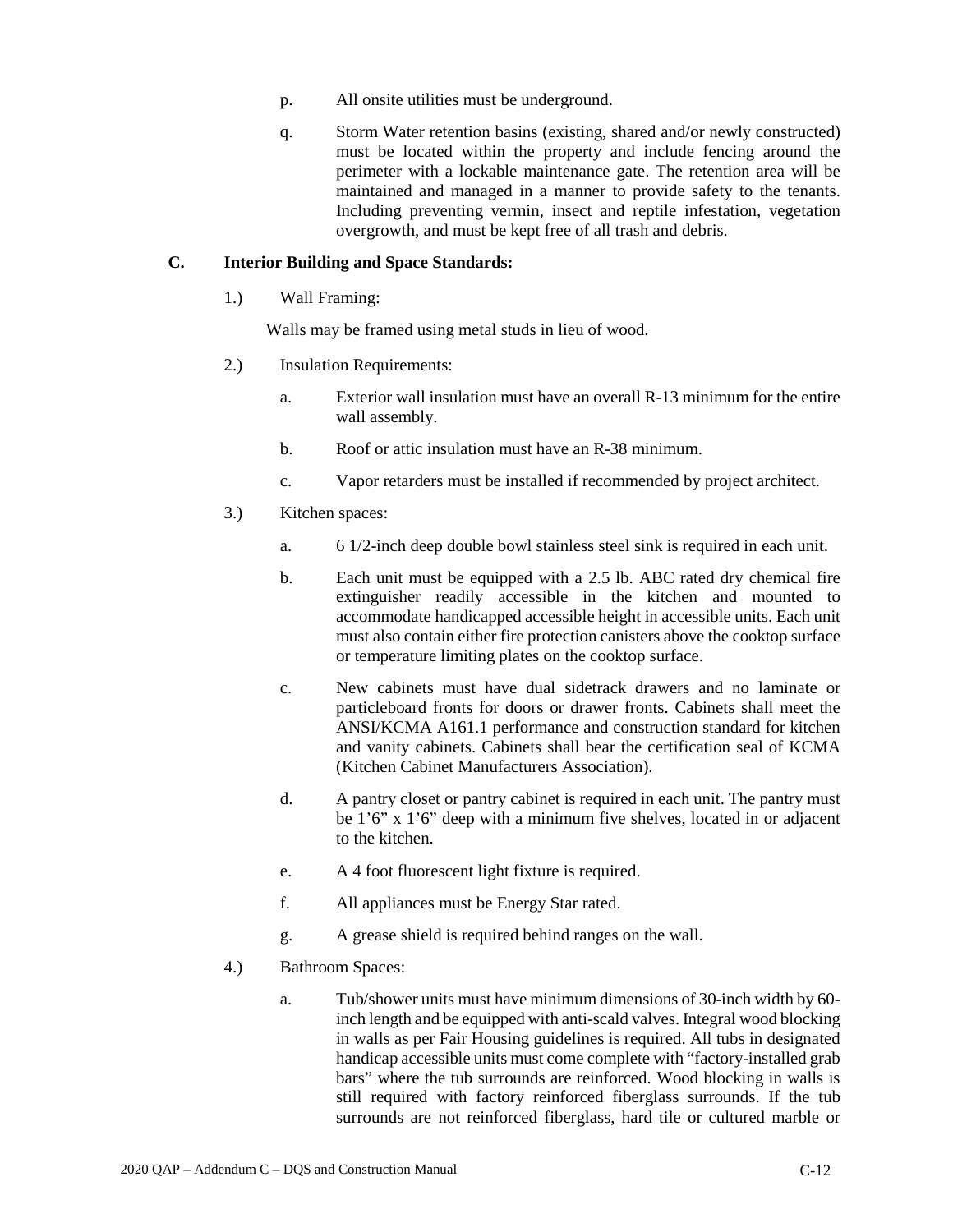composite materials; solid wood blocking must be installed to meet Fair Housing guidelines.

- b. Water closets must be installed to comply with applicable ANSI, UFAS and Fair Housing accessibility guidelines.
- c. Mirror length must extend to top of vanity backsplash with top of mirror a minimum of 6'-0" above finish floor. Framed decorative mirrors or medicine cabinets with mirrors are allowed with a minimum size of 14" x 24".
- d. Vanity cabinets with drawers or a vanity cabinet without drawers and a linen cabinet with drawers must be installed in all units. All cabinets in designated handicap accessible units must be installed in compliance with applicable ANSI or UFAS guidelines.
- 5.) Floor Finishes:
	- a. Carpet materials must meet FHA minimum standards.
	- b. Resilient flooring materials must meet FHA minimum standards.
- 6.) Other Interior Standards:
	- a. Hallways must have a minimum clear width of 36 inches or greater as per applicable accessibility standards.
	- b. All interior doors to habitable spaces in unit(s) subject to Fair Housing Guidelines must have a minimum clear width in compliance with the applicable Fair Housing design standards. All interior doors to habitable spaces in designated handicap accessible units must have a minimum width of 36 inches. All interior doors to habitable spaces in all other units must have a minimum clear width of 30 inches.
	- c. Separately switched overhead lighting is required in each room. Energy Star ceiling fans with light kits are required in the living room and each bedroom
	- d. Window treatments are required for all windows.
	- e. Sliding glass doors are prohibited.
	- f. A minimum of two hard-wired with battery back-up smoke detectors is required per unit.
	- g. A carbon monoxide detector must be installed in each unit with gas mechanical systems or appliances. Units with an attached garage must also have a carbon monoxide detector installed.
- 7.) Plumbing and Mechanical Equipment:
	- a. Electric water heaters must be high efficiency with a minimum 0.93 Uniform Energy Factor (UEF) for a 30-gallon tank or minimum .92 UEF for a 40-gallon tank.
	- b. Gas water heaters must be high efficiency with a minimum 0.60 Uniform Energy Factor (UEF) for a 30-gallon tank or minimum .58 UEF for a 40 gallon tank.
	- c. Through-wall HVAC units are not permitted in single-family homes.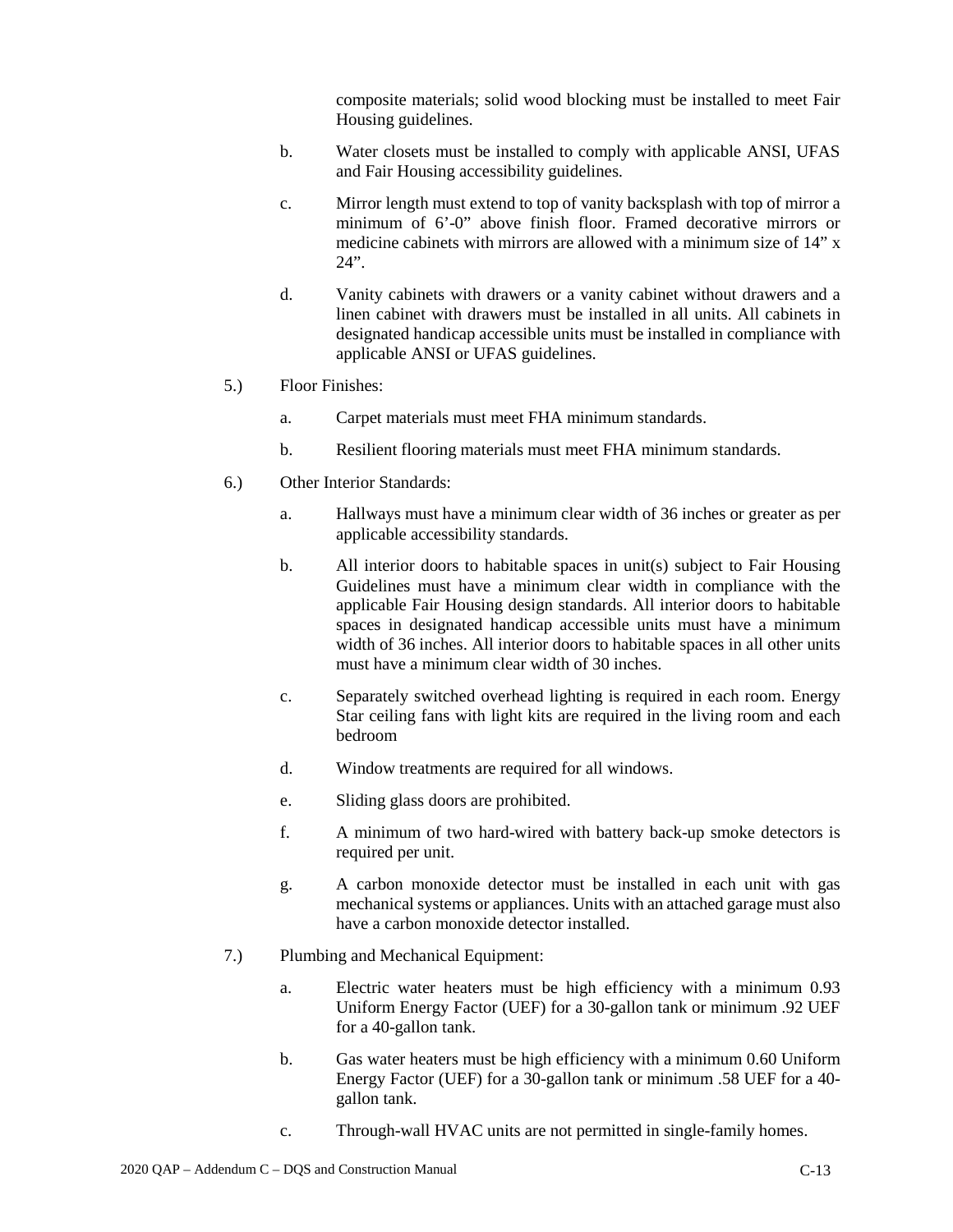- d. CPVC supply piping is not allowed for interior space in-wall or overhead services.
- e. HVAC refrigeration lines must be insulated.
- f. HVAC 14 seer or greater must be used. HVAC equipment must be placed so that their operation does not interfere with the comfort of the adjacent dwellings.

#### **V. For Attached Rehabilitation of an Existing Building**

The following outline of minimum standards must be used in designing Housing Credit (not applicable to projects with HOME Funds) projects of twelve or more units.

#### **A. Minimum Building Standards:**

1.) Minimum Apartment Unit Net Area Requirements:

Net area is measured from the interior finished face of the exterior wall to the interior finished face of the common or tenant separation wall.

| 1 Bedroom Unit | $600$ s.f.   |
|----------------|--------------|
| 2 Bedroom Unit | 775 s.f.     |
| 3 Bedroom Unit | $1.000$ s.f. |

Minimum Bedroom Net Area is measured from the interior faces of all walls surrounding each bedroom, excluding closets, mechanical rooms, and storage rooms.

No units may contain a bedroom of less than 90 square foot.

*\*Note 1: Net unit areas do not include outside storage, covered porches, patios, balconies, etc*.

### **B. Exterior Building Standards:**

- 1.) Exterior Finishing Materials:
	- a. Exterior building coverings: very low maintenance materials are required. Acceptable materials include:
		- i. Brick;
		- ii. High quality vinyl siding with a minimum thickness of .044 and a lifetime non- prorated limited warranty (50 year) transferable; or
		- iii. Cementitious siding and trim material.
		- iv. Engineered composite siding and trim material.

All siding materials listed above are required to be 12 inches above the finished floor elevation of the building ground floor, with the exception of concrete patio and covered breezeway areas. Brick, decorative block or cultured stone must be used as an apron material.

b. Fascia and soffit: Must be prefinished vinyl, prefinished aluminum, cementitious trim or engineered composite trim. Material used for soffits must be perforated or vented.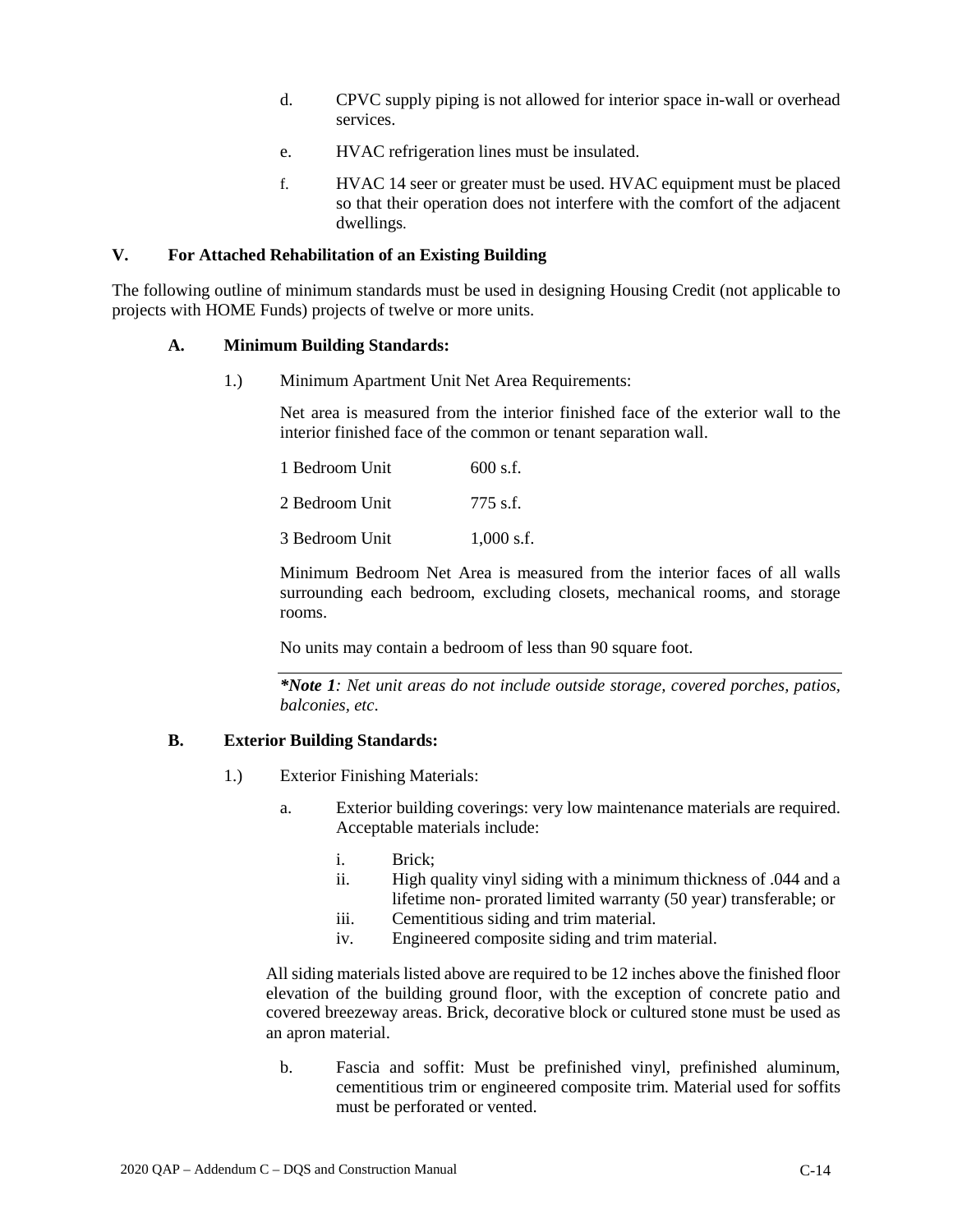- c. Windows frames and sashes are to be constructed of vinyl-clad wood, solid extruded vinyl, fiberglass, or aluminum and all windows are required to have screens.
- d. Materials for entry doors are to be metal-clad wood, fiberglass, or metal insulated construction. "Peepholes" and deadbolt locks are required in entry doors. Dead bolt locks on entry doors must have "thumb latch" on interior side. Double keyed dead bolt locks are prohibited. Minimum clear width of all exterior doors must be 34 inches.
- e. No Mansard Roofs are allowed. Roofing materials: Anti-fungal shingles or metal roof with 30-year warranty or better must be used.
- f. Roof gable vents must be made of aluminum or vinyl materials.
- g. All attics must be vented.
- h. Exterior shutters are required on all 100% Brick or vinyl siding buildings.
- i. Handrails and pickets must be constructed from steel or aluminum.
- j. Patio and porch/balcony components used as part of the building must have concrete slabs or decks and must be constructed so that no wood is exposed. Concealment must be with materials such as aluminum, vinyl, cementitious materials trim or engineered composite trim. Structural wood columns must be at a minimum 6" x 6 pressure treated columns concealed as noted above or properly sized columns of fiberglass, steel, high density urethane or aluminum. Decorative rails and/or guard rail systems used at porches and patios must be code compliant systems of vinyl, fiberglass, steel or aluminum. Wooden support posts must be installed to prevent degradation (rotting) to ends of posts and to provide for structural and anchoring of post to slab. Wood railings are not allowed.
- 2.) Other Exterior Standards:
	- a. Adequate exterior lighting is required at entry doors.
	- b. Address numbers are to be clearly visible.
	- c. Metal flashing or 20 mil polyethylene when used in conjunction with a self-adhering polyethylene laminate flashing, must be installed above all exterior door and window units.
	- d. A landscaping plan must be submitted indicating areas to be sodded and landscaped. Landscaping plan(s) must follow any applicable landscape municipal ordinance. At a minimum, 20 feet of solid sod must be provided (if ground space allows) from all sides of every building and between all buildings and paved areas. All disturbed areas must be seeded. If bare spots or erosion exist in current landscaping, the area must be sodded. Landscaping around and between the buildings is allowed. 1 2" caliper tree per unit and 6 1-gallon shrubs per unit.
	- e. Sidewalk access to all parking spaces must be provided. Where the accessible route on the site crosses a vehicular roadway, crosswalk lines are required. They shall not be less than 6 inches or greater than 24 inches in width
	- f. A lighted project sign including the Fair Housing logo is required.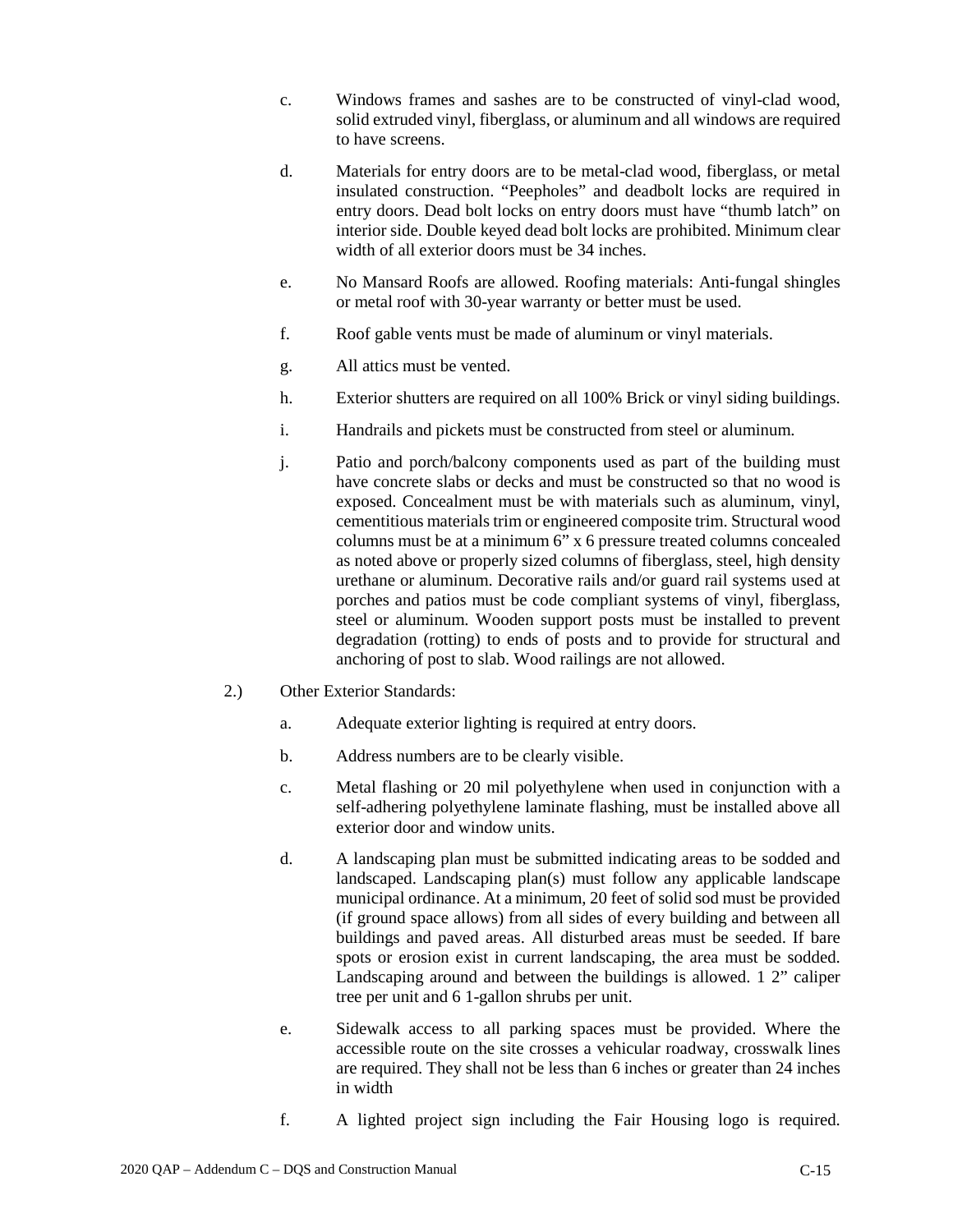Depending on the placement as it relates to the access of the property from the public road, the project's sign may require the project's name and Fair Housing logo on both sides of the sign.

- g. A minimum of 1 enclosed on a minimum of 3 sides trash dumpster or compactor is required that is enclosed. The trash dumpster/compactor enclosure must be ADA accessible and have a concrete apron. If the dumpster itself is not accessible, trashcans must be placed within the enclosure for use by handicap tenants.
- h. Continuous asphalt or concrete paved access road must be provided to the entrance of the development.
- i. All parking must be asphalt or concrete. An asphalt or concrete paving recommendation letter must be provided with the application by a geotechnical engineer.
- j. All sidewalks and walkways must be concrete and at least 36 inches wide. All public building, community building and amenities must be connected to the dwelling units by a sidewalk or walkway.
- k. Mailboxes, playground and all exterior project amenities must be on an accessible route as defined by the applicable accessibility standard(s). All exterior project amenities that have exposed components used as part of the structure must be constructed so that no wood is exposed. Concealment shall be with materials such as aluminum or vinyl siding or cementitious materials. Decorative rails and/or guard rail systems used shall be code compliant systems of vinyl, fiberglass or metal. Wood railings are not allowed. Gazebos and picnic shelters shall have table(s) with attached bench seating.
- l. No above ground propane tanks allowed on the site.
- m. Storm Water retention basins (existing, shared and/or new construction) must be located within the property and include fencing around the entire perimeter with a lockable maintenance gate. The retention area will be maintained and managed in a manner to provide safety to the tenants. Including preventing vermin, insect and reptile infestation, vegetation overgrowth, and must be kept free of all trash and debris.
- 3.) Interior Building and Space Standards:
	- a. Insulation Requirements:

Roof or attic insulation must have an R-38 minimum.

- b. Kitchen spaces:
	- i. A minimum 6 1/2-inch deep double bowl stainless steel sink is required in each unit.
	- ii. Each unit must be equipped with a 2.5 lb. ABC rated dry chemical fire extinguisher readily accessible in the kitchen and mounted to accommodate handicapped accessible height in accessible units. Each unit must also contain either fire protection canisters above the cooktop surface or temperature limiting plates on the cooktop surface.
	- iii. New cabinets must have dual sidetrack drawers and no laminate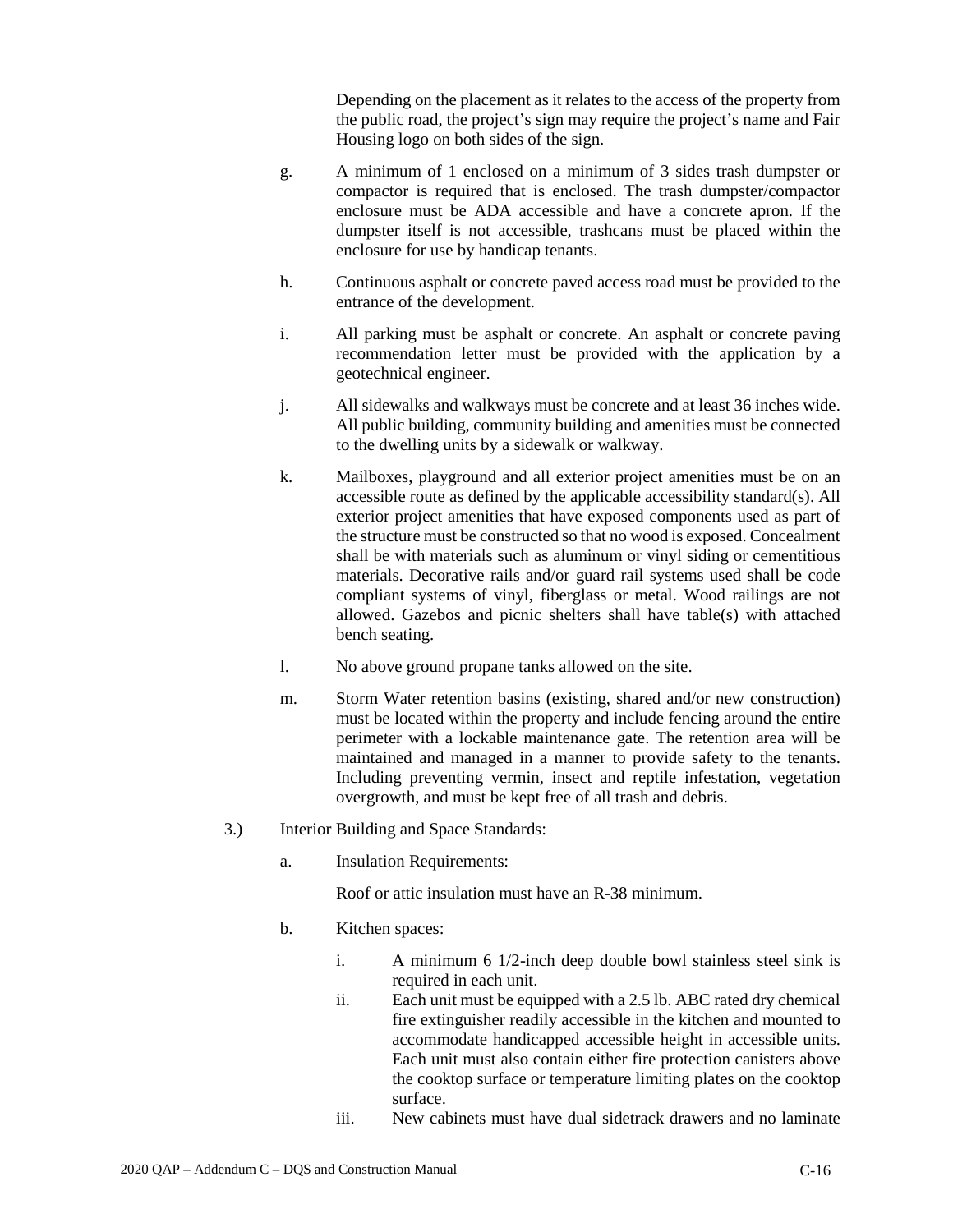or particleboard fronts for doors or drawer fronts. Cabinets must meet the ANSI/KCMA A161.1 performance and construction standard for kitchen and vanity cabinets. Cabinets must bear the certification seal of KCMA (Kitchen Cabinet Manufacturers Association).

- iv. A pantry closet or pantry cabinet is required in each unit. The pantry must be 1'6" x 1'6" deep with a minimum five shelves, located in or adjacent to the kitchen.
- v. A 4 foot fluorescent light is required.
- vi. All appliances must be Energy Star rated.
- vii. A grease shield is required behind ranges on the wall.
- c. Bathroom Spaces:
	- i. Tub/shower units must have minimum dimensions of 30-inch width by 60-inch length and be equipped with anti-scald valves. Integral wood blocking in walls as per Fair Housing guidelines is required. All tubs in designated handicap accessible units must come complete with "factory-installed grab bars" where the tub surrounds are reinforced. Wood blocking in walls is still required with factory reinforced fiberglass surrounds. If the tub surrounds are not reinforced fiberglass, hard tile or cultured marble or composite materials; solid wood blocking must be installed to meet Fair Housing guidelines.
	- ii. Water closets must be installed to comply with applicable ANSI, UFAS and Fair Housing accessibility guidelines.
	- iii. Mirror length must extend to top of vanity backsplash with top of mirror a minimum of 6'- 0" above finish floor. Framed decorative mirrors or medicine cabinets with mirrors are allowed with a minimum size of 14" x 24".
	- iv. Vanity cabinets with drawers or a vanity cabinet without drawers and a linen cabinet with drawers must be installed in all units. All cabinets in designated handicap accessible units must be installed in compliance with applicable ANSI or UFAS guidelines.
- d. Hallways must have a minimum clear width of 36 inches or greater as per applicable accessibility standards.
- e. All interior doors to habitable spaces in unit(s) subject to Fair Housing Guidelines must have a minimum clear width in compliance with the applicable Fair Housing design standards. All interior doors to habitable spaces in designated handicap accessible units must have a minimum clear width of 36 inches. All interior doors to habitable spaces in all other units must have a minimum clear width of 30 inches.
- f. Separately switched overhead lighting is required in each room. Energy Star ceiling fans with light kits are required in the living room and each bedroom.
- g. Window treatments are required for all windows.
- h. Sliding glass doors are prohibited.
- i. Floor Finishes all flooring must be replaced:
	- i. Carpet materials must meet FHA minimum standards.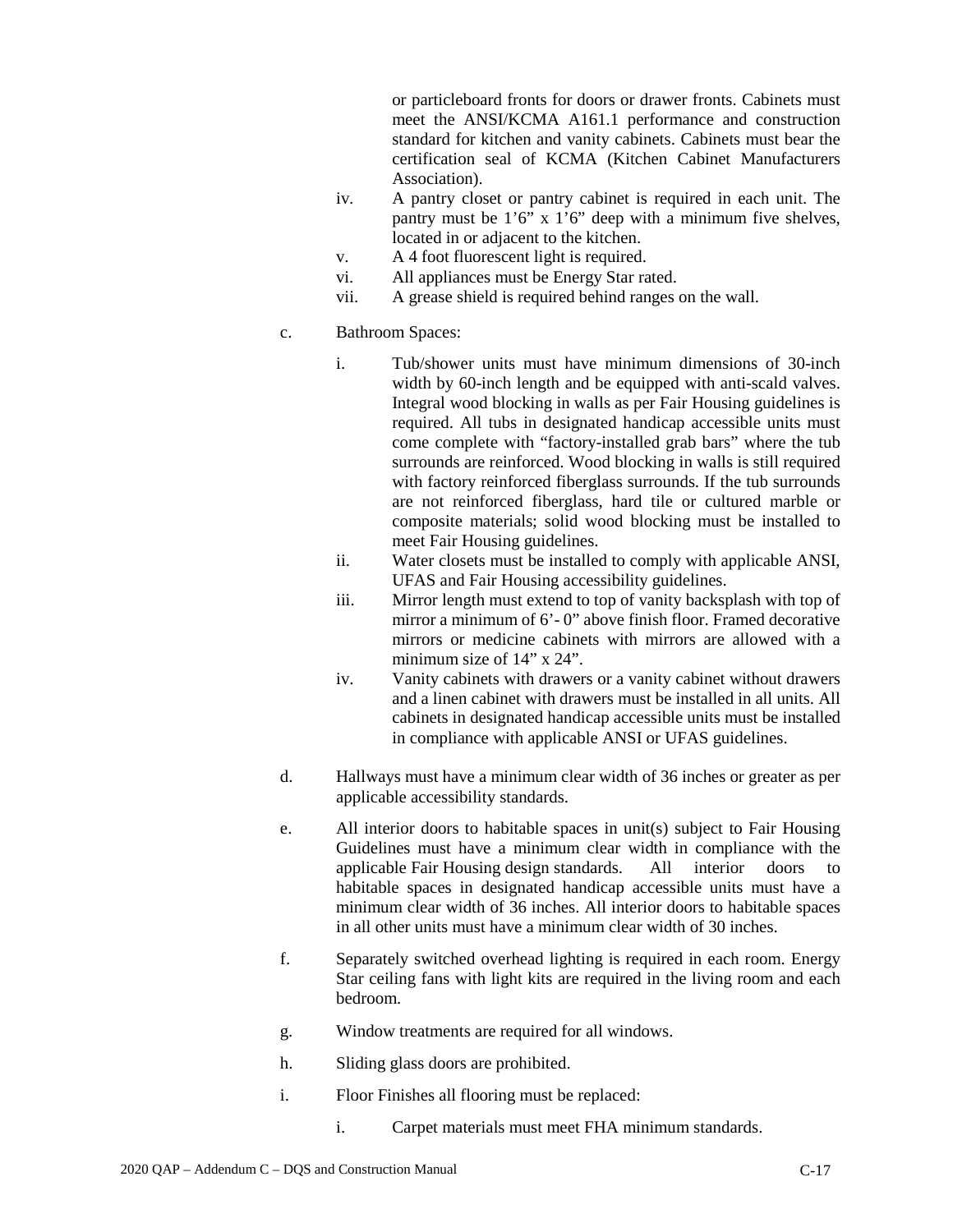- ii. Resilient flooring materials must meet FHA minimum standards.
- j. A minimum of two hard-wired with battery back-up smoke detectors is required per unit. Townhomes must have a minimum of 1 smoke detector upstairs.
- k. A carbon monoxide detector must be installed in each unit with gas mechanical systems or appliances. Units with an attached garage must also have a carbon monoxide detector installed.
- l. All units pre-wired for cable television hook-ups in the living room and 1 per bedroom.
- 4.) Plumbing and Mechanical Equipment:
	- a. Electric water heaters must be high efficiency with a minimum 0.93 Uniform Energy Factor (UEF) for a 30-gallon tank or minimum .92 UEF for a 40-gallon tank.
	- b. Gas water heaters must be high efficiency with a minimum 0.60 Uniform Energy Factor (UEF) for a 30-gallon tank or minimum .58 UEF for a 40 gallon tank.
	- c. Through-wall HVAC units are not permitted in residential units except in efficiency units.
	- d. HVAC units and water heaters are not permitted in attic spaces. HVAC units must be installed in Mechanical Closets located within the living unit. Water heaters are to be located within the living unit.
	- e. HVAC refrigeration lines must be insulated.
	- f. HVAC 14 seer or greater must be used. On single-family homes the HVAC equipment must be placed so that their operation does not interfere with the comfort of the adjacent dwellings.
	- g. Units with existing washer/dryer connections must replace and install new water supply fixtures and valves.

### **VI. Inspections and Reports**

AHFA will engage a third-party construction consultant to review the final plans and specifications prior to construction for each approved project to ensure that it meets all applicable requirements of AHFA's Design Quality Standards and Construction Manual. The applicant/Ownership Entity, project architect and general contractor will certify that the project meets the federal Fair Housing Amendments Act, the Americans with Disabilities Act and all additional accessibility requirements at the time of the submittal of the final plans and specifications, the completion of the project and the issuance of the IRS Form 8609. In addition to the plans and specification review, AHFA has the right to inspect the project during the following phases of development:

- A. During construction;
- B. At the completion of construction and
- C. Prior to issuance of the IRS Form 8609.

The applicant will be responsible for the actual cost of work completed by AHFA designated consultants.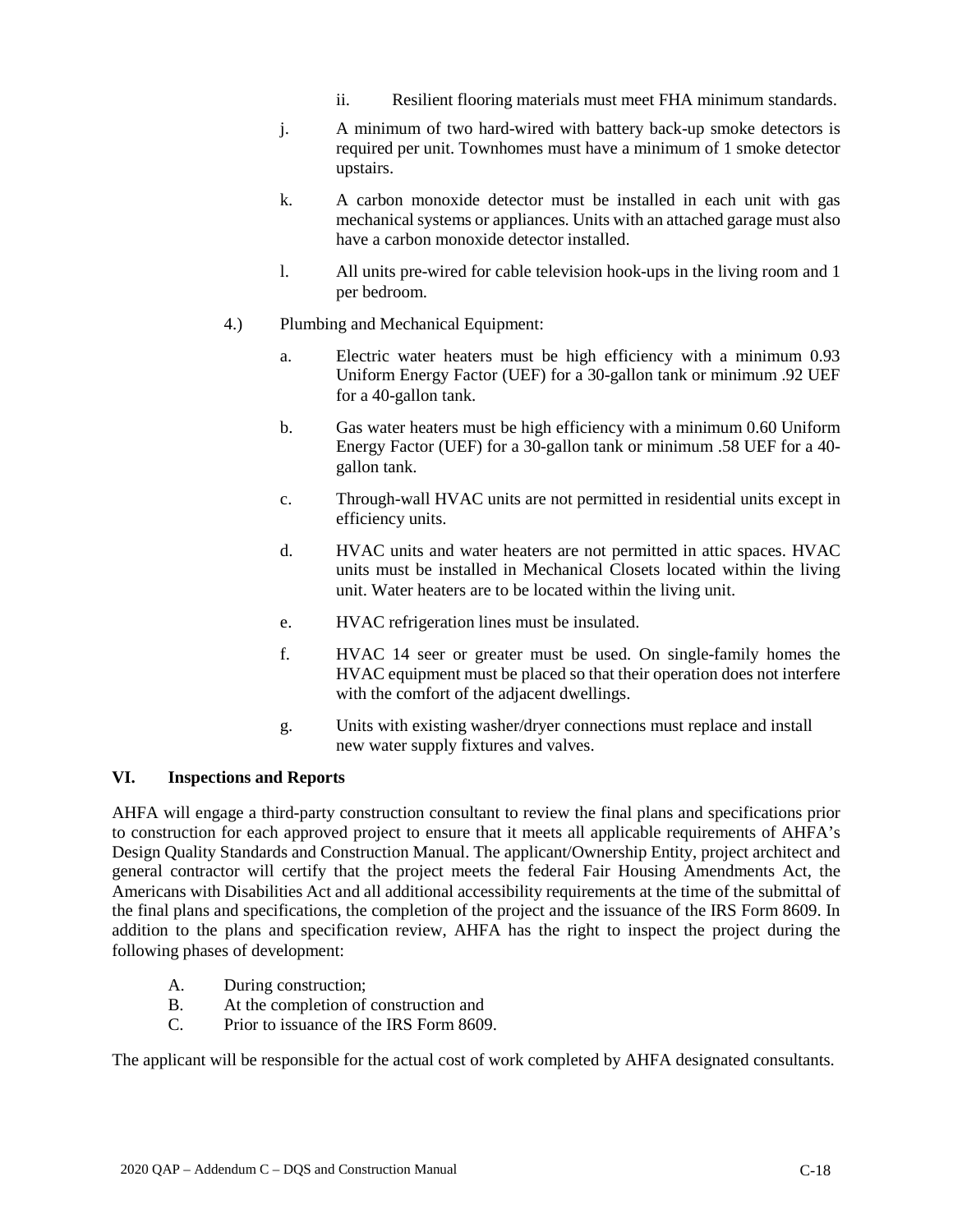## **Addendum D**

# **Alabama Housing Finance Authority's**

# **2020 Housing Credit Qualified Allocation Plan**

### **Compliance Monitoring Procedures, Requirements, Penalty and Suspension Criteria**

As referenced in Section III "Compliance Monitoring" of the 2020 Housing Credit Qualified Allocation Plan (QAP), the AHFA Compliance department will conduct monitoring procedures and requirements to ensure Ownership Entity and Project compliance with Section 42 (m)(1)(B)(iii) of the Internal Revenue Code and all requirements as specified in the QAP.

## **I. Compliance Monitoring Procedures, Requirements, and Fees:**

- A. AHFA will require each Responsible Owner of a Housing Credit Project to maintain records for each qualified Housing Credit building in the Project. These records must show, for each year in the compliance period, the information required by the record-keeping provisions contained in Section 1.42-5 (b) of the Treasury Regulations, incorporated herein by reference.
- B. By the  $15<sup>th</sup>$  day of each month, each Ownership Entity must enter all tenant events into the AHFA DMS Authority Online (AHFA DMS) for the prior month. If, at the time of inspection, the tenant events in AHFA DMS do not match the information in the household file inspected by AHFA both the Ownership Entity and the Management Company (including owners and managers of the Management Company) will be subject to the penalty criteria as defined in Section II I 4 f herein.

By February 1<sup>st</sup> of each year, all tenant events from January 1st through December 31st of the previous year must be placed into AHFA DMS. A point deduction, as described in Section II E 1 of Addendum D, will be applied to the Ownership Entity and the Management Company of a Project for failing to enter all tenant events as required.

- C. By March  $1<sup>st</sup>$  of each year, AHFA must receive from each Responsible Owner of a Housing Credit Project an Annual Owner's Certification (AOC), under penalty of perjury, as provided in Section 1.42-5 (c)(1) of the Treasury Regulations. The AOC must be completed using AHFA DMS or other approved method as provided by AHFA's Compliance department. A point deduction as described in Section II E 2 of Addendum D will be applied if a Responsible Owner fails to submit an AOC by 5:00 p.m. CST on March 1<sup>st</sup>. Failure to submit an AOC to AHFA within 30 days after written notification of non-receipt by AHFA will result in a \$500 late fee. AHFA will notify the IRS of an Ownership Entity's failure to submit an AOC no later than forty-five (45) days after the end of the timeframe allowed for correction of the failure to certify. AHFA will notify the IRS by filing Form 8823, Low-Income Housing Credit Agencies Report of Noncompliance for the 15-Year Compliance Period. Additionally, AHFA may notify HUD if deemed appropriate. Once the AOC is received, AHFA will review for compliance with the requirements of Section 42.
- D. Each Ownership Entity must submit to AHFA an annual financial statement and form Schedule A (filed with IRS Form 8609 for each year during the 15-Year Compliance Period) for each Project by May 1<sup>st</sup>. All financial statements must be sent electronically by email, flash drive, thumb drive or memory stick. Failure to submit an annual financial statement of the Project and a copy of the Schedule A within 30 days after written notification of non-receipt by AHFA will result in a \$500 late fee.
- E. A copy of the IRS Form 8609 with Part II completed by the Ownership Entity must be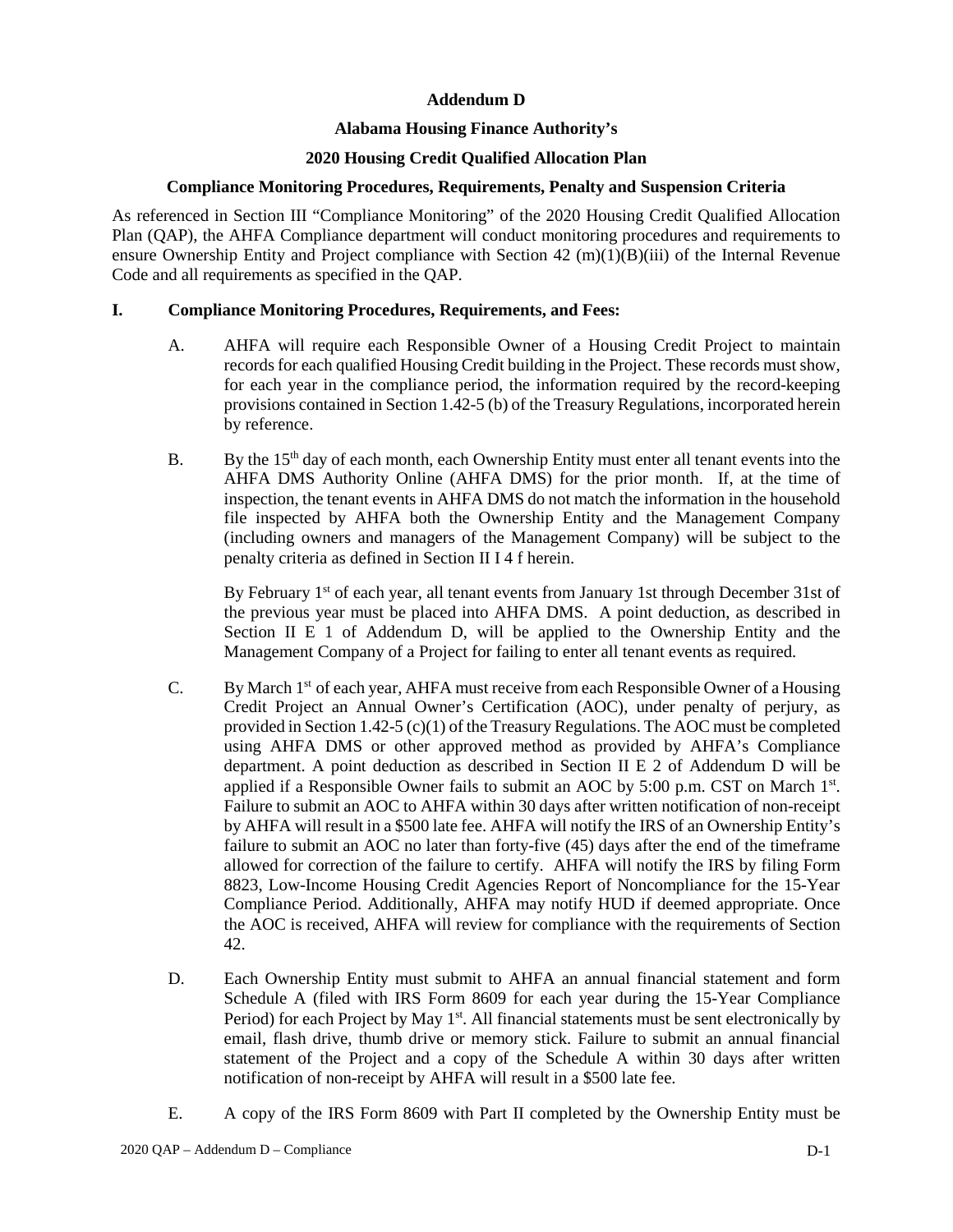submitted to AHFA the first year Housing Credits are claimed for a building. Failure to submit a copy of the IRS Form 8609 with Part II completed by the Ownership Entity to AHFA within 60 days after written notification of nonreceipt by AHFA will result in a \$500 fee.

- F. AHFA will inspect each required Housing Credit Project in accordance with the AHFA Compliance Manual located at www.AHFA.com.
- G. Each Ownership Entity must allow AHFA or its designated representative to perform additional on-site inspections of any Housing Credit unit or building in a Project through the end of the applicable Extended Use Period. These inspections are in addition to any review of tenant files or units under Paragraph F. Inspections performed outside of Paragraph F will be at the expense of the Ownership Entity. Each unit or building inspection will be performed using the Uniform Physical Condition Standards (UPCS) guidelines established by HUD. The UPCS standards and related definitions provided by HUD (https://www.hud.gov/sites/documents/appendix2-finaldictionary.pdf) provide guidance for at least five hundred twenty (520) compliance protocols.
- H. AHFA will promptly notify the Ownership Entity in writing if AHFA is not permitted to inspect Housing Credit Project units or buildings as described in Paragraphs F and G. Fees as described in Chapter 1 Section 1.4 of the AHFA's Compliance Manual will apply if a Project's records are not available for review during the date and time for which AHFA established with the Ownership Entity and/or Management Company.
- I. AHFA will promptly notify the Ownership Entity in writing if the Project does not comply with Section 42. The Ownership Entity will be notified in writing of the stipulated period to supply missing documentation or to correct noncompliance commencing on the date of the notification letter. AHFA will notify the IRS of an Ownership Entity's noncompliance no later than forty-five (45) days after the end of the timeframe allowed for correction and no earlier than the end of the correction period, whether or not the noncompliance is corrected. AHFA will notify the IRS by filing Form 8823, Low-Income Housing Credit Agencies Report of Noncompliance for the 15-Year Compliance Period. Additionally, AHFA may notify HUD if deemed appropriate.
- J. AHFA will charge fees to cover the administrative expenses in monitoring compliance and the expenses incurred in carrying out its duties as the Housing Credit agency, including, but not limited to, reasonable fees for legal and professional services. (Reference Chapter 1 Section 1.4 of AHFA's Compliance Manual.)
- K. Compliance with the requirements of Section 42 is the responsibility of the Ownership Entity of the building for which the Housing Credits have been allocated. The Ownership Entity of each building for which the Housing Credits are allowed is also responsible for compliance with all the accessibility, adaptive design and construction requirements of the Fair Housing Act. Failure to comply with the requirements of Section 42 or the Fair Housing Act may result in the loss of Housing Credits pursuant to Section 1.42-9 of the Treasury Regulations.
- L. AHFA's monitoring of an Ownership Entity's compliance with the requirements of Section 42 and the Fair Housing Act does not make AHFA or the State of Alabama liable to any Ownership Entity or to any shareholder, officer, director, partner, member or manager of any Ownership Entity or of any entity comprising any Ownership Entity for an Ownership Entity's non-compliance therewith.
- 2020 QAP Addendum D Compliance D-2 M. It is the policy of AHFA to immediately report to the appropriate federal department and the cognizant inspector general of such department any indication of fraud, waste, abuse,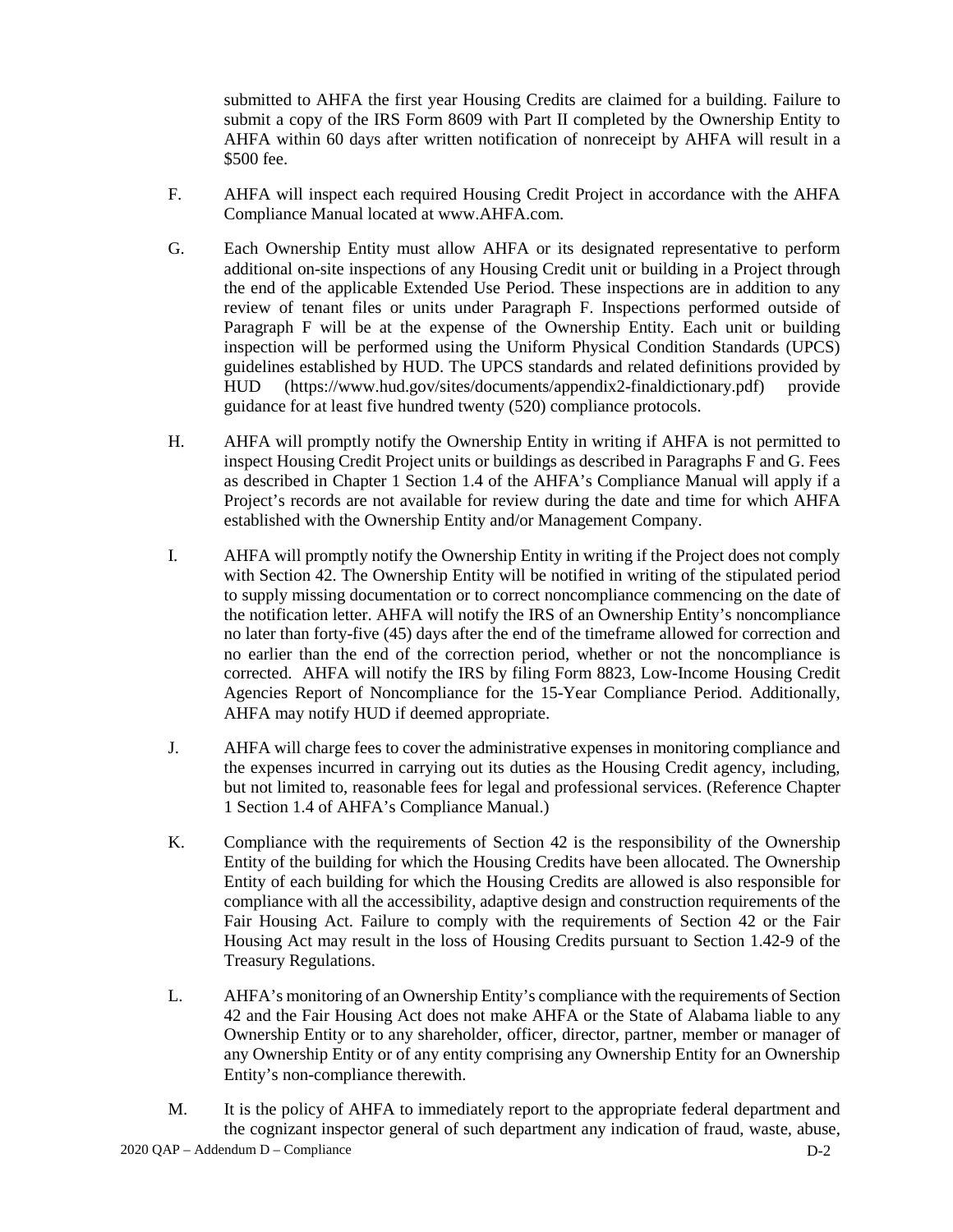or potentially criminal activity pertaining to federal funds.

- N. AHFA will report its compliance monitoring activities annually on IRS Form 8610.
- O. The Ownership Entity must submit a copy of any health, safety, or building code violation reports issued by any regulatory or third-party entity to AHFA's Compliance department. AHFA will apply applicable point deductions for items of noncompliance found in any third-party report in accordance with Section II I of this Addendum. If AHFA becomes aware of any health, safety, or building code violation reports issued by any regulatory or third-party entity which were not submitted to AHFA's Compliance department within 30 days of the date the Ownership Entity received the report, AHFA will charge the Ownership Entity a \$500 fee.
- P. If Ownership Entity/Responsible Owner or Management Company acquires a Project and discovers the Project will require extensive file corrections, building or unit repairs, it must submit a report to AHFA within 60 days of taking possession of the Project. The report, which must be in a form acceptable to AHFA, must include both sufficient details of the repairs to be completed and a deadline to complete the repairs. If the repairs are not completed by the deadline, the point deductions will be assessed as described in Section II of Addendum D.

# **II. Penalty Scoring and Suspension Criteria**

- A. According to the UPCS standards and related definitions provided by HUD (https://www.hud.gov/sites/documents//appendix2-finaldictionary.pdf), there are at least five hundred twenty (520) compliance protocols which, if noncompliance is found, are reportable noncompliance items to the IRS. AHFA has identified specific compliance protocols in Section II I of this Addendum as automatic penalty point deduction items, which for the rest of this document will be referred to as point deduction items, when noncompliance is discovered.
- B. AHFA expects, at a minimum, that each Ownership Entity and Management Company will develop a routine inspection process to ensure the items defined in Section II I are regularly inspected by their respective staff on an ongoing basis. The point deduction item categories address health and safety concerns, sanitary nature and habitable living conditions of each unit and project, and AHFA standards for minimal record-keeping practices. Since AHFA will generally provide up to a 3-day notice when scheduling compliance inspections, no cure period will be allowed for the point deduction items defined under Section II I.
- C. An Ownership Entity or Management Company is required to notify AHFA immediately upon the occurrence of a disruption/discontinuation of any service/amenity or upon the occurrence of any property damage to the Project. Such notification is required to be in a report, in a form acceptable to AHFA, which details the circumstances as well as the plan of corrective action. The plan of corrective action must include both sufficient details of how the issue will be resolved and a deadline for resolution acceptable to AHFA. If the report is submitted immediately upon occurrence, AHFA initially will not deduct points. However, point deductions will be assessed against the Ownership Entity and Management Company (inclusive of owners and managers) if AHFA determines said report was not submitted timely or if the issue is not resolved by the deadline. If AHFA determines that the disruption/discontinuation of any service/amenity or the property damage is a result of deferred maintenance or negligence, appropriate point deductions will be assessed.
- D. Inspections will be performed by AHFA, its designated representative, or other unrelated third party. At the conclusion of the onsite inspection, AHFA will provide a general verbal summary of the deficiencies identified during the inspection to the representatives of the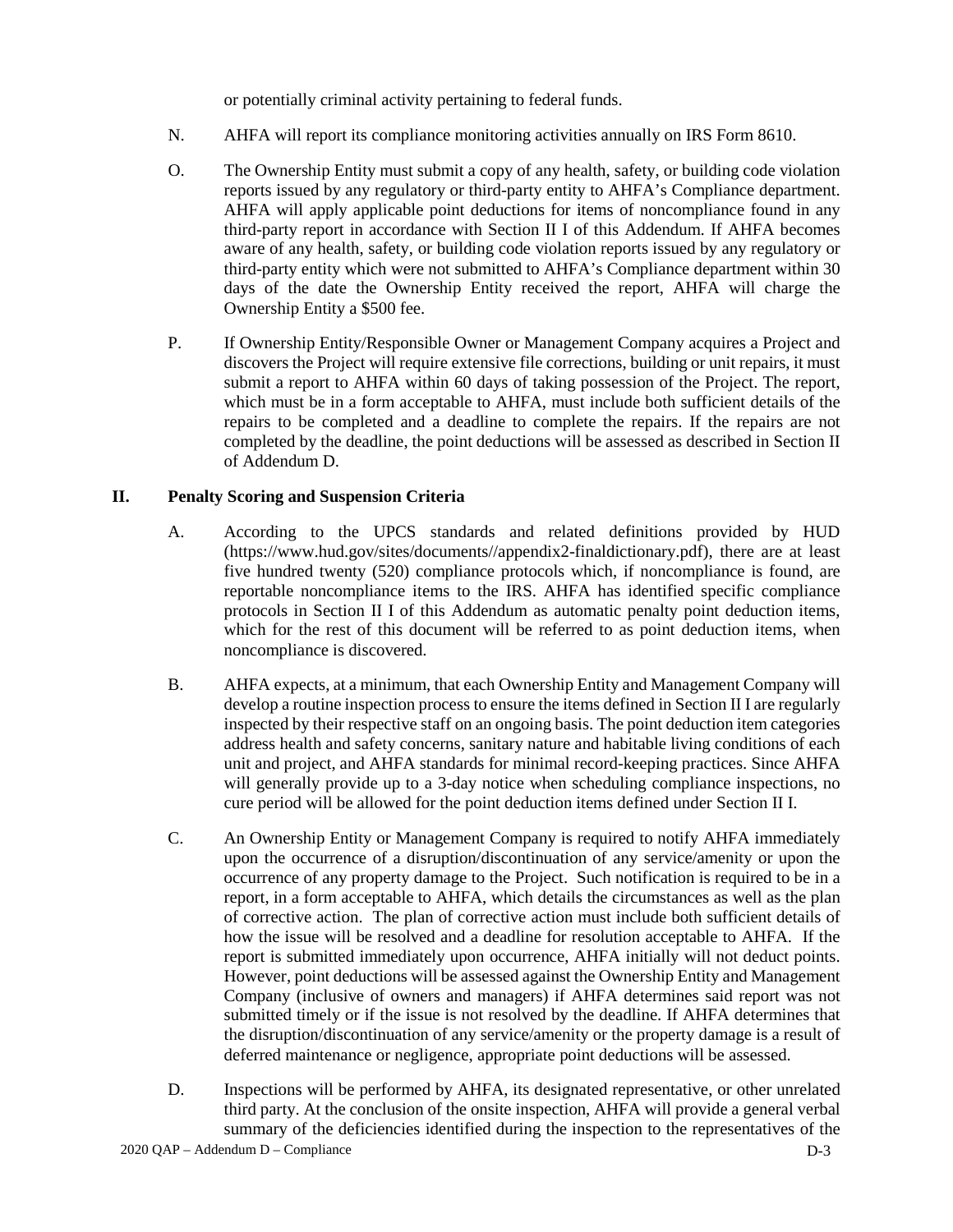Ownership entity and/or the Management Company who are present at that time. AHFA will provide a formal written notice regarding all applicable deficiencies and will specify the timeframe(s) in which the Ownership Entity will be required to cure all deficiencies.

- E. Point deductions for late or nonsubmittal of tenant data or AOC will be assessed to the Ownership Entity and Management Company (inclusive of owners and managers) for the 2021 Competitive Application Cycle and Non-Competitive Application cycle as follows:
	- 1.) 1 point will be deducted for each Project for which the Responsible Owner or Management Company fails to enter required tenant data into AHFA DMS by February 1, 2020.
	- 2.) 1 point will be deducted for each Project for which the Responsible Owner fails to submit a correct and complete AOC to AHFA's Compliance department by 5:00 p.m. CST March 1, 2020.
- F. Points will **not** be deducted from a 2020 applicant's score until the total of all point deductions accumulated during 2019 (January 1<sup>st</sup> through December 31<sup>st</sup>) exceeds 4 points. If an applicant's total of all point deductions is 5 points or more, then the total of **all** point deductions **will be** deducted from an applicant's score on their 2020 application(s).
- G. AHFA will review any third-party inspection reports received from any local, state, federal or financial entity/institution with an interest in the Project, which identify noncompliance issues as defined in the QAP. AHFA will assess applicable point deductions for items of noncompliance found in any third-party inspection report in accordance with Section II I of this Addendum.
- H. The following criteria will be applied to Ownership Entity and/or Management Company of record:
	- 1.) Should any of the negative actions listed in Section II D or Section II J 2 of the 2020 QAP (not Section II D of this Addendum) occur after a 2020 Application Package has been submitted and prior to approval by AHFA, AHFA has the right to terminate the Application Package.
	- 2.) If an Ownership Entity is assessed a cumulative total of 10 points or more for all AHFA projects audited and/or inspected from January 1, 2019 through December 31, 2019, the Ownership Entity/Responsible Owner will be **suspended immediately** from applying for any AHFA-funded program (Housing Credits, HOME Funds, Housing Trust Fund or Multifamily Housing Revenue Bonds) from the time the Ownership Entity is notified of the suspension through December 31, 2020.
	- 3.) If an Ownership Entity/Responsible Owner is suspended after a 2020 Application Package has been submitted but prior to approval by AHFA, any Application Package for which the Ownership Entity/Responsible Owner is included will be **terminated immediately**.
	- 4.) If a Management Company is assessed a cumulative total of 10 points or more for all AHFA projects audited and/or inspected from January 1, 2019 through December 31, 2019, the Management Company will be **suspended immediately**  from participating in any AHFA-funded program applications (Housing Credits, HOME Funds, Housing Trust Fund or Multifamily Housing Revenue Bonds) from the time the Management Company is notified of the suspension through December 31, 2020.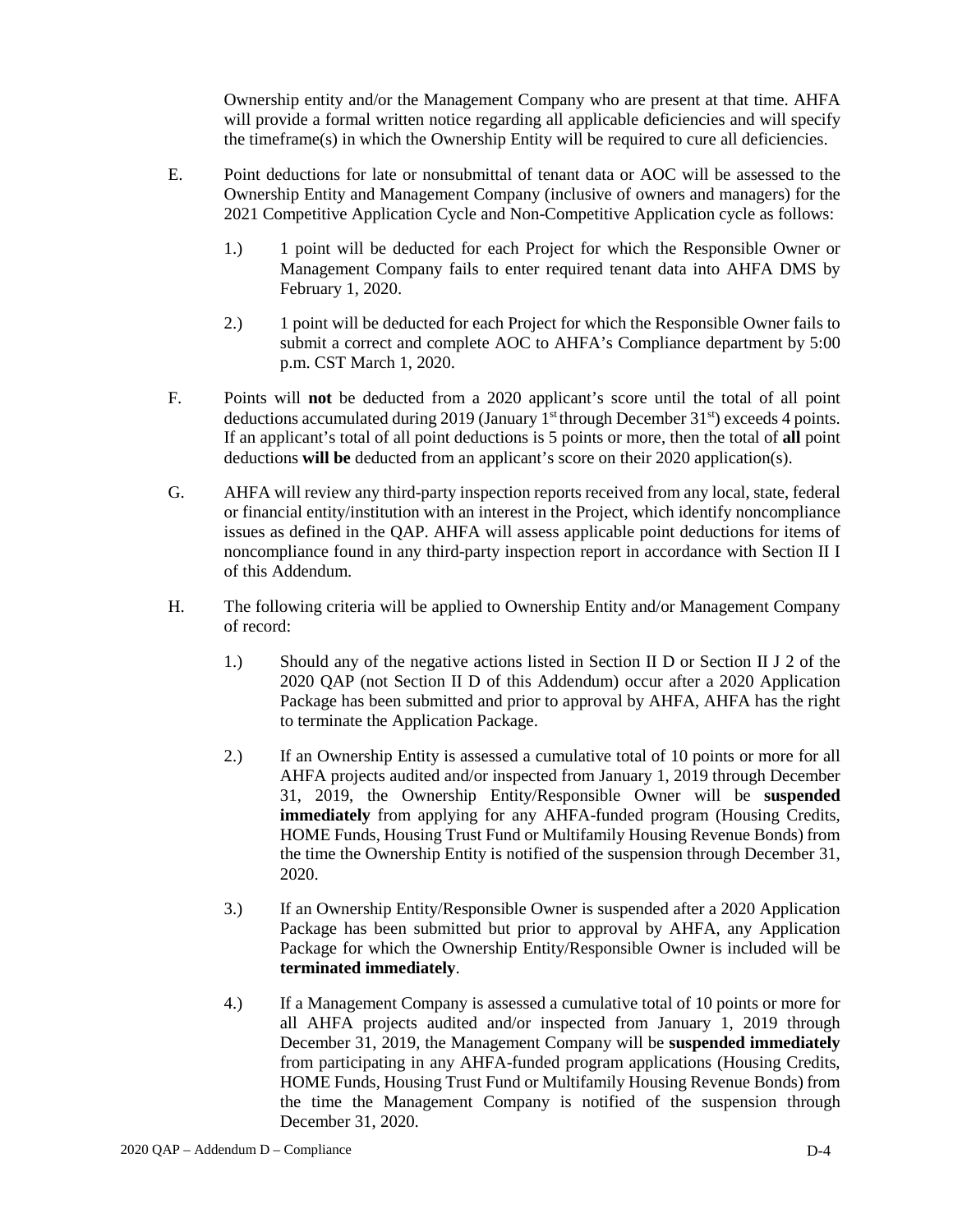- 5.) If a Management Company is suspended after a 2020 AHFA-funded program application has been submitted, and the application is later funded, the Ownership Entity for the newly-funded Project must replace the suspended Management Company with a Management Company which is **not** currently under suspension.
- 6.) If a Management Company is suspended, a representative of the Management Company **must** attend compliance training at the AHFA office at a mutually agreeable time. Any transfer of management requests which involve a suspended Management Company will be rejected until the suspended Management Company (inclusive of owners and managers) has completed a compliance audit/inspection year (January  $1<sup>st</sup>$  through December  $31<sup>st</sup>$ ) without a suspension and a representative of the Management Company has attended the required compliance training at the AHFA office.
- 7.) If an Ownership Entity or Management Company fails to correct any noncompliance issues related to inspections within the AHFA specified timeline and/or annual certifications, both will be immediately suspended until the noncompliance issues are corrected.
- 8.) If an Ownership Entity is prohibited from participating for 5 consecutive calendar years, the Ownership Entity will be permanently banned from applying for any AHFA-funded programs (Housing Credits, HOME Funds, Housing Trust Fund or Multifamily Housing Revenue Bonds).
- 9.) If a Management Company is prohibited from participating on any application for 5 consecutive calendar years, the Management Company will be permanently banned from participating on any program applications for any AHFA-funded programs (Housing Credits, HOME Funds, Housing Trust Fund or Multifamily Housing Revenue Bonds). Any transfer of management requests which involves a permanently banned Management Company (inclusive of owners and managers) will be rejected.
- I. The following point deduction items discussed in Subsections 1.), 2.), and 3.) below are not intended to supplant the UPCS standards and related definitions provided by HUD and/or applicable local or other building codes. Point deductions for funding applications in 2020 will be applicable to audits and inspections conducted from January 1, 2019 to December 31, 2019 and will be based on the point deduction items listed in Addendum D of AHFA's 2019 QAP and HOME Action Plan.

The point deduction items listed below are applicable to audits and inspections conducted from January 1, 2020 to December 31, 2020 to the Ownership Entity and Management Company of record with AHFA at the time of the inspection.

Point deductions for this QAP will be based on the following methodology:

1.) Health and Safety Deficiencies - 2 points per occurrence (or collectively per Project audited if the same deficiency) will be assessed for health and safety deficiencies, if cited as a finding at the time of inspection. *Point deductions resulting from any deficiencies listed below will be assessed automatically upon discovery, regardless of whether the identified deficiencies have been cured. Furthermore, 4 additional points will be deducted if the Ownership Entity fails to cure the deficiencies within the timeframe specified in the deficiencies notice from AHFA. The deficiencies that will result in point deductions under this paragraph are as follows "Health and Safety Deficiencies":*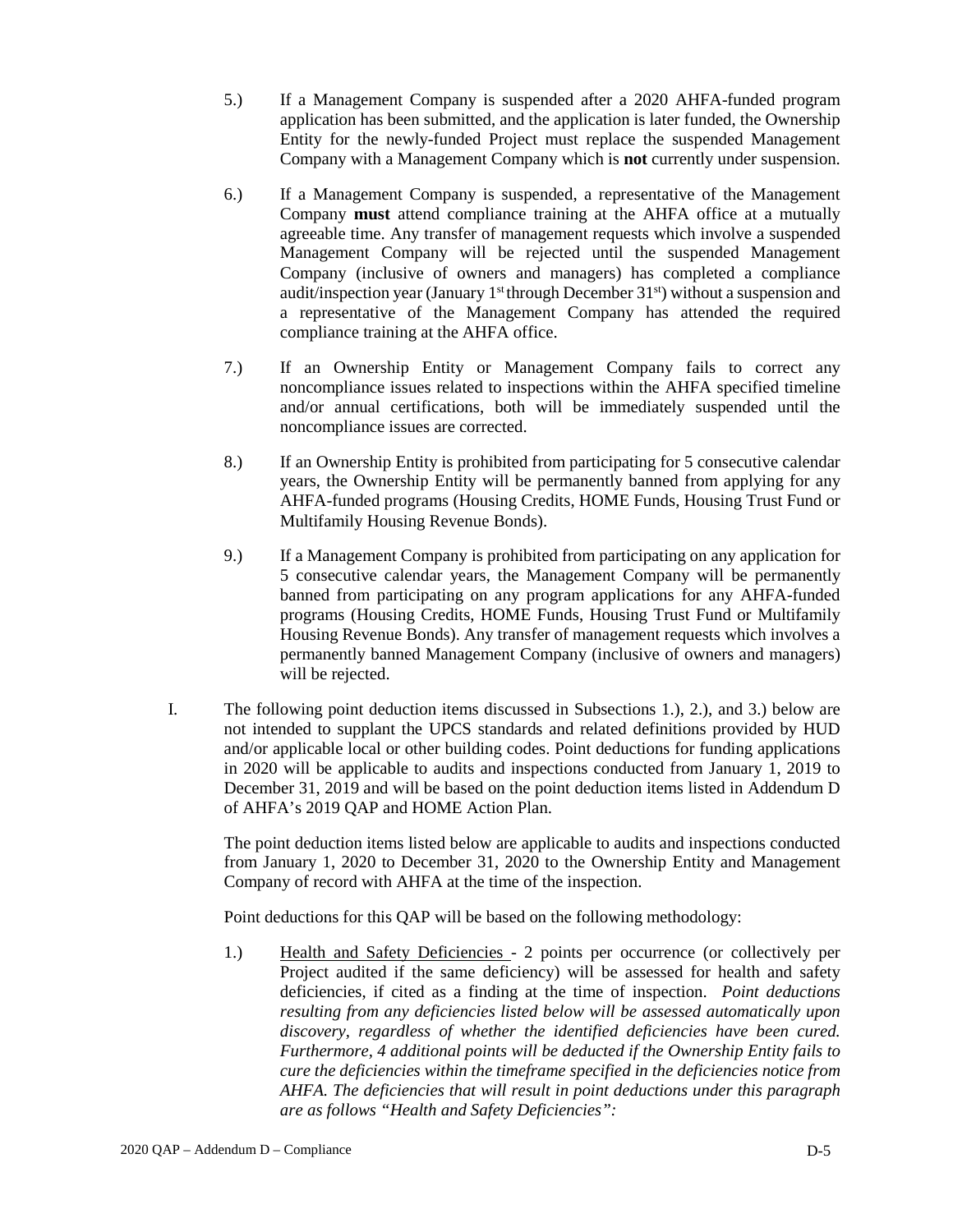- (a) Missing, non-charged or empty fire extinguishers (for Projects funded under the 1999 QAP and thereafter) for more than twenty-five percent (25%) of the total units inspected. Any findings related to this category that total twenty-five percent (25%) or less will be subject to the penalty criteria as defined in Section II I 5 herein.
- (b) Missing or non-working smoke detectors for more than twenty-five percent (25%) of the total units inspected. A missing or non-working smoke detector is defined as not having at least 1 operable smoke detector per floor for each unit inspected. Any findings related to this category that total twenty-five percent (25%) or less will be subject to the penalty criteria as defined in Section II I 5 herein.
- (c) Missing fire canisters above the cooktop surface or temperature limiting plates on the cooktop surface (applies to Projects funded under the 2013 QAP and thereafter) for more than twenty-five percent (25%) of the total units inspected. Any findings related to this category that total twenty-five percent (25%) or less will be subject to the penalty criteria as defined in Section II I 5 herein.
- (d) Exposed electrical wiring or electrical hazards in tenant accessible areas for more than twenty-five (25%) of the total units inspected. Any findings related to this category which total twenty-five percent (25%) or less will be subject to the penalty criteria as defined in Section II I 5 herein.
- (e) Insect infestation (based on visible presence, damage or reports) for more than twenty- five percent (25%) of the total units inspected. Any findings related to this category that total twenty-five percent (25%) or less will be subject to the penalty criteria as defined in Section II I 5 herein.
- (f) Failure to inform AHFA staff in advance of any inspection of any unit(s) of a Project which is currently infested and/or being treated for bed bugs or other similar infestation.
- (g) Mold or mildew in more than twenty-five percent (25%) of the total units inspected. Any findings related to this category that total twenty-five percent (25%) or less will be subject to the penalty criteria as defined in Section II I 5 herein.
- (h) Tripping hazards related to sidewalks, parking lots, or other accessible exterior routes.
- (i) Missing, broken or loose handrails or steps.
- 2.) Unit Deficiencies 1 point per occurrence (or collectively per Project audited if the same deficiency) will be assessed for each of the units inspected for any of the deficiencies listed below, if cited as a finding at the time of inspection. *Point deductions resulting from any deficiencies listed below will be assessed automatically upon discovery, regardless of whether the identified deficiencies have been cured. Furthermore, 2 additional points will be deducted if the Ownership Entity fails to cure the deficiencies within the timeframe specified in the deficiencies notice from AHFA. The deficiencies that will result in point deductions under this paragraph are as follows "Unit Deficiencies":*
	- (a) Missing or inoperable plumbing fixtures.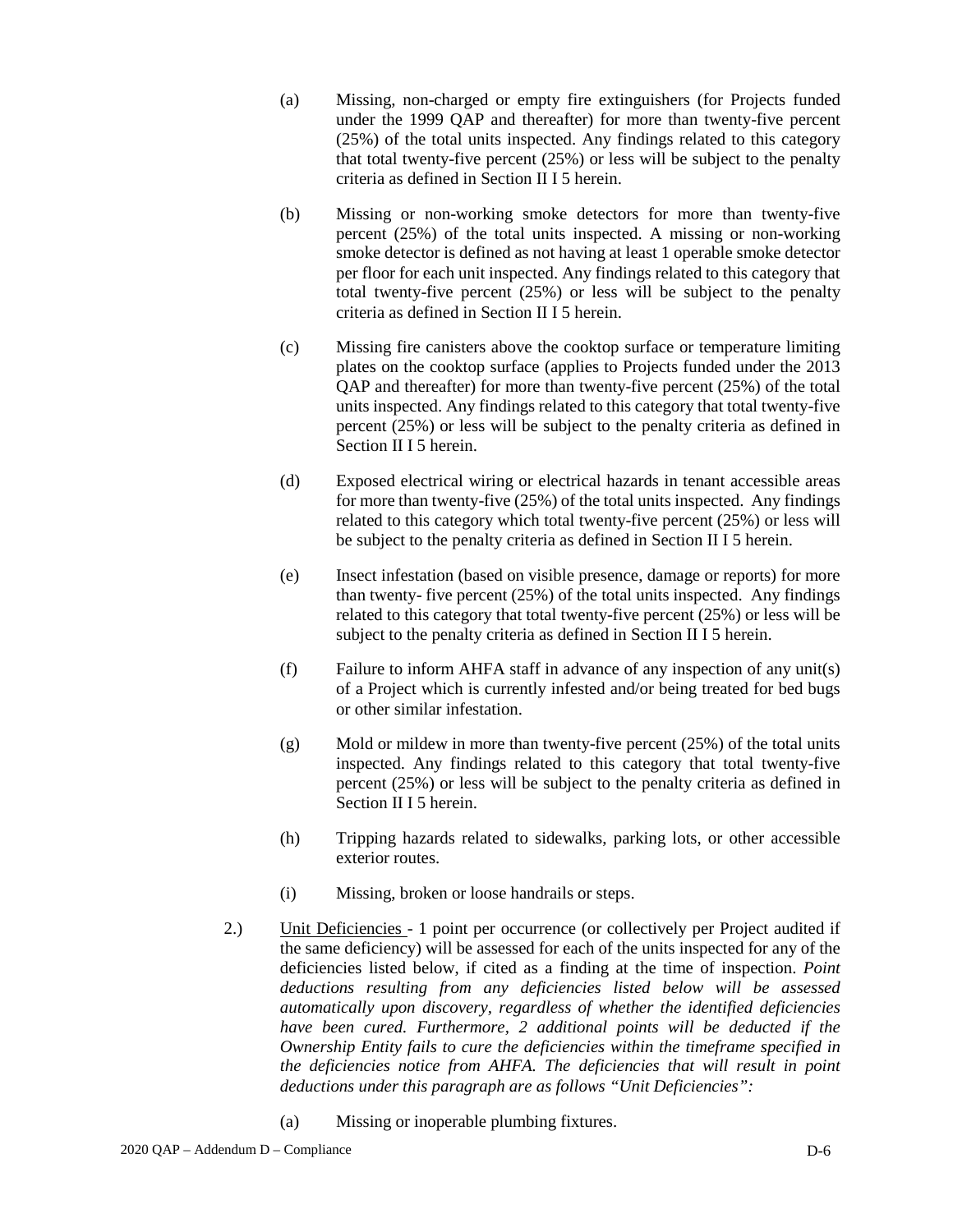- (b) Missing or disconnected stoves, dishwashers, or refrigerators.
- (c) Missing, improperly installed, affixed, or damaged cabinetry.
- (d) A missing or damaged drawer in more than twenty-five percent (25%) of the total units inspected. Any findings related to this category that total twenty-five percent (25%) or less will be subject to the penalty criteria as defined in Section II I 5 herein.
- (e) Boarded, broken, or missing exterior windows or doors.
- (f) Units which have been vacant for more than 30 days and are not immediately available for occupancy. A unit which is suitable for occupancy should at a minimum include removal of the previous household's items (furniture, clothing and trash), repairs completed to the walls and floors, cleaned carpets and walls and general maintenance completed to the unit which creates an overall market readiness.
- (g) Noncompliance issues, that have not incurred an automatic point deduction, found in more than 25% of inspected units.
- 3.) Project or Unit Amenity Deficiencies 1 point per occurrence (or collectively per Project audited if the same deficiency) will be assessed for the Project or unit amenity deficiencies listed below, if cited as a finding at the time of inspection. *Point deductions resulting from any deficiencies listed below will be assessed automatically upon discovery, regardless of whether the identified deficiencies have been cured. Furthermore, 2 additional points will be deducted if the Ownership Entity fails to cure the deficiencies within the timeframe specified in the deficiencies notice from AHFA. The deficiencies that will result in point deductions under this paragraph are as follows "Project or Unit Amenity Deficiencies":*
	- (a) A Project amenity listed in the Ownership Entity's application which is found to be missing or damaged without evidence of immediate notification to AHFA.
	- (b) A unit amenity listed in the Ownership Entity's application which is found to be missing or damaged in more than twenty-five percent (25%) of the total units inspected. Any findings related to this category that total twenty-five percent (25%) or less will be subject to the penalty criteria as defined in Section II I 5 herein.
- 4.) Documentation or File Deficiencies 1 point per occurrence (or collectively per Project audited if the same deficiency) will be assessed for the documentation or file deficiencies listed below, if cited as a finding at the time of inspection. *Point deductions resulting from any deficiencies listed below will be assessed automatically upon discovery, regardless of whether the identified deficiencies have been cured. Furthermore, 2 additional points will be deducted if the Ownership Entity fails to cure the deficiencies within the timeframe specified in the deficiencies notice from AHFA. The deficiencies that will result in point deductions under this paragraph are as follows "Documentation or File Deficiencies":*
	- (a) The failure to obtain an updated utility allowance which results in a household's gross rent being in excess of the applicable gross rent limit.